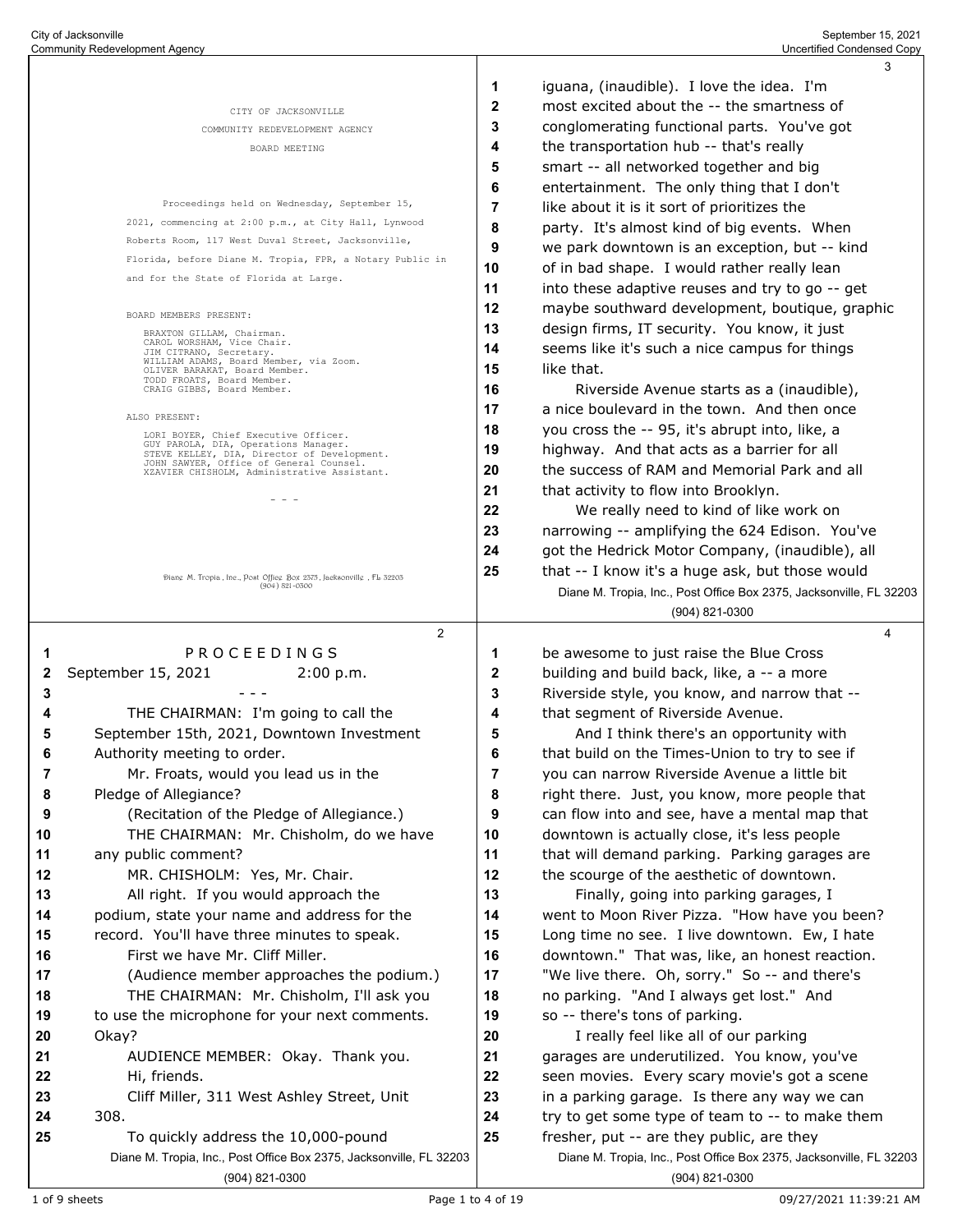| 1<br>2<br>3<br>4<br>5<br>6<br>7<br>8<br>9<br>10<br>11<br>12 | private, how much they cost, where -- you know,<br>the one-way roads, (inaudible) one-way roads,<br>(inaudible) go two-way. It will make it easier<br>if you pass, you can cut -- circle back and get<br>into one, but -- I'm really excited about that.<br>They've torn down the parking garage.<br>I know you're going to put back a --<br>storefronts. Maybe -- can you try to emphasize<br>to that builder to -- to really invite the<br>patrons of those storefronts to park upstairs<br>and make it, like, bright and fresh, like<br>Florida style? | 1<br>2<br>3<br>4<br>5<br>6<br>7<br>8<br>9<br>10<br>11<br>12 | since it began. You know, it's like we're<br>family. We really are. And, you know, with<br>Jake now, and --<br>So, you know, what I really want to say<br>and share with you is that you all have<br>unbelievable opportunity right now with the<br>zone that you have, and the fiduciary<br>responsibility that you have, and that is<br>4.8 miles of the river's edge from the Fuller<br>Warren to the Mathews. And all these projects<br>that you are proposing right now and the public<br>access, not just passive, but active |
|-------------------------------------------------------------|-----------------------------------------------------------------------------------------------------------------------------------------------------------------------------------------------------------------------------------------------------------------------------------------------------------------------------------------------------------------------------------------------------------------------------------------------------------------------------------------------------------------------------------------------------------|-------------------------------------------------------------|-------------------------------------------------------------------------------------------------------------------------------------------------------------------------------------------------------------------------------------------------------------------------------------------------------------------------------------------------------------------------------------------------------------------------------------------------------------------------------------------------------------------------------------|
|                                                             |                                                                                                                                                                                                                                                                                                                                                                                                                                                                                                                                                           |                                                             | recreational access for everyone, not just in                                                                                                                                                                                                                                                                                                                                                                                                                                                                                       |
| 13                                                          | All right. Perspectives. The final thing                                                                                                                                                                                                                                                                                                                                                                                                                                                                                                                  | 13                                                          |                                                                                                                                                                                                                                                                                                                                                                                                                                                                                                                                     |
| 14                                                          | I wanted note is -- I know you guys are                                                                                                                                                                                                                                                                                                                                                                                                                                                                                                                   | 14                                                          | Jacksonville, for the entire region.                                                                                                                                                                                                                                                                                                                                                                                                                                                                                                |
| 15                                                          | modifying the --                                                                                                                                                                                                                                                                                                                                                                                                                                                                                                                                          | 15                                                          | Now, I attended last night's City Council.                                                                                                                                                                                                                                                                                                                                                                                                                                                                                          |
| 16                                                          | (Timer notification.)                                                                                                                                                                                                                                                                                                                                                                                                                                                                                                                                     | 16                                                          | I was at Waterways this morning. And, you                                                                                                                                                                                                                                                                                                                                                                                                                                                                                           |
| 17                                                          | MR. MILLER: Okay. I'll just state it                                                                                                                                                                                                                                                                                                                                                                                                                                                                                                                      | 17                                                          | know, right now -- you know, I only have                                                                                                                                                                                                                                                                                                                                                                                                                                                                                            |
| 18                                                          | next time. That was pretty good, though.                                                                                                                                                                                                                                                                                                                                                                                                                                                                                                                  | 18                                                          | 30-something seconds left, but the biggest gift                                                                                                                                                                                                                                                                                                                                                                                                                                                                                     |
| 19                                                          | All right, guys. Enjoy your meeting.                                                                                                                                                                                                                                                                                                                                                                                                                                                                                                                      | 19                                                          | that you can give with all of these projects                                                                                                                                                                                                                                                                                                                                                                                                                                                                                        |
| 20                                                          | Thank you. And I'm really excited about                                                                                                                                                                                                                                                                                                                                                                                                                                                                                                                   | 20                                                          | right now is the 26 feet of Catherine Street.                                                                                                                                                                                                                                                                                                                                                                                                                                                                                       |
| 21                                                          | everything I'm seeing out there.                                                                                                                                                                                                                                                                                                                                                                                                                                                                                                                          | 21                                                          | That was two Navy veterans, Jim Love and Kevin                                                                                                                                                                                                                                                                                                                                                                                                                                                                                      |
| 22                                                          | Have a good day.                                                                                                                                                                                                                                                                                                                                                                                                                                                                                                                                          | 22                                                          | Kuzel, and I -- and, you know, I go back and                                                                                                                                                                                                                                                                                                                                                                                                                                                                                        |
| 23                                                          | MR. CHISHOLM: Thank you.                                                                                                                                                                                                                                                                                                                                                                                                                                                                                                                                  | 23                                                          | share all of this with you. And it was their                                                                                                                                                                                                                                                                                                                                                                                                                                                                                        |
| 24                                                          | Next, we have John Nooney.                                                                                                                                                                                                                                                                                                                                                                                                                                                                                                                                | 24                                                          | idea. It's brilliant. And it's going to be                                                                                                                                                                                                                                                                                                                                                                                                                                                                                          |
| 25                                                          | (Audience member approaches the podium.)                                                                                                                                                                                                                                                                                                                                                                                                                                                                                                                  | 25                                                          | right next to a Navy ship. It's the -- I'll                                                                                                                                                                                                                                                                                                                                                                                                                                                                                         |
|                                                             | Diane M. Tropia, Inc., Post Office Box 2375, Jacksonville, FL 32203                                                                                                                                                                                                                                                                                                                                                                                                                                                                                       |                                                             | Diane M. Tropia, Inc., Post Office Box 2375, Jacksonville, FL 32203                                                                                                                                                                                                                                                                                                                                                                                                                                                                 |
|                                                             | (904) 821-0300                                                                                                                                                                                                                                                                                                                                                                                                                                                                                                                                            |                                                             | (904) 821-0300                                                                                                                                                                                                                                                                                                                                                                                                                                                                                                                      |
|                                                             |                                                                                                                                                                                                                                                                                                                                                                                                                                                                                                                                                           |                                                             |                                                                                                                                                                                                                                                                                                                                                                                                                                                                                                                                     |
|                                                             | 6                                                                                                                                                                                                                                                                                                                                                                                                                                                                                                                                                         |                                                             | 8                                                                                                                                                                                                                                                                                                                                                                                                                                                                                                                                   |
| 1                                                           | AUDIENCE MEMBER: Hello. My name is John                                                                                                                                                                                                                                                                                                                                                                                                                                                                                                                   | 1                                                           | start a GoFundMe account. You know? Jake and                                                                                                                                                                                                                                                                                                                                                                                                                                                                                        |
| 2                                                           | Nooney. Name and address continues to remain                                                                                                                                                                                                                                                                                                                                                                                                                                                                                                              | 2                                                           | I, we'll go out, we could do it ourselves. It                                                                                                                                                                                                                                                                                                                                                                                                                                                                                       |
| 3                                                           | on the roster, 8356 Bascom Road, Jacksonville,                                                                                                                                                                                                                                                                                                                                                                                                                                                                                                            | 3                                                           | will be that easy.                                                                                                                                                                                                                                                                                                                                                                                                                                                                                                                  |
| 4                                                           | Florida 32216.                                                                                                                                                                                                                                                                                                                                                                                                                                                                                                                                            | 4                                                           | So anyway, I know my time is about up. So                                                                                                                                                                                                                                                                                                                                                                                                                                                                                           |
| 5                                                           | I would also be amiss if I didn't say that                                                                                                                                                                                                                                                                                                                                                                                                                                                                                                                | 5                                                           | again, thank you for listening, and let's get                                                                                                                                                                                                                                                                                                                                                                                                                                                                                       |
| 6                                                           | in the house is Jake Gordon.                                                                                                                                                                                                                                                                                                                                                                                                                                                                                                                              | 6                                                           | out there on the waterways.                                                                                                                                                                                                                                                                                                                                                                                                                                                                                                         |
|                                                             | And if you didn't attend last night's                                                                                                                                                                                                                                                                                                                                                                                                                                                                                                                     |                                                             | MR. CHISHOLM: Thank you.                                                                                                                                                                                                                                                                                                                                                                                                                                                                                                            |
| 8                                                           | Jacksonville City Council meeting, this is the                                                                                                                                                                                                                                                                                                                                                                                                                                                                                                            | 8                                                           | Next we have Stanley Scott.                                                                                                                                                                                                                                                                                                                                                                                                                                                                                                         |
| 9                                                           | best piece of legislation that ever was                                                                                                                                                                                                                                                                                                                                                                                                                                                                                                                   | 9                                                           | (Audience member approaches the podium.)                                                                                                                                                                                                                                                                                                                                                                                                                                                                                            |
| 10                                                          | approved, and it was 2021-0499 regarding                                                                                                                                                                                                                                                                                                                                                                                                                                                                                                                  | 10                                                          | AUDIENCE MEMBER: Stanley Scott with the                                                                                                                                                                                                                                                                                                                                                                                                                                                                                             |
| 11                                                          | Chapter 28, Parks and Recreation, Community                                                                                                                                                                                                                                                                                                                                                                                                                                                                                                               | 11                                                          | African-American Economic Recovery Think Tank.                                                                                                                                                                                                                                                                                                                                                                                                                                                                                      |
| 12                                                          | Services, Ordinance Code and Chapter 55,                                                                                                                                                                                                                                                                                                                                                                                                                                                                                                                  | 12                                                          | My address is on file.                                                                                                                                                                                                                                                                                                                                                                                                                                                                                                              |
| 13                                                          | Downtown Investment Authority. Ordinance Code,                                                                                                                                                                                                                                                                                                                                                                                                                                                                                                            | 13                                                          | I concur with Mr. Nooney. There's a lot                                                                                                                                                                                                                                                                                                                                                                                                                                                                                             |
| 14                                                          | amending Chapter 28, Parks and Recreation,                                                                                                                                                                                                                                                                                                                                                                                                                                                                                                                | 14                                                          | of things we can do. You know, often we talk                                                                                                                                                                                                                                                                                                                                                                                                                                                                                        |
| 15                                                          | Community Services, Part 1, General, Section                                                                                                                                                                                                                                                                                                                                                                                                                                                                                                              | 15                                                          | about money. We have all of these                                                                                                                                                                                                                                                                                                                                                                                                                                                                                                   |
| 16                                                          | 28.103, powers, functions and duties of the                                                                                                                                                                                                                                                                                                                                                                                                                                                                                                               | 16                                                          | opportunities already in Jacksonville they will                                                                                                                                                                                                                                                                                                                                                                                                                                                                                     |
| 17                                                          | director; Ordinance Code, creating a new                                                                                                                                                                                                                                                                                                                                                                                                                                                                                                                  | 17                                                          | not take advantage of, especially the waterway.                                                                                                                                                                                                                                                                                                                                                                                                                                                                                     |
| 18                                                          | Section 55.117, direct contracts with Downtown                                                                                                                                                                                                                                                                                                                                                                                                                                                                                                            | 18                                                          | And I just can't understand why a Navy ship --                                                                                                                                                                                                                                                                                                                                                                                                                                                                                      |
| 19                                                          | Vision, Inc. That's my brother, Jake Gordon.                                                                                                                                                                                                                                                                                                                                                                                                                                                                                                              | 19                                                          | people who have not only feelings but have a                                                                                                                                                                                                                                                                                                                                                                                                                                                                                        |
| 20                                                          | Part 1, Downtown Investment Authority,                                                                                                                                                                                                                                                                                                                                                                                                                                                                                                                    | 20                                                          | commitment to do the right things to change,                                                                                                                                                                                                                                                                                                                                                                                                                                                                                        |
| 21                                                          | Chapter -- codification of instructions                                                                                                                                                                                                                                                                                                                                                                                                                                                                                                                   | 21                                                          | improve, make it better for all. And we                                                                                                                                                                                                                                                                                                                                                                                                                                                                                             |
| 22                                                          | (Hodges), request of the mayor.                                                                                                                                                                                                                                                                                                                                                                                                                                                                                                                           | 22                                                          | continue many years.                                                                                                                                                                                                                                                                                                                                                                                                                                                                                                                |
| 23                                                          | So, you know, I'm down to a minute-32.                                                                                                                                                                                                                                                                                                                                                                                                                                                                                                                    | 23                                                          | I'm a native of Jacksonville. Many years                                                                                                                                                                                                                                                                                                                                                                                                                                                                                            |
| 24                                                          | That's just on my clock here. But, you know,                                                                                                                                                                                                                                                                                                                                                                                                                                                                                                              | 24                                                          | we have not been able to move the needle                                                                                                                                                                                                                                                                                                                                                                                                                                                                                            |
| 25                                                          | DIA -- you know, I've been with you guys ever                                                                                                                                                                                                                                                                                                                                                                                                                                                                                                             | 25                                                          | forward when it come to the community and                                                                                                                                                                                                                                                                                                                                                                                                                                                                                           |

City of Jacksonville September 15, 2021 Community Redevelopment Agency Uncertified Condensed Copy

(904) 821-0300

(904) 821-0300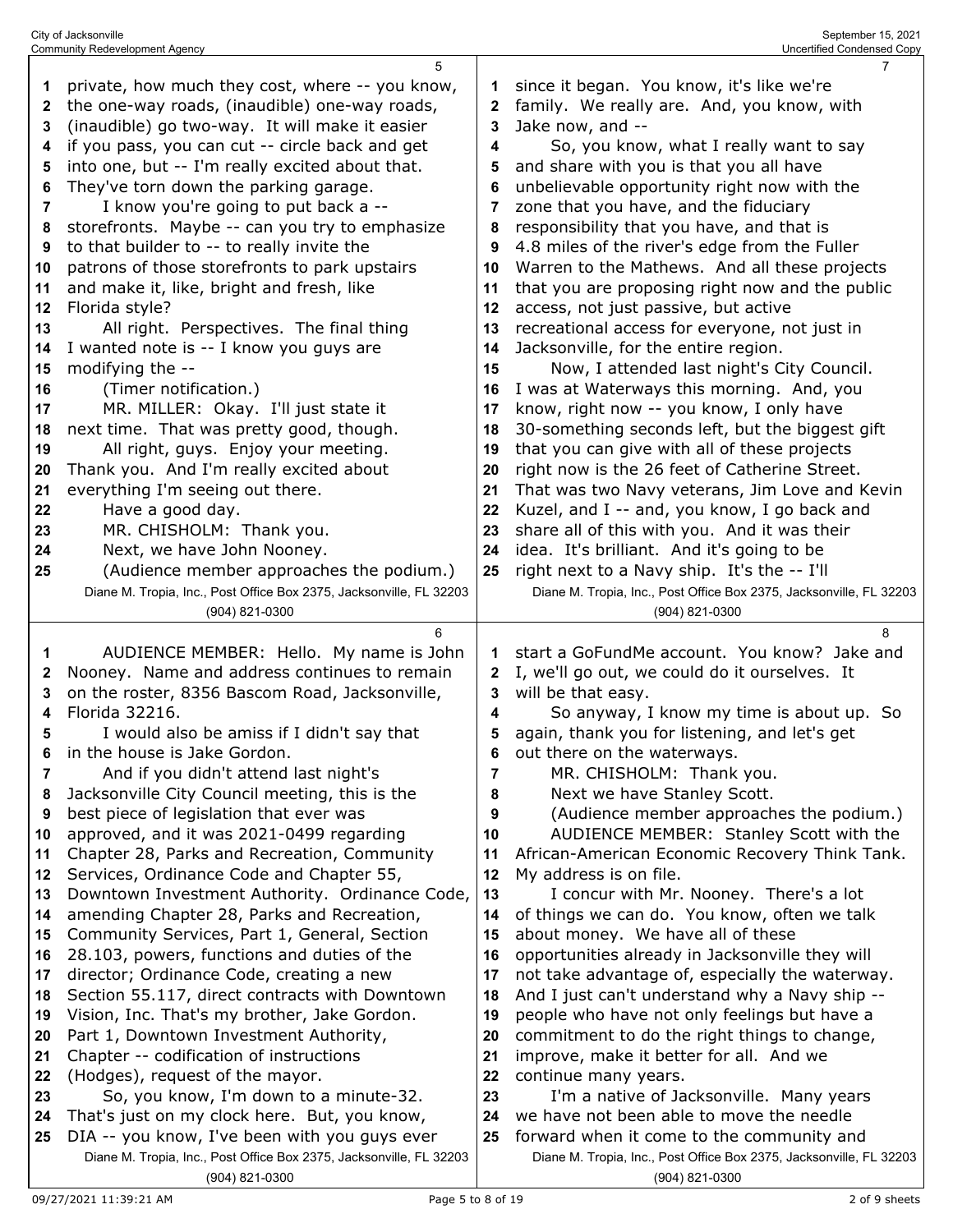|    | 9                                                                                     |              | 11                                                                                    |
|----|---------------------------------------------------------------------------------------|--------------|---------------------------------------------------------------------------------------|
| 1  | social engagement.                                                                    | 1            | they are under construction. The bulkhead --                                          |
| 2  | The CEO, I stand -- I'm going to support                                              | 2            | the school board parking lot is completed,                                            |
| 3  | her even when we don't agree. And I -- and the                                        | 3            | finished entirely. The bulkhead is about a                                            |
| 4  | reason why, because I believe she really cares.                                       | 4            | third completed. They have draw requests into                                         |
| 5  | And I hope y'all continue to support her.                                             | 5            | us, they are moving. They need an extra                                               |
| 6  | But my concern would be the entertainment.                                            | 6            | 30 days, potentially up to 40 days, to enter                                          |
| 7  | I'm a subject matter expert. I ran the                                                | 7            | into that contract because their procurement                                          |
| 8  | military base, which everybody -- I think most                                        | 8            | essentially failed. They only had one bid, and                                        |
| 9  | people already know this, so I'm going to move                                        | 9            | the one bid was nonresponsive. So they are now                                        |
| 10 | on with the point is I'm going to be coming                                           | 10           | under state statute, can negotiate with other                                         |
| 11 | to -- I'm waiting for my invitation to present                                        | 11           | contractors. They are in the process of doing                                         |
| 12 | my information because I'm a big (inaudible).                                         | 12           | that. They will have them selected.                                                   |
| 13 | Yes, this is my third company, but I run a                                            | 13           | This is not a long delay, but it's a delay                                            |
| 14 | think tank, and I'm very knowledgeable on some                                        | 14           | really as a result of the fact that there's a                                         |
| 15 | subjects. I mean, (inaudible) the level of                                            | 15           | lot of activity in the market and a lot of                                            |
| 16 | expertise. So I will be waiting -- I'm waiting                                        | 16           | people didn't bid. So this is up to 40 days.                                          |
| 17 | on my invitation. I'll say it once again, I                                           | 17           | We'll set the date as soon as we know how many                                        |
| 18 | want my invitation so I can present my                                                | 18           | of them they need to enter into the contract.                                         |
| 19 | findings, my facts, and be involved -- and be                                         | 19           | And then also that slides the commencement and                                        |
| 20 | involved. Sorry about that.                                                           | 20           | construction date for the upland --                                                   |
| 21 | Thank you.                                                                            | 21           | infrastructure improvements.                                                          |
| 22 | THE CHAIRMAN: Thank you, Mr. Scott.                                                   | 22           | THE CHAIRMAN: Thank you, Ms. Boyer.                                                   |
| 23 | MR. CHISHOLM: Thank you.                                                              | 23           | Could I have a motion?                                                                |
| 24 | Mr. Chair, that's all we've got.                                                      | 24           | BOARD MEMBER FROATS: Motion to approve.                                               |
| 25 | THE CHAIRMAN: Thank you, Mr. Chisholm.                                                | 25           | BOARD MEMBER GIBBS: Second.                                                           |
|    | Diane M. Tropia, Inc., Post Office Box 2375, Jacksonville, FL 32203                   |              | Diane M. Tropia, Inc., Post Office Box 2375, Jacksonville, FL 32203                   |
|    | (904) 821-0300                                                                        |              | (904) 821-0300                                                                        |
|    |                                                                                       |              |                                                                                       |
|    | 10                                                                                    |              | 12                                                                                    |
| 1  | We'll open the Community Redevelopment                                                | 1            | THE CHAIRMAN: Discussion or questions?                                                |
| 2  | Agency meeting.                                                                       | $\mathbf{2}$ | Mr. Barakat.                                                                          |
| 3  | We've had some movement and changes on our                                            | 3            | BOARD MEMBER BARAKAT: No questions.                                                   |
| 4  | proposed agenda today. We're going to start                                           | 4            | THE CHAIRMAN: Ms. Worsham.                                                            |
| 5  | with Resolution 2021-09-05, Rivers Edge                                               | 5            | BOARD MEMBER WORSHAM: Nothing further.                                                |
| 6  | performance extension request.                                                        | 6            | THE CHAIRMAN: Mr. Citrano.                                                            |
| 7  | Ms. Boyer.                                                                            | 7            | BOARD MEMBER CITRANO: I don't have any                                                |
| 8  | MS. BOYER: Thank you.                                                                 | 8            | questions.                                                                            |
| 9  | Through the Chair to the board, I believe                                             | 9            | THE CHAIRMAN: Mr. Gibbs.                                                              |
| 10 | Mr. Chisholm may have handed out to you -- or                                         | 10           | BOARD MEMBER GIBBS: No further comments.                                              |
| 11 | Mr. Crescimbeni provided a brief summary sheet                                        | 11           | THE CHAIRMAN: Mr. Froats.                                                             |
| 12 | that explains what we're doing here. But just                                         | 12           | BOARD MEMBER FROATS: No comments.                                                     |
| 13 | for your records, here's what's happening: The                                        | 13           | THE CHAIRMAN: The only comment I have is                                              |
| 14 | resolution that you adopted in February                                               | 14           | I'm glad to see this project moving forward.                                          |
| 15 | eventually went through City Council with the                                         | 15           | And this is a reasonable, frankly, consistent                                         |
| 16 | first amendment to the redevelopment agreement,                                       | 16           | kind of request that we've seen before, and so                                        |
| 17 | set a new performance schedule, and it sets a                                         | 17           | I'm in favor of it.                                                                   |
| 18 | date of September 19th of this year for                                               | 18           | Any other questions or comments?                                                      |
| 19 | execution of the construction contract -- or                                          | 19           | BOARD MEMBERS: (No response.)                                                         |
| 20 | selection of the general contractor and                                               | 20           | THE CHAIRMAN: I'll call for a vote.                                                   |
| 21 | execution of the construction contract and what                                       | 21           | All in favor?                                                                         |
| 22 | we call the "CRA upland improvements." That's                                         | 22           | BOARD MEMBERS: Aye.                                                                   |
| 23 | the roads.                                                                            | 23           | THE CHAIRMAN: Any opposed?                                                            |
| 24 | The challenge that the Community                                                      | 24           | BOARD MEMBERS: (No response.)                                                         |
| 25 | Development District has -- and, by the way,                                          | 25           | THE CHAIRMAN: It's unanimous. We have                                                 |
|    | Diane M. Tropia, Inc., Post Office Box 2375, Jacksonville, FL 32203<br>(904) 821-0300 |              | Diane M. Tropia, Inc., Post Office Box 2375, Jacksonville, FL 32203<br>(904) 821-0300 |

City of Jacksonville September 15, 2021 Community Redevelopment Agency Uncertified Condensed Copy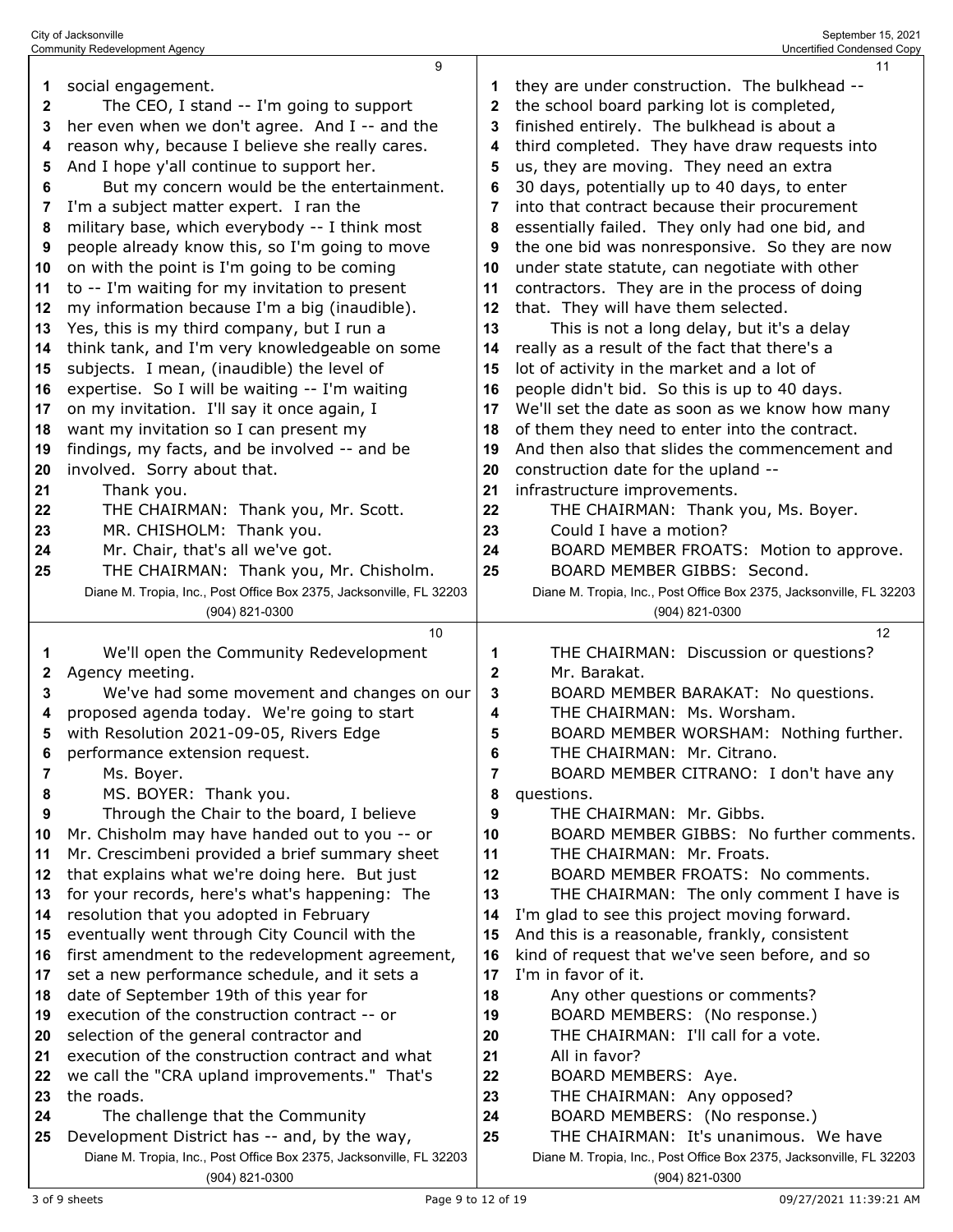|              | Community Redevelopment Agency                                                              |          | Uncertified Condensed Copy                                          |
|--------------|---------------------------------------------------------------------------------------------|----------|---------------------------------------------------------------------|
|              | 13                                                                                          |          | 15                                                                  |
| 1            | six voting members here.                                                                    | 1        | us, pursuant to the legislation that passed                         |
| $\mathbf{2}$ | I didn't do a good job earlier. I was                                                       | 2        | City Council last night, to directly contract                       |
| 3            | trying to get started so quickly. I think I                                                 | 3        | with them, and we don't have to go through a                        |
| 4            | should probably back up and say -- can we start                                             | 4        | procurement process. And that's each                                |
| 5            | with -- on the right hand, from my perspective,                                             | 5        | resolution.                                                         |
| 6            | end of the table, Mr. Froats, would you --                                                  | 6        | THE CHAIRMAN: So it's two separate                                  |
| 7            | would everyone announce their presence today?                                               |          | resolutions. Do I have a motion -- and I think                      |
| 8            | BOARD MEMBER FROATS: Sure. Todd Froats,                                                     | 8        | I probably need to take them one at a time --                       |
| 9            | DIA board member.                                                                           | 9        | on 2021-09-02?                                                      |
| 10           | BOARD MEMBER GIBBS: I'm Craig Gibbs, DIA                                                    | 10       | BOARD MEMBER WORSHAM: I'll move to                                  |
| 11           | board member.                                                                               | 11       | approve.                                                            |
| 12           | BOARD MEMBER CITRANO: Jim Citrano, DIA                                                      | 12       | BOARD MEMBER CITRANO: Second.                                       |
| 13           | board member.                                                                               | 13       | THE CHAIRMAN: Any discussion?                                       |
| 14           | THE CHAIRMAN: Braxton Gillam, chair.                                                        | 14       | Mr. Froats.                                                         |
| 15           | BOARD MEMBER WORSHAM: Carol Worsham,                                                        | 15       | BOARD MEMBER FROATS: No comments.                                   |
| 16           | board member.                                                                               | 16       | THE CHAIRMAN: Mr. Gibbs.                                            |
| 17           | BOARD MEMBER BARAKAT: Oliver Barakat,                                                       | 17       | BOARD MEMBER GIBBS: No comments.                                    |
| 18           | board member.                                                                               | 18       | THE CHAIRMAN: Mr. Citrano.                                          |
| 19           | MR. SAWYER: John Sawyer, Office of                                                          | 19       | BOARD MEMBER CITRANO: No comments.                                  |
| 20           | General Counsel.                                                                            | 20       | THE CHAIRMAN: Ms. Worsham.                                          |
| 21           | MS. BOYER: Lori Boyer, CEO.                                                                 | 21       | BOARD MEMBER WORSHAM: Nothing.                                      |
| 22           | MR. KELLEY: Steve Kelley, DIA staff.                                                        | 22       | BOARD MEMBER BARAKAT: No comments, but                              |
| 23           | MR. PAROLA: Guy Parola with the DIA.                                                        | 23       | I'll be filling out Form 8B due to my presence                      |
| 24           | THE CHAIRMAN: And I think Mr. Adams is                                                      | 24       | on the DVI board, for this resolution as well                       |
| 25           | attending by Zoom; is that right?                                                           | 25       | as the next resolution.                                             |
|              | Diane M. Tropia, Inc., Post Office Box 2375, Jacksonville, FL 32203                         |          | Diane M. Tropia, Inc., Post Office Box 2375, Jacksonville, FL 32203 |
|              | (904) 821-0300                                                                              |          | (904) 821-0300                                                      |
|              | 14                                                                                          |          | 16                                                                  |
| 1            | BOARD MEMBER ADAMS: That's correct.                                                         | 1        | THE CHAIRMAN: Any further discussion or                             |
| 2            | THE CHAIRMAN: Thank you.                                                                    | 2        | questions?                                                          |
| 3            | So we had six in-person voting members                                                      | 3        | BOARD MEMBERS: (No response.)                                       |
| 4            | vote in favor, none against.                                                                | 4        | THE CHAIRMAN: All those in favor?                                   |
| 5            | Next CRA issue, Resolution 2021-09-02, the                                                  | 5        | BOARD MEMBERS: Aye.                                                 |
| 6            | Live DT JAX request from DVI.                                                               | 6        | THE CHAIRMAN: Any opposed?                                          |
| 7            | Ms. Boyer.                                                                                  | 7        | BOARD MEMBERS: (No response.)                                       |
| 8            | MS. BOYER: Yes. So through the Chair to                                                     | 8        | THE CHAIRMAN: So all six present board                              |
| 9            | the board, if I may, I'm going to take up -02                                               | 9        | members have voted in favor, none opposed, and                      |
| 10           | and -03 together. We have two different                                                     | 10       | that's for 2021-09-02.                                              |
| 11           | resolutions here, each of which are asking the                                              | 11       | Do I have a motion on 2021-09-03?                                   |
| 12           | board to approve a \$10,000 sponsorship for a                                               | 12       | BOARD MEMBER WORSHAM: I'll move.                                    |
| 13           | contract with Downtown Vision.                                                              | 13       | BOARD MEMBER CITRANO: Second.                                       |
| 14           | You will recall the Chamber created the                                                     | 14       | THE CHAIRMAN: And, again, this is a                                 |
| 15           | Live Downtown Jax website. DVI took it over.                                                | 15       | resolution, contributing funds, which, again,                       |
| 16           | They have revamped it. They are continuing to                                               | 16       | is already in our budget and approved by City                       |
| 17           | host it and update it, essentially on our                                                   | 17       | Council, for -- to DVI to assist with                               |
| 18           | behalf in the sense that it truly benefits our                                              | 18       | maintenance of the Invest DT website, correct?                      |
| 19           | mission. The Invest Downtown Jax website is                                                 | 19       | MS. BOYER: Correct.                                                 |
|              | something we actually paid them to create.                                                  |          | THE CHAIRMAN: Invest Downtown Jax.                                  |
| 20<br>21     | Again, they are hosting it and updating it and                                              | 20<br>21 | MS. BOYER: Correct.                                                 |
|              | monitoring it on our behalf.                                                                | 22       | THE CHAIRMAN: Mr. Barakat, any comments?                            |
| 22<br>23     | So this would be using next fiscal year's                                                   | 23       | BOARD MEMBER BARAKAT: No comments.                                  |
|              |                                                                                             | 24       | THE CHAIRMAN: Ms. Worsham.                                          |
| 24<br>25     | money. It's already in the budget. And what<br>we are asking is just your vote, authorizing | 25       | BOARD MEMBER WORSHAM: Unh-unh.                                      |
|              | Diane M. Tropia, Inc., Post Office Box 2375, Jacksonville, FL 32203                         |          | Diane M. Tropia, Inc., Post Office Box 2375, Jacksonville, FL 32203 |
|              |                                                                                             |          | (904) 821-0300                                                      |
|              | (904) 821-0300                                                                              |          |                                                                     |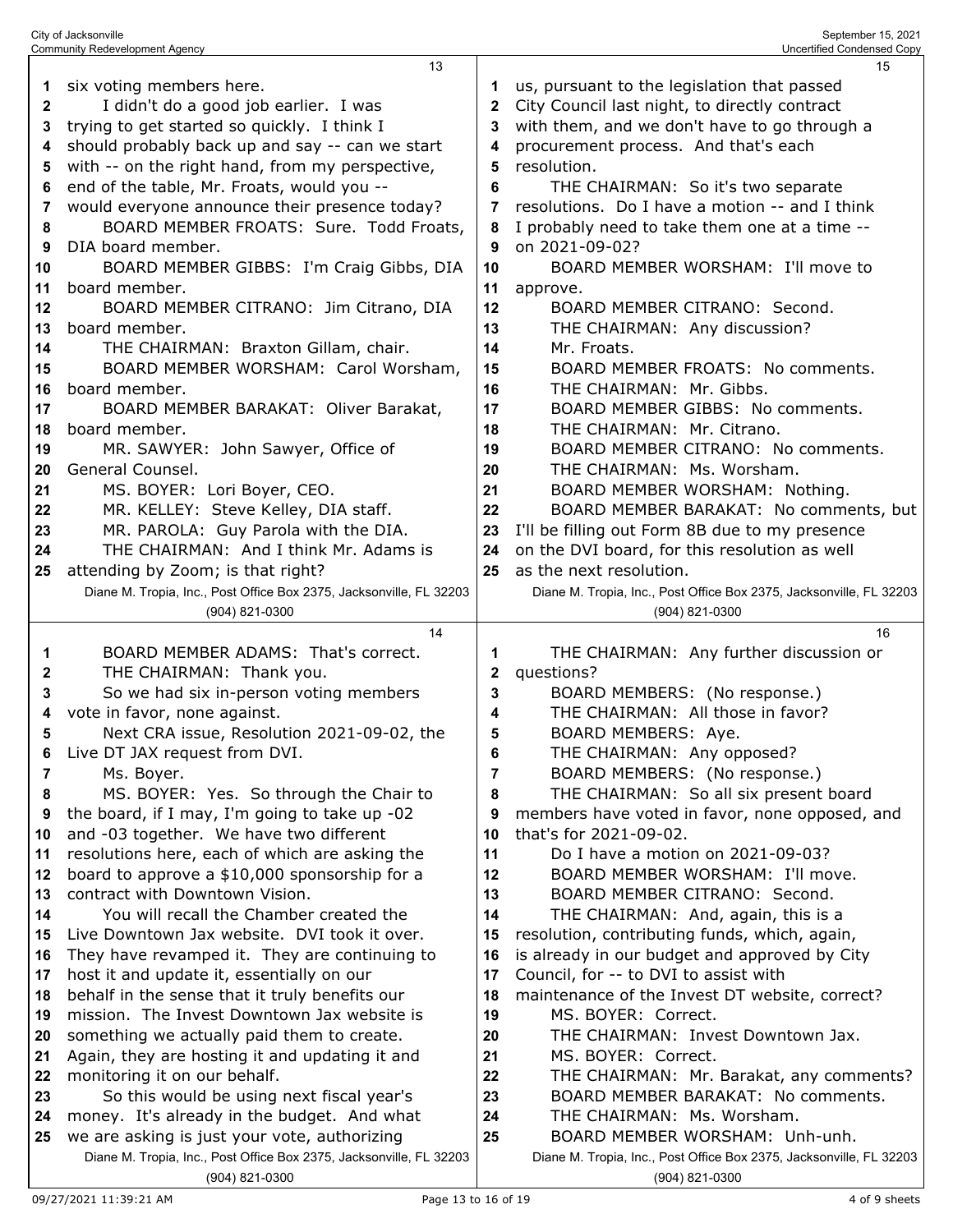|        | Community Redevelopment Agency                                                        |                | Uncertified Condensed Copy                                                                                       |
|--------|---------------------------------------------------------------------------------------|----------------|------------------------------------------------------------------------------------------------------------------|
|        | 17                                                                                    |                | 19                                                                                                               |
| 1      | THE CHAIRMAN: Mr. Citrano.                                                            | 1              | CERTIFICATE OF REPORTER                                                                                          |
| 2      | BOARD MEMBER CITRANO: No comments.                                                    | $\mathbf{2}$   |                                                                                                                  |
| 3      | THE CHAIRMAN: Mr. Gibbs.                                                              |                |                                                                                                                  |
| 4      | BOARD MEMBER GIBBS: No comments.                                                      | 3              | STATE OF FLORIDA)                                                                                                |
| 5      | THE CHAIRMAN: Mr. Froats.                                                             |                |                                                                                                                  |
| 6      | BOARD MEMBER FROATS: No comments.                                                     | 4              | COUNTY OF DUVAL)                                                                                                 |
| 7      | THE CHAIRMAN: All those in favor say aye.                                             | 5              |                                                                                                                  |
| 8      | BOARD MEMBERS: Aye.                                                                   | 6              |                                                                                                                  |
| 9      | THE CHAIRMAN: Any opposed?                                                            | $\overline{7}$ | I, Diane M. Tropia, Florida Professional                                                                         |
| 10     | BOARD MEMBERS: (No response.)                                                         | 8<br>9         | Reporter, certify that I was authorized to and did                                                               |
| 11     | THE CHAIRMAN: Six board members present                                               | 10             | stenographically report the foregoing proceedings and<br>that the transcript is a true and complete record of my |
| 12     | voted unanimously in favor, six to zero in                                            | 11             | stenographic notes.                                                                                              |
| 13     | favor of Resolution 2021-09-03.                                                       | 12             |                                                                                                                  |
| 14     | I'll close the Community --                                                           | 13             |                                                                                                                  |
| 15     | MS. BOYER: Mr. Chairman.                                                              | 14             |                                                                                                                  |
| 16     | THE CHAIRMAN: Sorry.                                                                  | 15             | DATED this 24th day of September 2021.                                                                           |
| 17     | MS. BOYER: Do you want to handle the                                                  | 16             |                                                                                                                  |
| 18     | minutes really quickly?                                                               | 17             |                                                                                                                  |
| 19     | THE CHAIRMAN: Yes. I'll take that back.                                               | 18<br>19       | Diane M. Tropia                                                                                                  |
| 20     | BOARD MEMBER GIBBS: Mr. Chair, I move to                                              |                | Florida Professional Reporter                                                                                    |
| 21     | approve the minutes --                                                                | 20             |                                                                                                                  |
| 22     | BOARD MEMBER WORSHAM: Second.                                                         | 21             |                                                                                                                  |
| 23     | BOARD MEMBER GIBBS: -- of the                                                         | 22             |                                                                                                                  |
| 24     | August 18th, 2021, Community Redevelopment                                            | 23             |                                                                                                                  |
| 25     | Agency meeting.                                                                       | 24             |                                                                                                                  |
|        |                                                                                       | 25             |                                                                                                                  |
|        | Diane M. Tropia, Inc., Post Office Box 2375, Jacksonville, FL 32203                   |                | Diane M. Tropia, Inc., Post Office Box 2375, Jacksonville, FL 32203                                              |
|        | (904) 821-0300<br>18                                                                  |                | (904) 821-0300                                                                                                   |
|        | BOARD MEMBER WORSHAM: Second.                                                         |                |                                                                                                                  |
| 1      |                                                                                       |                |                                                                                                                  |
| 2<br>3 | THE CHAIRMAN: Moved by Mr. Gibbs,<br>seconded by Ms. Worsham.                         |                |                                                                                                                  |
| 4      | All those in favor?                                                                   |                |                                                                                                                  |
|        |                                                                                       |                |                                                                                                                  |
| 5      | BOARD MEMBERS: Aye.                                                                   |                |                                                                                                                  |
| 6      | THE CHAIRMAN: Any opposed?                                                            |                |                                                                                                                  |
| 7      | BOARD MEMBERS: (No response.)                                                         |                |                                                                                                                  |
| 8      | THE CHAIRMAN: It passes unanimous.                                                    |                |                                                                                                                  |
| 9      | Thank you very much.                                                                  |                |                                                                                                                  |
| 10     | I'll close the CRA meeting.                                                           |                |                                                                                                                  |
| 11     | (The foregoing proceedings were adjourned                                             |                |                                                                                                                  |
| 12     | at 2:18 p.m.)                                                                         |                |                                                                                                                  |
| 13     |                                                                                       |                |                                                                                                                  |
| 14     |                                                                                       |                |                                                                                                                  |
| 15     |                                                                                       |                |                                                                                                                  |
| 16     |                                                                                       |                |                                                                                                                  |
| 17     |                                                                                       |                |                                                                                                                  |
| 18     |                                                                                       |                |                                                                                                                  |
| 19     |                                                                                       |                |                                                                                                                  |
| 20     |                                                                                       |                |                                                                                                                  |
| 21     |                                                                                       |                |                                                                                                                  |
| 22     |                                                                                       |                |                                                                                                                  |
| 23     |                                                                                       |                |                                                                                                                  |
| 24     |                                                                                       |                |                                                                                                                  |
| 25     |                                                                                       |                |                                                                                                                  |
|        | Diane M. Tropia, Inc., Post Office Box 2375, Jacksonville, FL 32203<br>(904) 821-0300 |                |                                                                                                                  |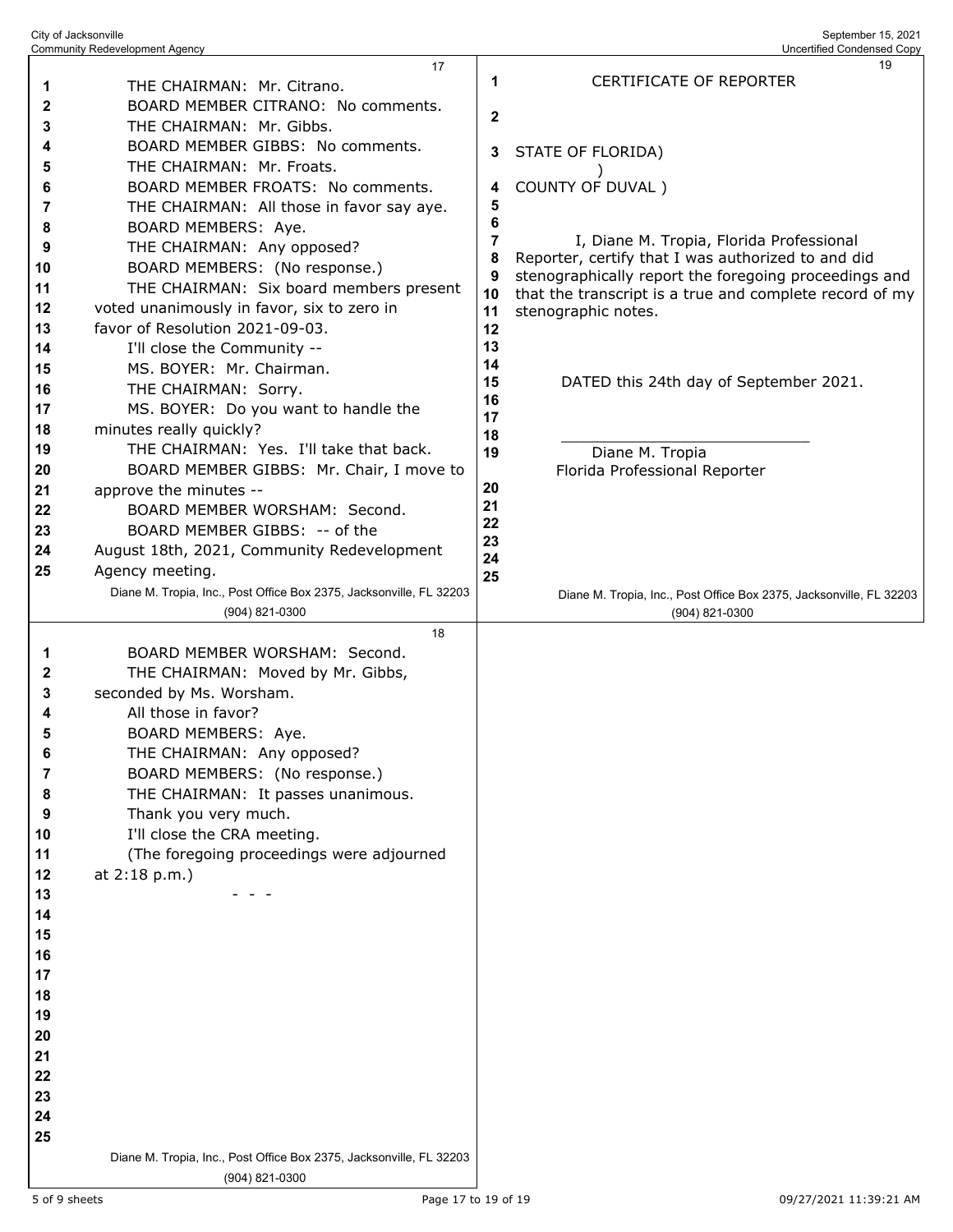|                                       |                                            | assist [1] - 16:17                | 13:16, 13:18, 14:9,                                      | Chamber [1] - 14:14             |
|---------------------------------------|--------------------------------------------|-----------------------------------|----------------------------------------------------------|---------------------------------|
| \$                                    | 8                                          | <b>Assistant</b> [1] - 1:20       | 14:12, 15:24, 16:8,                                      | change [1] - 8:20               |
| \$10,000 [1] - 14:12                  | 8356 $[1] - 6:3$                           | attend [1] - 6:7                  | 17:11                                                    | changes [1] - 10:3              |
|                                       |                                            | attended [1] - 7:15               | Board [4] - 1:14, 1:15,                                  | Chapter [4] - 6:11,             |
|                                       | $8B$ [1] - 15:23                           | attending [1] - 13:25             | 1:15, 1:16                                               |                                 |
| $\boldsymbol{0}$                      |                                            |                                   | boulevard $[1] - 3:17$                                   | 6:12, 6:14, 6:21                |
| 02 $[1] - 14:9$                       | 9                                          | Audience [3] - 2:17,              |                                                          | Chief [1] - 1:18                |
| $03$ [1] - 14:10                      | $95$ [1] - 3:18                            | 5:25, 8:9                         | <b>boutique</b> $[1] - 3:12$<br><b>Boyer</b> [4] - 10:7, | <b>CHISHOLM</b> [5] - 1:20,     |
|                                       |                                            | <b>AUDIENCE</b> [3] - 2:21,       | 11:22, 13:21, 14:7                                       | 2:12, 5:23, 8:7, 9:23           |
|                                       |                                            | 6:1, 8:10                         | <b>BOYER</b> $[8] - 1:18$                                | Chisholm [4] - 2:10,            |
| 1                                     | A                                          | August [1] - 17:24                |                                                          | 2:18, 9:25, 10:10               |
| $1$ [2] - 6:15, 6:20                  | able [1] - 8:24                            | Authority [3] - 2:6,              | 10.8, 13.21, 14.8,<br>16:19, 16:21, 17:15,               | circle $[1] - 5.4$              |
| 10,000-pound [1] -                    | <b>abrupt</b> $[1] - 3:18$                 | 6:13, 6:20                        | 17:17                                                    | <b>CITRANO [7] - 1:14,</b>      |
| 2:25                                  | access [2] - 7:12, 7:13                    | authorized [1] - 19:8             | <b>Braxton</b> [1] - 13:14                               | 12:7, 13:12, 15:12,             |
| 117 $[1] - 1.8$                       | <b>account</b> $[1] - 8:1$                 | authorizing $[1]$ - 14:25         | <b>BRAXTON</b> $[1]$ - 1:13                              | 15:19, 16:13, 17:2              |
| $15$ [2] - 1:6, 2:2                   | active [1] - 7:12                          | Avenue [3] - 3:16, 4:4,           | <b>brief</b> $[1] - 10:11$                               | Citrano [4] - 12:6,             |
| 15th $[1]$ - 2:5                      | <b>activity</b> $[2] - 3:21$ ,             | 4:7                               |                                                          | 13:12, 15:18, 17:1              |
| 18th [1] - 17:24                      | 11:15                                      | awesome [1] - 4:1                 | bright [1] - 5:11                                        | CITY $[1] - 1:1$                |
| 19th [1] - 10:18                      | <b>acts</b> $[1]$ - 3:19                   | aye [5] - 12:22, 16:5,            | <b>brilliant</b> $[1] - 7:24$                            | City $[6] - 1.7, 6.8,$          |
|                                       | <b>ADAMS</b> [2] - 1:14,                   | 17:7, 17:8, 18:5                  | <b>Brooklyn</b> [1] - 3:21                               | 7:15, 10:15, 15:2,              |
|                                       | 14:1                                       |                                   | <b>brother</b> $[1] - 6:19$                              | 16:16                           |
| $\boldsymbol{2}$                      | Adams [1] - 13:24                          | B                                 | <b>budget</b> [2] - 14:24,                               | cliff $[2] - 2.16, 2.23$        |
| 2021 [5] - 1:7, 2:2, 2:5,             |                                            |                                   | 16:16                                                    | clock $[1] - 6:24$              |
| 17:24, 19:15                          | adaptive [1] - 3:11<br>address [4] - 2:14, | <b>bad</b> [1] - $3:10$           | <b>build</b> $[2] - 4 \cdot 2, 4 \cdot 6$                | close $[3] - 4.10, 17.14,$      |
| 2021-0499 [1] - 6:10                  |                                            | <b>BARAKAT</b> [5] - 1:15,        | <b>builder</b> $[1] - 5.9$                               | 18:10                           |
| 2021-09-02 [3] - 14:5,                | 2:25, 6:2, 8:12                            | 12:3, 13:17, 15:22,               | <b>building</b> [1] - 4:2                                | Code [3] - 6:12, 6:13,          |
| 15:9, 16:10                           | adjourned [1] - 18:11                      | 16:23                             | <b>bulkhead</b> [2] - 11:1,                              | 6:17                            |
| 2021-09-03 [2] - 16:11,               | Administrative [1] -                       | <b>Barakat [3] - 12:2,</b>        | 11:3                                                     | codification $[1]$ - $6:21$     |
| 17:13                                 | 1:20                                       | 13:17, 16:22                      |                                                          | coming [1] - 9:10               |
| 2021-09-05 [1] - 10:5                 | adopted [1] - 10:14                        | <b>barrier</b> $[1] - 3:19$       | $\mathbf C$                                              | commencement [1] -              |
| <b>24th</b> $[1]$ - 19:15             | advantage [1] - 8:17                       | <b>Bascom</b> [1] - 6:3           |                                                          | 11:19                           |
| $26$ [1] - 7:20                       | <b>aesthetic</b> $[1] - 4.12$              | <b>base</b> $[1] - 9:8$           | campus [1] - 3:14                                        | commencing $[1] - 1:7$          |
|                                       | African [1] - 8:11                         | began $[1] - 7:1$                 | cares [1] - 9:4                                          | comment [2] - 2:11,             |
| 28 [2] - 6:11, 6:14                   | African-American [1]                       | <b>behalf</b> $[2] - 14:18$ ,     | carol [1] - 13:15                                        | 12:13                           |
| $28.103$ [1] - 6:16                   | $-8:11$                                    | 14:22                             | <b>CAROL</b> $[1]$ - 1:13                                | comments [13] - 2:19,           |
| $2:00$ [2] - 1:7, 2:2                 | <b>AGENCY</b> [1] - 1:2                    | <b>benefits</b> [1] - 14:18       | Catherine [1] - 7:20                                     | 12:10, 12:12, 12:18,            |
| $2:18$ [1] - 18:12                    | Agency [2] - 10:2,                         | <b>best</b> $[1] - 6:9$           | CEO [2] - 9:2, 13:21                                     | 15:15, 15:17, 15:19,            |
|                                       | 17:25                                      | <b>better</b> $[1] - 8:21$        | <b>CERTIFICATE [1] -</b>                                 | 15:22, 16:22, 16:23,            |
| 3                                     | agenda [1] - 10:4                          | $bid [3] - 11:8, 11:9,$           | 19:1                                                     | 17:2, 17:4, 17:6                |
|                                       | agree [1] - 9:3                            | 11:16                             | certify [1] - 19:8                                       | commitment [1] - 8:20           |
| $30$ [1] - 11:6<br>30-something [1] - | agreement [1] - 10:16                      | $big$ [3] - 3:5, 3:8, 9:12        | chair [2] - 2:12, 13:14                                  | <b>COMMUNITY</b> [1] - 1:2      |
| 7:18                                  | <b>Allegiance</b> [2] - 2:8,               | biggest [1] - 7:18                | Chair [5] - 1:13, 9:24,                                  | community $[1]$ - 8:25          |
| 308 $[1] - 2:24$                      | 2.9                                        | <b>bit</b> $[1] - 4:7$            | 10:9, 14:8, 17:20                                        | Community [6] - 6:11,           |
|                                       | almost [1] - 3:8                           | <b>Blue</b> $[1] - 4:1$           | <b>CHAIRMAN</b> [42] - 2:4,                              | 6:15, 10:1, 10:24,              |
| 311 [1] $- 2:23$                      | ALSO $[1] - 1:17$                          | <b>BOARD</b> [43] - 1:3,          | 2:10, 2:18, 9:22,                                        | 17:14, 17:24                    |
| 32216 $[1] - 6.4$                     | <b>amending</b> $[1] - 6:14$               | 1:12, 11:24, 11:25,               | 9.25, 11.22, 12.1,                                       | <b>Company</b> [1] - 3:24       |
|                                       | amendment [1] -                            | 12:3, 12:5, 12:7,                 | 12:4, 12:6, 12:9,                                        | company $[1] - 9:13$            |
| 4                                     | 10:16                                      | 12:10, 12:12, 12:19,              | 12:11, 12:13, 12:20,                                     | complete [1] - 19:10            |
| 4.8 $[1] - 7:9$                       | <b>American</b> [1] - 8:11                 | 12:22, 12:24, 13:8,               | 12:23, 12:25, 13:14,                                     | completed $[2] - 11:2$ ,        |
| 40 [2] - 11:6, 11:16                  | <b>amiss</b> $[1] - 6:5$                   | 13:10, 13:12, 13:15,              | 13:24, 14:2, 15:6,                                       | 11:4                            |
|                                       | amplifying $[1]$ - 3:23                    | 13:17, 14:1, 15:10,               | 15:13, 15:16, 15:18,                                     | concern [1] - 9:6               |
|                                       | <b>announce</b> [1] - 13:7                 | 15:12, 15:15, 15:17,              | 15:20, 16:1, 16:4,                                       | <b>concur</b> $[1] - 8:13$      |
| 5                                     | anyway [1] - 8:4                           | 15:19, 15:21, 15:22,              | 16.6, 16.8, 16.14,                                       | conglomerating [1] -            |
| $55$ [1] - 6:12                       | approach [1] - 2:13                        | 16:3, 16:5, 16:7,                 | 16:20, 16:22, 16:24,                                     | 3:3                             |
| 55.117 $[1] - 6:18$                   | approaches [3] - 2:17,                     | 16:12, 16:13, 16:23,              | 17:1, 17:3, 17:5,                                        | <b>consistent</b> $[1]$ - 12:15 |
|                                       | 5:25, 8:9                                  | 16:25, 17:2, 17:4,                | 17:7, 17:9, 17:11,                                       | construction [4] -              |
|                                       | <b>approve</b> [4] - 11:24,                | 17:6, 17:8, 17:10,                | 17:16, 17:19, 18:2,                                      | 10:19, 10:21, 11:1,             |
| 6                                     | 14:12, 15:11, 17:21                        | 17:20, 17:22, 17:23,              | 18:6, 18:8                                               | 11:20                           |
| 624 [1] - $3:23$                      | <b>approved</b> $[2] - 6:10$ ,             | 18:1, 18:5, 18:7                  | Chairman [2] - 1:13,                                     | continue [2] - 8:22,            |
|                                       | 16:16                                      | <b>board</b> $[12] - 10.9, 11.2,$ | 17:15                                                    | 9:5                             |
|                                       | Ashley [1] - 2:23                          | 13:9, 13:11, 13:13,               | challenge [1] - 10:24                                    | continues $[1] - 6:2$           |

Diane M. Tropia, Inc., Post Office Box 2375, Jacksonville, FL 32203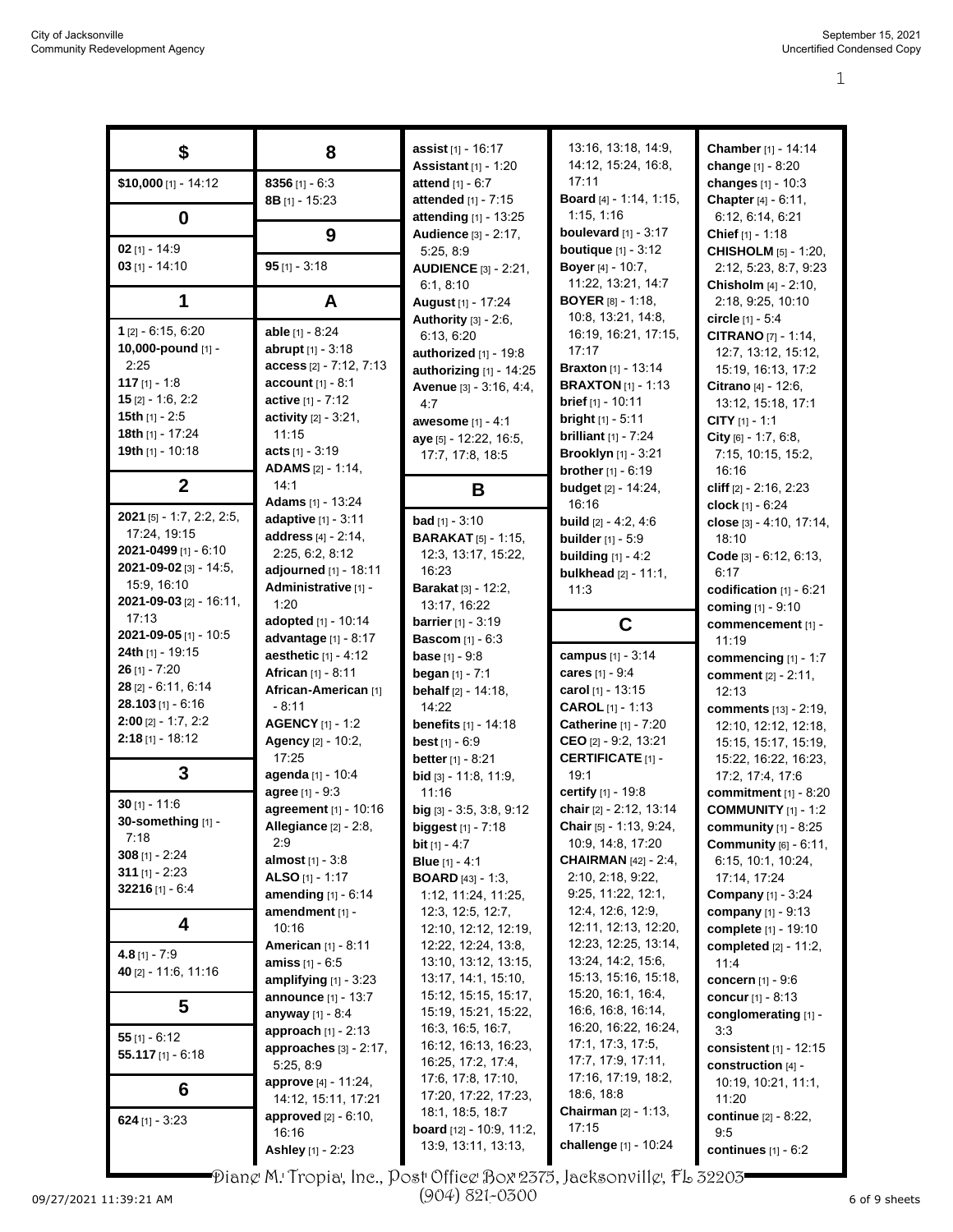| continuing [1] - 14:16          | 4:16                             | feelings [1] - 8:19                | GUY [1] - 1:19             | Jacksonville [6] - 1:8,           |
|---------------------------------|----------------------------------|------------------------------------|----------------------------|-----------------------------------|
|                                 |                                  |                                    |                            | 6:3, 6:8, 7:14, 8:16,             |
| contract [6] - 10:19,           | Downtown [8] - 2:5,              | feet [1] - 7:20                    | Guy [1] - 13:23            |                                   |
| 10:21, 11:7, 11:18,             | 6:13, 6:18, 6:20,                | fiduciary $[1]$ - $7:7$            | guys [3] - 5:14, 5:19,     | 8:23                              |
| 14:13, 15:2                     | 14:13, 14:15, 14:19,             | file $[1] - 8:12$                  | 6:25                       | <b>Jake</b> [4] $-6.6$ , $6.19$ , |
| <b>contractor</b> $[1] - 10:20$ | 16:20                            | filling [1] - 15:23                |                            | 7:3, 8:1                          |
| contractors [1] -               | draw [1] - 11:4                  | final $[1] - 5:13$                 | н                          | $JAX$ [1] - 14:6                  |
| 11:11                           | DT $[2] - 14.6, 16.18$           | finally $[1] - 4:13$               |                            | <b>Jax</b> [3] - 14:15, 14:19,    |
| contracts $[1] - 6:18$          | due $[1] - 15:23$                | findings $[1] - 9:19$              | Hall $[1] - 1:7$           | 16:20                             |
| contributing [1] -              | duties $[1] - 6:16$              | finished $[1] - 11:3$              | hand $[1] - 13:5$          | $JIM$ [1] - 1:14                  |
| 16:15                           | <b>Duval</b> $[1] - 1:8$         | firms $[1] - 3.13$                 | handed [1] - 10:10         | Jim [2] - 7:21, 13:12             |
| correct [4] - 14:1.             | <b>DUVAL</b> [1] - 19:4          | first [2] - 2:16, 10:16            | handle [1] - 17:17         | <b>job</b> [1] - 13:2             |
| 16:18, 16:19, 16:21             | DVI [4] - 14:6, 14:15,           | fiscal [1] - 14:23                 | hate $[1] - 4:15$          | <b>JOHN</b> $[1]$ - 1:20          |
| cost [1] - 5:1                  | 15:24, 16:17                     | Florida [6] - 1:9, 1:10,           | Hedrick [1] - 3:24         | John [3] - 5:24, 6:1,             |
| Council [5] - 6:8, 7:15,        |                                  | 5:12, 6:4, 19:7,                   | held $[1] - 1:6$           | 13:19                             |
| 10:15, 15:2, 16:17              | Е                                | 19:19                              | hello $[1] - 6:1$          |                                   |
| <b>Counsel</b> [2] - 1:20,      |                                  | <b>FLORIDA</b> [1] - 19:3          | hi $[1] - 2:22$            | K                                 |
| 13:20                           | easier [1] - 5:3                 | flow $[2] - 3.21, 4.9$             | highway [1] - 3:19         |                                   |
| <b>COUNTY</b> [1] - 19:4        | easy $[1] - 8:3$                 | foregoing [2] - 18:11,             | Hodges [1] - 6:22          | Kelley [1] - 13:22                |
| CRA [3] - 10:22, 14:5,          | <b>Economic</b> [1] - 8:11       | 19:9                               | honest [1] - 4:16          | <b>KELLEY</b> [2] - 1:19,         |
| 18:10                           | Edge [1] - 10:5                  | <b>Form</b> $[1]$ - 15:23          | hope $[1] - 9.5$           | 13:22                             |
| <b>CRAIG</b> [1] - 1:16         | edge [1] - 7:9                   | forward $[2] - 8:25$ ,             | host [1] - 14:17           | Kevin [1] - 7:21                  |
| Craig [1] - 13:10               | <b>Edison</b> [1] - 3:23         | 12:14                              | hosting [1] - 14:21        | <b>kind</b> $[4] - 3.8, 3.9,$     |
| create [1] - 14:20              | emphasize $[1] - 5.8$            | FPR $[1] - 1:9$                    | <b>house</b> $[1] - 6:6$   | 3:22, 12:16                       |
| created [1] - 14:14             | end [1] - 13:6                   | frankly [1] - 12:15                | hub $[1] - 3.4$            | knowledgeable [1] -               |
| creating $[1] - 6:17$           | engagement [1] - 9:1             | fresh [1] - 5:11                   | huge [1] - 3:25            | 9:14                              |
| Crescimbeni [1] -               | enjoy [1] - 5:19                 | fresher [1] - 4:25                 |                            | <b>Kuzel</b> [1] - 7:22           |
| 10:11                           | enter [2] - 11:6, 11:18          | friends $[1] - 2:22$               |                            |                                   |
| Cross [1] - 4:1                 | entertainment [2] -              | <b>FROATS</b> [6] - 1:15,          |                            | L                                 |
| cross [1] - 3:18                | 3.6, 9.6                         |                                    | idea [2] - 3:1, 7:24       |                                   |
| cut $[1] - 5.4$                 | entire [1] - 7:14                | 11:24, 12:12, 13:8,<br>15:15, 17:6 | iguana [1] - 3:1           | <b>Large</b> $[1] - 1:10$         |
|                                 |                                  |                                    |                            |                                   |
|                                 |                                  |                                    |                            |                                   |
|                                 | entirely [1] - 11:3              | Froats [6] - 2:7, 12:11,           | <b>improve</b> [1] - 8:21  | last [3] - 6:7, 7:15,<br>15:2     |
| D                               | especially [1] - 8:17            | 13.6, 13.8, 15.14,                 | improvements [2] -         |                                   |
|                                 | essentially [2] - 11:8,          | 17:5                               | 10:22, 11:21               | lead $[1] - 2:7$                  |
| date [3] - 10:18, 11:17,        | 14:17                            | <b>Fuller</b> $[1] - 7:9$          | in-person $[1]$ - 14:3     | lean $[1] - 3:10$                 |
| 11:20                           | <b>events</b> $[1] - 3:8$        | functional $[1] - 3:3$             | inaudible [5] - 3:16,      | $left [ 11 - 7:18 ]$              |
| <b>DATED</b> [1] - 19:15        | eventually [1] - 10:15           | functions $[1] - 6:16$             | 3:24, 5:2, 5:3, 9:15       | legislation $[2] - 6.9$ ,         |
| days [3] - 11:6, 11:16          | ew [1] - 4:15                    | funds [1] - 16:15                  | $inaudible$ ) [2] - 3:1,   | 15:1                              |
| delay [2] - 11:13               | exception [1] - 3:9              |                                    | 9:12                       | $less$ [1] - 4:10                 |
| demand [1] - 4:11               | excited [3] - 3:2, 5:5,          | G                                  | $Inc [1] - 6:19$           | level [1] - 9:15                  |
| design [1] - 3:13               | 5:20                             |                                    | information $[1]$ - $9:12$ | listening [1] - 8:5               |
| Development [2] -               | <b>execution</b> $[2] - 10:19$ , | garage [2] - 4:23, 5:6             | infrastructure [1] -       | Live [2] - 14:6, 14:15            |
| 1:19, 10:25                     | 10:21                            | garages [3] - 4:11,                | 11:21                      | live [2] - 4:15, 4:17             |
| development [1] -               | <b>Executive</b> [1] - 1:18      | 4:13, 4:21                         | instructions $[1] - 6:21$  | Lori [1] - 13:21                  |
| 3:12                            | expert $[1] - 9:7$               | General [3] - 1:20,                | Invest [2] - 14:19,        | <b>LORI</b> [1] - 1:18            |
| DIA $[8] - 1:19, 1:19,$         | expertise [1] - 9:16             | 6:15, 13:20                        | 16:18                      | <b>lost</b> $[1] - 4.18$          |
| 6:25, 13:9, 13:10,              | explains [1] - 10:12             | general [1] - 10:20                | invest [1] - 16:20         | <b>Love</b> [1] - $7:21$          |
| 13:12, 13:22, 13:23             | extension $[1]$ - 10:6           | <b>GIBBS</b> $[8] - 1:16$ ,        | Investment $[3] - 2:5$ ,   | love $[1] - 3:1$                  |
| <b>Diane</b> $[3] - 1.9, 19.7,$ | extra [1] - 11:5                 | 11:25, 12:10, 13:10,               | 6:13, 6:20                 | Lynwood [1] - 1:7                 |
| 19:19                           |                                  | 15:17, 17:4, 17:20,                | invitation $[3] - 9.11$ ,  |                                   |
| different $[1] - 14:10$         | F                                | 17:23                              | 9:17, 9:18                 | M                                 |
| <b>direct</b> [1] - 6:18        |                                  | <b>Gibbs</b> $[5]$ - 12:9,         | invite [1] - 5:9           |                                   |
| <b>directly</b> $[1]$ - 15:2    | fact [1] - 11:14                 | 13:10, 15:16, 17:3,                | involved [2] - 9:19,       | maintenance [1] -                 |
| <b>Director</b> [1] - 1:19      | facts $[1] - 9.19$               | 18:2                               | 9:20                       | 16:18                             |
| <b>director</b> $[1] - 6:17$    | failed $[1] - 11.8$              | <b>gift</b> $[1] - 7.18$           | issue [1] - 14:5           | Manager [1] - 1:19                |
| discussion $[3] - 12:1$ ,       | family $[1] - 7:2$               | <b>GILLAM</b> $[1] - 1:13$         | $IT$ [1] - 3:13            | <b>map</b> $[1] - 4.9$            |
| 15:13, 16:1                     | favor $[9] - 12:17$ ,            | <b>Gillam</b> $[1]$ - 13:14        |                            | market [1] - 11:15                |
| <b>District</b> $[1]$ - 10:25   | 12:21, 14:4, 16:4,               | glad [1] - 12:14                   | J                          | <b>Mathews</b> $[1] - 7:10$       |
| down $[2] - 5.6, 6.23$          | 16.9, 17.7, 17.12,               | GoFundMe [1] - 8:1                 |                            | <b>matter</b> $[1] - 9:7$         |
| downtown [5] - 3:9,             | 17:13, 18:4                      | Gordon [2] - 6:6, 6:19             | JACKSONVILLE [1] -         | <b>mayor</b> $[1] - 6:22$         |
| 4:10, 4:12, 4:15,               | <b>February</b> [1] - 10:14      | <b>graphic</b> $[1] - 3:12$        | 1:1                        | <b>mean</b> $[1]$ - 9:15          |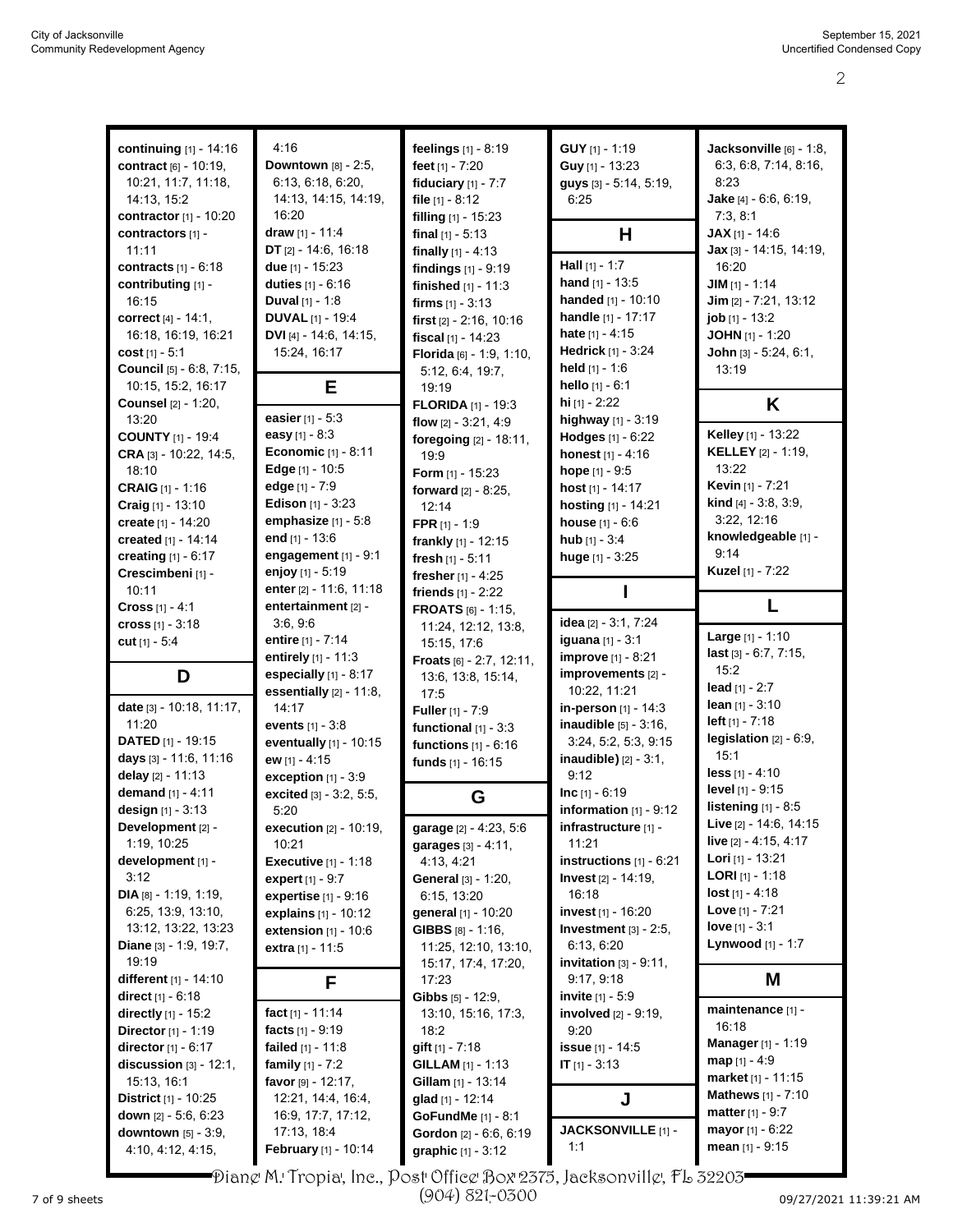| <b>MEETING</b> $[1] - 1.3$    | 13:19, 13:22, 13:23         | order $[1] - 2:6$             | Professional [2] -               | 14:5, 17:13                   |
|-------------------------------|-----------------------------|-------------------------------|----------------------------------|-------------------------------|
| <b>meeting</b> $[6] - 2:6$ ,  | MS [7] - 10:8, 13:21,       | <b>Ordinance</b> [3] - 6:12,  | 19:7, 19:19                      | resolution $[5] - 10.14$ ,    |
| 5:19, 6:8, 10:2,              | 14.8, 16.19, 16.21,         | 6:13, 6:17                    | project [1] - 12:14              | 15:5, 15:24, 15:25,           |
| 17:25, 18:10                  | 17:15, 17:17                | ourselves [1] - 8:2           | <b>projects</b> $[2] - 7:10$ ,   | 16:15                         |
| Member [4] - 1:14,            |                             |                               | 7:19                             | resolutions [2] -             |
| 1:15, 1:15, 1:16              | N                           | P                             | proposed [1] - 10:4              | 14:11, 15:7                   |
| <b>member</b> $[8] - 2:17$ ,  |                             |                               | proposing $[1]$ - $7:11$         | response [6] - 12:19,         |
| 5:25, 8:9, 13:9,              | name [3] - 2:14, 6:1,       | $p.m$ [3] - 1:7, 2:2,         | provided [1] - 10:11             | 12:24, 16:3, 16:7,            |
| 13:11, 13:13, 13:16,          | 6:2                         | 18:12                         | Public [1] - 1:9                 | 17:10, 18:7                   |
| 13:18                         | narrow $[2] - 4.3, 4.7$     | paid [1] - 14:20              |                                  | responsibility [1] - 7:8      |
| <b>MEMBER</b> [34] - 2:21,    | narrowing [1] - 3:23        | park [2] - 3:9, 5:10          | public [3] - 2:11, 4:25,         | result [1] - 11:14            |
| 6:1, 8:10, 11:24,             | native [1] - 8:23           | Park $[1] - 3:20$             | 7:11                             | reuses $[1] - 3:11$           |
| 11:25, 12:3, 12:5,            | Navy [3] - 7:21, 7:25,      | <b>parking</b> $[9] - 4:11$ , | pursuant [1] - 15:1              |                               |
|                               | 8:18                        |                               | put [2] - 4:25, 5:7              | <b>revamped</b> $[1]$ - 14:16 |
| 12:7, 12:10, 12:12,           |                             | 4:13, 4:18, 4:19,             |                                  | River [1] - 4:14              |
| 13.8, 13.10, 13.12,           | need [4] - 3:22, 11:5,      | 4:20, 4:23, 5:6, 11:2         | Q                                | river's [1] - 7:9             |
| 13:15, 13:17, 14:1,           | 11:18, 15:8                 | Parks [2] - 6:11, 6:14        |                                  | Rivers [1] - 10:5             |
| 15:10, 15:12, 15:15,          | needle [1] - 8:24           | Parola [1] - 13:23            | questions [5] - 12:1,            | <b>Riverside [4] - 3:16,</b>  |
| 15:17, 15:19, 15:21,          | negotiate [1] - 11:10       | <b>PAROLA</b> $[2] - 1:19$ ,  | 12:3, 12:8, 12:18,               | 4:3, 4:4, 4:7                 |
| 15:22, 16:12, 16:13,          | networked $[1] - 3:5$       | 13:23                         | 16:2                             | Road [1] - 6:3                |
| 16:23, 16:25, 17:2,           | new [2] - 6:17, 10:17       | <b>part</b> $[1] - 6:20$      | quickly [3] - 2:25,              | roads [3] - 5:2, 10:23        |
| 17:4, 17:6, 17:20,            | next [8] - 2:19, 5:18,      | <b>Part</b> $[1] - 6:15$      | 13:3, 17:18                      | <b>Roberts</b> [1] - 1:8      |
| 17:22, 17:23, 18:1            | 5:24, 7:25, 8:8, 14:5,      | <b>parts</b> $[1] - 3:3$      |                                  | Room [1] - 1:8                |
| <b>MEMBERS</b> [11] - 1:12,   | 14:23, 15:25                | <b>party</b> $[1] - 3:8$      | R                                | roster $[1] - 6:3$            |
| 12:19, 12:22, 12:24,          | $nice$ [2] $-3:14$ , $3:17$ | <b>pass</b> $[1] - 5.4$       |                                  | run $[1]$ - 9:13              |
| 16:3, 16:5, 16:7,             | night $[1]$ - 15:2          | passed [1] - 15:1             | raise $[1] - 4:1$                |                               |
| 17:8, 17:10, 18:5,            | night's [2] - 6:7, 7:15     | passes [1] - 18:8             | RAM [1] - 3:20                   | S                             |
| 18:7                          | none [2] - 14:4, 16:9       | passive [1] - 7:12            | ran $[1] - 9:7$                  |                               |
| members [4] - 13:1,           | nonresponsive [1] -         | patrons [1] - 5:10            | rather $[1] - 3:10$              | <b>SAWYER</b> [2] - 1:20,     |
| 14:3, 16:9, 17:11             | 11:9                        | people [5] - 4:8, 4:10,       | <b>reaction</b> $[1] - 4:16$     | 13:19                         |
| <b>Memorial</b> $[1]$ - 3:20  | Nooney [3] - 5:24, 6:2,     | 8:19, 9:9, 11:16              | really [12] - 3:4, 3:10,         | Sawyer [1] - 13:19            |
| mental $[1] - 4.9$            | 8:13                        | performance [2] -             | 3:22, 4:20, 5:5, 5:9,            | scary [1] - 4:22              |
| microphone [1] - 2:19         | <b>Notary</b> [1] - 1:9     | 10:6, 10:17                   | 5:20, 7:2, 7:4, 9:4,             | scene [1] - 4:22              |
| miles $[1] - 7:9$             | note $[1] - 5:14$           | person [1] - 14:3             | 11:14, 17:18                     | schedule [1] - 10:17          |
| <b>military</b> $[1] - 9.8$   | notes [1] - 19:11           | perspective [1] - 13:5        | <b>reason</b> $[1] - 9:4$        | school [1] - 11:2             |
| Miller [2] - 2:16, 2:23       | nothing [2] - 12:5,         | perspectives [1] -            | reasonable [1] - 12:15           | Scott [3] - 8:8, 8:10,        |
| <b>MILLER</b> $[1] - 5:17$    | 15:21                       | 5:13                          | recitation $[1] - 2.9$           | 9:22                          |
| minute-32 $[1] - 6.23$        | notification $[1]$ - 5:16   |                               | record [2] - 2:15,               |                               |
| minutes $[3] - 2:15$ ,        |                             | piece [1] - 6:9               | 19:10                            | <b>scourge</b> $[1] - 4:12$   |
| 17:18, 17:21                  |                             | Pizza [1] - 4:14              | records [1] - 10:13              | second [5] - 11:25,           |
| mission [1] - 14:19           | O                           | Pledge [2] - 2:8, 2:9         | Recovery [1] - 8:11              | 15:12, 16:13, 17:22,          |
|                               | OF [4] - 1:1, 19:1,         | podium [4] - 2:14,            |                                  | 18:1                          |
| modifying [1] - 5:15          |                             | 2:17, 5:25, 8:9               | <b>Recreation</b> $[2] - 6:11$ , | seconded [1] - 18:3           |
| money $[2] - 8:15$ ,          | 19:3, 19:4                  | point $[1] - 9:10$            | 6:14                             | seconds [1] - 7:18            |
| 14:24                         | Office [2] - 1:20, 13:19    | potentially [1] - 11:6        | recreational [1] - 7:13          | <b>Secretary</b> [1] - 1:14   |
| monitoring [1] - 14:22        | Officer [1] - 1:18          | powers $[1] - 6:16$           | Redevelopment [2] -              | <b>Section [2] - 6:15,</b>    |
| Moon [1] - 4:14               | <b>often</b> [1] - 8:14     | presence [2] - 13:7,          | 10:1, 17:24                      | 6:18                          |
| <b>morning</b> $[1] - 7:16$   | Oliver [1] - 13:17          | 15:23                         | <b>REDEVELOPMENT</b>             | <b>security</b> [1] - 3:13    |
| $most [2] - 3:2, 9:8$         | <b>OLIVER</b> [1] - 1:15    | <b>PRESENT</b> [2] - 1:12,    | $[1] - 1:2$                      | see [4] - 4:6, 4:9, 4:15,     |
| <b>motion</b> $[4] - 11:23$ , | once [2] - 3:17, 9:17       | 1:17                          | redevelopment [1] -              | 12:14                         |
| 11:24, 15:7, 16:11            | one [6] - 5:2, 5:5, 11:8,   | present [4] - 9:11,           | 10:16                            | seeing [1] - 5:21             |
| <b>Motor</b> [1] - $3:24$     | 11:9, 15:8                  | 9:18, 16:8, 17:11             | regarding $[1] - 6:10$           | segment $[1] - 4.4$           |
| move [5] - 8:24, 9:9,         | one-way $[2] - 5:2$         | <b>pretty</b> $[1] - 5:18$    | region [1] - 7:14                | selected [1] - 11:12          |
| 15:10, 16:12, 17:20           | open [1] - 10:1             | prioritizes [1] - 3:7         | <b>remain</b> $[1] - 6:2$        | selection [1] - 10:20         |
| <b>moved</b> $[1]$ - 18:2     | Operations [1] - 1:19       | <b>private</b> $[1] - 5:1$    | report [1] - 19:9                | sense [1] - 14:18             |
| <b>movement</b> $[1] - 10:3$  | opportunities [1] -         | proceedings [2] -             | <b>REPORTER</b> [1] - 19:1       | separate [1] - 15:6           |
| movie's [1] - 4:22            | 8:16                        | 18:11, 19:9                   | <b>Reporter</b> [2] - 19:8,      | <b>September</b> [5] - 1:6,   |
| movies $[1] - 4:22$           | opportunity $[2] - 4:5$ ,   | Proceedings [1] - 1:6         | 19:19                            | 2:2, 2:5, 10:18,              |
| moving $[2] - 11:5$ ,         | 7.6                         | process [2] - 11:11,          | request [4] - 6:22,              | 19:15                         |
| 12:14                         | opposed [5] - 12:23,        | 15:4                          | 10:6, 12:16, 14:6                | <b>Services</b> [2] - 6:12,   |
| MR [8] - 2:12, 5:17,          | 16.6, 16.9, 17:9,           | procurement [2] -             | requests [1] - 11:4              | 6:15                          |
| 5:23, 8:7, 9:23,              | 18:6                        | 11:7, 15:4                    | Resolution [3] - 10:5,           | set [2] - 10:17, 11:17        |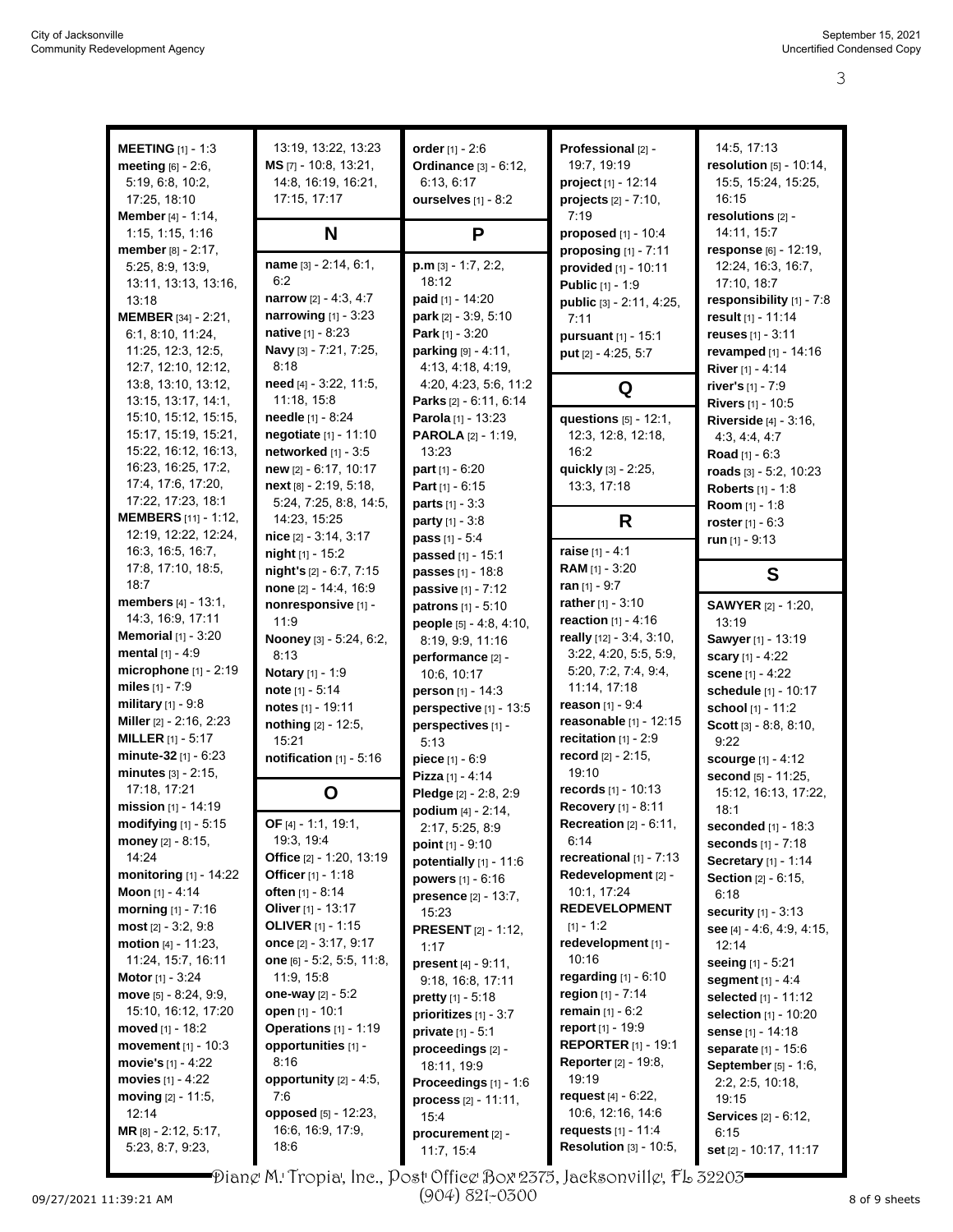| <b>sets</b> [1] - 10:17                    | 15:16, 15:18, 15:20,           |                                |
|--------------------------------------------|--------------------------------|--------------------------------|
|                                            |                                | v                              |
| <b>shape</b> $[1] - 3:10$                  | 16:1, 16:4, 16:6,              |                                |
| <b>share</b> [2] - 7:5, 7:23               | 16:8, 16:14, 16:20,            | <b>veterans</b> $[1]$ - 7:21   |
| <b>sheet</b> [1] - 10:11                   | 16:22, 16:24, 17:1,            | <b>via</b> [1] - 1:14          |
| <b>ship</b> [2] - 7:25, 8:18               | 17:3, 17:5, 17:7,              | Vice $[1] - 1:13$              |
| $\sin$ [5] - 13:1, 14:3,                   | 17:9, 17:11, 17:16,            | <b>Vision</b> $[2] - 6:19$ ,   |
| 16:8, 17:11, 17:12                         | 17:19, 18:2, 18:6,             | 14:13                          |
| <b>slides</b> [1] - 11:19                  | 18:8                           | vote $[3] - 12:20, 14:4,$      |
|                                            | they've [1] - 5:6              |                                |
| <b>smart</b> [1] - 3:5                     |                                | 14:25                          |
| smartness $[1] - 3:2$                      | third [2] - 9:13, 11:4         | voted [2] - 16:9, 17:12        |
| <b>social</b> $[1]$ - $9:1$                | three $[1] - 2:15$             | voting [2] - 13:1, 14:3        |
| <b>soon</b> [1] - 11:17                    | <b>Timer</b> $[1]$ - 5:16      |                                |
| sorry [3] - 4:17, 9:20,                    | <b>Times-Union</b> $[1]$ - 4:6 | W                              |
| 17:16                                      | today [2] - 10:4, 13:7         |                                |
| <b>sort</b> $[1]$ - 3:7                    | <b>TODD</b> [1] - 1:15         | waiting $[3] - 9.11$ , 9.16    |
|                                            | <b>Todd</b> [1] - 13:8         | Warren [1] - 7:10              |
| southward $[1]$ - 3:12                     |                                |                                |
| sponsorship [1] -                          | <b>together</b> $[2] - 3.5$ ,  | waterway [1] - 8:17            |
| 14:12                                      | 14:10                          | Waterways [1] - 7:16           |
| <b>staff</b> $[1]$ - 13:22                 | tons [1] - 4:19                | waterways $[1]$ - $8:6$        |
| <b>stand</b> $[1]$ - 9:2                   | took [1] - 14:15               | website $[3] - 14:15$ ,        |
| <b>Stanley</b> [2] - 8:8, 8:10             | torn [1] - 5:6                 | 14:19, 16:18                   |
| <b>start</b> $[3] - 8.1, 10.4,$            | town [1] - 3:17                | Wednesday $[1] - 1:6$          |
|                                            | transcript $[1]$ - 19:10       | <b>West</b> $[2] - 1.8$ , 2:23 |
| 13:4                                       |                                |                                |
| <b>started</b> [1] - 13:3                  | transportation [1] -           | <b>WILLIAM</b> $[1] - 1:14$    |
| <b>starts</b> [1] - 3:16                   | 3:4                            | <b>Worsham</b> $[5] - 12:4$ ,  |
| <b>STATE</b> $[1]$ - 19:3                  | Tropia [3] - 1:9, 19:7,        | 13:15, 15:20, 16:24,           |
| <b>state</b> $[3] - 2:14, 5:17,$           | 19:19                          | 18:3                           |
| 11:10                                      | <b>true</b> [1] - 19:10        | <b>WORSHAM</b> $[9] - 1:13$    |
| <b>State</b> [1] - 1:10                    | truly $[1]$ - 14:18            | 12:5, 13:15, 15:10,            |
|                                            | try $[4] - 3.11, 4.6, 4.24,$   | 15:21, 16:12, 16:25,           |
| <b>statute</b> [1] - 11:10                 | 5:8                            | 17:22, 18:1                    |
| stenographic [1] -                         |                                |                                |
| 19:11                                      | trying $[1] - 13.3$            |                                |
| stenographically [1] -                     | two [4] - 5:3, 7:21,           | X                              |
| 19.9                                       | 14:10, 15:6                    |                                |
| <b>STEVE</b> [1] - 1:19                    | <b>two-way</b> [1] - 5:3       | <b>XZAVIER</b> [1] - 1:20      |
| Steve [1] - 13:22                          | <b>type</b> [1] - 4:24         |                                |
| storefronts $[2] - 5.8$ ,                  |                                | Υ                              |
|                                            | U                              |                                |
| 5:10                                       |                                | $y'$ all $[1] - 9.5$           |
| <b>Street</b> $[3]$ - 1:8, 2:23,           | unanimous [2] -                | year [1] - 10:18               |
| 7:20                                       |                                | year's [1] - 14:23             |
| style [2] - 4:3, 5:12                      | 12:25, 18:8                    |                                |
| subject [1] - 9:7                          | unanimously [1] -              | years [2] - 8:22, 8:23         |
| subjects [1] - 9:15                        | 17:12                          |                                |
| <b>success</b> $[1] - 3:20$                | unbelievable $[1]$ - 7:6       | z                              |
|                                            | under [2] - 11:1, 11:10        |                                |
| summary [1] - 10:11                        | underutilized [1] -            | zero [1] - 17:12               |
| <b>support</b> [2] - 9:2, 9:5              |                                |                                |
|                                            |                                | <b>zone</b> $[1] - 7:7$        |
|                                            | 4:21                           |                                |
| т                                          | unh $[2] - 16:25$              | Zoom [2] - 1:14, 13:25         |
|                                            | unh-unh $[1]$ - 16:25          |                                |
| table $[1] - 13.6$                         | <b>Union</b> $[1] - 4:6$       |                                |
|                                            | <b>Unit</b> [1] - 2:23         |                                |
| <b>Tank</b> [1] - 8:11                     |                                |                                |
| tank $[1] - 9.14$                          | up [5] - 8:4, 11:6,            |                                |
| team $[1] - 4:24$                          | 11:16, 13:4, 14:9              |                                |
| <b>THE</b> $[42] - 2.4, 2.10,$             | update [1] - 14:17             |                                |
| 2:18, 9:22, 9:25,                          | updating [1] - 14:21           |                                |
| 11:22, 12:1, 12:4,                         | <b>upland</b> $[2] - 10:22$ ,  |                                |
| 12:6, 12:9, 12:11,                         | 11:20                          |                                |
|                                            | <b>upstairs</b> $[1] - 5:10$   |                                |
| 12:13, 12:20, 12:23,                       |                                |                                |
| 12:25, 13:14, 13:24,<br>14:2, 15:6, 15:13, |                                |                                |

9 of 9 sheets Page 4 to 4 of 4 09/27/2021 11:39:21 AM Diane M. Tropia, Inc., Post Office Box 2375, Jacksonville, FL 32203 (904) 821-0300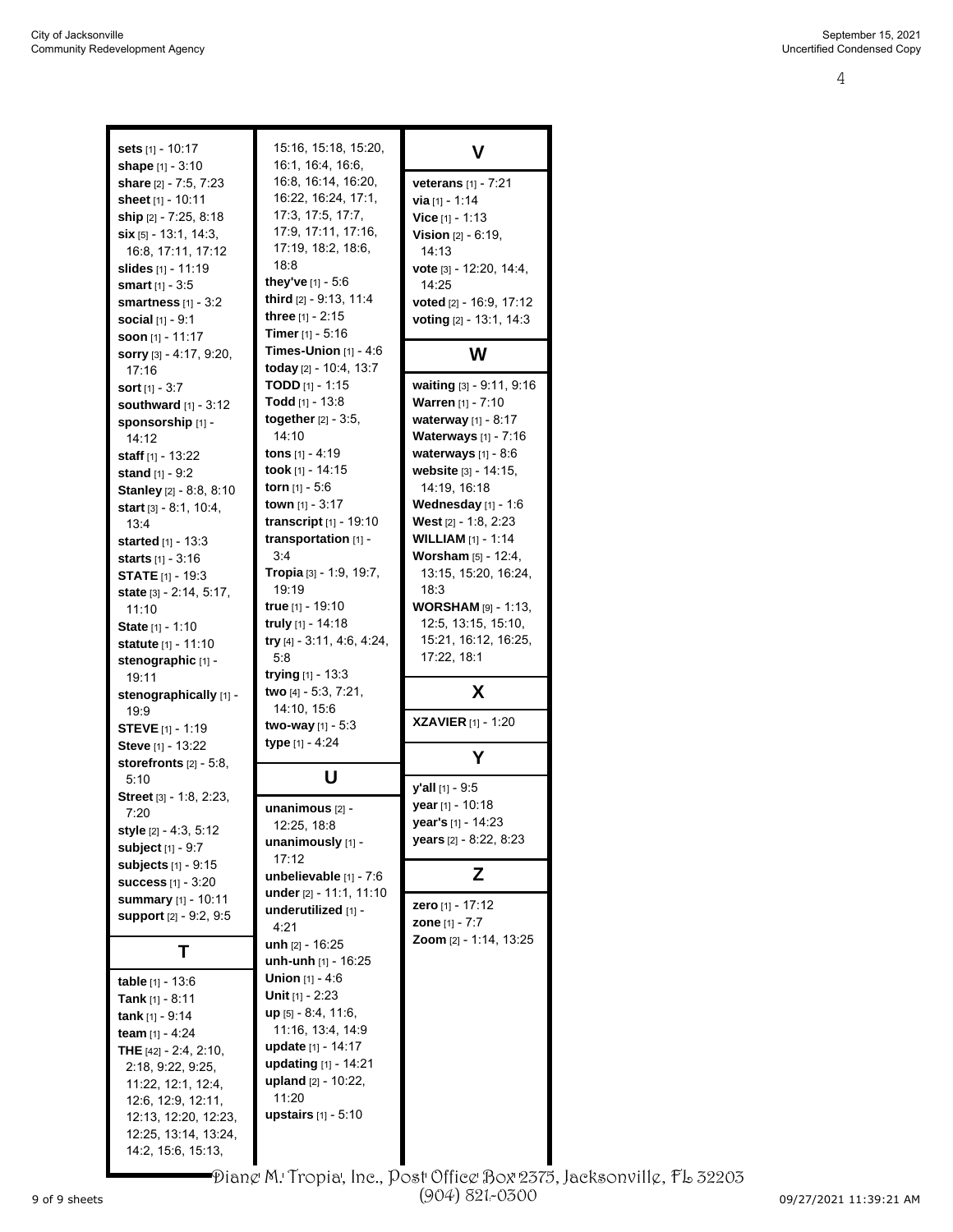|                                              |                                                                                                                                |              | 3                                                                                      |
|----------------------------------------------|--------------------------------------------------------------------------------------------------------------------------------|--------------|----------------------------------------------------------------------------------------|
|                                              |                                                                                                                                | 1            | that would allow us to simply collect the                                              |
|                                              | CITY OF JACKSONVILLE                                                                                                           | 2            | standard rate from them. It doesn't require                                            |
|                                              | DOWNTOWN INVESTMENT AUTHORITY                                                                                                  | 3            | that we do anything else other than adopt the                                          |
|                                              | BOARD MEETING                                                                                                                  | 4            | rate on the rate schedule and forward that to                                          |
|                                              |                                                                                                                                | 5            | City Council. And this will be the interim                                             |
|                                              |                                                                                                                                | 6            | rate that will allow them to maintain access                                           |
|                                              | Proceedings held on Wednesday, September 15,                                                                                   | 7            | and continue to use the lot after September --                                         |
|                                              | 2021, commencing at 2:18 p.m., City Hall, Lynwood                                                                              | 8            | the end of September.                                                                  |
|                                              | Roberts Room, 117 West Duval Street, Jacksonville,                                                                             | 9            | So our request would be that you would                                                 |
|                                              | Florida, before Diane M. Tropia, FPR, a Notary Public in                                                                       | 10           |                                                                                        |
|                                              | and for the State of Florida at Large.                                                                                         |              | amend the previously adopted rate schedule,                                            |
|                                              |                                                                                                                                | 11           | which includes all the lots and all the parking                                        |
|                                              | BOARD MEMBERS PRESENT:                                                                                                         | 12           | garages, to incorporate a rate for this                                                |
|                                              | BRAXTON GILLAM, Chairman.<br>CAROL WORSHAM, Vice Chair.                                                                        | 13           | particular parking lot, which if you look on                                           |
|                                              | JIM CITRANO, Secretary.<br>WILLIAM ADAMS, Board Member, via Zoom.                                                              | 14           | the exhibit we're referring to as the Market                                           |
|                                              | OLIVER BARAKAT, Board Member.<br>TODD FROATS, Board Member.                                                                    | 15           | and Forsyth lot, Churchwell, the rate                                                  |
|                                              | CRAIG GIBBS, Board Member.                                                                                                     | 16           | established is \$60, not including sales tax.                                          |
|                                              | ALSO PRESENT:                                                                                                                  | 17           | Mr. Kelley and Mr. DeVault did some                                                    |
|                                              | LORI BOYER, Chief Executive Officer.                                                                                           | 18           | research on neighboring lots. This is a market                                         |
|                                              | GUY PAROLA, DIA, Operations Manager.<br>STEVE KELLEY, DIA, Director of Development.<br>JOHN SAWYER, Office of General Counsel. | 19           | standard rate. There is one that seems to be                                           |
|                                              | XZAVIER CHISHOLM, Administrative Assistant.                                                                                    | 20           | higher, but there are several that are in that                                         |
|                                              | $  -$                                                                                                                          | 21           | \$65 range, inclusive of tax, in the immediate                                         |
|                                              |                                                                                                                                | 22           | vicinity, and the one immediately adjacent is.                                         |
|                                              |                                                                                                                                | 23           | So this would be a market-appropriate standard                                         |
|                                              |                                                                                                                                | 24           | to adopt for that lot.                                                                 |
|                                              | Diang M. Tropia, Ine., Post Offieg Box 2575, Jacksonvillg, FL 52205                                                            | 25           | So what we're asking you to do is adopt                                                |
|                                              | $(904) 821 - 0300$                                                                                                             |              | Diane M. Tropia, Inc., Post Office Box 2375, Jacksonville, FL 32203                    |
|                                              |                                                                                                                                |              | $(904)$ 821-0300                                                                       |
|                                              | $\overline{2}$                                                                                                                 |              | 4                                                                                      |
| -1                                           | PROCEEDINGS                                                                                                                    | 1            | 2021-09-07 that changes the rate schedule to                                           |
|                                              | September 15, 2021<br>$2:18$ p.m.                                                                                              | $\mathbf{2}$ | include a standard rate for that lot.                                                  |
| 2                                            |                                                                                                                                | 3            | THE CHAIRMAN: Do I have a motion?                                                      |
| 3                                            | THE CHAIRMAN: I'll open the Downtown                                                                                           | 4            | BOARD MEMBER WORSHAM: I'll move.                                                       |
| 4                                            | Investment Authority meeting.                                                                                                  | 5            | ZOOM MEMBER: Could I speak for a moment?                                               |
| 5                                            | First order of business is an add-on,                                                                                          | 6            | I'm so sorry. This is Krista Burby. I'm                                                |
| 6                                            |                                                                                                                                |              |                                                                                        |
|                                              | 2021-09-07.                                                                                                                    | 7            |                                                                                        |
| 7                                            | Ms. Boyer, do you want to speak on that?                                                                                       | 8            | with Driver McAfee. Cyndy Trimmer is on her<br>way over there. Oh, is she in the room? |
| 8                                            | MS. BOYER: Yes. Thank you, Mr. Chair.                                                                                          | 9            | MS. BOYER: Yes.                                                                        |
| 9                                            | So this was handed out to you, and you've                                                                                      | 10           |                                                                                        |
| 10                                           | not had an opportunity to review it, but it's a                                                                                | 11           | MR. BURBY: Okay. Awesome.<br>Thank you.                                                |
| 11                                           | pretty simple request.                                                                                                         |              |                                                                                        |
| 12                                           | The Churchwell Lofts, condominiums, use                                                                                        | 12           | THE CHAIRMAN: Hold, please.                                                            |
| 13                                           | and have a lease on a surface parking lot,                                                                                     | 13           | We've got a motion from Ms. Worsham. Do                                                |
|                                              | somewhat across the street from Churchwell                                                                                     | 14           | we have a second?                                                                      |
|                                              | Lofts and across the street from the Yates                                                                                     | 15           | BOARD MEMBER BARAKAT: Second.<br>THE CHAIRMAN: Mr. Barakat seconded.                   |
|                                              | parking garage. That lease expires on                                                                                          | 16           |                                                                                        |
| 14<br>15<br>16<br>17                         | September -- end of September.                                                                                                 | 17           | We have questions -- we may have some                                                  |
|                                              | We are working with them on the terms of a                                                                                     | 18           | questions about this.                                                                  |
|                                              | new lease arrangement that we would bring back                                                                                 | 19           | Mr. Barakat, do you want to go first?                                                  |
|                                              | to you and propose. That would have to go                                                                                      | 20           | BOARD MEMBER BARAKAT: So if we approve                                                 |
|                                              | through this board and City Council. But in                                                                                    | 21           | this, how long -- what is the duration of this?                                        |
|                                              | the interim, in order to ensure that they don't                                                                                | 22           | MS. BOYER: There is no duration. This is                                               |
|                                              | lose parking spaces, since this is a public                                                                                    | 23           | simply available as a month-to-month parker,                                           |
|                                              | lot, maintained by the Office of Public                                                                                        | 24           | like any other month-to-month parker could.                                            |
| 18<br>19<br>20<br>21<br>22<br>23<br>24<br>25 | Parking, if we adopt a rate for that lot, then                                                                                 | 25           | But once someone reserves a space on a                                                 |
|                                              | Diane M. Tropia, Inc., Post Office Box 2375, Jacksonville, FL 32203<br>(904) 821-0300                                          |              | Diane M. Tropia, Inc., Post Office Box 2375, Jacksonville, FL 32203<br>(904) 821-0300  |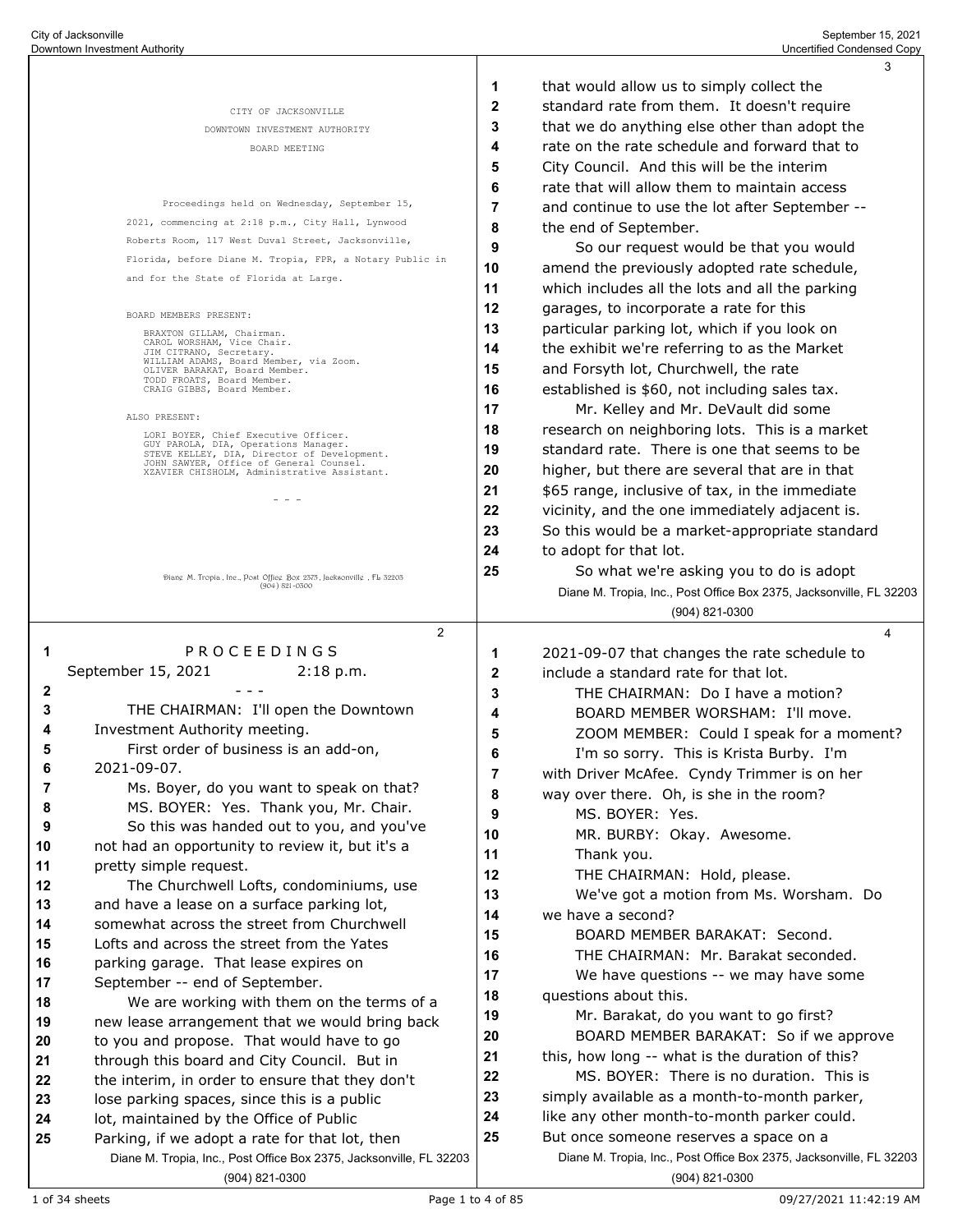| 5                                                                                                                        |                                                                                                                                                                                                                                                                                                                                                                                                                                                                                                                                                                                                                                                                                                                                                                                                                                                                                                                                                                      | $\overline{7}$                                                                         |
|--------------------------------------------------------------------------------------------------------------------------|----------------------------------------------------------------------------------------------------------------------------------------------------------------------------------------------------------------------------------------------------------------------------------------------------------------------------------------------------------------------------------------------------------------------------------------------------------------------------------------------------------------------------------------------------------------------------------------------------------------------------------------------------------------------------------------------------------------------------------------------------------------------------------------------------------------------------------------------------------------------------------------------------------------------------------------------------------------------|----------------------------------------------------------------------------------------|
| month-to-month list, then they have that on an                                                                           | 1                                                                                                                                                                                                                                                                                                                                                                                                                                                                                                                                                                                                                                                                                                                                                                                                                                                                                                                                                                    | but I just want to ask one clarifying question.                                        |
| ongoing basis until they choose to give it up.                                                                           | $\mathbf{2}$                                                                                                                                                                                                                                                                                                                                                                                                                                                                                                                                                                                                                                                                                                                                                                                                                                                                                                                                                         | When you say "they," are you speaking about the                                        |
| So if this association, as an entity,                                                                                    | 3                                                                                                                                                                                                                                                                                                                                                                                                                                                                                                                                                                                                                                                                                                                                                                                                                                                                                                                                                                    | condo association itself?                                                              |
| wants to reserve all of the spaces in the lot                                                                            | 4                                                                                                                                                                                                                                                                                                                                                                                                                                                                                                                                                                                                                                                                                                                                                                                                                                                                                                                                                                    | MS. BOYER: Yes.                                                                        |
| before the end of the month, then they will                                                                              | 5                                                                                                                                                                                                                                                                                                                                                                                                                                                                                                                                                                                                                                                                                                                                                                                                                                                                                                                                                                    | BOARD MEMBER CITRANO: Okay. Thanks.                                                    |
| continue to have them at this rate on a                                                                                  | 6                                                                                                                                                                                                                                                                                                                                                                                                                                                                                                                                                                                                                                                                                                                                                                                                                                                                                                                                                                    | THE CHAIRMAN: Mr. Gibbs.                                                               |
| month-to-month basis until we either enter into                                                                          | 7                                                                                                                                                                                                                                                                                                                                                                                                                                                                                                                                                                                                                                                                                                                                                                                                                                                                                                                                                                    | BOARD MEMBER GIBBS: I have no questions.                                               |
|                                                                                                                          | 8                                                                                                                                                                                                                                                                                                                                                                                                                                                                                                                                                                                                                                                                                                                                                                                                                                                                                                                                                                    | THE CHAIRMAN: Mr. Froats.                                                              |
|                                                                                                                          | 9                                                                                                                                                                                                                                                                                                                                                                                                                                                                                                                                                                                                                                                                                                                                                                                                                                                                                                                                                                    | BOARD MEMBER FROATS: No questions.                                                     |
|                                                                                                                          | 10                                                                                                                                                                                                                                                                                                                                                                                                                                                                                                                                                                                                                                                                                                                                                                                                                                                                                                                                                                   | MS. TRIMMER: Through the Chair, before                                                 |
|                                                                                                                          |                                                                                                                                                                                                                                                                                                                                                                                                                                                                                                                                                                                                                                                                                                                                                                                                                                                                                                                                                                      | you vote, I really would love the opportunity                                          |
|                                                                                                                          |                                                                                                                                                                                                                                                                                                                                                                                                                                                                                                                                                                                                                                                                                                                                                                                                                                                                                                                                                                      | to speak.                                                                              |
|                                                                                                                          |                                                                                                                                                                                                                                                                                                                                                                                                                                                                                                                                                                                                                                                                                                                                                                                                                                                                                                                                                                      | THE CHAIRMAN: Stand by.                                                                |
|                                                                                                                          |                                                                                                                                                                                                                                                                                                                                                                                                                                                                                                                                                                                                                                                                                                                                                                                                                                                                                                                                                                      | So I had a question. So this is a flat                                                 |
|                                                                                                                          |                                                                                                                                                                                                                                                                                                                                                                                                                                                                                                                                                                                                                                                                                                                                                                                                                                                                                                                                                                      | lot. I think I know the lot we're talking                                              |
|                                                                                                                          |                                                                                                                                                                                                                                                                                                                                                                                                                                                                                                                                                                                                                                                                                                                                                                                                                                                                                                                                                                      | about. So with the condo association paying                                            |
|                                                                                                                          |                                                                                                                                                                                                                                                                                                                                                                                                                                                                                                                                                                                                                                                                                                                                                                                                                                                                                                                                                                      | that \$60 per spot, the entirety of the lot,                                           |
|                                                                                                                          |                                                                                                                                                                                                                                                                                                                                                                                                                                                                                                                                                                                                                                                                                                                                                                                                                                                                                                                                                                      | were they taking some limited portion of that?                                         |
|                                                                                                                          |                                                                                                                                                                                                                                                                                                                                                                                                                                                                                                                                                                                                                                                                                                                                                                                                                                                                                                                                                                      | What were we getting in the near term?                                                 |
|                                                                                                                          |                                                                                                                                                                                                                                                                                                                                                                                                                                                                                                                                                                                                                                                                                                                                                                                                                                                                                                                                                                      | MS. BOYER: My assumption is that they                                                  |
|                                                                                                                          |                                                                                                                                                                                                                                                                                                                                                                                                                                                                                                                                                                                                                                                                                                                                                                                                                                                                                                                                                                      | will take all the spaces because they are                                              |
|                                                                                                                          |                                                                                                                                                                                                                                                                                                                                                                                                                                                                                                                                                                                                                                                                                                                                                                                                                                                                                                                                                                      | currently using all the spaces. It is possible                                         |
|                                                                                                                          |                                                                                                                                                                                                                                                                                                                                                                                                                                                                                                                                                                                                                                                                                                                                                                                                                                                                                                                                                                      | that they would choose to use less than all of                                         |
|                                                                                                                          |                                                                                                                                                                                                                                                                                                                                                                                                                                                                                                                                                                                                                                                                                                                                                                                                                                                                                                                                                                      | the spaces and we could make one or two spaces                                         |
|                                                                                                                          |                                                                                                                                                                                                                                                                                                                                                                                                                                                                                                                                                                                                                                                                                                                                                                                                                                                                                                                                                                      | available to the general public, depending on                                          |
|                                                                                                                          |                                                                                                                                                                                                                                                                                                                                                                                                                                                                                                                                                                                                                                                                                                                                                                                                                                                                                                                                                                      | Diane M. Tropia, Inc., Post Office Box 2375, Jacksonville, FL 32203                    |
|                                                                                                                          |                                                                                                                                                                                                                                                                                                                                                                                                                                                                                                                                                                                                                                                                                                                                                                                                                                                                                                                                                                      | (904) 821-0300                                                                         |
|                                                                                                                          |                                                                                                                                                                                                                                                                                                                                                                                                                                                                                                                                                                                                                                                                                                                                                                                                                                                                                                                                                                      |                                                                                        |
| (904) 821-0300<br>6                                                                                                      |                                                                                                                                                                                                                                                                                                                                                                                                                                                                                                                                                                                                                                                                                                                                                                                                                                                                                                                                                                      | 8                                                                                      |
|                                                                                                                          | 1                                                                                                                                                                                                                                                                                                                                                                                                                                                                                                                                                                                                                                                                                                                                                                                                                                                                                                                                                                    |                                                                                        |
| been talking to them about a five-year lease                                                                             | $\mathbf{2}$                                                                                                                                                                                                                                                                                                                                                                                                                                                                                                                                                                                                                                                                                                                                                                                                                                                                                                                                                         | how many they chose to use, but right now                                              |
| with several five-year renewal options that                                                                              | 3                                                                                                                                                                                                                                                                                                                                                                                                                                                                                                                                                                                                                                                                                                                                                                                                                                                                                                                                                                    | they're using the entire lot.                                                          |
| allow a 180-day out if we choose to do                                                                                   | 4                                                                                                                                                                                                                                                                                                                                                                                                                                                                                                                                                                                                                                                                                                                                                                                                                                                                                                                                                                    | THE CHAIRMAN: So to be clear, we're<br>approving a rate. And since they're going to    |
| something else in the future, but that's not                                                                             | 5                                                                                                                                                                                                                                                                                                                                                                                                                                                                                                                                                                                                                                                                                                                                                                                                                                                                                                                                                                    |                                                                                        |
| ready for prime time and it would have to go                                                                             | 6                                                                                                                                                                                                                                                                                                                                                                                                                                                                                                                                                                                                                                                                                                                                                                                                                                                                                                                                                                    | be out of contract, how are you going to manage                                        |
| through City Council.<br>$\overline{7}$                                                                                  | 7                                                                                                                                                                                                                                                                                                                                                                                                                                                                                                                                                                                                                                                                                                                                                                                                                                                                                                                                                                    | the monthly fee and what fee they're going to                                          |
| BOARD MEMBER BARAKAT: Okay. So this is a                                                                                 | 8                                                                                                                                                                                                                                                                                                                                                                                                                                                                                                                                                                                                                                                                                                                                                                                                                                                                                                                                                                    | pay, based on how many spots? How does that --                                         |
| Band-Aid, correct?<br>MS. BOYER: Yes.                                                                                    | 9                                                                                                                                                                                                                                                                                                                                                                                                                                                                                                                                                                                                                                                                                                                                                                                                                                                                                                                                                                    | I don't want to get too much in your business,<br>but tell me how we do that.          |
| BOARD MEMBER BARAKAT: Just by default,                                                                                   | 10                                                                                                                                                                                                                                                                                                                                                                                                                                                                                                                                                                                                                                                                                                                                                                                                                                                                                                                                                                   | MS. BOYER: So I believe that they are                                                  |
| it's month to month. The resolution doesn't                                                                              | 11                                                                                                                                                                                                                                                                                                                                                                                                                                                                                                                                                                                                                                                                                                                                                                                                                                                                                                                                                                   | going to immediately reserve the number of                                             |
| have to specify what it is? We can assume that                                                                           | 12                                                                                                                                                                                                                                                                                                                                                                                                                                                                                                                                                                                                                                                                                                                                                                                                                                                                                                                                                                   | spaces they want.                                                                      |
| by default it is simply a month-to-month                                                                                 | 13                                                                                                                                                                                                                                                                                                                                                                                                                                                                                                                                                                                                                                                                                                                                                                                                                                                                                                                                                                   | THE CHAIRMAN: Okay.                                                                    |
| duration?                                                                                                                | 14                                                                                                                                                                                                                                                                                                                                                                                                                                                                                                                                                                                                                                                                                                                                                                                                                                                                                                                                                                   | MS. BOYER: Okay? Failing to reserve two                                                |
| MS. BOYER: Correct. Once you put it in<br>15                                                                             | 15                                                                                                                                                                                                                                                                                                                                                                                                                                                                                                                                                                                                                                                                                                                                                                                                                                                                                                                                                                   | spaces, five spaces, how many left over there                                          |
| the parking inventory and establish a monthly<br>16                                                                      | 16                                                                                                                                                                                                                                                                                                                                                                                                                                                                                                                                                                                                                                                                                                                                                                                                                                                                                                                                                                   | are, they're going to become available to the                                          |
| rate for it, it is a month-to-month term, it's                                                                           | 17                                                                                                                                                                                                                                                                                                                                                                                                                                                                                                                                                                                                                                                                                                                                                                                                                                                                                                                                                                   | general public and then they'll be in line                                             |
| not a contract.                                                                                                          | 18                                                                                                                                                                                                                                                                                                                                                                                                                                                                                                                                                                                                                                                                                                                                                                                                                                                                                                                                                                   | behind them, if they decide they want them                                             |
| BOARD MEMBER BARAKAT: No further                                                                                         | 19                                                                                                                                                                                                                                                                                                                                                                                                                                                                                                                                                                                                                                                                                                                                                                                                                                                                                                                                                                   | again. It will depend on somebody else giving                                          |
| questions.                                                                                                               | 20                                                                                                                                                                                                                                                                                                                                                                                                                                                                                                                                                                                                                                                                                                                                                                                                                                                                                                                                                                   | a space up to have an available space.                                                 |
| THE CHAIRMAN: Ms. Worsham.                                                                                               | 21                                                                                                                                                                                                                                                                                                                                                                                                                                                                                                                                                                                                                                                                                                                                                                                                                                                                                                                                                                   | THE CHAIRMAN: Cyndy, you had a question.                                               |
| BOARD MEMBER WORSHAM: No. Mr. Barakat<br>22                                                                              | 22                                                                                                                                                                                                                                                                                                                                                                                                                                                                                                                                                                                                                                                                                                                                                                                                                                                                                                                                                                   | Who do you represent?                                                                  |
| asked my questions, so I'm good.                                                                                         | 23                                                                                                                                                                                                                                                                                                                                                                                                                                                                                                                                                                                                                                                                                                                                                                                                                                                                                                                                                                   | MS. TRIMMER: The association.                                                          |
| THE CHAIRMAN: Mr. Citrano.<br>24                                                                                         | 24                                                                                                                                                                                                                                                                                                                                                                                                                                                                                                                                                                                                                                                                                                                                                                                                                                                                                                                                                                   | THE CHAIRMAN: Okay.                                                                    |
| BOARD MEMBER CITRANO: I'm in favor of it,<br>25                                                                          | 25                                                                                                                                                                                                                                                                                                                                                                                                                                                                                                                                                                                                                                                                                                                                                                                                                                                                                                                                                                   | MS. TRIMMER: And I really appreciate your                                              |
| Diane M. Tropia, Inc., Post Office Box 2375, Jacksonville, FL 32203                                                      |                                                                                                                                                                                                                                                                                                                                                                                                                                                                                                                                                                                                                                                                                                                                                                                                                                                                                                                                                                      | Diane M. Tropia, Inc., Post Office Box 2375, Jacksonville, FL 32203                    |
| $\mathbf{2}$<br>4<br>5<br>6<br>7<br>8<br>9<br>10<br>11<br>12<br>13<br>14<br>16<br>17<br>18<br>19<br>20<br>21<br>22<br>24 | 3<br>a contract that has different terms or until we<br>choose to close the lot or sell the lot or<br>something else in the future.<br>So it doesn't have a finite termination.<br>I can tell you that the conversations we are<br>talking about get much more complicated in the<br>sense that they involve issues regarding<br>upgrades to landscaping and things that need to<br>15<br>be done two years from now, who's going to do<br>that, who's going to pay for maintenance in the<br>interim. This just establishes it as if it<br>were any other City-operated lot and lets them<br>continue to use it in the meantime and gives us<br>the time to work out the details of what we're<br>going to present to council.<br>We did not want to sell the lot because we<br>23<br>don't think a surface lot in perpetuity is the<br>highest and best use of that property. We have<br>25<br>Diane M. Tropia, Inc., Post Office Box 2375, Jacksonville, FL 32203 | 11<br>12<br>13<br>14<br>15<br>16<br>17<br>18<br>19<br>20<br>21<br>22<br>23<br>24<br>25 |

City of Jacksonville September 15, 2021 Downtown Investment Authority Uncertified Condensed Copy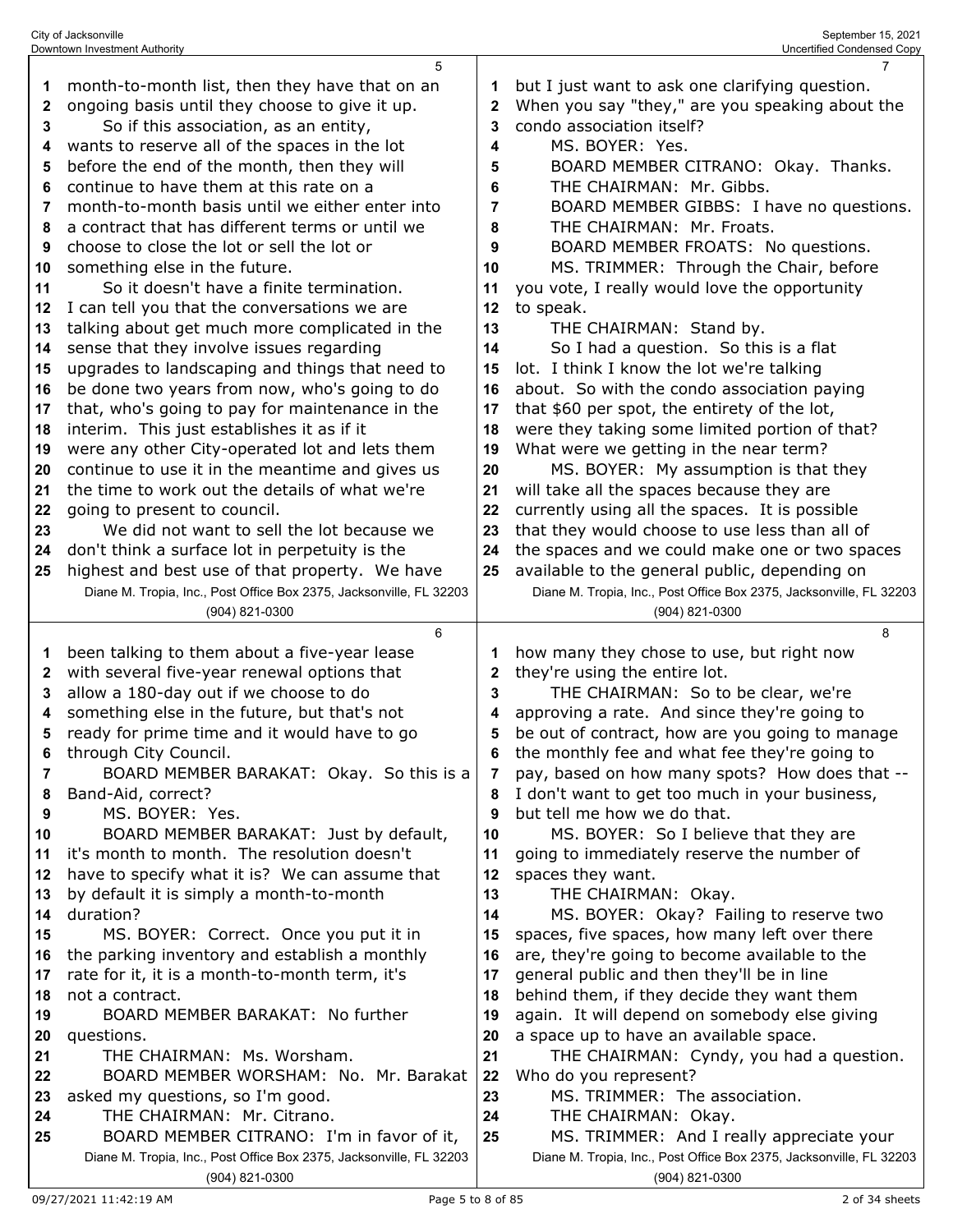| 1            | indulgence. I found out about this meeting                                          | 1                 | notice to double their rent. They ask that the                                    |
|--------------|-------------------------------------------------------------------------------------|-------------------|-----------------------------------------------------------------------------------|
| 2            | today. And I really do want to give some                                            | 2                 | existing rate that they're being charged carry                                    |
| 3            | context. I'm not going to belabor the details                                       | 3                 | forward just during this month-to-month period                                    |
| 4            | on this, going back to when the developer                                           | 4                 | so that we can incorporate what the appropriate                                   |
| 5            | originally made promises to the people that                                         | 5                 | increase for this unique lot is in another                                        |
| 6            | bought, that were amongst the first people that                                     | 6                 | document and an agreement that is thought out                                     |
| 7            | bought, and they're investing in downtown,                                          | 7                 | and negotiated and not imposed with no notice.                                    |
| 8            | because we'd be here till midnight.                                                 | 8                 | I really, really appreciate the                                                   |
| 9            | But I do want to give context to the fact                                           | 9                 | opportunity to speak.                                                             |
| 10           | that I was engaged in January, after the                                            | 10                | THE CHAIRMAN: Thank you.                                                          |
| 11           | association itself had been trying to work with                                     | 11                | I want to hear from you, Ms. Boyer, but                                           |
| 12           | DIA, and since January have been trying to                                          | 12                | what I believe I just heard from the applicant,                                   |
| 13           | negotiate a new lease. And not blaming                                              | 13                | or the association, is they're currently paying                                   |
| 14           | anybody, we're all ungodly busy and we all have                                     | 14                | \$30 a foot [sic]? That's what was insinuated.                                    |
| 15           | crazy limited resources and everybody is doing                                      | 15                | Is that accurate --                                                               |
| 16           | the best they can, but I've been following up                                       | 16                | MS. BOYER: I believe the number is 35 --                                          |
| 17           | on this regularly over the last nine months,                                        | 17                | THE CHAIRMAN: -- or a space.                                                      |
| 18           | submitted an LOI in June to try to force the                                        | 18                | MS. BOYER: -- pursuant to a settlement                                            |
| 19           | issue so we didn't end up where we are today.                                       | 19                | agreement that was approved by City Council,                                      |
| 20           | It is what it is. We're here, we're where we                                        | 20                | that specifically provides that at the                                            |
| 21           | are, but we literally found out today, with two                                     | 21                | termination it goes to market rate.                                               |
| 22           | weeks notice, that the options are either to                                        | 22                | THE CHAIRMAN: Okay.                                                               |
| 23           | nearly double your rate or to go find                                               | 23                | MS. BOYER: So we did not feel that we                                             |
| 24           | alternative arrangements.                                                           | 24                | could extend a discount without council                                           |
| 25           | The original rate was established based                                             | 25                | authorization, which is why -- and Ms. Trimmer                                    |
|              | Diane M. Tropia, Inc., Post Office Box 2375, Jacksonville, FL 32203                 |                   | Diane M. Tropia, Inc., Post Office Box 2375, Jacksonville, FL 32203               |
|              | (904) 821-0300                                                                      |                   | (904) 821-0300                                                                    |
|              |                                                                                     |                   |                                                                                   |
|              |                                                                                     |                   |                                                                                   |
|              | 10                                                                                  |                   | 12                                                                                |
| 1            | upon the recognition that this lot is unique.                                       | 1                 | is absolutely correct. Various members of the                                     |
| $\mathbf{2}$ | If you look at the City's parking rates -- and                                      | $\mathbf{2}$<br>3 | association have been reaching out to us for a                                    |
| 3<br>4       | I've got copies I can pass out for folks, but                                       | 4                 | year. It wasn't until she got involved that we                                    |
| 5            | basically we have other garages where we're                                         | 5                 | kind of had a concerted voice and an individual                                   |
|              | charging 65 or -- yeah, 65, roughly, 85. Bay                                        | 6                 | spokesperson that we could address. And there                                     |
| 6            | and Ocean is the closest to us, which is listed                                     | 7                 | is no question that they have been trying to                                      |
| 8            | on the website at either 60 or 64.20, depending                                     | 8                 | bring this to our attention and get us to                                         |
| 9            | on what page you look at.                                                           | 9                 | address this issue. It's simply been a matter                                     |
| 10           | But this lot is truly unique in that it is                                          | 10                | of bandwidth and ability, but what we didn't                                      |
| 11           | uncovered. It is a lot that they are<br>maintaining. The City is not incurring fees | 11                | want -- we had believed that we would simply<br>continue to accept that rate on a |
| 12           | for the upkeep and everything on this. We do                                        | 12                | month-to-month basis for some time period.                                        |
| 13           | understand that there's some issues with the                                        | 13                | There was then a letter sent out from                                             |
| 14           | fact that it doesn't meet the current DDRB                                          | 14                | Public Works, public buildings, notifying them                                    |
| 15           | code, and that is something that we look                                            | 15                | yesterday, that because the lease was expiring                                    |
| 16           | forward to working on and finding a resolution.                                     | 16                | at the end of the month, they would have to                                       |
| 17           | We also understand that there was talk of                                           | 17                | vacate, which -- this is our stopgap measure to                                   |
| 18           | the original rate being \$65 a month, but that's                                    | 18                | prevent that from happening.                                                      |
| 19           | when they thought they were getting a 50-year                                       | 19                | THE CHAIRMAN: Thank you, Ms. Boyer.                                               |
| 20           | lease.                                                                              | 20                | Comments, starting with Mr. Froats, or                                            |
| 21           | So the board really is upset about what                                             | 21                | questions.                                                                        |
| 22           | has happened and how this has transpired. They                                      | 22                | BOARD MEMBER FROATS: How many parking                                             |
| 23           | feel like they've been done a complete                                              | 23                | lots -- or how many parking spaces are in that                                    |
| 24           | disservice as residents of downtown and that                                        | 24                | lot?                                                                              |
| 25           | it's absolutely unfair to give them two weeks                                       | 25                | MS. BOYER: I believe there are 32 that                                            |
|              | Diane M. Tropia, Inc., Post Office Box 2375, Jacksonville, FL 32203                 |                   | Diane M. Tropia, Inc., Post Office Box 2375, Jacksonville, FL 32203               |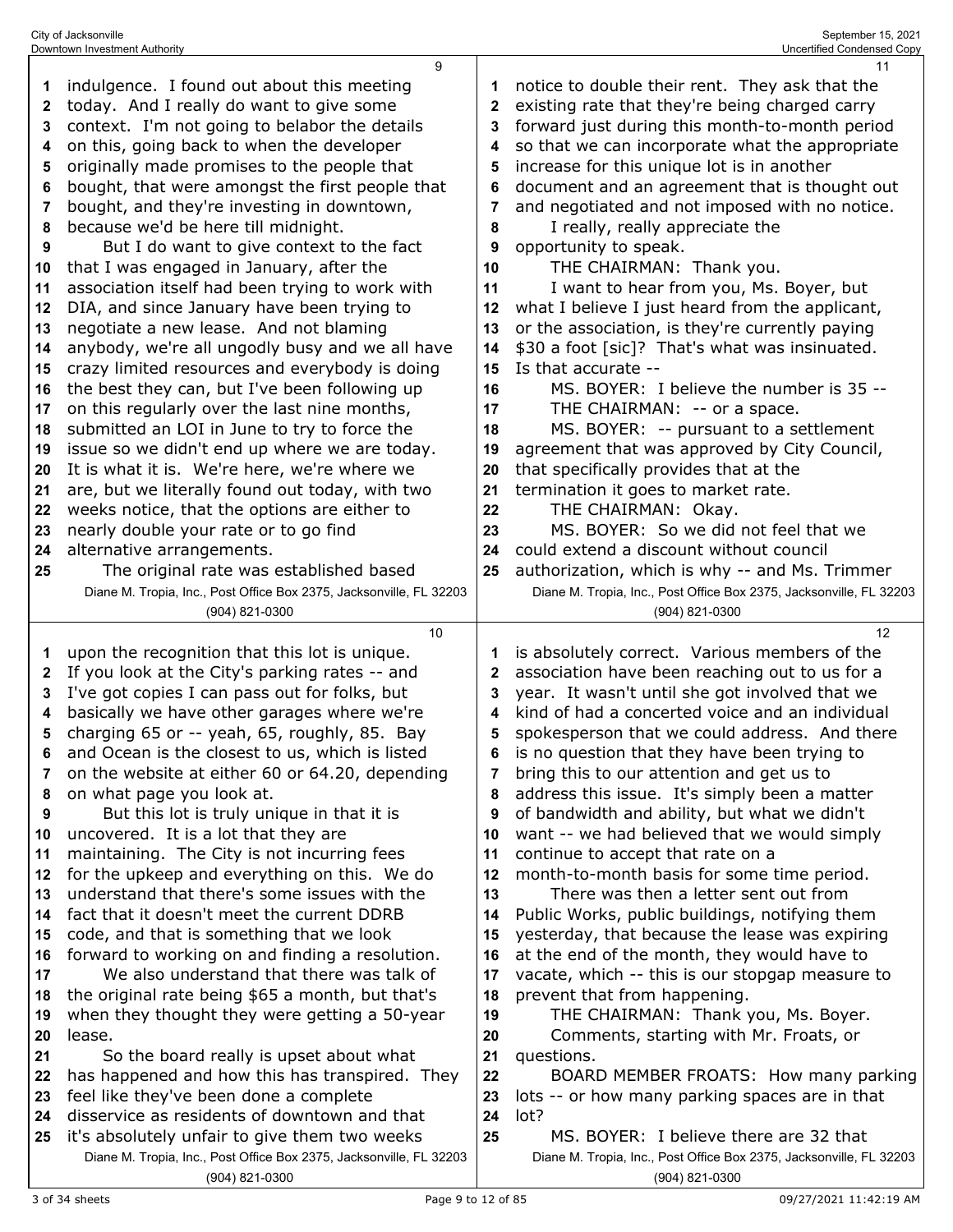|    | Downtown Investment Authority                                       |                | Uncertified Condensed Copy                                          |
|----|---------------------------------------------------------------------|----------------|---------------------------------------------------------------------|
|    | 13                                                                  |                | 15                                                                  |
| 1  | are being utilized or there are -- there are up                     |                | another way to provide some incentive for it,                       |
| 2  | to -- depending on the configuration, 36.                           | $\mathbf{2}$   | but, again -- trying to treat public parking as                     |
| 3  | MS. TRIMMER: Through the Chair, it's --                             | 3              | its own independent enterprise fund, I don't                        |
| 4  | yeah, my understanding from the board is it's                       | 4              | think we achieve public parking if what we want                     |
| 5  | 34 to 36. And they would be interested in                           | 5              | to do is provide an incentive.                                      |
| 6  | having a master lease for all of them.                              | 6              | BOARD MEMBER FROATS: Remind me of the --                            |
| 7  | MS. BOYER: And this would give them the                             | 7              | we had an issue with the parking earlier with                       |
| 8  | ability to immediately reserve all 34 or 36                         | 8              | the Public Defender's Office, and I voted to                        |
|    |                                                                     |                |                                                                     |
| 9  | spaces, but it would just be at this rate until                     | 9              | charge them a market rate. And I don't                              |
| 10 | we -- and Ms. Trimmer is correct. If we end up                      | 10             | remember the exact situation, but was that                          |
| 11 | with them having maintenance responsibility,                        | 11             | something that was sprung upon them or did they                     |
| 12 | that will be a basis on which we can take a                         | 12             | have advanced notice of that? I'm trying to be                      |
| 13 | lease to City Council and offer a reduction or                      | 13             | consistent.                                                         |
| 14 | offer a credit for some higher rate that they                       | 14             | MS. BOYER: No, they knew that there was                             |
| 15 | pay now, but absent that, we have to treat it                       | 15             | an issue, just like the Churchwell Lofts people                     |
| 16 | as a regular Office of Public Parking parking                       | 16             | knew there was an issue. And we made our                            |
| 17 | lot.                                                                | 17             | decision to bring it to market rate as a board.                     |
| 18 | BOARD MEMBER FROATS: So 30 -- roughly 30                            | 18             | And then they went to City Council, and City                        |
| 19 | spaces times \$30 is --                                             | 19             | Council authorized them to continue to receive                      |
| 20 | THE CHAIRMAN: It's 2,160 a month.                                   | 20             | a discount. And --                                                  |
| 21 | BOARD MEMBER FROATS: -- nine hundred                                | 21             | BOARD MEMBER FROATS: That's a different                             |
| 22 | dollars?                                                            | 22             | topic. Okay. I just wanted to hear a                                |
| 23 | Pardon me?                                                          | 23             | refresher.                                                          |
| 24 | THE CHAIRMAN: 2,160 a month.                                        | 24             | I just don't like the fact that it was                              |
| 25 | BOARD MEMBER FROATS: No, the difference.                            | 25             | sprung upon them yesterday. Some advanced                           |
|    | Diane M. Tropia, Inc., Post Office Box 2375, Jacksonville, FL 32203 |                | Diane M. Tropia, Inc., Post Office Box 2375, Jacksonville, FL 32203 |
|    | (904) 821-0300                                                      |                | (904) 821-0300                                                      |
|    |                                                                     |                |                                                                     |
|    |                                                                     |                |                                                                     |
|    | 14                                                                  |                | 16                                                                  |
| 1  | The difference is roughly \$900 a month.                            |                | notice would be good. And you're saying there                       |
| 2  | And you're asking -- and how long will                              | $\mathbf{2}$   | was advanced notice?                                                |
| 3  | this take to get resolved?                                          | 3              | MS, BOYER: There was advanced notice that                           |
| 4  | MS. BOYER: How long it will it take to                              | 4              | their lease was expiring and that they were                         |
| 5  | get resolved?                                                       | 5              | asking for \$35 and that we had not agreed to                       |
| 6  | BOARD MEMBER FROATS: (Nods head.)                                   | 6              | \$35.                                                               |
| 7  | MS. BOYER: I imagine that it will take                              | $\overline{7}$ | What we did not expect is Public Works to                           |
| 8  | three months because of the time it takes to go                     | 8              | notify them that when the lease terminates,                         |
| 9  | through City Council.                                               | 9              | their rights expire and that they would have to                     |
| 10 | I mean, if we resolve with them -- but I                            | 10             | vacate, in which case we were put in the                            |
| 11 | will say, they have continually been trying to                      | 11             | position of now not being able to continue to                       |
| 12 | insist that they only want to pay \$35 a month.                     | 12             | kind of accept the \$35 as a holdover basis,                        |
| 13 | I don't think that is going to be the offer                         | 13             | which we were thinking we could do while we                         |
| 14 | they are going to get from us in light of what                      | 14             | process this.                                                       |
| 15 | we are charging for adjacent properties and in                      | 15             | BOARD MEMBER FROATS: I'd be fine with                               |
| 16 | light of the fact that the settlement agreement                     | 16             | extending it three months to allow both parties                     |
| 17 | specifically -- it gave them a discount for the                     | 17             | $to --$                                                             |
| 18 | first period of free for five years, and then                       | 18             | MS. BOYER: But the point is we don't have                           |
| 19 | it gave them this \$35 rate, and then it said it                    | 19             | the authority to do that. That has to be done                       |
| 20 | rolled to market. So to now continue to extend                      | 20             | by City Council, and that action will take                          |
| 21 | the discount to 35 --                                               | 21             | several months. So they don't have any use as                       |
| 22 | I am sympathetic to the fact that we want                           | 22             | of October 1st. This was the only mechanism we                      |
| 23 | downtown residents and we appreciate their                          | 23             | could come up with as a way to give them a                          |
| 24 | condo investments in downtown and we want to                        | 24             | right of use October 1st.                                           |
| 25 | see that happen, and maybe we can figure out                        | 25             | I can assure the board that whatever                                |
|    | Diane M. Tropia, Inc., Post Office Box 2375, Jacksonville, FL 32203 |                | Diane M. Tropia, Inc., Post Office Box 2375, Jacksonville, FL 32203 |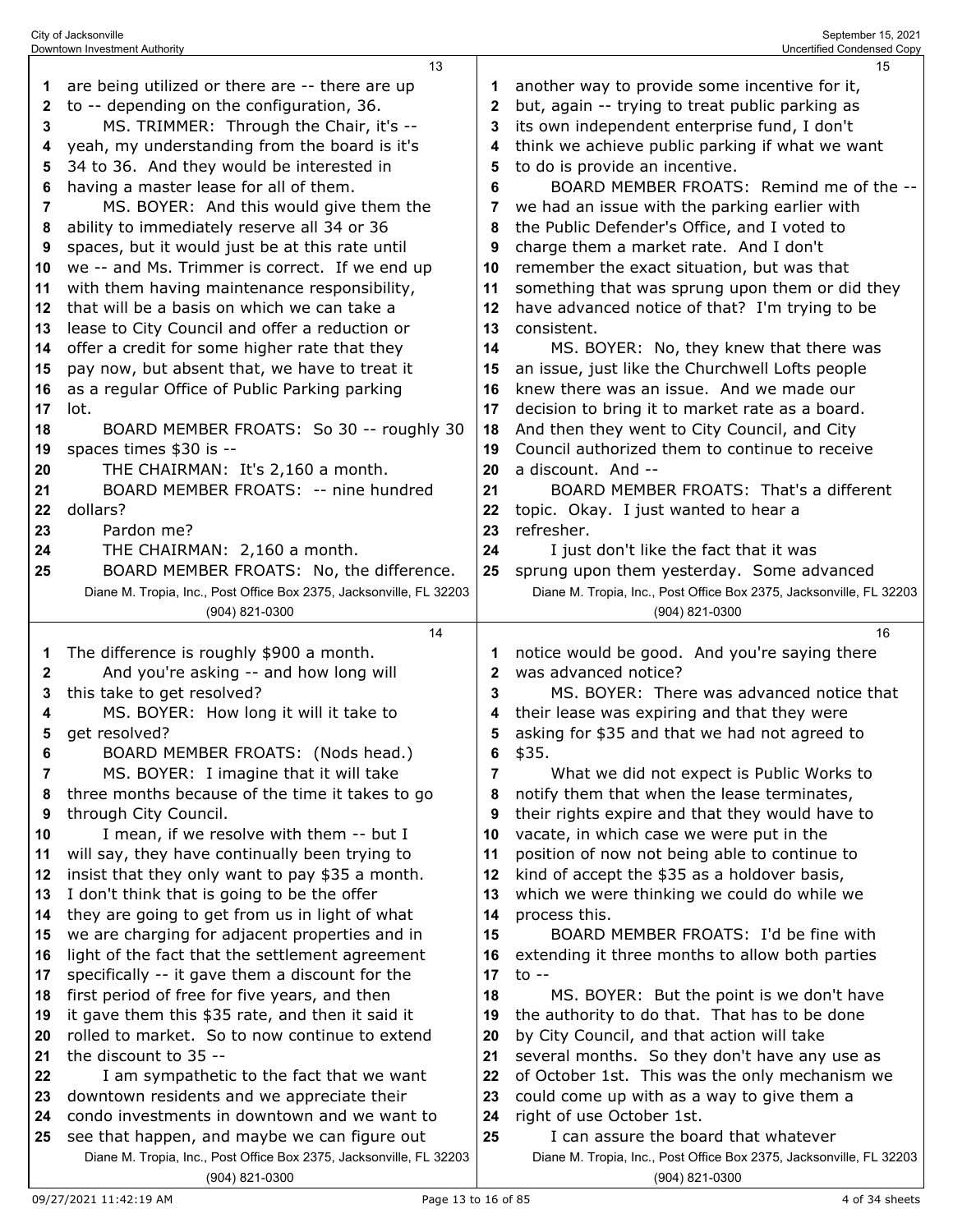| 1  | agreement we come up with in terms of a                                               | 1            | THE CHAIRMAN: I'm sorry, you've got to                                                |
|----|---------------------------------------------------------------------------------------|--------------|---------------------------------------------------------------------------------------|
| 2  | long-term lease, we will give them credit                                             | 2            | let my board members -- we'll come back to you,                                       |
| 3  | for -- you know, if we agree that it's 45 or we                                       | 3            | but I can't have you interrupting the process.                                        |
| 4  | agree that it's 50, or whatever we agree to, we                                       | 4            | I'm sorry.                                                                            |
| 5  | can give them credit for the additional amount                                        | 5            | Mr. Gibbs.                                                                            |
| 6  | they have paid in these months in that                                                | 6            | BOARD MEMBER GIBBS: No further questions.                                             |
| 7  | agreement. And we can run that through City                                           | 7            | Thank you.                                                                            |
| 8  | Council. And when it becomes effective --                                             | 8            | THE CHAIRMAN: Mr. Citrano.                                                            |
| 9  | They are advising us that they have money                                             | 9            | BOARD MEMBER CITRANO: Kind of along the                                               |
| 10 | on hand to pay for the landscape improvements,                                        | 10           | lines of Mr. Froats', I think, initial point                                          |
| 11 | so I think that money is certainly available                                          | 11           | is -- so if -- so we're dealing with a timing                                         |
| 12 | for them to pay these additional funds for a                                          | 12           | issue right now. Well, really two issues.                                             |
| 13 | month or two, if they have to, in the interim.                                        | 13           | Timing of when the lease expires and anything                                         |
| 14 | BOARD MEMBER FROATS: I just want to make                                              | 14           | other than a market rate we can't even approve                                        |
| 15 | clear, I'm in favor of the market rates. I'm                                          | 15           | anyway; is that correct?                                                              |
| 16 | in favor of that. I just would like -- if it                                          | 16           | MS. BOYER: It's our belief that if we --                                              |
| 17 | were me, I would want some time to be able to                                         | 17           | anything other than market rate, we have to go                                        |
| 18 | address the issue, and so I would be fine with                                        | 18           | through City Council.                                                                 |
| 19 | setting the rate to the current rate for a                                            | 19           | BOARD MEMBER CITRANO: So the idea of us                                               |
| 20 | period of three months in order to allow such                                         | 20           | just saying, well, let's go 90 days for some                                          |
| 21 | time -- and at that time it becomes market                                            | 21           | number below the \$60 is not even on the table                                        |
| 22 | rate, and you negotiate whatever offset they                                          | 22           | for us to discuss at this point. It's, do we                                          |
| 23 | have to the maintenance.                                                              | 23           | approve this resolution so that the residents                                         |
| 24 | THE CHAIRMAN: Anything else?                                                          | 24           | of Churchwell can continue to utilize the                                             |
| 25 | BOARD MEMBER FROATS: No.                                                              | 25           | parking lot until a longer term arrangement is                                        |
|    | Diane M. Tropia, Inc., Post Office Box 2375, Jacksonville, FL 32203                   |              | Diane M. Tropia, Inc., Post Office Box 2375, Jacksonville, FL 32203                   |
|    | (904) 821-0300                                                                        |              | (904) 821-0300                                                                        |
|    | 18                                                                                    |              | 20                                                                                    |
| 1  | THE CHAIRMAN: Mr. Gibbs.                                                              | 1            | made; is that correct?                                                                |
| 2  | BOARD MEMBER GIBBS: I'm kind of -- I'm                                                | $\mathbf{2}$ | MS. BOYER: That was our intent in                                                     |
| 3  | kind of listening to Mr. Froats, but if -- if                                         | 3            | bringing it to you, kind of off the agenda, on                                        |
| 4  | I'm hearing from the Chair that the -- Parks                                          | 4            | the spot, to make sure we were addressing this                                        |
|    | gave them the notice, and they had the notice                                         |              |                                                                                       |
| 5  |                                                                                       | 5            | letter that went out from Public Works                                                |
| 6  | already, then they knew as of October 1 it                                            | 6            | yesterday.                                                                            |
|    | would go back to market rate. Is that what I'm                                        | 7            | BOARD MEMBER CITRANO: I mean, I think in                                              |
| 8  | understanding?                                                                        | 8            | fairness to the -- to the residents of                                                |
| 9  | MS. BOYER: That's what the existing                                                   | 9            | Churchwell, they are due some consideration for                                       |
| 10 | settlement agreement said, but in -- they have                                        | 10           | a rate that is not just whatever the public                                           |
| 11 | in good faith been pursuing a new lease                                               | 11           | pays. I don't see a way around where we are                                           |
| 12 | arrangement at a lower rate. They've been                                             | 12           | today without implementing the recommendation                                         |
| 13 | trying to get in front of us and get us to                                            | 13           | in this resolution.                                                                   |
| 14 | agree to -- actually, first, a sale of the                                            | 14           | THE CHAIRMAN: Ms. Worsham.                                                            |
| 15 | property and then a lease at a below-market                                           | 15           | BOARD MEMBER WORSHAM: I would agree with                                              |
| 16 | rate.                                                                                 | 16           | Mr. Citrano in knowing that you are going to                                          |
| 17 | And our concern that was being processed                                              | 17           | negotiate in good faith and try to give some                                          |
| 18 | internally was making sure that what was --                                           | 18           | sort of credit or negotiation as we move                                              |
| 19 | what was the duration of that, did we want to                                         | 19           | forward to see what happens with it. So it                                            |
| 20 | try to move them to the Yates garage instead so                                       | 20           | sounds like we're stuck between a rock and a                                          |
| 21 | that we had this property available for                                               | 21           | hard place, so                                                                        |
| 22 | potential redevelopment. I mean, there were a                                         | 22           | THE CHAIRMAN: Mr. Barakat.                                                            |
| 23 | number of factors that were being evaluated.                                          | 23           | BOARD MEMBER BARAKAT: I agree with                                                    |
| 24 | MS. TRIMMER: Through the Chair, if I can                                              | 24           | Ms. Worsham and Mr. Citrano. I just think, you                                        |
| 25 | also clarify, there was the initial lease --                                          | 25           | know, our staff -- I assume this has been a                                           |
|    | Diane M. Tropia, Inc., Post Office Box 2375, Jacksonville, FL 32203<br>(904) 821-0300 |              | Diane M. Tropia, Inc., Post Office Box 2375, Jacksonville, FL 32203<br>(904) 821-0300 |

City of Jacksonville September 15, 2021 Downtown Investment Authority Uncertified Condensed Copy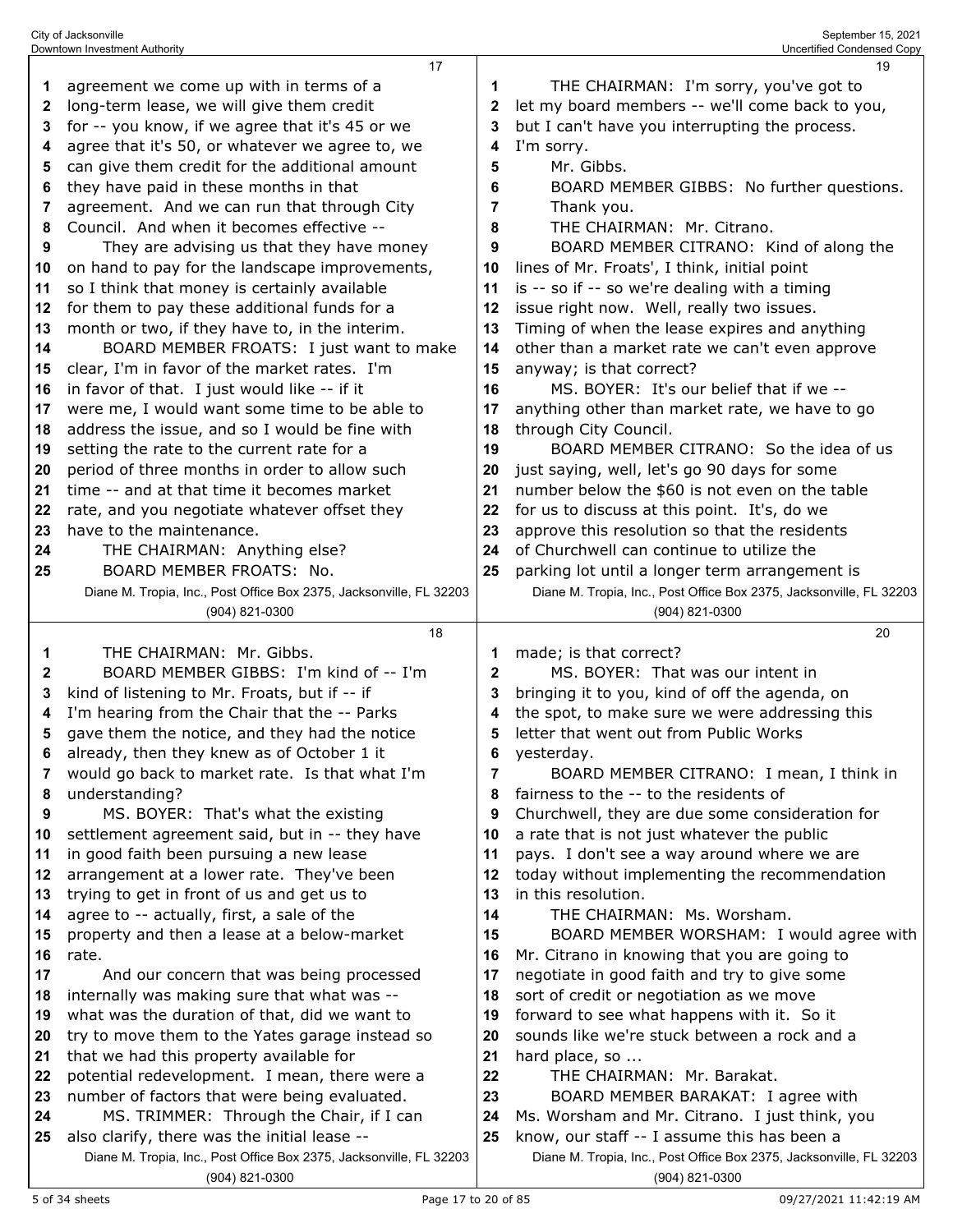|                            | Downtown Investment Authority                                                            |              | Uncertified Condensed Copy                                                                        |
|----------------------------|------------------------------------------------------------------------------------------|--------------|---------------------------------------------------------------------------------------------------|
|                            | 21                                                                                       |              | 23                                                                                                |
| 1                          | bandwidth issue, right?                                                                  | 1            | making that commitment or doing that.                                                             |
| 2                          | MS. BOYER: (Nods head.)                                                                  | $\mathbf 2$  | I have a real problem -- I mean -- and I                                                          |
| 3                          | BOARD MEMBER BARAKAT: As far as the                                                      | 3            | want to hear more, but I think you're in a                                                        |
| 4                          | number of larger projects you've had to deal                                             | 4            | difficult spot negotiating a significantly                                                        |
| 5                          | with because I think we typically would rather                                           | 5            | reduced rate from what will be fair market                                                        |
| 6                          | do business or, you know, treat existing                                                 | 6            | value when we're telling the City employees and                                                   |
| 7                          | tenants with a little bit more attention. So                                             | 7            | State employees we can't do that with them. I                                                     |
| 8                          | I'm willing to approve the resolution as is.                                             | 8            | mean, I'm concerned about that. I'm concerned                                                     |
| 9                          | And I think with the direction -- I think all                                            | 9            | about going back to budget next year and                                                          |
| 10                         | the board members are consistent in this                                                 | 10           | hearing what City Council says to us if we do                                                     |
| 11                         | sentiment, that we ask you to increase this as                                           | 11           | that. I recognize the challenge you have with                                                     |
| 12                         | a priority to negotiate something as soon as                                             | 12           | that.                                                                                             |
| 13                         | possible with these residents so they have                                               | 13           | I also recognize, you know, the                                                                   |
| 14                         | clarity and come to a resolution.                                                        | 14           | frustration, and I think it seems like                                                            |
| 15                         | So I think -- I don't think it requires a                                                | 15           | legitimate frustration that the applicant has,                                                    |
| 16                         | change to this resolution, but I think                                                   | 16           | that, you know, they find themselves here in                                                      |
| 17                         | (inaudible) consistent with the board members.                                           | 17<br>18     | this difficult spot. It does appear to have                                                       |
| 18<br>19                   | MS. BOYER: Mr. Kelley and Mr. DeVault<br>have been working on that. I think they were    | 19           | been noticed in the sense that they knew the<br>lease was ending and they knew they had to pay    |
| 20                         | getting very close to that, not in time to                                               | 20           | fair market value, and I realize that's a                                                         |
| 21                         | present it to the committee and to the board                                             | 21           | difficult -- difficulty for them. And we do                                                       |
| 22                         | prior to this meeting -- and, actually, we                                               | 22           | want to support downtown residents, and so I --                                                   |
| 23                         | still have to have a have a conversation with                                            | 23           | it's a tension, and I'm not exactly sure how we                                                   |
| 24                         | Mr. Sawyer as to whether a new lease also                                                | 24           | get to the end of it.                                                                             |
| 25                         | requires a notice of disposition. So we're                                               | 25           | But I will say from a public standpoint,                                                          |
|                            | Diane M. Tropia, Inc., Post Office Box 2375, Jacksonville, FL 32203                      |              | Diane M. Tropia, Inc., Post Office Box 2375, Jacksonville, FL 32203                               |
|                            |                                                                                          |              |                                                                                                   |
|                            | (904) 821-0300                                                                           |              | (904) 821-0300                                                                                    |
|                            | 22                                                                                       |              | 24                                                                                                |
| 1                          | trying to work through those technical details,                                          | 1            | this is evidence, in my opinion, of the                                                           |
| 2                          | but you will expect something next month.                                                | $\mathbf{2}$ | continued need for help in our staff because                                                      |
| 3                          | THE CHAIRMAN: Thank you, Ms. Boyer.                                                      | 3            | there are more requests coming to us, which I                                                     |
| 4                          | And I know the applicant wants to make                                                   | 4            | think is exciting, what's going on downtown,                                                      |
| 5                          | more comments. I'm going to give you the                                                 | 5            | the request from developers, the requests for                                                     |
| 6                          | opportunity.                                                                             | 6            | opportunities downtown is increasing every day                                                    |
| 7                          | I'll just trust it to the staff. You know                                                | 7            | and we're taxed to the point where we're not                                                      |
| 8                          | the process. I have a personal concern because                                           | 8            | able to -- you know, to respond to each and                                                       |
| 9                          | we have had, you know, government employees --                                           | 9            | every person that's coming along because I know                                                   |
|                            | whether they're -- whether it's the State                                                | 10           | that, and so I'm sensitive to the concern                                                         |
|                            | employees or the City employees -- come to us                                            | 11           | raised by the applicant and I'm also sensitive                                                    |
| 10<br>11<br>12             | through their various representatives, seeking                                           | 12           | to staff in that regard.                                                                          |
|                            | assistance and/or consideration.                                                         | 13           | And I will provide you the opportunity to                                                         |
|                            | And, in fact, you and I sat through a                                                    | 14           | say more, Ms. Trimmer.                                                                            |
| 13<br>14<br>15             | budget meeting, Ms. Boyer, where there was                                               | 15           | MS. TRIMMER: Thank you.                                                                           |
|                            | criticism from City Council about the fact that                                          | 16           | If I may just briefly. I do want to note                                                          |
|                            | we were charging fair market rates to City                                               | 17           | that I do have representatives from the                                                           |
| 18                         | employees. And, ultimately, you know, the                                                | 18           | association here and logged in online.                                                            |
|                            | budget had to be amended -- and I think that                                             | 19           | And I'm a little hamstrung and I'm                                                                |
|                            | occurred last night -- such that in the City,                                            | 20           | embarrassed to say, this is the first time I'm                                                    |
| 16<br>17<br>19<br>20<br>21 | as an employer, as providing a benefit to its                                            | 21           | hearing about the settlement. Ms. Boyer did                                                       |
| 23                         | employees by contributing as any ordinary,                                               | 22           | make a comment when I turned around at City                                                       |
| 22<br>24                   | private citizen business would do to DIA and to                                          | 23<br>24     | Council and showed her the letter last night                                                      |
| 25                         | the public parking organization so we can<br>maintain these garages, and so that they're | 25           | about the market rate, and I didn't appreciate<br>that it was because it was tied to a settlement |

(904) 821-0300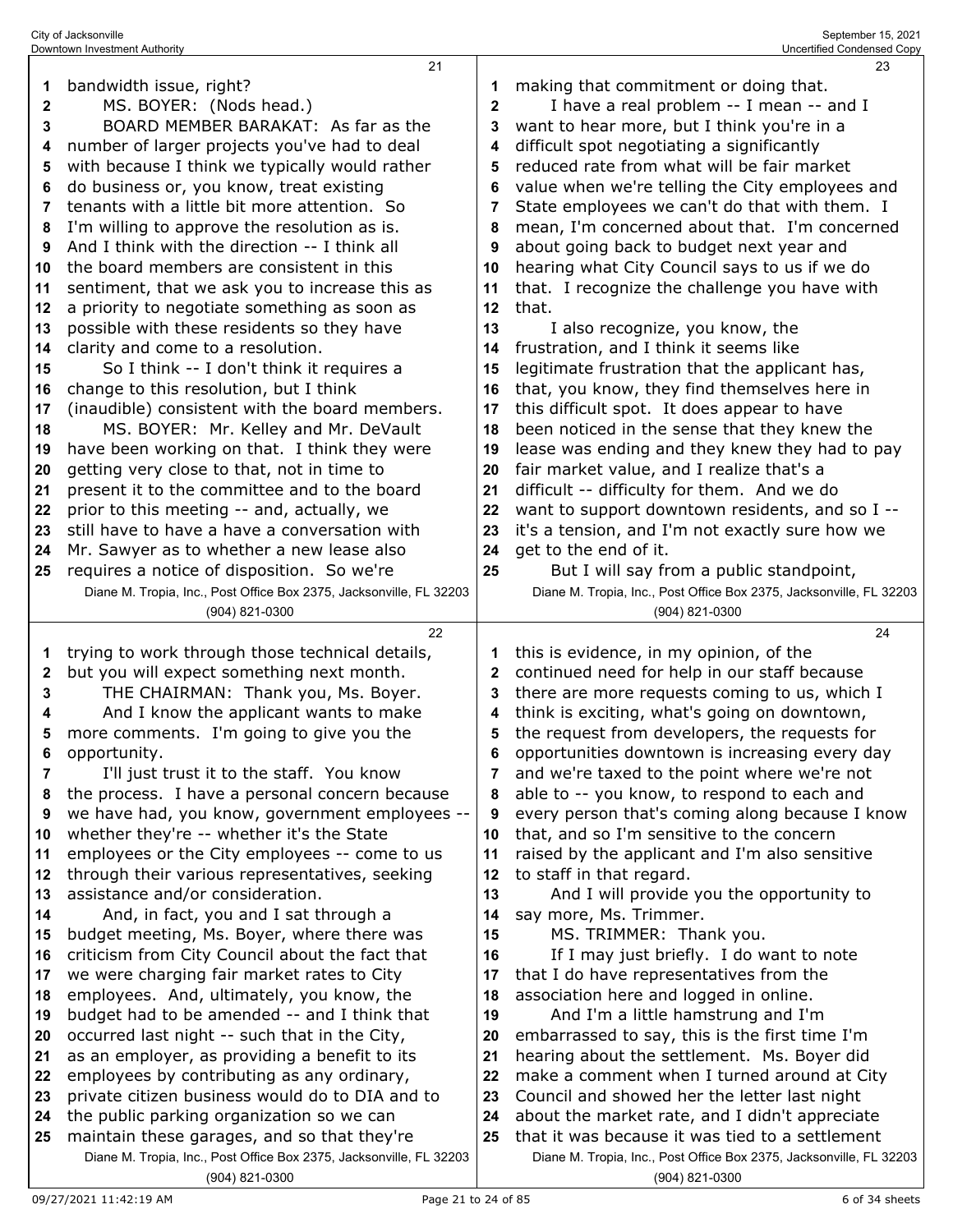|    | 25                                                                                                                    |              | 27                                                                                           |
|----|-----------------------------------------------------------------------------------------------------------------------|--------------|----------------------------------------------------------------------------------------------|
| 1  | agreement. Again, I've been involved for nine                                                                         |              | people who do live downtown, who invest in our                                               |
| 2  | months and the documents that I have are a                                                                            | 2            | own money downtown to want -- it's like we've                                                |
| 3  | lease, a request for a renewal, and a renewal                                                                         | 3            | been trying and trying and trying.                                                           |
| 4  | letter under Mr. Wallace's tenure, that it was                                                                        | 4            | And I understand and I respect everything                                                    |
| 5  | renewed under the existing rate. So if we are                                                                         | 5            | that everyone is doing downtown. It's a really                                               |
|    |                                                                                                                       |              |                                                                                              |
| 6  | stuck with something -- I've not had the                                                                              | 6            | wonderful change downtown, but right now the                                                 |
| 7  | opportunity to review that document. I've got                                                                         | 7            | downtown that everyone is trying to make it to                                               |
| 8  | members with me that are telling me they didn't                                                                       | 8            | be is not the downtown that we're currently                                                  |
| 9  | realize that.                                                                                                         | 9            | living in. And I hope that you guys can                                                      |
| 10 | In terms of what notice actually is,                                                                                  | 10           | understand that and be sympathetic to that to                                                |
| 11 | nobody was requesting the 35 in bad faith, I                                                                          | 11           | some degree.                                                                                 |
| 12 | certainly wasn't. We all understand it was                                                                            | 12           | Yes, we could park at the Yates; yes, we                                                     |
| 13 | going to be a negotiation. That's why we've                                                                           | 13           | can park at these other places. And if we had                                                |
| 14 | been trying to do that for the last nine                                                                              | 14           | due course to understand that time -- if nine                                                |
| 15 | months, plus.                                                                                                         | 15           | months ago we had been told all of the facts,                                                |
| 16 | If the best that we can do, because of                                                                                | 16           | what everyone was thinking, we would have had                                                |
| 17 | that document -- and I implicitly trust                                                                               | 17           | more than enough time to decide, do we want to                                               |
| 18 | Ms. Boyer's interpretation of whatever is                                                                             | 18           | go somewhere elsewhere, where do we want to put                                              |
| 19 | there -- says that it has to be this in the                                                                           | 19           | our residents, let our residents have a say in                                               |
| 20 | interim, all we can do is rely on the good                                                                            | 20           | it, but right now we have 15 days. We have                                                   |
| 21 | faith that there will be some kind of credit                                                                          | 21           | 15 days to make a decision if we want to                                                     |
| 22 | given to them when we come back and hopefully                                                                         | 22           | continue with this lease, if we want to find                                                 |
| 23 | negotiate something that will give them a                                                                             | 23           | somewhere else to park. We don't have nine                                                   |
| 24 | longer term solution, but I do have Cameron                                                                           | 24           | months that we've been trying to have so that                                                |
|    |                                                                                                                       |              |                                                                                              |
| 25 | Nord, a member of the board, and if it's                                                                              | 25           | we can get everyone -- so we can give the City                                               |
|    | Diane M. Tropia, Inc., Post Office Box 2375, Jacksonville, FL 32203                                                   |              | Diane M. Tropia, Inc., Post Office Box 2375, Jacksonville, FL 32203                          |
|    | (904) 821-0300                                                                                                        |              | (904) 821-0300                                                                               |
|    |                                                                                                                       |              |                                                                                              |
|    | 26                                                                                                                    |              | 28                                                                                           |
| 1  | possible for him to just say a couple of                                                                              | 1            | the proper amount of time.                                                                   |
| 2  | things, he would be grateful.                                                                                         | $\mathbf{2}$ | We don't want to be screwing the city over                                                   |
| 3  | THE CHAIRMAN: Sure.                                                                                                   | 3            | and not giving them fair market value. We're                                                 |
| 4  | (Audience member approaches the podium.)                                                                              | 4            | not having negotiations. Of course we want to                                                |
| 5  | AUDIENCE MEMBER: Hello. Thank you.                                                                                    | 5            | give them that opportunity. We gave them the                                                 |
| 6  | $So -$                                                                                                                | 6            | opportunity, but we haven't been given the                                                   |
| 7  | THE CHAIRMAN: What's your name?                                                                                       |              | opportunity back, and now we have 15 days and                                                |
| 8  | AUDIENCE MEMBER: Cameron Nord.                                                                                        | 8            | we're being told that this is our only option.                                               |
| 9  | One thing I want to say is thank you all                                                                              | 9            | And so it's just -- it's --                                                                  |
| 10 | for your intent, for what you want to do in                                                                           | 10           | THE CHAIRMAN: I appreciate it, Mr. Nord.                                                     |
| 11 | downtown. It's very nice, it's very wonderful,                                                                        | 11           | Thank you.                                                                                   |
| 12 | but a lot of things that go on are for                                                                                | 12           | Mr. Froats, do you have any more comments?                                                   |
| 13 | corporations. And you have to remember, we are                                                                        | 13           | BOARD MEMBER FROATS: So is this correct,                                                     |
| 14 | individuals living downtown. Apart from being                                                                         | 14           | that we don't have another option to change the                                              |
| 15 | a corporation, we still have to pay these                                                                             | 15           | price? If we did, it would be going to City                                                  |
| 16 | things. We're not a big, massive company.                                                                             | 16           | Council for approval?                                                                        |
| 17 | We're individuals. We're in a small unit. We                                                                          | 17           | MS. BOYER: I would say the flexibility                                                       |
| 18 | maintain the lot. We've been maintaining the                                                                          | 18           | you have is to establish the market rate for                                                 |
| 19 | lot for years.                                                                                                        | 19           | this lot. You could -- based on the research                                                 |
| 20 | We've been trying to have negotiations for                                                                            | 20           | that Mr. DeVault has done, we believe that is a                                              |
| 21 | the last nine months to not have this problem.                                                                        | 21           | reasonable market rate. If you -- if it was                                                  |
| 22 | The conversation that is happened today is a                                                                          | 22           | the board's opinion that the market rate is 55                                               |
| 23 | hundred times the amount of conversation that                                                                         | 23           |                                                                                              |
| 24 |                                                                                                                       | 24           | rather than 60, plus tax, that would probably<br>be a reasonable decision that was flexible. |
| 25 | has happened over the last nine months, so it's                                                                       | 25           | BOARD MEMBER FROATS: I'm not trying to                                                       |
|    | very frustrating. It's very much a turnoff for<br>Diane M. Tropia, Inc., Post Office Box 2375, Jacksonville, FL 32203 |              | Diane M. Tropia, Inc., Post Office Box 2375, Jacksonville, FL 32203                          |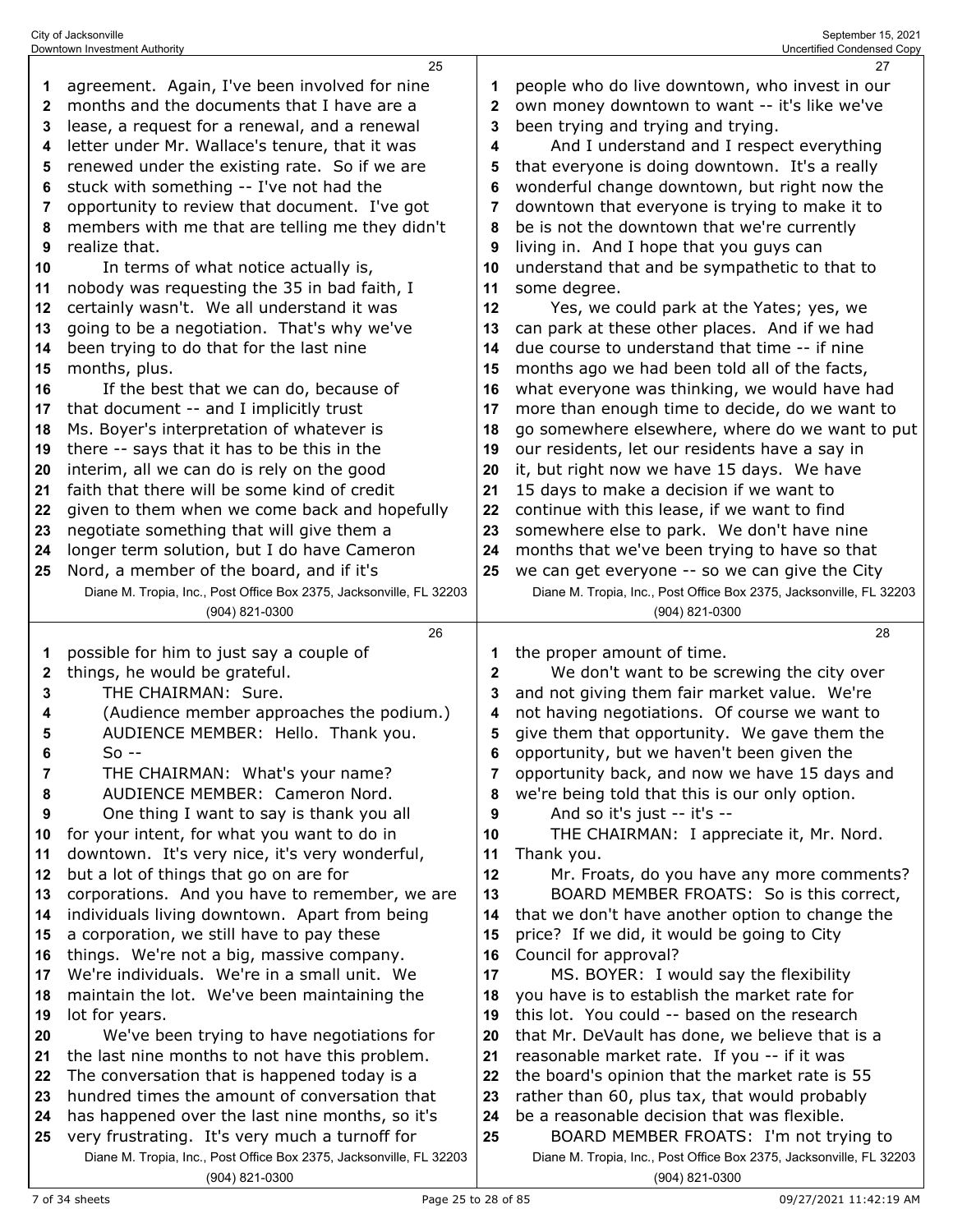|    | Downtown Investment Authority                                                         |    | Uncertified Condensed Copy                                                            |
|----|---------------------------------------------------------------------------------------|----|---------------------------------------------------------------------------------------|
|    | 29                                                                                    |    | 31                                                                                    |
|    | change the market rate. What I'm asking, is                                           | 1  | the commitment that these owners made however                                         |
| 2  | there an option to extend their current rate                                          | 2  | long ago. They are residents of downtown and                                          |
| 3  | for three months?                                                                     | 3  | so I hope that the agreement reflects that.                                           |
| 4  | MS. BOYER: There's not an option to                                                   | 4  | THE CHAIRMAN: Ms. Worsham.                                                            |
| 5  | extend the lease without going to City Council.                                       | 5  | BOARD MEMBER WORSHAM: I feel confident in                                             |
| 6  | And we were unwilling to do a long-term,                                              | 6  | staff's ability to work out a compromise here                                         |
| 7  | permanent lease of the real estate, 20-year                                           | 7  | moving forward, given where we are today.                                             |
| 8  | lease, 30-year lease, at some rate like the \$35                                      | 8  | THE CHAIRMAN: Mr. Barakat.                                                            |
| 9  | a space because we think there is a better use                                        | 9  | BOARD MEMBER BARAKAT: I'll echo the                                                   |
| 10 | of that property in the long run. We think                                            | 10 | former comments. No further comments.                                                 |
|    |                                                                                       |    |                                                                                       |
| 11 | this is the best use for the next five years,                                         | 11 | THE CHAIRMAN: I'll call for a vote, and I                                             |
| 12 | certainly. So I think there was -- there was                                          | 12 | want to start and do this individually.                                               |
| 13 | $a -$                                                                                 | 13 | Mr. Barakat.                                                                          |
| 14 | BOARD MEMBER FROATS: So our only option                                               | 14 | BOARD MEMBER BARAKAT: In favor.                                                       |
| 15 | is to agree with the market rate or change the                                        | 15 | THE CHAIRMAN: Mr. Worsham.                                                            |
| 16 | market rate? And I'm not -- I'm not trying to                                         | 16 | BOARD MEMBER WORSHAM: In favor.                                                       |
| 17 | change the market rate. That's the only                                               | 17 | THE CHAIRMAN: Mr. Citrano.                                                            |
| 18 | option?                                                                               | 18 | BOARD MEMBER CITRANO: In favor.                                                       |
| 19 | MS. BOYER: That was the option that we                                                | 19 | THE CHAIRMAN: Mr. Gibbs.                                                              |
| 20 | came up with between last night and today when                                        | 20 | BOARD MEMBER GIBBS: I'm in favor, and I                                               |
| 21 | the Public Works notice went out about the                                            | 21 | thank the staff for this stopgap Band-Aid.                                            |
| 22 | vacation.                                                                             | 22 | THE CHAIRMAN: Mr. Froats.                                                             |
| 23 | THE CHAIRMAN: The only other option we                                                | 23 | BOARD MEMBER FROATS: I'm in favor because                                             |
| 24 | have is to not approve any rate at all and then                                       | 24 | without it, you don't have a place to park,                                           |
| 25 | it can't be leased. And Public Works has made                                         | 25 | $SO -$                                                                                |
|    | Diane M. Tropia, Inc., Post Office Box 2375, Jacksonville, FL 32203                   |    | Diane M. Tropia, Inc., Post Office Box 2375, Jacksonville, FL 32203                   |
|    | (904) 821-0300                                                                        |    | (904) 821-0300                                                                        |
|    | 30                                                                                    |    | 32                                                                                    |
|    |                                                                                       |    |                                                                                       |
| 1  | a decision and we don't (inaudible) Public                                            | 1  | THE CHAIRMAN: I'm also in favor for the                                               |
| 2  | Works, correct?                                                                       | 2  | reasons already stated.                                                               |
| 3  | MS. BOYER: Correct. They checked with                                                 | 3  | That's six attending members in favor and                                             |
| 4  | Mr. Crescimbeni as to the lease termination                                           | 4  | none against --                                                                       |
| 5  |                                                                                       | 5  |                                                                                       |
| 6  | date, and they send out a notification that the                                       | 6  | MS. TRIMMER: Thank you.<br>THE CHAIRMAN: -- for 2021-09-07.                           |
| 7  | lease terminated and they would be expected to                                        | 7  |                                                                                       |
| 8  | vacate. So with that pending, this gave us the                                        | 8  | I'm going to back up. Has everybody had a                                             |
|    | right to let them stay there.                                                         |    | chance to review the July 29, 2021, minutes for                                       |
| 9  | THE CHAIRMAN: Okay.                                                                   | 9  | the Downtown Investment Authority meeting?                                            |
| 10 | BOARD MEMBER FROATS: It's a raw deal for                                              | 10 | BOARD MEMBER BARAKAT: Mr. Chairman, I                                                 |
| 11 | sure, but I see that our hands are tied. So I                                         | 11 | need to leave. So if you need a vote, I can                                           |
| 12 | mean -- again, to Mr. Gillam's point, the staff                                       | 12 | cast a simple vote --                                                                 |
| 13 | has been very busy, but we do have to make sure                                       | 13 | MS. BOYER: We need to do the sponsorship                                              |
| 14 | that we're taking care of the people who                                              | 14 | first.                                                                                |
| 15 | decided to come down here, and that should be a                                       | 15 | THE CHAIRMAN: Let me skip that and we can                                             |
| 16 | priority for us.                                                                      | 16 | come back to the minutes next month.                                                  |
| 17 | Thank you.                                                                            | 17 | Resolution 2021-09-04, sponsorship                                                    |
| 18 | THE CHAIRMAN: Mr. Gibbs.                                                              | 18 | delegation authority.                                                                 |
| 19 | BOARD MEMBER GIBBS: I look forward to the                                             | 19 | Ms. Boyer, you can probably be more                                                   |
| 20 | agreement between the City and this particular                                        | 20 | succinct than I can.                                                                  |
| 21 | applicant.                                                                            | 21 | MS. BOYER: Thank you.                                                                 |
| 22 | THE CHAIRMAN: Mr. Citrano.                                                            | 22 | Through the Chair, this is a resolution                                               |
| 23 | BOARD MEMBER CITRANO: I too look forward                                              | 23 | delegating to the staff the ability to approve                                        |
| 24 | to the -- negotiating an agreement. And all                                           | 24 | sponsorships for organizations or events                                              |
| 25 | things considered, I hope that that factors in                                        | 25 | downtown, not to exceed \$2,500 per individual                                        |
|    | Diane M. Tropia, Inc., Post Office Box 2375, Jacksonville, FL 32203<br>(904) 821-0300 |    | Diane M. Tropia, Inc., Post Office Box 2375, Jacksonville, FL 32203<br>(904) 821-0300 |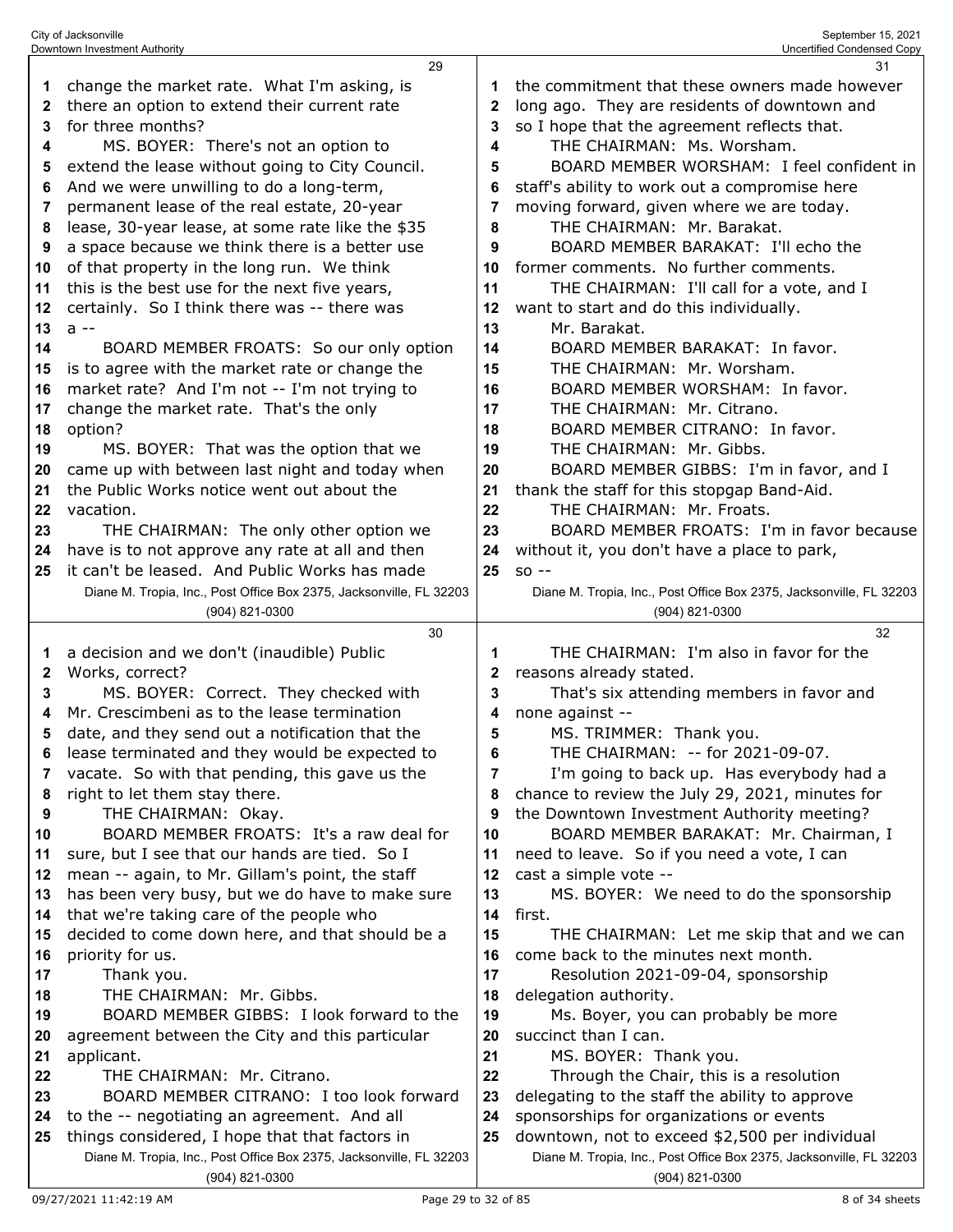|    | 33                                                                  |              | 35                                                                  |
|----|---------------------------------------------------------------------|--------------|---------------------------------------------------------------------|
| 1  | event and with a requirement that we come back                      | 1            | distribution and any increase (inaudible),                          |
| 2  | and report to you every month what we have                          | $\mathbf{2}$ | correct?                                                            |
|    |                                                                     | 3            |                                                                     |
| 3  | sponsored.                                                          |              | MS. BOYER: Correct, every month.                                    |
| 4  | Currently, there is a Great City Symposium                          | 4            | THE CHAIRMAN: Ms. Worsham.                                          |
| 5  | coming up with a speaker from Charleston                            | 5            | BOARD MEMBER WORSHAM: I would agree, with                           |
| 6  | coming, where, as a staff, we have committed a                      | 6            | some sort of guidelines and framework. It                           |
| 7  | \$1,000 sponsorship. And the point is, rather                       | 7            | helps protect you from everyone who wants                           |
| 8  | than having to come to the board and delay a                        | 8            | money, and you also have to have those                              |
| 9  | month or two for every one of these, we think                       | 9            | parameters for what we're going to give to, so                      |
| 10 | for smaller amounts, below -- \$2,500 or less,                      | 10           | I would be supportive of that.                                      |
| 11 | that it would be appropriate that, as staff, we                     | 11           | THE CHAIRMAN: Mr. Citrano.                                          |
| 12 | can make that commitment to these organizations                     | 12           | BOARD MEMBER CITRANO: I agree with the                              |
| 13 | for events that are either located in downtown                      | 13           | other board members comments. Nothing from me.                      |
| 14 | or about downtown development.                                      | 14           | THE CHAIRMAN: Mr. Gibbs.                                            |
| 15 | THE CHAIRMAN: Do I have a motion?                                   | 15           | BOARD MEMBER GIBBS: How many do you                                 |
|    |                                                                     |              |                                                                     |
| 16 | BOARD MEMBER FROATS: Motion to approve.                             | 16           | anticipate a month, a year?                                         |
| 17 | BOARD MEMBER GIBBS: Second.                                         | 17           | MS. BOYER: Of these types of things?                                |
| 18 | THE CHAIRMAN: Motion by Mr. Froats, a                               | 18           | BOARD MEMBER GIBBS: Yes.                                            |
| 19 | second by Mr. Gibbs.                                                | 19           | MS. BOYER: Maybe four, five of these                                |
| 20 | Any discussion?                                                     | 20           | events, like where we are actually a sponsor                        |
| 21 | Mr. Barakat.                                                        | 21           | and a cohost of the event. There will be many                       |
| 22 | BOARD MEMBER BARAKAT: I'm in favor.                                 | 22           | more park programming type activities, but I                        |
| 23 | It would be nice for us to have some kind                           | 23           | believe most of those requests will be over                         |
| 24 | of a thematic or some kind of philosophy behind                     | 24           | \$2,500.                                                            |
| 25 | the type of (inaudible) that we're going to                         | 25           | BOARD MEMBER GIBBS: Okay. Thank you.                                |
|    | Diane M. Tropia, Inc., Post Office Box 2375, Jacksonville, FL 32203 |              | Diane M. Tropia, Inc., Post Office Box 2375, Jacksonville, FL 32203 |
|    | (904) 821-0300                                                      |              | (904) 821-0300                                                      |
|    |                                                                     |              |                                                                     |
|    | 34                                                                  |              | 36                                                                  |
| 1  | support. Are we going to support a race for                         | 1            | THE CHAIRMAN: Mr. Froats.                                           |
| 2  | breast cancer, for example, just because it's                       | 2            | BOARD MEMBER FROATS: No additional                                  |
| 3  | downtown? And they've happened for years. And                       | 3            | comments.                                                           |
| 4  |                                                                     | 4            |                                                                     |
| 5  | they really need our support. Are we going to                       | 5            | THE CHAIRMAN: I'm going to call for a                               |
|    | support something that aligns with our overall                      |              | vote, then, if there are no further questions                       |
|    | mission and (inaudible)?                                            | 6            | or comments.                                                        |
| 7  | So I'll support this, but it would be nice                          | 7            | All those in favor?                                                 |
| 8  | to have some kind of foundation behind our                          | 8            | BOARD MEMBERS: Aye.                                                 |
| 9  | typical support philosophy.                                         | 9            | THE CHAIRMAN: Any opposed?                                          |
| 10 | THE CHAIRMAN: Before Ms. Worsham speaks,                            | 10           | BOARD MEMBERS: (No response.)                                       |
| 11 | Ms. Boyer, I think that's a good comment. What                      | 11           | THE CHAIRMAN: All six present board                                 |
| 12 | committee do you think should take that up in                       | 12           | members vote in favor and none opposed in                           |
| 13 | order to have that conversation? Strategic                          | 13           | regard to 2021-09-04. It passes.                                    |
| 14 | Implementation?                                                     | 14           | Thank you.                                                          |
| 15 | MS. BOYER: Probably Strategic                                       | 15           | Briefly, I know you've got to run. Did                              |
| 16 | Implementation. And we already did put in the                       | 16           | everybody have a chance to review the July 29,                      |
| 17 | resolution itself that -- if we are sponsoring                      | 17           | 2021, DIA board meeting minutes?                                    |
| 18 | events or programming that take place in                            | 18           | BOARD MEMBER FROATS: Motion to approve.                             |
| 19 | downtown or further the Business and Investment                     | 19           | BOARD MEMBER GIBBS: Second.                                         |
| 20 | Development Plan. So we were trying to limit                        | 20           | THE CHAIRMAN: Motion by Mr. Froats,                                 |
| 21 | it to something that is specifically focused on                     | 21           | second by Mr. Gibbs.                                                |
| 22 | that, but happy to bring it back to the                             | 22           | Any comments?                                                       |
| 23 | Strategic Implementation for more clarity.                          | 23           | BOARD MEMBERS: (No response.)                                       |
| 24 | THE CHAIRMAN: And the resolution requires                           | 24           | THE CHAIRMAN: All those in favor?                                   |
| 25 | that the executive director report any such                         | 25           | BOARD MEMBERS: Aye.                                                 |
|    | Diane M. Tropia, Inc., Post Office Box 2375, Jacksonville, FL 32203 |              | Diane M. Tropia, Inc., Post Office Box 2375, Jacksonville, FL 32203 |

City of Jacksonville September 15, 2021 Downtown Investment Authority Uncertified Condensed Copy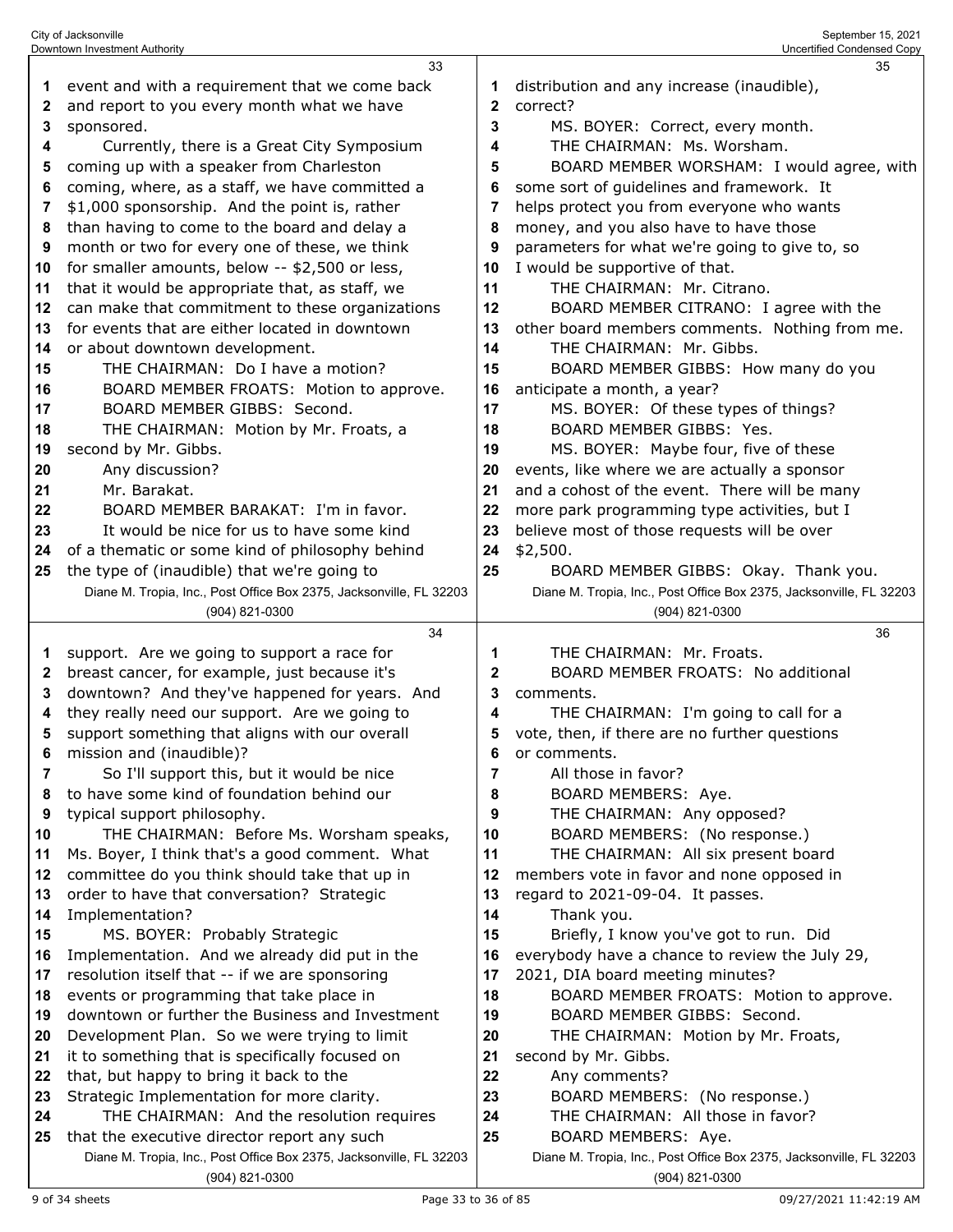|    | City of Jacksonville<br>Downtown Investment Authority               |                | September 15, 2021<br>Uncertified Condensed Copy                    |
|----|---------------------------------------------------------------------|----------------|---------------------------------------------------------------------|
|    | 37                                                                  |                | 39                                                                  |
| 1  | THE CHAIRMAN: Thank you very much.                                  | 1              | for downtown Jacksonville.                                          |
| 2  | Thank you, Mr. Barakat.                                             | $\mathbf{2}$   | What I would say, Mr. Gibbs, is your                                |
| 3  | (Board Member Barakat exits the                                     | 3              | patience is legient. And what I can learn from                      |
| 4  | proceedings.)                                                       | 4              | you -- and I'm still learning -- the hill still                     |
| 5  |                                                                     |                |                                                                     |
|    | THE CHAIRMAN: We're going to continue.                              | 5              | speaks for me in this regard -- is your                             |
| 6  | We've got some other things that don't require                      | 6              | patience is fantastic, and how you deal with                        |
| 7  | a quorum.                                                           | 7              | issues and weigh the issues and controversial                       |
| 8  | I'm going to give the floor to Ms. Boyer                            | 8              | issues and -- you know, is something for us to                      |
| 9  | to talk about the bimonthly MOSH and                                | 9              | kind of aspire to, and I appreciate it and I'm                      |
| 10 | negotiations.                                                       | 10             | trying to be better. With that, I thank you.                        |
| 11 | MS. BOYER: Okay. The status report on                               | 11             | And I'll open the floor for anyone else to                          |
| 12 | the MOSH negotiations are that MOSH has been in                     | 12             | make comments to Mr. Gibbs.                                         |
| 13 | dialogue with the duPont Fund and DVDL, David                       | 13             | BOARD MEMBER GIBBS: Thank you.                                      |
| 14 | van der Leer's group, talking about the                             | 14             | THE CHAIRMAN: Mr. Froats.                                           |
| 15 | Esplanade plan, the resiliency berm, et cetera,                     | 15             | BOARD MEMBER FROATS: I just want to say                             |
| 16 | and trying to come to an agreement on the exact                     | 16             | thanks. I enjoy working with you. And your                          |
| 17 | configuration of the site. And that is all                          | 17             | attendance has been impeccable and I appreciate                     |
| 18 | from the perspective of activity that has                           | 18             | all your work.                                                      |
| 19 | happened.                                                           | 19             | Thanks.                                                             |
| 20 | I think we are -- my anticipation would                             | 20             | BOARD MEMBER GIBBS: Thank you.                                      |
| 21 | be -- they're also working with Public Works to                     | 21             | THE CHAIRMAN: Mr. Citrano.                                          |
| 22 | start doing site testing on the site, other                         | 22             | BOARD MEMBER CITRANO: My first board                                |
| 23 | types of details that are just gathering                            | 23             | meeting was when Mr. Gibbs was chair, but,                          |
| 24 | geotechnical data, et cetera, on the site that                      | 24             | unfortunately, it was virtual, and it stayed                        |
| 25 | Public Works is doing, but we're working on                         | 25             | that way for six months, and so I -- you know,                      |
|    | Diane M. Tropia, Inc., Post Office Box 2375, Jacksonville, FL 32203 |                | Diane M. Tropia, Inc., Post Office Box 2375, Jacksonville, FL 32203 |
|    | (904) 821-0300                                                      |                | (904) 821-0300                                                      |
|    | 38                                                                  |                | 40                                                                  |
| 1  | trying to define site boundaries because once                       | 1              | probably six months into my tenure I finally                        |
| 2  | we can define site boundaries, then we can                          | 2              | got to meet him in person, and I'm glad I did.                      |
| 3  | actually move forward with the dispositions.                        | 3              | And I look forward to spending more time with                       |
| 4  | THE CHAIRMAN: Thank you, Ms. Boyer.                                 | 4              | you and can't thank you enough for your                             |
| 5  | I think there's some more presentations,                            | 5              | service.                                                            |
| 6  | but before we go to that, I want to -- we have                      | 6              | BOARD MEMBER GIBBS: Thank you.                                      |
| 7  | delayed this for 18 months now, with some                           | $\overline{7}$ | THE CHAIRMAN: Ms. Worsham.                                          |
| 8  | certain recognition, and I want to take a                           | 8              | BOARD MEMBER WORSHAM: Again, thank you                              |
| 9  | moment. I think we can do this without a                            | 9              | for all of your leadership and patience and                         |
| 10 | quorum present. We've got Mr. Adams on the                          | 10             | guidance through your leadership on the board.                      |
| 11 | phone, so we do have six of us present.                             | 11             | I really appreciate all you've done for the                         |
| 12 | It's been in the package for a couple of                            | 12             | city and for us.                                                    |
| 13 | months and we've been so busy with other things                     | 13             | BOARD MEMBER GIBBS: Thank you.                                      |
| 14 | and I forget about what we did during COVID.                        | 14             | THE CHAIRMAN: Ms. Boyer.                                            |
| 15 | Resolution 2021-09-06 recognizes Mr. Gibbs for                      | 15             | MS. BOYER: Thank you, Mr. Chairman.                                 |
| 16 | his service as chair leading up to and, I                           | 16             | Mr. Gibbs was chair my first year as CEO,                           |
| 17 | guess, the beginning of our COVID experience.                       | 17             | so I also appreciate his training of me, and                        |
| 18 | And I'm going to take a point of privilege                          | 18             | the fact that then we quickly transitioned into                     |
| 19 | as Chair and go first. And I just want to say                       | 19             | this -- I mean, he was Chair when everything                        |
| 20 | to Mr. Gibbs -- Mr. Gibbs is a friend and so I                      | 20             | shut down, and I think both the Chair and the                       |
| 21 | also will take the privilege for that reason as                     | 21             | staff had to learn the whole virtual meeting                        |
| 22 | well. You know, there are a lot of things you                       | 22             | process. We even had a little drama associated                      |
| 23 | learn from leaders. And I said it about                             | 23             | with one of our meetings, in which Ms. Mezini                       |
| 24 | Mr. Moody, his enthusiasm, how infectious it                        | 24             | quickly took care of, but the fact that, you                        |
| 25 | was and how great it is for this organization,                      | 25             | know, we kept going and we figured it out. And                      |
|    | Diane M. Tropia, Inc., Post Office Box 2375, Jacksonville, FL 32203 |                | Diane M. Tropia, Inc., Post Office Box 2375, Jacksonville, FL 32203 |
|    | (904) 821-0300                                                      |                | (904) 821-0300                                                      |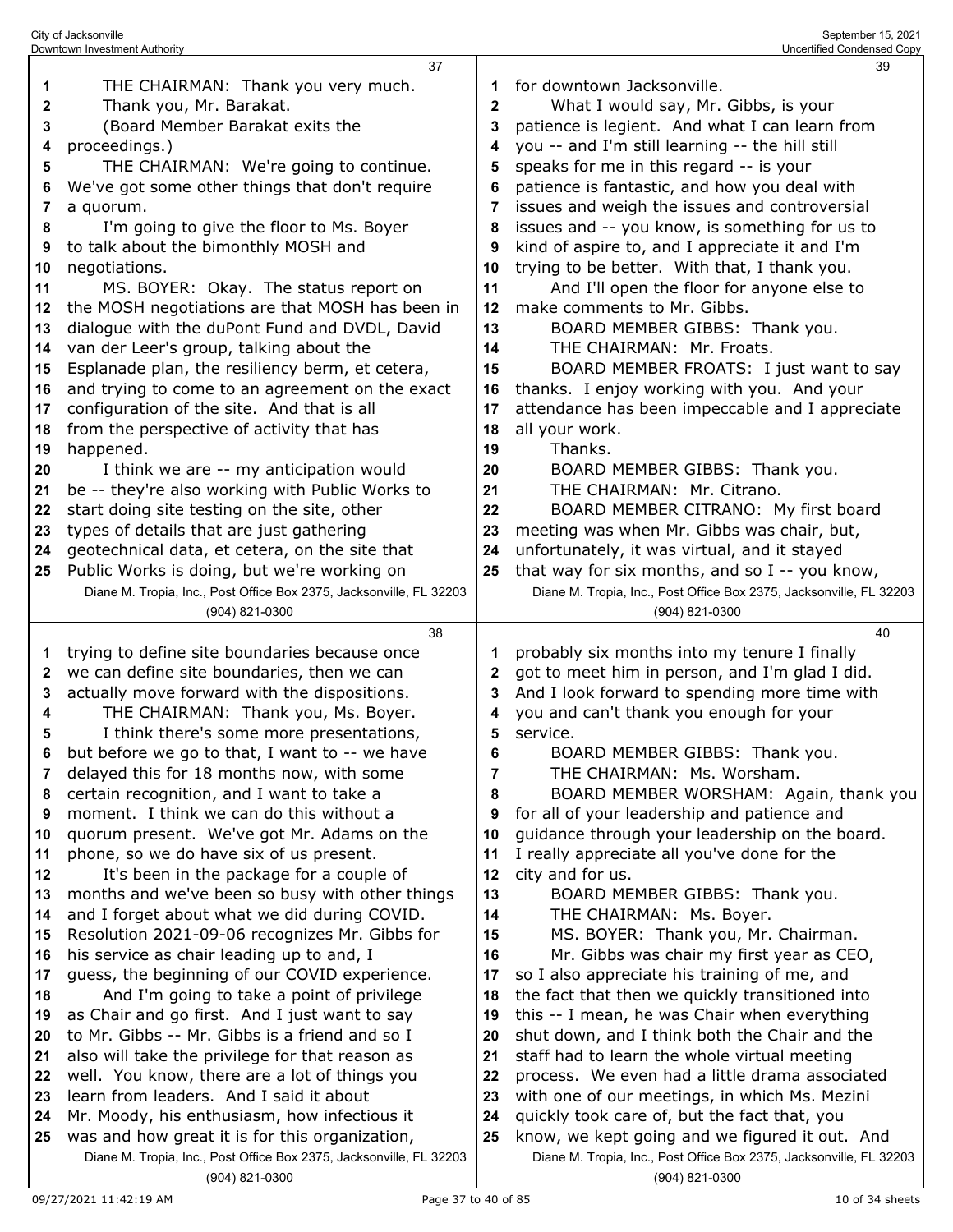| Downtown Investment Authority                                                                                                                                                                                                                                                                                                                                                                                                                                                                                                                                                                                                                                                                                                                                                                                                                                                                                                                                                                                                                                                                               |                                                                                                                                           | Uncertified Condensed Copy                                                                                                                                                                                                                                                                                                                                                                                                                                                                                                                                                                                                                                                                                                                                                                                                                                                                                                                                                                                                                                                                                                                                                                                                                                         |
|-------------------------------------------------------------------------------------------------------------------------------------------------------------------------------------------------------------------------------------------------------------------------------------------------------------------------------------------------------------------------------------------------------------------------------------------------------------------------------------------------------------------------------------------------------------------------------------------------------------------------------------------------------------------------------------------------------------------------------------------------------------------------------------------------------------------------------------------------------------------------------------------------------------------------------------------------------------------------------------------------------------------------------------------------------------------------------------------------------------|-------------------------------------------------------------------------------------------------------------------------------------------|--------------------------------------------------------------------------------------------------------------------------------------------------------------------------------------------------------------------------------------------------------------------------------------------------------------------------------------------------------------------------------------------------------------------------------------------------------------------------------------------------------------------------------------------------------------------------------------------------------------------------------------------------------------------------------------------------------------------------------------------------------------------------------------------------------------------------------------------------------------------------------------------------------------------------------------------------------------------------------------------------------------------------------------------------------------------------------------------------------------------------------------------------------------------------------------------------------------------------------------------------------------------|
| 41<br>unlike many organizations that didn't meet or<br>slowed down during the process, we were able to<br>keep moving entirely through that, developed<br>some new programs, and I really appreciate his<br>leadership. It was a great year.<br>BOARD MEMBER GIBBS: Thank you.<br>THE CHAIRMAN: In furtherance of patience,<br>I'd ask for a motion on Resolution 2021-09-06<br>18 months late.<br>Do I have a motion?<br>BOARD MEMBER WORSHAM: I'll move to<br>approve.<br>BOARD MEMBER FROATS: Second.<br>THE CHAIRMAN: A motion by Ms. Worsham,<br>second by Mr. Froats.<br>All those in favor?<br>BOARD MEMBERS: Aye.<br>THE CHAIRMAN: Unanimous, undoubtedly.<br>Mr. Gibbs, we present you with this<br>plaque. Again, I thank you so much.<br>BOARD MEMBER GIBBS: Thank you.<br>I quoted Groucho Marx when I became Chair<br>in the fact that I said I'd hate to be head of<br>any organization that would have me as a<br>member, but it's been a tremendous service to<br>Diane M. Tropia, Inc., Post Office Box 2375, Jacksonville, FL 32203                                                       | 1<br>2<br>3<br>4<br>5<br>6<br>7<br>8<br>9<br>10<br>11<br>12<br>13<br>14<br>15<br>16<br>17<br>18<br>19<br>20<br>21<br>22<br>23<br>24<br>25 | 43<br>which to conduct a feasibility study and market<br>study for these purposes. It became a little<br>bit protracted. We've worked closely with<br>Willdan, especially as we were coming out of<br>the pandemic and through this year.<br>And so earlier this week you received a --<br>what we consider to be a final draft of that<br>feasibility study. Should the board have<br>additional comments or questions that require<br>incorporation into that final feasibility<br>study, we only have through the end of<br>September to get that incorporated.<br>So I say all of that just as an<br>overarching introduction to Molly McKay, who<br>has been my counterpart leading the -- as<br>project manager on the Willdan team, which is<br>comprised of people literally from coast to<br>coast. We've got people in California that<br>we've been working with, all the way to here in<br>Florida where Redevelopment Management<br>Associates out of Delray has been a very<br>integral part of this assignment. Also, DKT<br>Associates, here locally in Jacksonville, has<br>been integral to this assignment. So it's been<br>a great team to work with.<br>Diane M. Tropia, Inc., Post Office Box 2375, Jacksonville, FL 32203<br>(904) 821-0300 |
| 42<br>the City and hopefully we've all learned from<br>one another; I certainly have.<br>Thank you very much for this honor again.<br>THE CHAIRMAN: Thank you, Mr. Gibbs.<br>So we have -- moving on, we have a couple<br>of presentations.<br>Ms. Boyer, do you want to pick up the<br>Willdan Market Feasibility Study? Is someone<br>here --<br>MS. BOYER: Someone is. And I also have a<br>CEO report that I can give after that, if<br>that's all right with you.<br>And I'm going to turn it over to<br>Mr. Kelley to introduce the Willdan --<br>THE CHAIRMAN: Mr. Kelley.<br>MR. KELLEY: Yes. Thank you very much,<br>Mr. Chair.<br>So as the board may recall in late 2019,<br>we entered into negotiations for a feasibility<br>study, in which Willdan financial and economic<br>consulting services was the winner of that RFP<br>process. Ultimately, by the time we were<br>entering into and closing on that negotiation,<br>a little thing called COVID-19 hit, which<br>really created a challenging environment in<br>Diane M. Tropia, Inc., Post Office Box 2375, Jacksonville, FL 32203 | 1<br>2<br>3<br>4<br>5<br>6<br>7<br>8<br>9<br>10<br>11<br>12<br>13<br>14<br>15<br>16<br>17<br>18<br>19<br>20<br>21<br>22<br>23<br>24<br>25 | 44<br>I'm happy to introduce Molly McKay.<br>There's a (inaudible) that has been distributed<br>that she's going to go through now and present<br>some of the high-level findings from the<br>feasibility study. She offered about 10 or<br>15 minutes. We'll have 15 minutes for<br>Q and A following.<br>Xzavier, do we have Molly ready to<br>present?<br>MR. CHISHOLM: Yes.<br>MR. KELLEY: With that, I'd like to<br>introduce you to Molly McKay from Willdan<br><b>Financial Services.</b><br>Ms. McKay, you're muted.<br>MS. McKAY: That was a rookie move.<br>Good afternoon, everyone. I just wanted<br>to say thank you to Steve for that very<br>gracious introduction. I'd also like to --<br>before we get moving, I'd like to thank Lori<br>Boyer and Steve for helping also to guide --<br>provide input as we went through this very<br>challenging study.<br>So I'm going to go ahead and share my<br>screen with the PowerPoint. We're going to<br>walk you through our approach, some key<br>Diane M. Tropia, Inc., Post Office Box 2375, Jacksonville, FL 32203                                                                                                                                                                                |
|                                                                                                                                                                                                                                                                                                                                                                                                                                                                                                                                                                                                                                                                                                                                                                                                                                                                                                                                                                                                                                                                                                             | (904) 821-0300<br>(904) 821-0300                                                                                                          |                                                                                                                                                                                                                                                                                                                                                                                                                                                                                                                                                                                                                                                                                                                                                                                                                                                                                                                                                                                                                                                                                                                                                                                                                                                                    |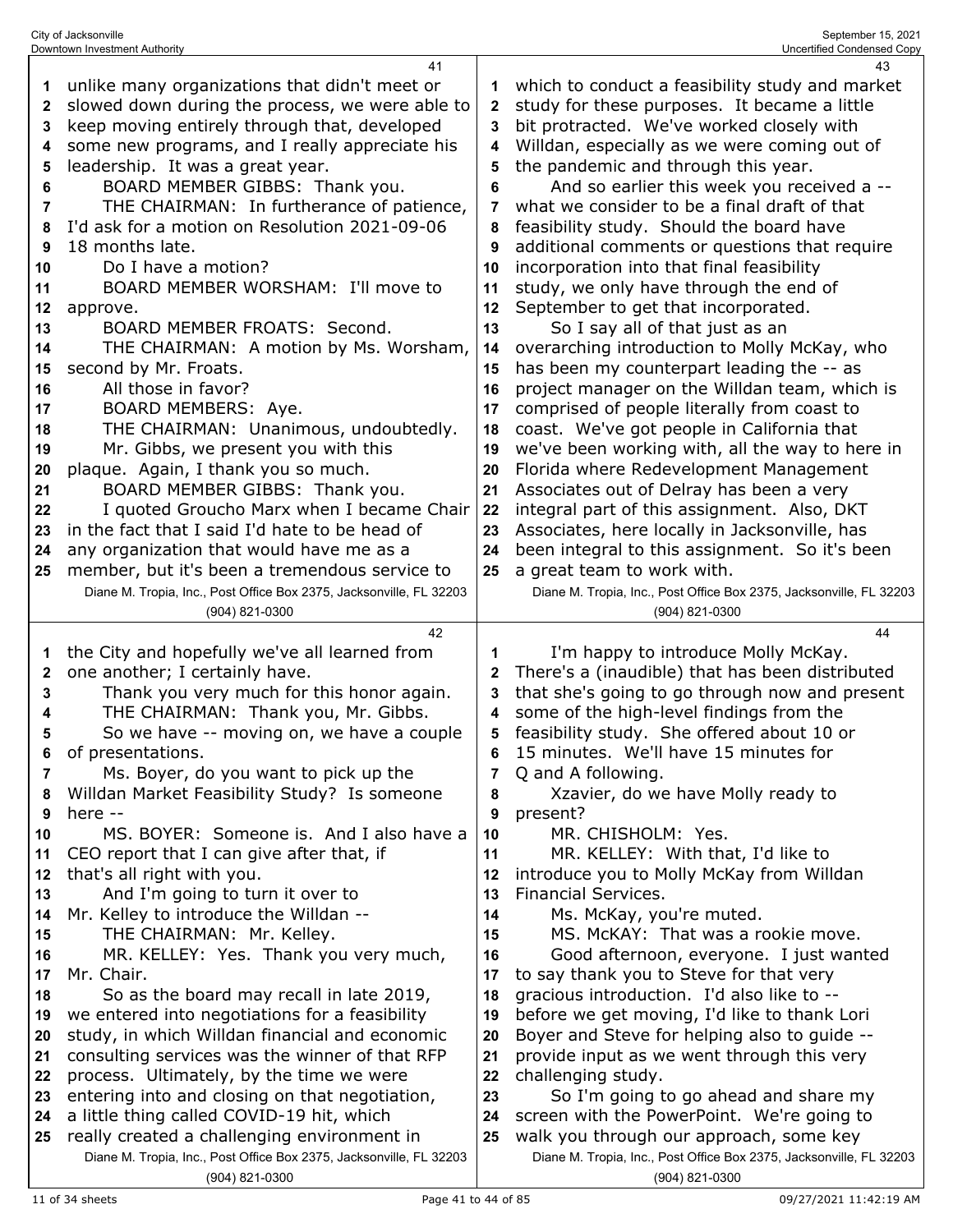| 2        | in terms of DIA's performance in relationship                                                | 2        | phase, which really teed us up to move on to                                              |
|----------|----------------------------------------------------------------------------------------------|----------|-------------------------------------------------------------------------------------------|
| 3        | to goals and objectives.                                                                     | 3        | the second phase, the demographics and real                                               |
| 4        | So just one moment and I'll have it up                                                       | 4        | estate market collection phase.                                                           |
| 5        | here. There we go.                                                                           | 5        | Again, this was very challenging. It was                                                  |
| 6        | Okay. As I mentioned, we've been working                                                     | 6        | a complex undertaking because it required us to                                           |
| 7        | over the better part of the last 12 months to                                                | 7        | compile and analyze baseline data related to                                              |
| 8        | undertake this assignment, which was very                                                    | 8        | several key variables to the current state.                                               |
| 9        | challenging in the context of COVID. Our team                                                | 9        | But at this time, we analyzed the data at the                                             |
| 10       | worked very hard together on the ground, and we                                              | 10       | district level instead of downtown-wide. So we                                            |
| 11       | were supported by your community, especially                                                 | 11       | hope that you will find this prior work                                                   |
| 12       | your business community, and your strategic                                                  | 12       | valuable and helpful in forming your evaluation                                           |
| 13       | partners. And we found that it was a -- it was                                               | 13       | of the DIA's progress and the market.                                                     |
| 14       | the right time for us to be engaged in this                                                  | 14       | Finally, Phase III, and that's the                                                        |
|          |                                                                                              |          |                                                                                           |
| 15       | because Jacksonville has made so much progress.                                              | 15       | conclusion. Phase III is -- is today. It's                                                |
| 16       | And we find that you are just on the precipice                                               | 16       | the analysis and conclusions by conducting                                                |
| 17       | of some catalytic and transformative                                                         | 17       | peer-city comparison analysis and incentives,                                             |
| 18       | redevelopment activity. So we were excited to                                                | 18       | performance -- pardon me -- incentives,                                                   |
| 19       | be supporting the DIA at this point in time in                                               | 19       | performance measure assessment, and then market                                           |
| 20       | spite of COVID.                                                                              | 20       | supply and demand comparison to understand                                                |
| 21       | So just a little bit about us. As Steve                                                      | 21       | where any market gaps continue to bubble up,                                              |
| 22       | mentioned, we have a really dynamic                                                          | 22       | and then to evaluate all of the above in the                                              |
| 23       | multidisciplinary team we pulled together. And                                               | 23       | context of the assets, constraints, and                                                   |
| 24       | it really did require a substantial level of                                                 | 24       | opportunities of each district for residential,                                           |
| 25       | effort because this -- this study, it is an                                                  | 25       | retail, dining, entertainment, lodging, and                                               |
|          | Diane M. Tropia, Inc., Post Office Box 2375, Jacksonville, FL 32203                          |          | Diane M. Tropia, Inc., Post Office Box 2375, Jacksonville, FL 32203                       |
|          | (904) 821-0300                                                                               |          | (904) 821-0300                                                                            |
|          |                                                                                              |          |                                                                                           |
|          | 46                                                                                           |          | 48                                                                                        |
| 1        | expansion of prior efforts because this was the                                              | 1        | office.                                                                                   |
| 2        | first attempt to analyze the performance of the                                              | 2        | So I wanted to highlight the performance                                                  |
| 3        | DIA's districts at the neighborhood level.                                                   | 3        | measures for 2021. I believe this is a very                                               |
| 4        | So I'd like to, first, take a moment to                                                      | 4        | important element of our work product. We                                                 |
| 5        | revisit the 2014 goals and objectives, because                                               | 5        | worked very hard with Steve and the DIA staff                                             |
| 6        | we inherited all the prior studies as our                                                    | 6        | and with Downtown Vision to strengthen that                                               |
| 7        | guideline for the market study. And what we                                                  | 7        | strategic partnership to prepare a --                                                     |
| 8        | found is that while the master plan for                                                      | 8        | essentially, I'd call it a user manual, a data                                            |
| 9        | downtown has continued to evolve and progress                                                | 9        | source manual, to make future updates more                                                |
| 10       | and clear successes were identified and                                                      | 10       | efficient and to -- and to leverage investments                                           |
| 11       | measured by the study, we find it important to                                               | 11       | in expensive software like Esri, CoStar,                                                  |
| 12       | have the links with the past to the present --                                               | 12       | Placer.ai, and others.                                                                    |
| 13       | where the DIA is today and where downtown                                                    | 13       | So we hope that the work that we have done                                                |
| 14       | Jacksonville is today -- because we can see the                                              | 14       | is going to set up the DIA for, you know, I'd                                             |
| 15       | impetus for these major projects that are                                                    | 15       | say, expanded monitoring/reporting going                                                  |
| 16       | finally under construction and in plan.                                                      | 16       | forward.                                                                                  |
| 17       | And an overarching finding that we want to                                                   | 17       |                                                                                           |
| 18       | share with you is that the DIA is on track to                                                | 18       | Our findings, though, I must caveat them<br>because of the impact of COVID on the data.   |
| 19       | further downtown Jacksonville's goals and                                                    | 19       | The findings show that the DIA has met or                                                 |
| 20       | objectives.                                                                                  | 20       |                                                                                           |
| 21       |                                                                                              | 21       | exceeded performance in the majority of these                                             |
| 22       | In terms of our process and in the context                                                   | 22       | variables, with the greatest successes in                                                 |
| 23       | of COVID, we essentially tackled three phases,                                               |          | employment; downtown residents, you know,                                                 |
|          | the first being an immersion in the field with                                               | 23       | increasing your population base downtown                                                  |
| 24<br>25 | expert guidance and tours provided by Steve and<br>Jake Gordon. We conducted site visits. We | 24<br>25 | through increased multifamily inventory; retail<br>occupancy rates, down; outdoor seating |

findings, and then some very compelling results

conducted nearly 40 interviews in that first

(904) 821-0300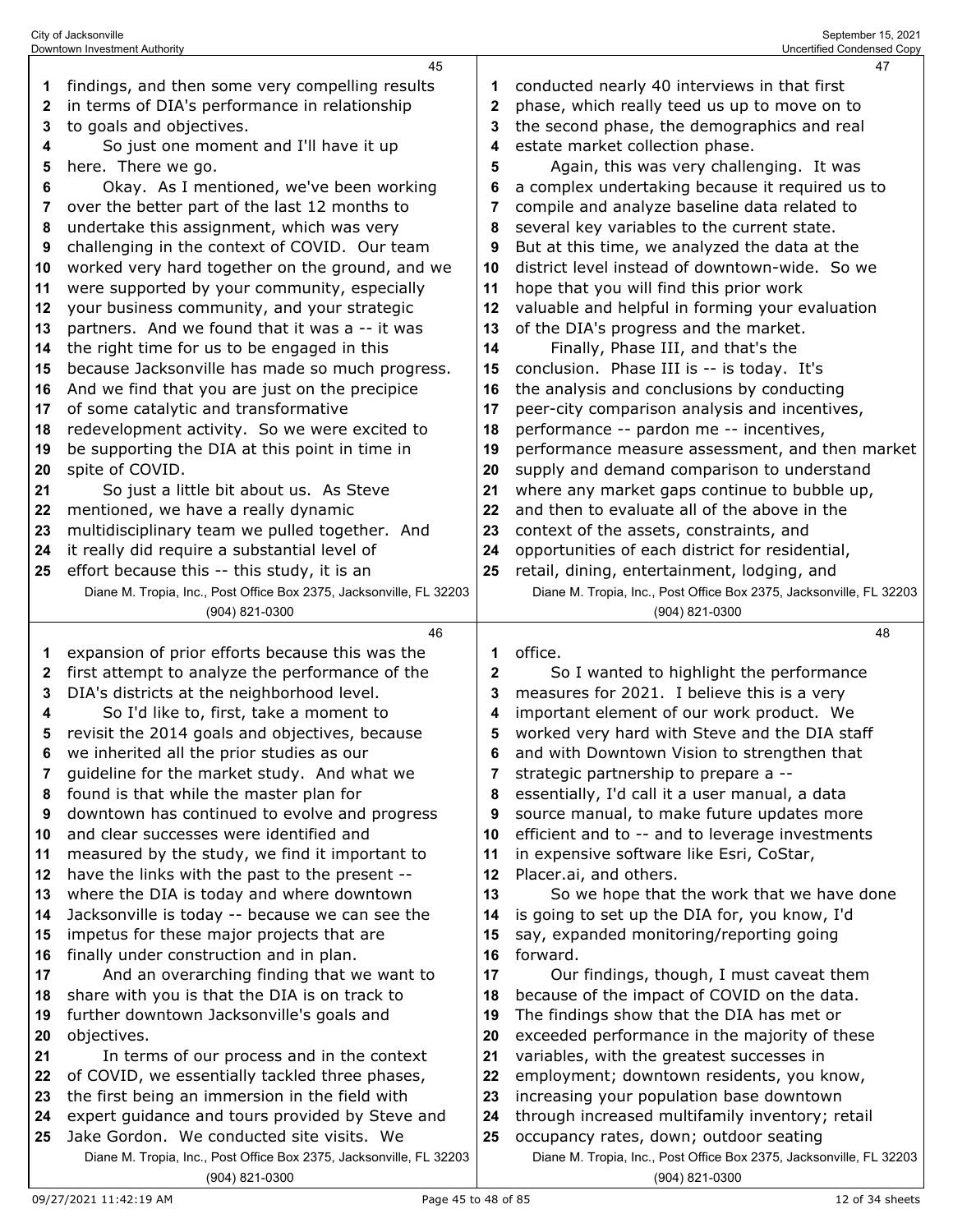|    | Downtown Investment Authority                                       |    | Uncertified Condensed Copy                                          |
|----|---------------------------------------------------------------------|----|---------------------------------------------------------------------|
|    | 49                                                                  |    | 51                                                                  |
| 1  | increased; and an increase in taxable value;                        |    | incentives in order to make certain product                         |
| 2  | and a decrease in inactive City of Jacksonville                     | 2  | types feasible and to attract private                               |
| 3  | assets, that is, underutilized land.                                | 3  | investment activity.                                                |
| 4  | For those variables that we have flagged                            | 4  | Moving on to LaVilla, we are very excited                           |
| 5  | as requiring further monitoring and evaluation,                     | 5  | about LaVilla's prospects, especially in light                      |
| 6  | they related to tourism primarily, which --                         | 6  | of the LaVilla Master Plan, which we have                           |
| 7  | because of COVID, data was not collected by --                      | 7  | familiarized ourselves with. And we're in                           |
| 8  | for 2020. And so we're not able to establish                        | 8  | agreement with the Master Plan recommendations                      |
| 9  | that baseline and then calculate the net                            | 9  | in that study -- in that initiative. LaVilla                        |
| 10 | change.                                                             | 10 | has a unique identity, historic character. It                       |
| 11 | So in this case, we would recommend                                 | 11 | was once the epicenter of Black culture and                         |
| 12 | that -- as soon as data is available, that --                       | 12 | commerce, and we believe it can be again.                           |
| 13 | I'm sure that Steve will undertake to obtain                        | 13 | And with DIA's enhanced incentives, which                           |
| 14 | data and then update these metrics so we can                        | 14 | were adopted about a year ago in July, we think                     |
| 15 | take a look at what the COVID recovery is --                        | 15 | there's a real opportunity to rebuild and                           |
| 16 | how that is rolling out.                                            | 16 | revitalize the entire neighborhood.                                 |
| 17 | So now we're going to run through the                               | 17 | In terms of constraints, there is a                                 |
| 18 | findings at the district or neighborhood level.                     | 18 | recession, clearly, of an early-stage                               |
| 19 | And we decided to organize them according to                        | 19 | investment, but it's due to the lack of an                          |
| 20 | constraints and opportunities because we felt                       | 20 | amenity base there. It's very challenging                           |
|    |                                                                     | 21 | market conditions and perceptions that need to                      |
| 21 | that, at this level, it would be important to                       |    | be overcome. And there's a concern for                              |
| 22 | be able to compare and contrast performance at                      | 22 |                                                                     |
| 23 | the district level, but where certain product                       | 23 | redevelopment plans in the past that did not                        |
| 24 | types are more appropriate than in other                            | 24 | succeed.                                                            |
| 25 | districts, without getting into too fine or                         | 25 | So we're excited to hear of the DIA's                               |
|    | Diane M. Tropia, Inc., Post Office Box 2375, Jacksonville, FL 32203 |    | Diane M. Tropia, Inc., Post Office Box 2375, Jacksonville, FL 32203 |
|    |                                                                     |    |                                                                     |
|    | (904) 821-0300                                                      |    | (904) 821-0300                                                      |
|    | 50                                                                  |    | 52                                                                  |
| 1  | great detail since markets -- like, retail                          | 1  | efforts to -- to really -- to focus efforts to                      |
| 2  | markets in particular, their boundaries are not                     | 2  | redevelop LaVilla, and we believe that there is                     |
| 3  | limited by the neighborhood boundaries of these                     | 3  | great opportunity for success in that district.                     |
| 4  | districts. So that's just something important                       | 4  | Moving on to the Cathedral neighborhood,                            |
| 5  | to point out.                                                       | 5  | the Cathedral neighborhood does provide a                           |
| 6  | For the Central Core, we decided to start                           | 6  | unique sense of place with historic assets and                      |
| 7  | here because we view the Central Core as the                        | 7  | active neighborhood revitalization groups who                       |
| 8  | neighborhood that is the anchor of downtown                         | 8  | are in the very first steps of starting to                          |
| 9  | with the greatest opportunity for an enhanced                       | 9  | evaluate what redevelopment could look like                         |
| 10 | sense of place. And we also identified some                         | 10 | there. So I think there is a momentum that is                       |
| 11 | clear differentiation in terms of assets, in                        | 11 | building, and this is a great time to evaluate                      |
| 12 | terms of waterfront, along with historic                            | 12 | new -- new product types and new redevelopment                      |
| 13 | architecture and cultural amenities.                                | 13 | alternatives there.                                                 |
| 14 | And we found that the sum of all of these                           | 14 | The constraints are that the -- the name                            |
| 15 | parts really does set the -- this district                          | 15 | is primarily a -- it is a home to several                           |
| 16 | apart. And we feel that it is a district with                       | 16 | churches. There are several surface parking                         |
| 17 | great opportunity for redevelopment and urban                       | 17 | lots that -- in effect, they create                                 |
| 18 | infill adaptive reuse activity.                                     | 18 | super-blocks of undeveloped properties and also                     |
| 19 | So in terms of the constraints, at the                              | 19 | add to the lack of the residential amenity                          |
| 20 | same time, it is true that we've identified                         | 20 | base, especially in terms of walking.                               |
| 21 | pockets of restaurant and retail vacancies and                      | 21 | So these -- the development gaps also put                           |
| 22 | some other low residential concentrations.                          | 22 | this district at a relative disadvantage just                       |
| 23 | These are all very typical challenges for urban                     | 23 | in terms of property-ownership patterns, et                         |
| 24 | downtowns undergoing revitalization such as                         | 24 | cetera, but we still believe that there is                          |
| 25 | Jacksonville's. And it points to the need for                       | 25 | opportunity here for it to revitalize.                              |
|    | Diane M. Tropia, Inc., Post Office Box 2375, Jacksonville, FL 32203 |    | Diane M. Tropia, Inc., Post Office Box 2375, Jacksonville, FL 32203 |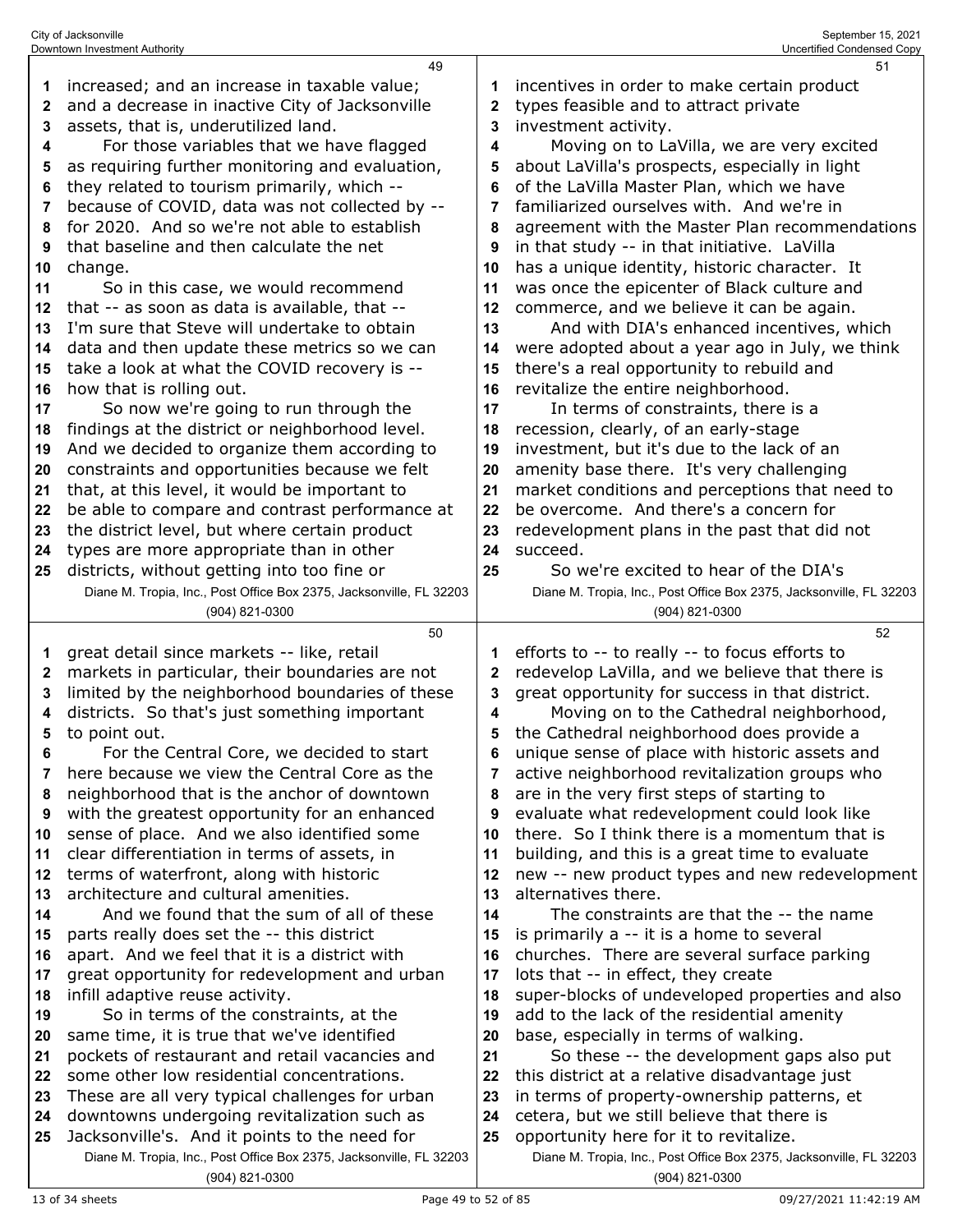| Uncertified Condensed Copy                                                                                                                                                                                                                                                                                                                                                                                                                                                                                                                                                                                                                                                                                                                                                                                                                                                                                                                                                                                                                                                                                                                                                                                                                                                                                                                                                                             |
|--------------------------------------------------------------------------------------------------------------------------------------------------------------------------------------------------------------------------------------------------------------------------------------------------------------------------------------------------------------------------------------------------------------------------------------------------------------------------------------------------------------------------------------------------------------------------------------------------------------------------------------------------------------------------------------------------------------------------------------------------------------------------------------------------------------------------------------------------------------------------------------------------------------------------------------------------------------------------------------------------------------------------------------------------------------------------------------------------------------------------------------------------------------------------------------------------------------------------------------------------------------------------------------------------------------------------------------------------------------------------------------------------------|
| 55<br>So we think that is just such an important<br>1<br>progression and that the market is going to<br>$\mathbf 2$<br>respond very favorably to the -- this project<br>3<br>as it moves through the development process.<br>4<br>In terms of the constraints for Sports &<br>5<br>Entertainment, there is a clear, relatively<br>6<br>higher risk related to such a complex real<br>7<br>estate redevelopment project. And it's going<br>8<br>to require sustained private coordination to be<br>9<br>successful.<br>10<br>At the same time, with it's -- you know,<br>11<br>it is a major project with multiple phases and<br>12<br>mixed-use, multiuse, multiple-product types.<br>13<br>And the phasing of construction, it must be<br>14<br>market-driven really to balance achieving the<br>15<br>critical mass of construction targets with its<br>16<br>absorption. That's just inherent in any<br>17<br>project like this anywhere, but it's something<br>18<br>to be aware of.<br>19<br>I think that that rationale further<br>20<br>supports the need for incentives required to<br>21<br>bridge the funding gaps, especially in the<br>22<br>initial years of construction prior to moving<br>23<br>forward with (inaudible) operations.<br>24<br>Finally, this site, it will require State<br>25<br>Diane M. Tropia, Inc., Post Office Box 2375, Jacksonville, FL 32203<br>(904) 821-0300 |
| 56<br>approvals for the park relocation, so something<br>to be aware of.<br>$\mathbf{2}$<br>Finally, moving on to the Southbank and<br>3<br>the working waterfront -- I am aware of the<br>4<br>time. I want to make sure I reserve time for<br>5<br>Q and A, so I'm going to be fairly succinct<br>6<br>with these next three.<br>7<br>Brooklyn and Southbank, to a certain<br>8<br>extent, they are not the same, but they have<br>9<br>achieved and demonstrated success in attracting<br>10<br>public/private redevelopment activity. And in<br>11<br>particular, with multifamily residential and<br>12<br>retail and other amenities. So the DIA's<br>13<br>support of the redevelopment activity in these<br>14<br>two districts in particular has been very<br>15<br>successful.<br>16<br>And as a result of this building<br>17<br>activity -- although the building activity, it<br>18<br>did slow -- absorption slowed due to COVID.<br>19<br>You know, both neighborhoods are still<br>20<br>performing, and at this time there are limited<br>21<br>sites available for development and, relatively<br>22<br>speaking, land values are higher.<br>23<br>And, in summary, I think that we -- at the<br>24<br>end of this very deep and prolonged market<br>25<br>Diane M. Tropia, Inc., Post Office Box 2375, Jacksonville, FL 32203<br>(904) 821-0300                                     |
|                                                                                                                                                                                                                                                                                                                                                                                                                                                                                                                                                                                                                                                                                                                                                                                                                                                                                                                                                                                                                                                                                                                                                                                                                                                                                                                                                                                                        |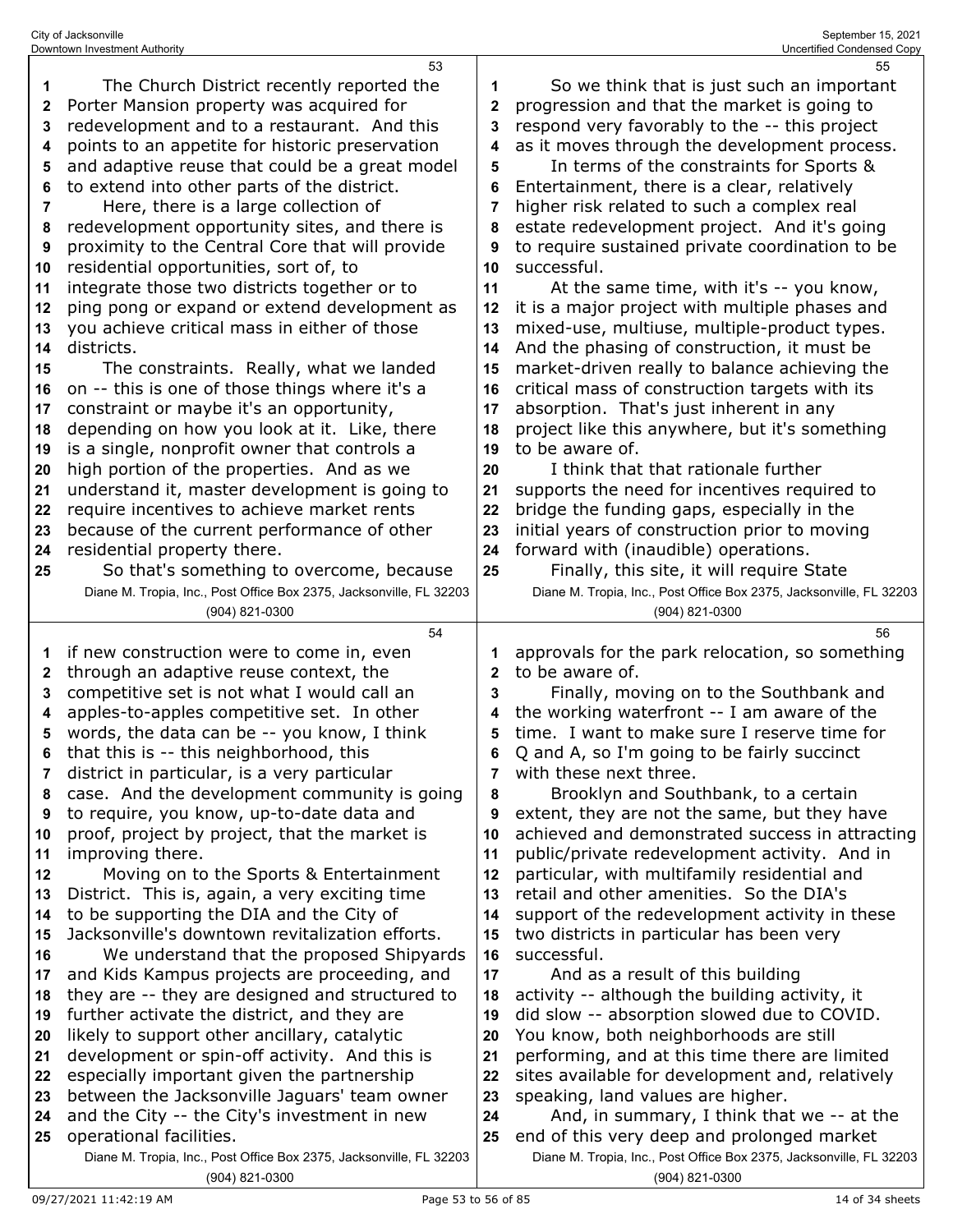|         | 57                                                                  |              | 59                                                                  |
|---------|---------------------------------------------------------------------|--------------|---------------------------------------------------------------------|
| 1       | analysis, we ended up analyzing,                                    |              | target major projects, catalytic sites, anchor                      |
| 2       | quarter-by-quarter, the rent-absorption rates                       | $\mathbf{2}$ | projects, and to layer the incentives to reach                      |
| 3       | and other important market variables because as                     | 3            | neighborhood-level goals. And we think that                         |
| 4       | product was delivered and absorbed, the numbers                     | 4            | with this data and the recent changes to the                        |
| 5       | would change quite a bit.                                           | 5            | incentives program from one year ago, that the                      |
| 6       | So I think it's really important to --                              | 6            | DIA is in a very well-informed, market-driven                       |
| 7       | anyone evaluating the Southbank and Brooklyn --                     |              | position to do this.                                                |
|         | to analyze the data at a very fine-grain level                      | 8            |                                                                     |
| 8       |                                                                     |              | Finally, we recommend that ongoing                                  |
| 9       | to understand exactly what is happening in                          | 9            | monitoring and reporting of the performance                         |
| 10      | terms of these neighborhoods or districts                           | 10           | measures will help to refine the DIA's approach                     |
| 11      | reaching what we would call a maturation in the                     | 11           | to targeting these incentives over time.                            |
| 12      | residential market.                                                 | 12           | And so that is the end of our                                       |
| 13      | So moving on to the working waterfront                              | 13           | presentation, and I am -- we are all -- the                         |
| 14      | here, this district, it really does stand out,                      | 14           | whole team is on the call. We're available to                       |
| 15      | apart, on its own, due to the industrial nature                     | 15           | take any questions. Thank you again for this                        |
| 16      | of the activity. But we believe that in the                         | 16           | opportunity.                                                        |
| 17      | future, there are opportunities for development                     | 17           | THE CHAIRMAN: Ms. Boyer or Mr. Kelley, do                           |
| 18      | of mixed-use or entertainment venues adjacent                       | 18           | you have any further comments?                                      |
| 19      | to the Sports & Entertainment district. That's                      | 19           | MR. KELLEY: I don't have any further                                |
| 20      | a longer-term view.                                                 | 20           | comments. Only to thank the DIA staff; our                          |
| 21      | So now for some key conclusions. Taking                             | 21           | CEO, Ms. Boyer, of course; and Mr. Parola.                          |
| 22      | all of this in over, again, a period of                             | 22           | Ms. Mezini was very helpful at the time. And I                      |
| 23      | 12 months, it was very deep, intensive work.                        | 23           | want to thank Jake Gordon and Kat, also from                        |
| 24      | We believe -- and this is the opinion of the                        | 24           | DVI, for the assistance that they provided in                       |
| 25      | consultants at the time -- to achieve the                           | 25           | this process.                                                       |
|         | Diane M. Tropia, Inc., Post Office Box 2375, Jacksonville, FL 32203 |              | Diane M. Tropia, Inc., Post Office Box 2375, Jacksonville, FL 32203 |
|         | (904) 821-0300                                                      |              | (904) 821-0300                                                      |
|         |                                                                     |              |                                                                     |
|         | 58                                                                  |              | 60                                                                  |
|         |                                                                     |              |                                                                     |
| 1       | vision of the downtown master plan has arrived.                     | 1            | THE CHAIRMAN: Thank you, Mr. Kelley.                                |
| 2       | It really is -- all of the ingredients are                          | 2<br>3       | Ms. Boyer.                                                          |
| 3       | there, and major projects are moving forward                        |              | MS. BOYER: I think I may have one thing                             |
| 4       | and there are indicators of demand and                              | 4            | that Ms. McKay mentioned, but just to kind of                       |
| 5       | opportunity across all of the DIA's -- in terms                     | 5            | highlight for you. In terms of looking at the                       |
|         | of the DIA's ultimate objectives.                                   |              | first five years' performance under the plan,                       |
| 7       | But with that, we think that it is also                             | 7            | there are a couple of noteworthy take-aways.                        |
| 8       | time for the DIA to take a moment to assess the                     | 8            | So basically, all of the targets that were                          |
| 9       | successes we've identified through the                              | 9            | easily measurable, which were tax growth,                           |
| 10      | performance measures in Brooklyn and the                            | 10           | number of residential units, number of                              |
| 11      | Southbank. And it suggests to us that                               | 11           | employees downtown, all of those kinds of                           |
| $12 \,$ | incentives in other districts would be better                       | 12           | things we met or exceeded the projections. So                       |
| 13      | leveraged to attract private investment. And                        | 13           | that's a good, positive thing.                                      |
| 14      | that's a policy decision for the DIA and for                        | 14           | We also -- if you look at the years table                           |
| 15      | the board to take.                                                  | 15           | and the specific projects and the BID and CRA                       |
| 16      | Beyond that, we do believe -- and this has                          | 16           | plan that we were supposed to implement, you                        |
| 17      | been fully vetted by case study research across                     | 17           | will see that 75 percent of them we have                            |
| 18      | the country in dozens of other cities in terms                      | 18           | successfully implemented. There are many of                         |
| 19      | of their developer incentives programs -- that                      | 19           | those that have been executed, and we have been                     |
| 20      | incentives in each district should target the                       | 20           | following that plan and implementing it.                            |
| 21      | identified constraints and also leverage the                        | 21           | What you will see that we don't have good                           |
| 22      | identified assets and opportunities that we                         | 22           | tracking on were things that were established                       |
| 23      | have identified through our lengthy research on                     | 23           | as performance measures that perhaps should not                     |
| 24      | a project-by-project and case-by-case basis.                        | 24           | have been or that are so difficult to measure,                      |
| 25      | And that's going to enable the DIA to                               | 25           | I don't think Willdan could figure out a good                       |
|         | Diane M. Tropia, Inc., Post Office Box 2375, Jacksonville, FL 32203 |              | Diane M. Tropia, Inc., Post Office Box 2375, Jacksonville, FL 32203 |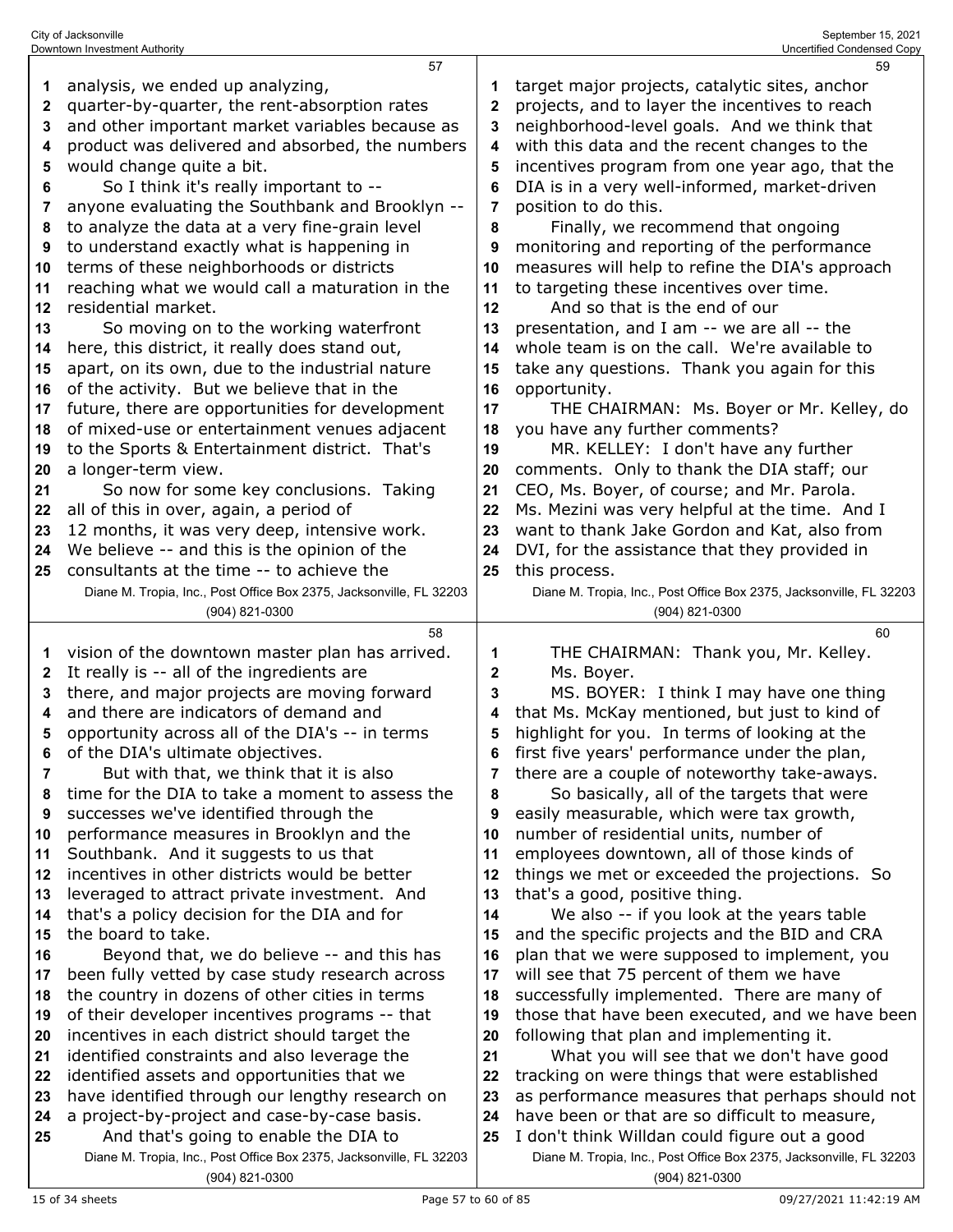|              | 61                                                                  |              | 63                                                                  |
|--------------|---------------------------------------------------------------------|--------------|---------------------------------------------------------------------|
| 1            | way to measure them, and we couldn't.                               | 1            | Mr. Froats.                                                         |
| $\mathbf{2}$ | So for example, the number of special                               | $\mathbf{2}$ | BOARD MEMBER FROATS: Just two. I want to                            |
| 3            | events. Well, what constitutes a special                            | 3            | clarify. So basically what I'm understanding                        |
| 4            | event, you know? And how small do you add --                        | 4            | is that on the map, the areas that definitely                       |
| 5            | because that was just a kind of arbitrary                           | 5            | need more incentives are LaVilla, Church,                           |
| 6            | thing. Do you say 500 people attended and it's                      | 6            | Cathedral, and the Sports & Entertainment                           |
| 7            | a special event? The attendance of all those                        | 7            | District; is that correct?                                          |
| 8            | special events, very difficult to track how                         | 8            | MS. McKAY: And the Central Core.                                    |
| 9            | many people were attending every special event,                     | 9            | BOARD MEMBER FROATS: And the Central                                |
| 10           | from every Jaguars game, to every concert, to                       | 10           | Core. Okay.                                                         |
| 11           | whatever, and then ascertain whether we are                         | 11           | You mentioned the Sports & Entertainment                            |
| 12           | increasing that level of attendance, so --                          | 12           | being a challenge, and I think that                                 |
| 13           | And then the annual visitors and the hotel                          | 13           | substantiates the incentives that we've given                       |
| 14           | occupancy. Obviously, hotel occupancy was                           | 14           | out recently to get that project going, so --                       |
| 15           | impacted by COVID, but the annual visitor                           | 15           | Thank you.                                                          |
| 16           | number was also one that was very difficult.                        | 16           | MS. McKAY: You're welcome.                                          |
| 17           | We're now collecting Placer.ai data, which will                     | 17           | THE CHAIRMAN: Mr. Gibbs.                                            |
| 18           | allow us to have much better information on                         | 18           | BOARD MEMBER GIBBS: I think she had a                               |
| 19           | who's coming downtown. But for that particular                      | 19           | follow-up.                                                          |
| 20           | sector, which was very hard to measure                              | 20           | THE CHAIRMAN: I'm sorry. Did I interrupt                            |
| 21           | consistently from year to year, the good news                       | 21           | you, Ms. McKay? Do you have something further?                      |
|              |                                                                     | 22           | MS. McKAY: No.                                                      |
| 22           | is that we did follow the plan and we did meet                      | 23           |                                                                     |
| 23           | the plan goals.                                                     |              | BOARD MEMBER GIBBS: Of the districts,                               |
| 24           | And I think the point of our asking them                            | 24           | aside from Brooklyn and, I guess, Southside,                        |
| 25           | to look by district is the thought that, going                      | 25           | which districts are furthest along?                                 |
|              | Diane M. Tropia, Inc., Post Office Box 2375, Jacksonville, FL 32203 |              | Diane M. Tropia, Inc., Post Office Box 2375, Jacksonville, FL 32203 |
|              | (904) 821-0300                                                      |              | (904) 821-0300                                                      |
|              | 62                                                                  |              | 64                                                                  |
| 1            | forward, as we do our plan update, some                             | 1            | MS. McKAY: I think that's a difficult                               |
| $\mathbf{2}$ | districts may no longer need incentives at all                      | 2            | question to ask in the context of every single                      |
| 3            | or certainly may not need incentives at the                         | 3            | product type. But if I were pushed for an                           |
| 4            | same level. A good case in point on that is                         | 4            | answer, I would say Brooklyn and Southbank                          |
| 5            | the Rivers Edge or the District project which                       | 5            | because of the amenity base that they have been                     |
| 6            | was in -- the original developer is                                 | 6            | able -- that those two districts have also                          |
| 7            | incentivized with a REV Grant, which helped                         | 7            | accomplished in light of the increase in                            |
| 8            | facilitate putting in all the infrastructure.                       | 8            | residential/multifamily development activity.                       |
| 9            | However, the developers who are now coming with                     | 9            | But it is not necessarily our intention to                          |
| 10           | an interest in doing residential development                        | 10           | pick winners and losers here. Each district                         |
|              |                                                                     | 11           | has its own character and its own challenges                        |
| 11           | are no longer eligible for a REV Grant, and                         |              |                                                                     |
| 12           | they are still interested.                                          | 12           | and opportunities. And as that, we think that                       |
| 13           | So they have reached a point -- we're                               | 13           | it's more important to evaluate those                               |
| 14           | reaching a point in Brooklyn where there's --                       | 14           | opportunities and -- within each district at                        |
| 15           | it may not be so essential, but clearly is                          | 15           | the neighborhood level and in light of the                          |
| 16           | indicated in -- LaVilla, Cathedral District,                        | 16           | DIA's goals and objectives.                                         |
| 17           | Central Core there is still a need to lift up                       | 17           | So one project may have multifamily units,                          |
| 18           | and support those areas. So that's kind of my                       | 18           | but it may not bring anything else to the                           |
| 19           | big picture.                                                        | 19           | table. So if you're asking, beyond Southbank                        |
| 20           | THE CHAIRMAN: Thank you, Ms. Boyer.                                 | 20           | and Brooklyn, which district is furthest along,                     |
| 21           | I know we have plenty of update                                     | 21           | I would have to pause to really think about                         |
| 22           | conversation probably coming, maybe next                            | 22           | that. I don't know.                                                 |
| 23           | meeting or in the future, but any questions for                     | 23           | James Edison, would you like to weigh in                            |
| 24           | staff or Ms. McKay from the board members who                       | 24           | here on an answer to that question?                                 |
| 25           | remain present?                                                     | 25           | MR. EDISON: Hello. I'm James Edison.                                |

(904) 821-0300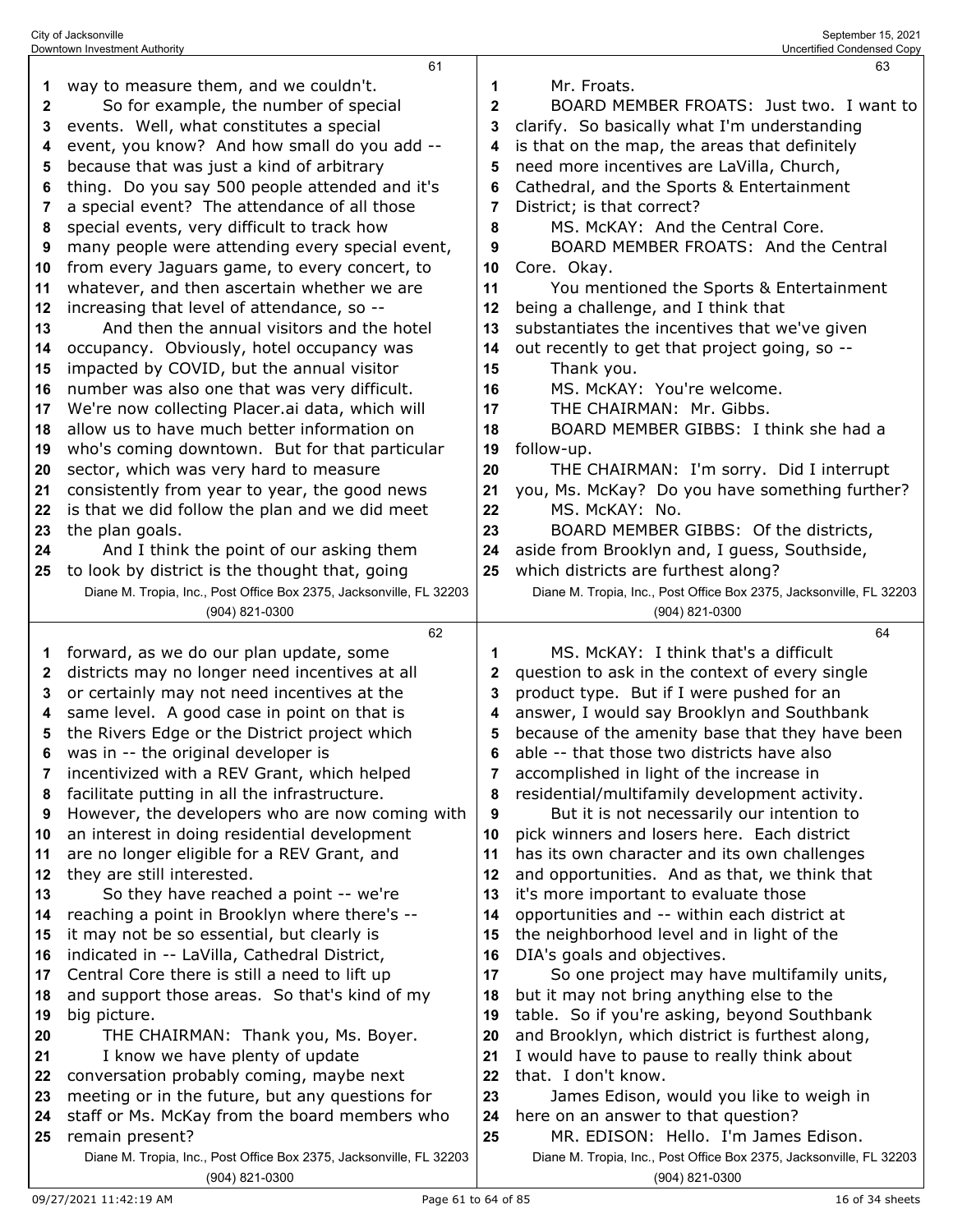|              | 65                                                                                                              |              | 67                                                                                                                |
|--------------|-----------------------------------------------------------------------------------------------------------------|--------------|-------------------------------------------------------------------------------------------------------------------|
| 1            | I'm also with Willdan.                                                                                          |              | obviously, then the incentives for residential                                                                    |
| $\mathbf{2}$ | I think doing (inaudible) -- the place                                                                          | $\mathbf{2}$ | should then become elevated.                                                                                      |
| 3            | that really sees the most activity that we saw                                                                  | 3            | So I have, you know, these thoughts about                                                                         |
| 4            | in the business community seems to be Central                                                                   | 4            | what are we going to do if the jobs don't come                                                                    |
| 5            | Core. There seems to be a lot of interest                                                                       | 5            | back permanently? What type of incentives can                                                                     |
| 6            | there. But on the other hand, you know, the                                                                     | 6            | we offer to get just more employers down here?                                                                    |
| 7            | Sports & Entertainment, obviously, has kind of                                                                  | 7            | Maybe there's more employers with fewer                                                                           |
| 8            | the big thing coming. Or it's like -- I think                                                                   | 8            | employees, but without the employment base in                                                                     |
| 9            | (inaudible) is one sort of -- as a very large                                                                   | 9            | the Core, and then in the CRA, we've got to                                                                       |
| 10           | project, it feels like it's coming, but is a                                                                    | 10           | backfill that somehow.                                                                                            |
| 11           | little -- has some challenges and all, as Molly                                                                 | 11           | So just more of a comment, I guess, than a                                                                        |
| 12           | noted, because of scale and (inaudible) market                                                                  | 12           | question, but I would be interested to hear if                                                                    |
| 13           | of Jacksonville.                                                                                                | 13           | that discussion has come up.                                                                                      |
| 14           | But the Central Core really feels like                                                                          | 14           | MS. BOYER: Through the Chair,                                                                                     |
| 15           | where there's the most buzz, you know what I                                                                    | 15           | Mr. Citrano, I'll tell you that that discussion                                                                   |
| 16           | mean? And the other districts, I think, are --                                                                  | 16           | is prominent in the BID and CRA update                                                                            |
| 17           | feel a little sleepier and feel like there's                                                                    | 17           | discussion, not necessarily in the Willdan                                                                        |
| 18           | lots of potential there and maybe more actually                                                                 | 18           | discussion. But as we're looking at what new                                                                      |
| 19           | contiguous land opportunities, more parcels to                                                                  | 19           | incentives we're proposing, we have                                                                               |
| 20           | do things with there.                                                                                           | 20           | specifically asked for a defined incentive for                                                                    |
| 21           | So I would say that in terms of immediate                                                                       | 21           | commercial office backfill to help us fill                                                                        |
| 22           | short-term, it feels like the Central Core, and                                                                 | 22           | those spaces.                                                                                                     |
| 23           | in longer term, really the excitement around                                                                    | 23           | But I would agree with you. I think the                                                                           |
| 24           | the Sports & Entertainment District obviously                                                                   | 24           | future is going to be some kind of hybrid form,                                                                   |
| 25           | is (inaudible).                                                                                                 | 25           | that some of the employers will bring everyone                                                                    |
|              | Diane M. Tropia, Inc., Post Office Box 2375, Jacksonville, FL 32203                                             |              | Diane M. Tropia, Inc., Post Office Box 2375, Jacksonville, FL 32203                                               |
|              | (904) 821-0300                                                                                                  |              | (904) 821-0300                                                                                                    |
|              |                                                                                                                 |              |                                                                                                                   |
|              |                                                                                                                 |              |                                                                                                                   |
|              | 66                                                                                                              |              | 68                                                                                                                |
| 1            | BOARD MEMBER GIBBS: Thank you.                                                                                  | 1            | back, but others are not planning on doing                                                                        |
| 2            | No further questions.                                                                                           | 2            | that. They're planning -- or bringing them                                                                        |
| 3            | THE CHAIRMAN: Mr. Citrano.                                                                                      | 3            | back, but maybe not every day of the week. So                                                                     |
| 4            | BOARD MEMBER CITRANO: One thing that                                                                            | 4            | there will be some lower activity level on the                                                                    |
| 5            | concerns me just in general is the impact of                                                                    | 5            | street than we had pre-COVID if we don't                                                                          |
|              | the pandemic on jobs essentially. You know, we                                                                  |              | backfill it with growth.                                                                                          |
| 7            | talk about what has happened to office                                                                          | 7            | So I think that's what we're very focused                                                                         |
| 8            | vacancies as a result of the pandemic, but from                                                                 | 8            | on, is how we recruit those additional                                                                            |
| 9            | a more practical standpoint, there's less                                                                       | 9            | businesses. And I would take exception -- that                                                                    |
| 10           | people physically downtown during the day,                                                                      | 10           | I think many of the retail establishments that                                                                    |
| 11           | which is a concern.                                                                                             | 11           | are interior to an office building may suffer                                                                     |
| 12           | Now, the question is, does that come back                                                                       | 12           | from fewer employees in the building, but the                                                                     |
| 13           | in its entirety? I don't -- I have no idea.                                                                     | 13           | establishments that we are really looking to                                                                      |
| 14           | My sense is that you'll see a lot of companies,                                                                 | 14           | encourage are those that are street-facing and                                                                    |
| 15           | you know, go to some kind of a hybrid model,                                                                    | 15           | river-facing and have a more public presence,                                                                     |
| 16           | which means that there are going to be less                                                                     | 16           | and I don't think those will be adversely                                                                         |
| 17           | employees downtown on a daily basis. That                                                                       | 17           | affected if we are continuing to increase the                                                                     |
| 18           | impacts restaurants and retail in a big, big                                                                    | 18           | number of residents. So, for example, the                                                                         |
| 19           | way. And so that concerns me.                                                                                   | 19           | Bread & Board example, they were street-facing;                                                                   |
| 20           | So from our standpoint, what are we                                                                             | 20           | they were conscious about that.                                                                                   |
| 21           | thinking about? What are the what ifs, you                                                                      | 21           | BOARD MEMBER CITRANO: Yeah. And I guess                                                                           |
| 22           | know, down the road relative to incentives for                                                                  | 22           | my point was, then, the priority or the                                                                           |
| 23           | employment to get jobs down -- does that put                                                                    | 23           | importance of getting those residents down. If                                                                    |
| 24           | more of a priority on residential if we have                                                                    | 24           | we're not going to have as many employees, the                                                                    |
| 25           | less people working down here? You know,<br>Diane M. Tropia, Inc., Post Office Box 2375, Jacksonville, FL 32203 | 25           | importance on the residential becomes even<br>Diane M. Tropia, Inc., Post Office Box 2375, Jacksonville, FL 32203 |

(904) 821-0300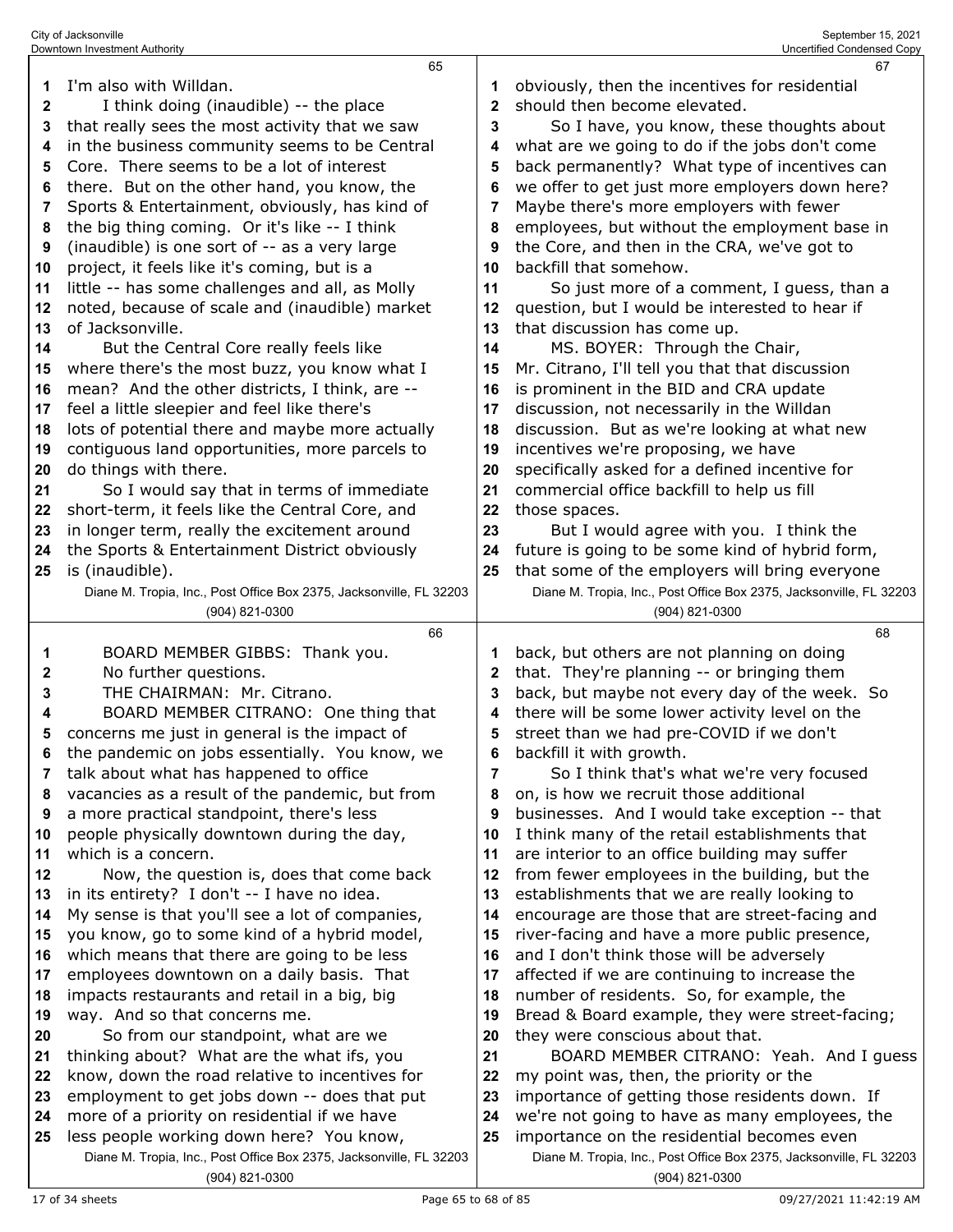|              | Downtown Investment Authority                                       |              | Uncertified Condensed Copy                                                     |
|--------------|---------------------------------------------------------------------|--------------|--------------------------------------------------------------------------------|
|              | 69                                                                  |              | 71                                                                             |
| 1            | greater, in my opinion.                                             | 1            | I hate to use the overused term "flywheel" --                                  |
| $\mathbf{2}$ | The other thing I was going to ask is --                            | 2            | projects or incentive types or things that we                                  |
| 3            | so what I heard was that potentially some of                        | 3            | as a board and an organization should be                                       |
| 4            | these neighborhoods in the CRA, going forward,                      | 4            | focused on in those remaining districts? Is                                    |
| 5            | might not need as much of an incentive                              | 5            | that something that's going to come out of this                                |
| 6            | component as others.                                                | 6            | study?                                                                         |
| 7            | How would that transform into what we do,                           | 7            | I mean, I'm thinking in particular about,                                      |
| 8            | you know, monthly with the -- looking at deals?                     | 8            | this is a market and feasibility study. Are we                                 |
| 9            | Would it just be, for this particular                               | 9            | going to get something that says, you know,                                    |
| 10           | neighborhood, you're no longer eligible for                         | 10           | hey, we need the City and the DIA to really                                    |
| 11           | X amount; you're only eligible for something                        | 11           | focus on this Esplanade Park along the front?                                  |
| 12           | less than that?                                                     | 12           | And it's going to be a game-changer for the                                    |
| 13           | MS. BOYER: Correct. So for example in                               | 13           | Central Core and the Sports District. I mean,                                  |
| 14           | our market rating, we'll take down the REV                          | 14           | is that the sort of thing we might anticipate,                                 |
| 15           | Grant. Right now you can get -- well,                               | 15           | that we could get three top-level                                              |
| 16           | 75 percent for 15 years is the maximum you                          | 16           | recommendations for every district? The                                        |
| 17           | could qualify for, but that's not -- the                            | 17           | Cathedral District needs these kinds of things                                 |
| 18           | critical thing is you get X percent for                             | 18           | and, you know, where should we be focusing our                                 |
| 19           | every 500 units or 250 units.                                       | 19           | attention over the next couple of years as we                                  |
| 20           | MR. KELLEY: Twenty-five units.                                      | 20           | update this BID and CRA with this market study                                 |
| 21           | MS. BOYER: X amount for every 25 units,                             | 21           | information in hand.                                                           |
| 22           | X amount for every 2,500 square feet of retail,                     | 22           | Is that -- did I ask my question too                                           |
| 23           | X amount for the amount of open space you have.                     | 23           | roundabout?                                                                    |
| 24           | You know, there's a whole formula that allows                       | 24           | MR. KELLEY: I think Molly might be muted.                                      |
| 25           | you to eventually get to 75 percent.                                | 25           | MS. McKAY: I'm not muted. I wanted to                                          |
|              | Diane M. Tropia, Inc., Post Office Box 2375, Jacksonville, FL 32203 |              | Diane M. Tropia, Inc., Post Office Box 2375, Jacksonville, FL 32203            |
|              | (904) 821-0300<br>70                                                |              | (904) 821-0300                                                                 |
|              |                                                                     |              |                                                                                |
|              |                                                                     |              | 72                                                                             |
| 1            | What I think you may see when we come                               |              | make sure the question was directed towards me.                                |
| 2            | forward in the BID CRA update is that in                            | $\mathbf{2}$ | BOARD MEMBER WORSHAM: Anybody, I guess.                                        |
| 3            | Southbank or Brooklyn, the maximum you could                        | 3            | It's kind of maybe general.                                                    |
| 4            | achieve on the formula is 45 percent,                               | 4            | I mean, to me, I think as board members                                        |
| 5            | 35 percent, you know, or 50 percent. Or the                         | 5            | and maybe staff -- you know, I'm the sort of                                   |
| 6            | criteria become different, where if you're                          | 6            | person that says I want to know what -- the                                    |
| 7            | providing that riverfront restaurant or you're                      | 7            | most important thing that we should be focused                                 |
| 8            | providing that other -- then you could qualify                      | 8            | on.                                                                            |
| 9            | for more. But just having 25 residential units                      | 9            | If we know where we are now and we know                                        |
| 10           | doesn't earn you anything. Where, in some of                        | 10           | where we're going to go, what's the two or                                     |
| 11           | these other areas, it will be more important to                     | 11           | three most important things in every district                                  |
| 12           | build up and keep these levels where we have                        | 12<br>13     | that we should be focused on in order to get us                                |
| 13<br>14     | them.                                                               | 14           | there?                                                                         |
| 15           | BOARD MEMBER CITRANO: I'm good.<br>THE CHAIRMAN: Ms. Worsham.       | 15           | I guess I'm -- maybe I'm overthinking what                                     |
| 16           | BOARD MEMBER WORSHAM: Well, thank you for                           | 16           | our market study and feasibility plan should be<br>doing for us. I don't know. |
| 17           | the report and the summary. I think it's                            | 17           | I'm done.                                                                      |
| 18           | interesting and notable that we might be                            | 18           | MS. McKAY: So, Steve, I don't know if you                                      |
| 19           | getting to that tipping point in a couple of                        | 19           | would like to interject or if you would like                                   |
| 20           | districts, where maybe we are changing our                          | 20           | for me to --                                                                   |
| 21           | approach to incentives. And I find that very                        | 21           | MR. KELLEY: Well, I'll be glad to add,                                         |
| 22           | intriguing.                                                         | 22           | from the outset, as the board may or may not                                   |
| 23           | My question would be, as a result of your                           | 23           | see as clearly, that the feasibility study                                     |
| 24           | studies here -- I know this is a high-level                         | 24           | serves as the basis for the work that's being                                  |
| 25           | overview -- are there two or three -- you know,                     | 25           | done on the GAI BID and CRA update.                                            |

(904) 821-0300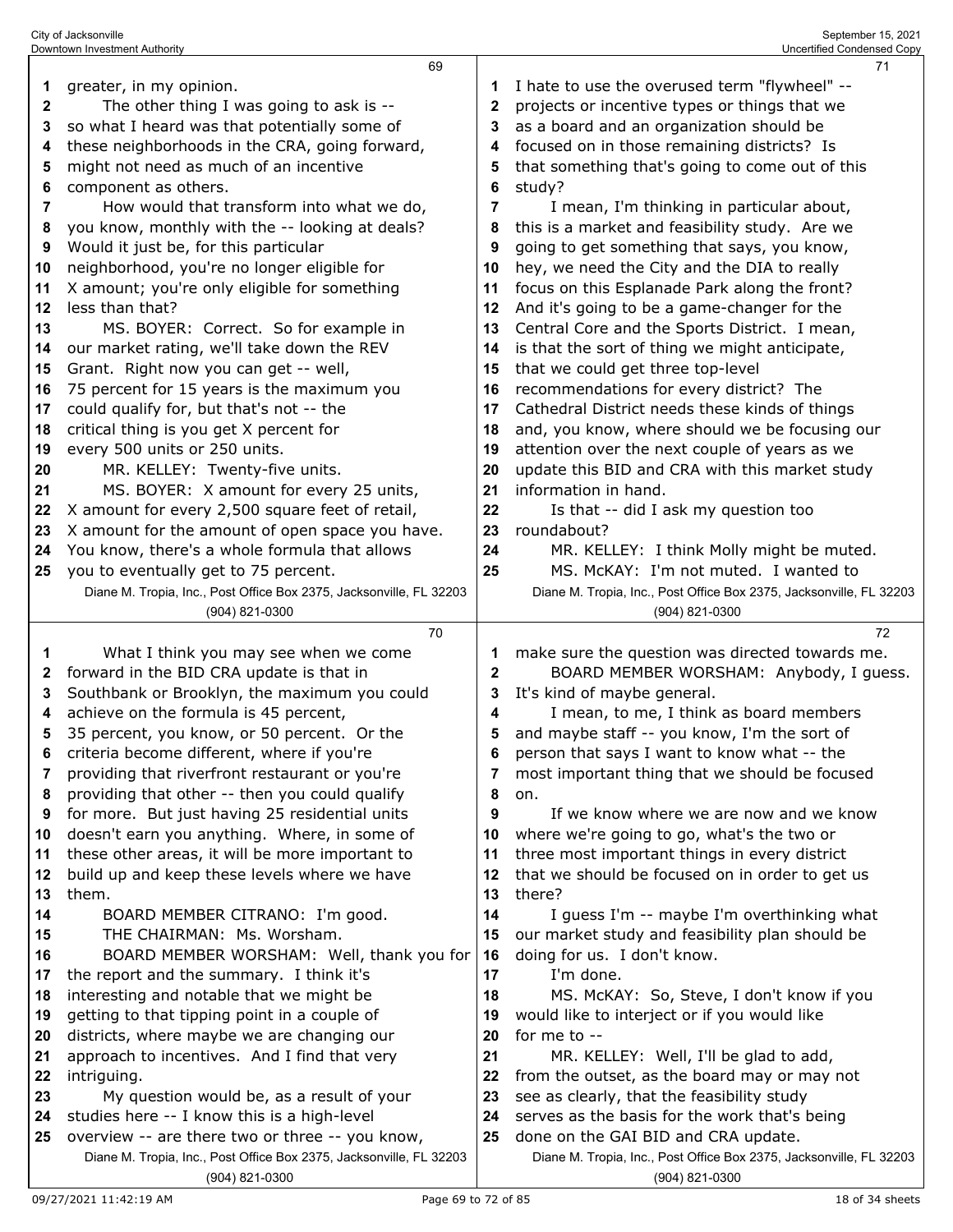| 1        | We specifically, from the outset, asked                                                                               | 1            | the part you played. Really appreciate it.                                                                         |
|----------|-----------------------------------------------------------------------------------------------------------------------|--------------|--------------------------------------------------------------------------------------------------------------------|
| 2        | Willdan to be very data-focused on identifying                                                                        | $\mathbf{2}$ | Ms. Boyer, did you have one more                                                                                   |
| 3        | the gaps, looking at the different product                                                                            | 3            | presentation for today?                                                                                            |
| 4        | types, and their acceptance or where they kind                                                                        | 4            | MS. BOYER: I do.                                                                                                   |
| 5        | of stand in each of the districts, and to                                                                             | 5            | THE CHAIRMAN: Okay.                                                                                                |
| 6        | really kind of focus on that. So we asked them                                                                        | 6            | MS. BOYER: Hopefully, it will be                                                                                   |
| 7        | to stay away from specific recommendations or                                                                         | 7            | relatively quick.                                                                                                  |
| 8        | specifically catalytic projects. As you                                                                               | 8            | So I handed out a very rough                                                                                       |
| 9        | recall, in the 2014 study, there was a very                                                                           | 9            | Gantt-chart-type schedule that I wanted to                                                                         |
| 10       | specific focus on catalytic sites at the                                                                              | 10           | share with you. And this is particularly in                                                                        |
| 11       | expense of some of the more less sexy, if you                                                                         | 11           | response to the deferral of the Notice of                                                                          |
| 12       | will, granular data.                                                                                                  | 12           | Disposition. I think one of the members had a                                                                      |
|          |                                                                                                                       |              |                                                                                                                    |
| 13       | So we challenged Willdan to really focus                                                                              | 13           | question about that in terms of timing, and I                                                                      |
| 14       | on that granular data to serve as a foundation                                                                        | 14           | wanted to share where this goes.                                                                                   |
| 15       | for what we'll expect from the GAI and the BID                                                                        | 15           | But interesting, this was prepared before                                                                          |
| 16       | and CRA update. I know they do have some                                                                              | 16           | the discussion on Churchwell Lofts came up.                                                                        |
| 17       | thoughts and some recommendations, but just to                                                                        | 17           | This will give you a sense of where we're                                                                          |
| 18       | kind of clarify how we approached this                                                                                | 18           | focused six months in advance from a major time                                                                    |
| 19       | throughout.                                                                                                           | 19           | expenditure perspective.                                                                                           |
| 20       | BOARD MEMBER WORSHAM: Thank you.                                                                                      | 20           | So starting at the top, Rivers Edge and                                                                            |
| 21       | THE CHAIRMAN: Thank you, Mr. Kelley.                                                                                  | 21           | the District, we continue to have meetings with                                                                    |
| 22       | MS. McKAY: Exactly. Steve, I concur with                                                                              | 22           | them on at least a weekly basis on various                                                                         |
| 23       | your response.                                                                                                        | 23           | design parameters of different elements that                                                                       |
| 24       | So our study was intended to analyze the                                                                              | 24           | are going on, progress reports. And we're                                                                          |
| 25       | market and compare and contrast to the 2013                                                                           | 25           | starting to make payment reviews. So                                                                               |
|          | Diane M. Tropia, Inc., Post Office Box 2375, Jacksonville, FL 32203                                                   |              | Diane M. Tropia, Inc., Post Office Box 2375, Jacksonville, FL 32203                                                |
|          | (904) 821-0300                                                                                                        |              | (904) 821-0300                                                                                                     |
|          | 74                                                                                                                    |              | 76                                                                                                                 |
| 1        | baseline that was established in the 2014 BID                                                                         | 1            | Mr. Crescimbeni is involved in that, and I                                                                         |
|          |                                                                                                                       |              |                                                                                                                    |
| 2        | strategy.                                                                                                             | $\mathbf{2}$ | think we already have -- we have one request                                                                       |
| 3        | BOARD MEMBER WORSHAM: Understood.                                                                                     | 3            | that we have submitted for wire transfer and                                                                       |
| 4        | MS. McKAY: So in terms of forward-looking                                                                             | 4            | several more are pending, so it is moving, and                                                                     |
| 5        | feasibility, again, we were driven to keep an                                                                         | 5            | that's all good.                                                                                                   |
| 6        | eye on the DIA's goals and objectives overall                                                                         | 6            | We expect to see proposals for individual                                                                          |
|          | in light of the relative performance of each                                                                          |              | development pads coming to us in the next six                                                                      |
| 8        | product type at the district level.                                                                                   | 8            | months, so -- even sooner than that. You know                                                                      |
| 9        | So it is a -- you know, it's a complex                                                                                | 9            | they announced Toll Brothers at the time of                                                                        |
| 10       | study, and we had to stop at a certain point in                                                                       | 10           | their groundbreaking.                                                                                              |
| 11       | order to create that baseline for GAI to pick                                                                         | 11           | THE CHAIRMAN: I'm going to interrupt you                                                                           |
| 12       | up to inform the BID strategy for 2021.                                                                               | 12           | there and ask you, if I may, did I hear you say                                                                    |
| 13       | BOARD MEMBER WORSHAM: Thank you.                                                                                      | 13           | earlier that they are going to be looking for                                                                      |
| 14       | MS. McKAY: We think your question will be                                                                             | 14           | more incentives?                                                                                                   |
| 15       | answered, but not in this study.                                                                                      | 15           | MS. BOYER: No.                                                                                                     |
| 16       | BOARD MEMBER WORSHAM: Thank you.                                                                                      | 16           | THE CHAIRMAN: Okay.                                                                                                |
| 17       | Understood.                                                                                                           | 17           | MS. BOYER: My point is exactly that the                                                                            |
| 18       |                                                                                                                       | 18           |                                                                                                                    |
| 19       | THE CHAIRMAN: Anything else?<br>BOARD MEMBERS: (No response.)                                                         | 19           | master developer got incentives which they<br>bonded to be able to do the infrastructure.                          |
| 20       | THE CHAIRMAN: Well, Ms. McKay, thank you                                                                              | 20           | Back to my point about the infrastructure                                                                          |
| 21       | so much for your time today and your whole                                                                            | 21           | investment stimulates the private development,                                                                     |
|          |                                                                                                                       | 22           |                                                                                                                    |
| 22       | team's work on this project. And we really                                                                            |              | and now they have private developers who are                                                                       |
| 23<br>24 | appreciate the staff working with you to get it<br>out. We still have more work in front of us to                     | 23           | wanting to buy the development pads to do                                                                          |
| 25       |                                                                                                                       | 24<br>25     | residential or mixed-use products without                                                                          |
|          | get our update put together, but thank you for<br>Diane M. Tropia, Inc., Post Office Box 2375, Jacksonville, FL 32203 |              | incentive. So that is what we expect to see<br>Diane M. Tropia, Inc., Post Office Box 2375, Jacksonville, FL 32203 |
|          | (904) 821-0300                                                                                                        |              | (904) 821-0300                                                                                                     |

City of Jacksonville September 15, 2021 Downtown Investment Authority Uncertified Condensed Copy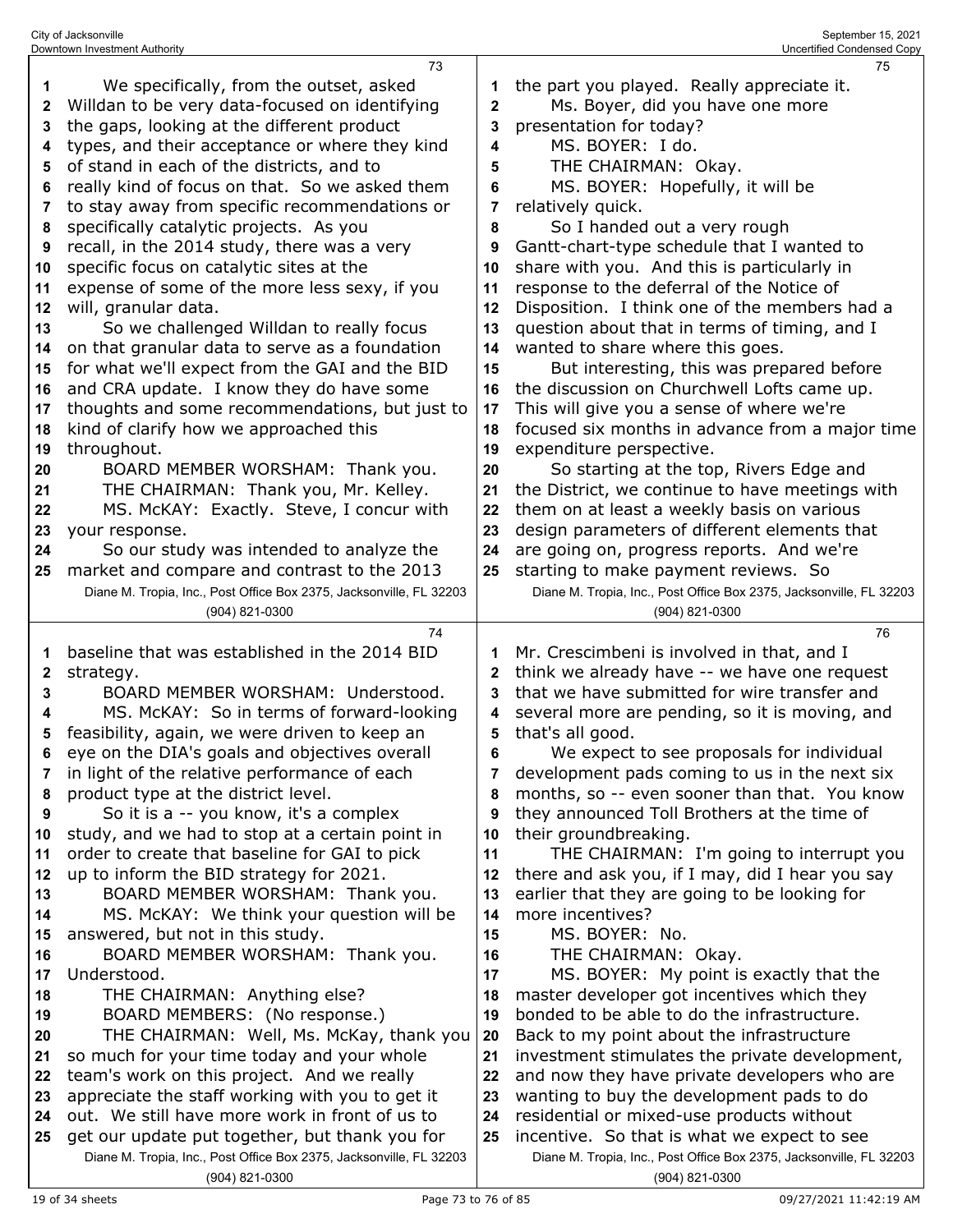|              | City of Jacksonville<br>September 15, 2021<br>Downtown Investment Authority<br>Uncertified Condensed Copy |                     |                                                                                             |  |  |  |
|--------------|-----------------------------------------------------------------------------------------------------------|---------------------|---------------------------------------------------------------------------------------------|--|--|--|
|              | 77                                                                                                        |                     | 79                                                                                          |  |  |  |
| 1            | coming forward there.                                                                                     | 1                   | Disposition mid-November, close before the                                                  |  |  |  |
| $\mathbf{2}$ | The next one is Four Seasons schedule. So                                                                 | 2                   | Christmas holiday. We would evaluate them and                                               |  |  |  |
| 3            | to explain my color scheme, red is kind of                                                                | 3                   | award in January so that at your January board                                              |  |  |  |
| 4            | indicating -- the ultimate goal for Council                                                               | 4                   | meeting you would be able to discuss and award                                              |  |  |  |
| 5            | approval here is mid-October. So between now                                                              | 5                   | whatever responses we got on that.                                                          |  |  |  |
| 6            | and then, we have a fairly intense schedule of                                                            | 6                   | The reason I feel that's really important                                                   |  |  |  |
| 7            | Council briefings, Council meetings. We have a                                                            | 7                   | is, if you go down to the issuance of the                                                   |  |  |  |
| 8            | Lunch and Learn coming up on Friday.                                                                      | 8                   | Notice of Disposition on Riverfront Plaza, we                                               |  |  |  |
| 9            | At the same time, we are running DDRB                                                                     | 9                   | don't want the two things on the street at the                                              |  |  |  |
| 10           | conceptual through. And as soon as they get                                                               | 10                  | same time. We don't want them competing                                                     |  |  |  |
| 11           | Council approval, they will be moving forward                                                             | 11                  | against each other, and we want to know what                                                |  |  |  |
| 12           | with DDRB final. At the same time, we have to                                                             | 12                  | the results are of one so that we can use it to                                             |  |  |  |
| 13           | be getting the State DEP grant relocated, and                                                             | 13                  | formulate the other.                                                                        |  |  |  |
| 14           | we are working on that with DEP. So that's the                                                            | 14                  | So that would be issuing the Notice of                                                      |  |  |  |
| 15           | FRDAP approval.                                                                                           | 15                  | Disposition at the January meeting for the                                                  |  |  |  |
| 16           | And then you see relocation of the Fire                                                                   | 16                  | premarketing -- you know, approving the terms                                               |  |  |  |
| 17           | Museum. We have to be working with Public                                                                 | 17                  | of that -- with the actual Notice of                                                        |  |  |  |
| 18           | Works on a procurement process to get somebody                                                            | 18                  | Disposition going out in February, with that                                                |  |  |  |
| 19           | to move that because it has to move by January                                                            | 19                  | closing in March, with an award at the end of                                               |  |  |  |
| 20           | in order to facilitate this closing that we're                                                            | 20                  | March/April.                                                                                |  |  |  |
| 21           | looking at here.                                                                                          | 21                  | Why that is important is if we have a                                                       |  |  |  |
| 22           | So there are a lot of moving pieces that                                                                  | 22                  | contract with Perkins & Will for a year to                                                  |  |  |  |
| 23           | we're still working on and will be working on                                                             | 23                  | design the park and we are trying to have them                                              |  |  |  |
| 24           | over the next six months or so associated with                                                            | 24                  | have completed plans by June so that we can get                                             |  |  |  |
| 25           | Four Seasons and that development.                                                                        | 25                  | a firm bid price on that that we include in                                                 |  |  |  |
|              | Diane M. Tropia, Inc., Post Office Box 2375, Jacksonville, FL 32203                                       |                     | Diane M. Tropia, Inc., Post Office Box 2375, Jacksonville, FL 32203                         |  |  |  |
|              | (904) 821-0300                                                                                            |                     | (904) 821-0300                                                                              |  |  |  |
|              | 78                                                                                                        |                     | 80                                                                                          |  |  |  |
| 1            | One Riverside, the Fuqua development that                                                                 | 1                   | next year's construction budget and gets                                                    |  |  |  |
| 2            | you just approved, next few weeks, we will be                                                             | 2                   | incorporated in next year's CIP, I need to have                                             |  |  |  |
| 3            | drafting the legislation and documents, and                                                               | 3                   | a developer selected a few months before that                                               |  |  |  |
| 4            | I've already been meeting with Mr. Sawyer and                                                             | 4                   | so the developer can work with Perkins & Will                                               |  |  |  |
| 5            | Ms. Dillard on that. We plan to be going to                                                               | 5                   | hand-in-hand on the interface between the two                                               |  |  |  |
| 6            | MBRC in the next two weeks, then submitting it<br>for Council, hopefully in early October, with           | 6<br>$\overline{7}$ | sites.                                                                                      |  |  |  |
| 7            | it coming out by mid-November because they have                                                           |                     | So that's what's kind of driving our time<br>schedule, that we would like to get Riverfront |  |  |  |
| 8<br>9       | a December 31st outside closing date.                                                                     | 8<br>9              | Plaza out, premarketing in January, real Notice                                             |  |  |  |
| 10           | So we're working toward them getting the                                                                  | 10                  | of Disposition in February, have a selected                                                 |  |  |  |
| 11           | DDRB deviation that they have to have approved,                                                           | 11                  | recipient of that site by March/April so they                                               |  |  |  |
| 12           | running that. And then the final has to come                                                              | 12                  | can work on that design.                                                                    |  |  |  |
| 13           | after Council approval in order to be able to                                                             | 13                  | So these are the major, high-level                                                          |  |  |  |
| 14           | close on the land purchase by the end of                                                                  | 14                  | projects -- catalytic projects, if you will,                                                |  |  |  |
| 15           | December. So that is happening between now and                                                            | 15                  | that are all in the works simultaneously here                                               |  |  |  |
| 16           | December.                                                                                                 | 16                  | that we are kind of staggering our time, which                                              |  |  |  |
| 17           | The courthouse disposition. So my dark                                                                    | 17                  | is why you see, unfortunately, some things like                                             |  |  |  |
| 18           | blue color is an open disposition process time                                                            | 18                  | Churchwell Lofts don't get the attention they                                               |  |  |  |
| 19           | frame. So if by mid-October -- at the October                                                             | 19                  | deserve. I'm not saying that it's -- there's                                                |  |  |  |
| 20           | board meeting we approve the terms of the                                                                 | 20                  | no excuse, but sometimes -- and they are not                                                |  |  |  |
| 21           | disposition that we had contemplated having on                                                            | 21                  | the only ones, which is why we have been happy                                              |  |  |  |
| 22           | the agenda now, I've consulted with CBRE; they                                                            | 22                  | to have Mr. DeVault helping us.                                                             |  |  |  |
| 23           | are fine with a disposition that closes before                                                            | 23                  | And he, in fact, jumped on Churchwell as                                                    |  |  |  |
| 24           | Christmas. So this could be premarketing from                                                             | 24                  | one of the projects that he jumped on.                                                      |  |  |  |
| 25           | October to November, issue the Notice of                                                                  | 25                  | However, he is leaving us and taking a position                                             |  |  |  |
|              | Diane M. Tropia, Inc., Post Office Box 2375, Jacksonville, FL 32203                                       |                     | Diane M. Tropia, Inc., Post Office Box 2375, Jacksonville, FL 32203                         |  |  |  |
|              | (904) 821-0300                                                                                            |                     | (904) 821-0300                                                                              |  |  |  |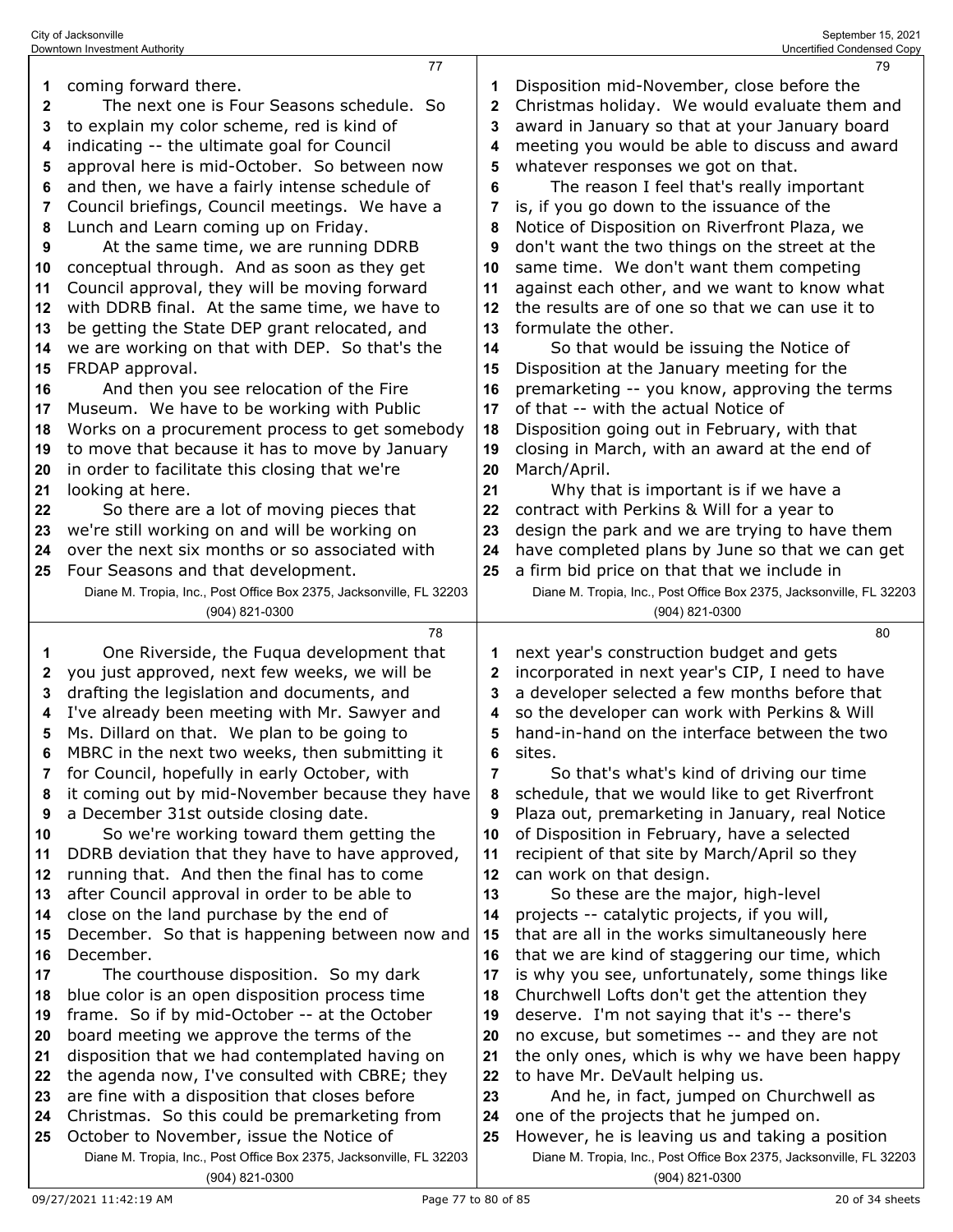|          | Downtown Investment Authority                                                         |              | Uncertified Condensed Copy                                                                                       |
|----------|---------------------------------------------------------------------------------------|--------------|------------------------------------------------------------------------------------------------------------------|
|          | 81                                                                                    |              | 83                                                                                                               |
| 1        | with a group that is being formed called Build                                        | 1            | BOARD MEMBER WORSHAM: Churchwell is under                                                                        |
| 2        | Up Downtown. So he will still be helping                                              | $\mathbf{2}$ | contract at this moment?                                                                                         |
| 3        | downtown, but we won't have the benefit of his                                        | 3            | MS. BOYER: No, they are not. We had a                                                                            |
| 4        | services. So we are going to be looking to                                            | 4            | scope meeting internally with Parks and Public                                                                   |
| 5        | fill that position as of October, but much                                            | 5            | Works -- yesterday?                                                                                              |
| 6        | needed, obviously.                                                                    | 6            | MR. PAROLA: Yesterday.                                                                                           |
| 7        | And I'm happy to answer any questions                                                 | 7            | MS. BOYER: And so we took some comments                                                                          |
| 8        | about the schedule, but I was just trying to                                          | 8            | back to them when we proposed scope. So we are                                                                   |
| 9        | give you a visual of our workflow.                                                    | 9            | still working on coming to a meeting of the                                                                      |
| 10       | THE CHAIRMAN: Thank you, Ms. Boyer.                                                   | 10           | minds on what is included and not included in                                                                    |
| 11       | I think this is an important conversation.                                            | 11           | their scope and how we want to work                                                                              |
| 12       | I mean -- frankly, I -- you know, I think it's                                        | 12           | collaboratively going forward.                                                                                   |
| 13       | an important one that -- for the administration                                       | 13           | We're really hopeful we're going to be                                                                           |
| 14       | to appreciate and City Council to appreciate,                                         | 14           | under contract by the second week of October at                                                                  |
| 15       | you know, what's going on with us. I think                                            | 15           | the latest. Of course, that presumes we get                                                                      |
| 16       | they sometimes miss what -- you know, the work                                        | 16           | the contracts.                                                                                                   |
| 17       | that our staff does for us and how much there                                         | 17           | BOARD MEMBER WORSHAM: Thank you.                                                                                 |
| 18       | is ongoing. And those projects were enough for                                        | 18           | THE CHAIRMAN: Lastly, I just wanted to                                                                           |
| 19       | anybody, forget about all the other things that                                       | 19           | thank Ms. Boyer for coming to the JBA luncheon                                                                   |
| 20       | you're being asked to do, including, you know,                                        | 20           | today and speaking to the Bar Association about                                                                  |
| 21       | Churchwell Lofts.                                                                     | 21           | the continued effort -- you know, to come in                                                                     |
| 22       | So thank you for all your hard work. I                                                | 22           | and tell the public about all the great things                                                                   |
| 23<br>24 | appreciate it.                                                                        | 23<br>24     | and hard work DIA is doing.                                                                                      |
|          | Any other comments or questions?<br>BOARD MEMBER FROATS: Can you tell us what         | 25           | It was a fantastically well-received                                                                             |
| 25       | Diane M. Tropia, Inc., Post Office Box 2375, Jacksonville, FL 32203                   |              | presentation, and, frankly, it's part and<br>Diane M. Tropia, Inc., Post Office Box 2375, Jacksonville, FL 32203 |
|          | (904) 821-0300                                                                        |              | (904) 821-0300                                                                                                   |
|          | 82                                                                                    |              | 84                                                                                                               |
| 1        | Build Up Downtown is?                                                                 | 1            | parcel with the continued effort to kind of                                                                      |
| 2        | MS. BOYER: I'm not the spokesperson.                                                  | 2            | build this -- you know, this programming that I                                                                  |
| 3        | I'll let Mr. DeVault tell you what Build Up                                           | 3            | encourage each of you to take out to civic                                                                       |
| 4        | Downtown is.                                                                          | 4            | associations you're affiliated with and/or                                                                       |
| 5        | MR. DeVAULT: Through the Chair to                                                     | 5            | respond to Mr. Chisholm and the staff when they                                                                  |
| 6        | Mr. Froats, it's -- we're in the process of                                           | 6            | reach out saying they have been contacted and                                                                    |
| 7        | sort of finalizing the concept of it, but it's                                        | 7            | would like help.                                                                                                 |
| 8        | a group of downtown stakeholders, some                                                | 8            | Just one more thing, frankly, Ms. Boyer is                                                                       |
| 9        | developers, the Chamber, and some other folks                                         | 9            | doing for us is fielding all of the calls about                                                                  |
| 10       | who want to create an advocacy group to help                                          | 10           | what's going on downtown. A lot of money's                                                                       |
| 11       | build up downtown and support DIA and DVI and                                         | 11           | being spent on downtown. There's a lot of                                                                        |
| 12       | some of the projects and issues that they                                             | 12           | press about it. People want to know what's                                                                       |
| 13       | sometimes can't get to.                                                               | 13           | going on. And I think, you know, the result is                                                                   |
| 14       | So we're going to be meeting with                                                     | 14           | (inaudible). And I think that, you know, it's                                                                    |
| 15       | Ms. Boyer next week to kind of discuss what                                           | 15           | just another role where we can help. And I                                                                       |
| 16       | some of the opportunities are to help. And                                            | 16           | think we can help again in our own communities,                                                                  |
| 17       | Churchwell would be a perfect example of --                                           | 17           | our own civic organizations, people we deal                                                                      |
| 18       | there's something like that, that we can help                                         | 18           | with businesswise, and help spread the word                                                                      |
| 19       | do research and understanding all that, then we                                       | 19           | because there's a lot of interest.                                                                               |
| 20       | can help support them.                                                                | 20           | So thank you, Ms. Boyer.                                                                                         |
| 21       | BOARD MEMBER FROATS: Thanks.                                                          | 21           | Anything else for the good of the order?                                                                         |
| 22       | THE CHAIRMAN: Anything else?                                                          | 22           | BOARD MEMBERS: (No response.)                                                                                    |
| 23       | BOARD MEMBERS: (No response.)                                                         | 23           | THE CHAIRMAN: Thank you.                                                                                         |
| 24       |                                                                                       |              |                                                                                                                  |
|          | THE CHAIRMAN: I want to take one moment,                                              | 24           | (The foregoing proceedings were adjourned                                                                        |
| 25       | before we --                                                                          | 25           | at 3:51 p.m.)                                                                                                    |
|          | Diane M. Tropia, Inc., Post Office Box 2375, Jacksonville, FL 32203<br>(904) 821-0300 |              | Diane M. Tropia, Inc., Post Office Box 2375, Jacksonville, FL 32203<br>(904) 821-0300                            |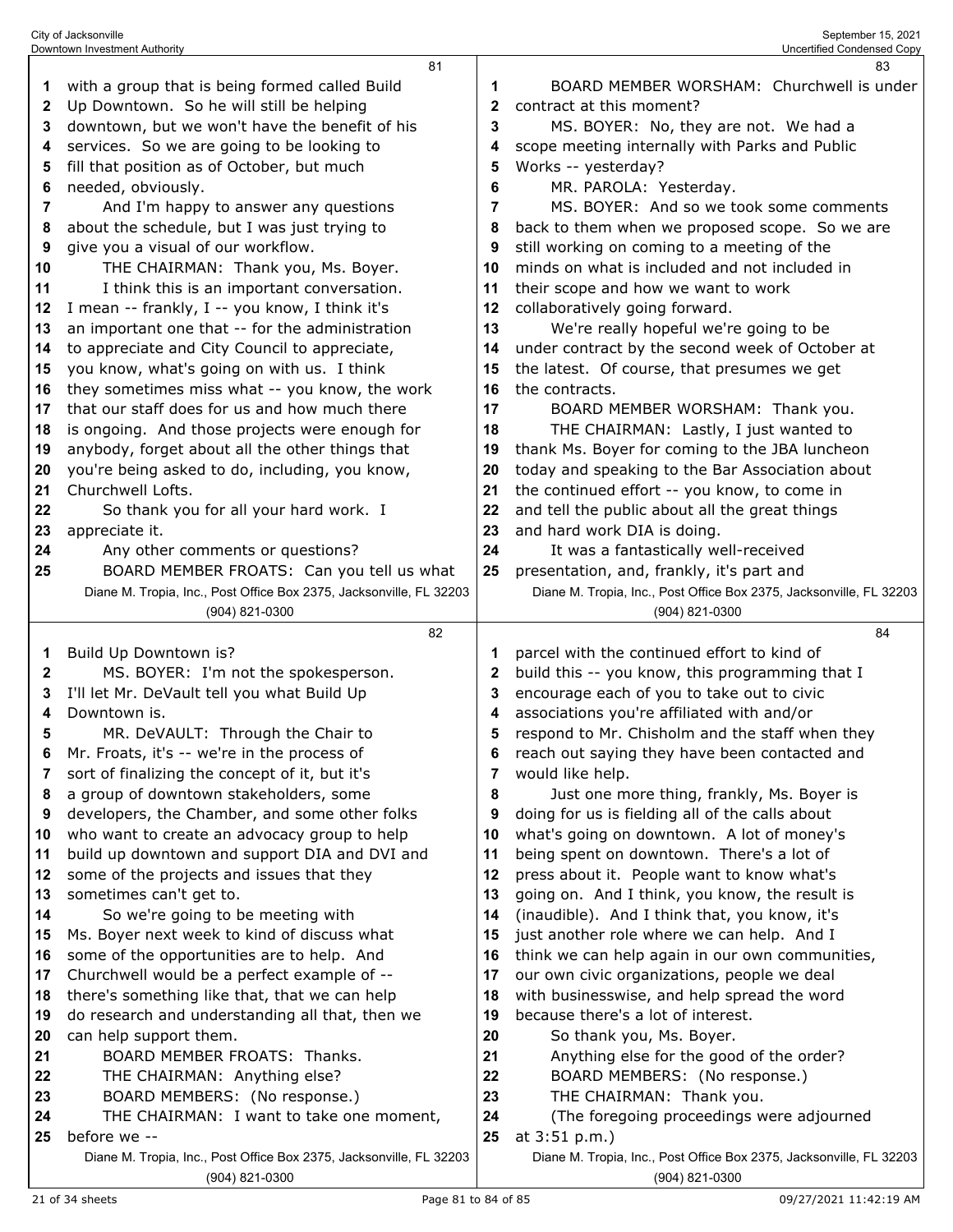|                                        | Downtown Investment Authority                                                                                                                                                                                                             | Uncertified Condensed Copy |
|----------------------------------------|-------------------------------------------------------------------------------------------------------------------------------------------------------------------------------------------------------------------------------------------|----------------------------|
| 1                                      | 85<br><b>CERTIFICATE OF REPORTER</b>                                                                                                                                                                                                      |                            |
| $\mathbf{2}$                           |                                                                                                                                                                                                                                           |                            |
| 3                                      | STATE OF FLORIDA)                                                                                                                                                                                                                         |                            |
| 4<br>5                                 | COUNTY OF DUVAL)                                                                                                                                                                                                                          |                            |
| 6<br>7<br>8<br>9<br>10<br>11<br>12     | I, Diane M. Tropia, Florida Professional<br>Reporter, certify that I was authorized to and did<br>stenographically report the foregoing proceedings and<br>that the transcript is a true and complete record of my<br>stenographic notes. |                            |
| 13<br>14<br>15<br>16<br>17             | DATED this 24th day of September 2021.                                                                                                                                                                                                    |                            |
| 18                                     | Diane M. Tropia<br>Florida Professional Reporter                                                                                                                                                                                          |                            |
| 19<br>20<br>21<br>22<br>23<br>24<br>25 |                                                                                                                                                                                                                                           |                            |
|                                        | Diane M. Tropia, Inc., Post Office Box 2375, Jacksonville, FL 32203<br>(904) 821-0300                                                                                                                                                     |                            |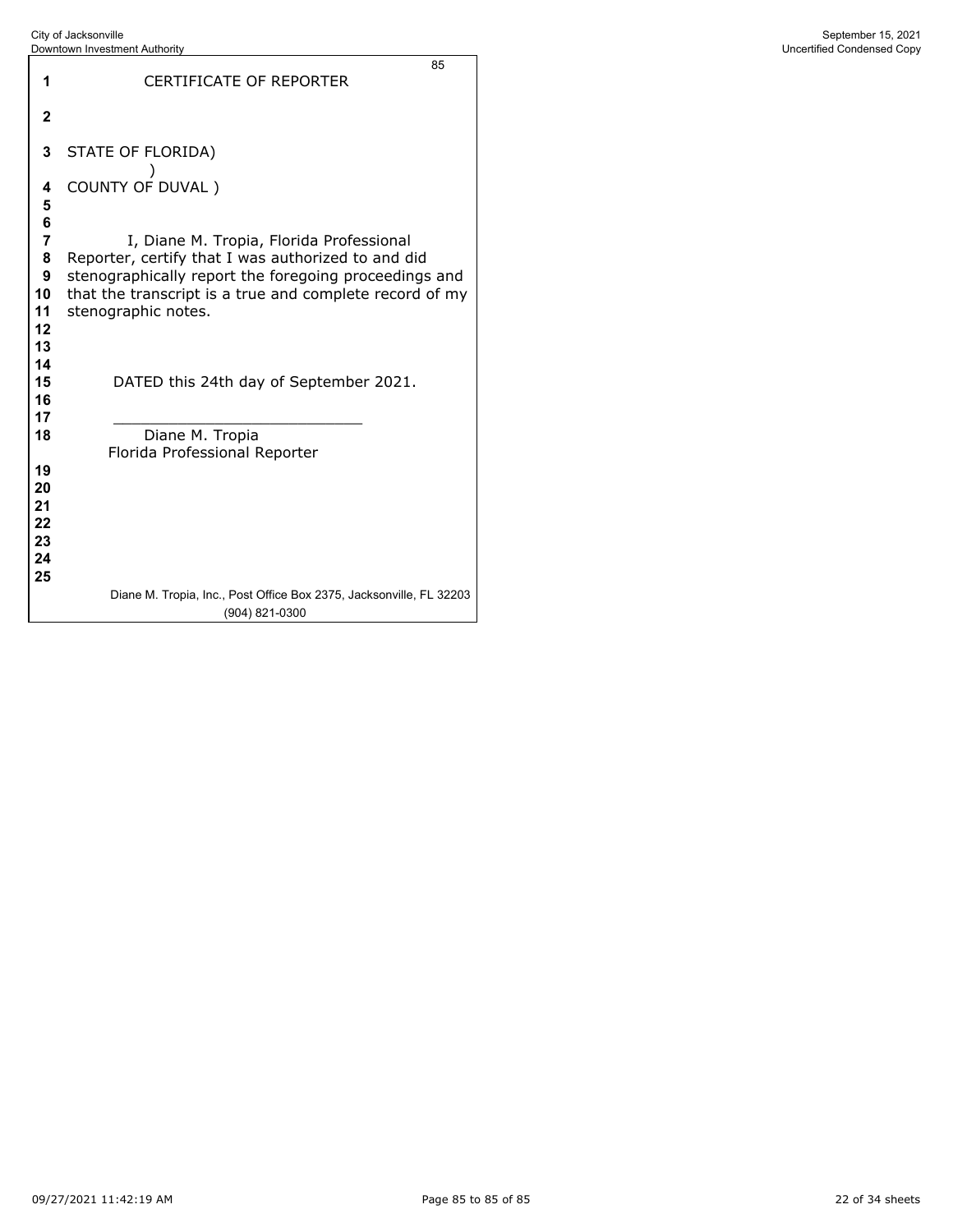|                                | 35 [4] - 11:16, 14:21,     | 70:4                             | 37:16, 51:8                   | 73:18                        |
|--------------------------------|----------------------------|----------------------------------|-------------------------------|------------------------------|
| \$                             | 25:11, 70:5                | achieved [1] - 56:10             | ahead [1] - 44:23             | approaches [1] - 26:4        |
| $$1,000$ [1] - 33:7            | $36$ [3] - 13:2, 13:5,     | achieving [1] - 55:15            | Aid [2] - 6:8, 31:21          | appropriate $[4]$ - 3:23,    |
| \$2,500 $[3] - 32:25$          | 13:8                       | acquired [1] - 53:2              | aligns [1] - 34:5             | 11:4, 33:11, 49:24           |
| 33:10, 35:24                   | $3:51$ [1] - 84:25         | action [1] - 16:20               | allow $[6] - 3:1, 3:6,$       | approval [5] - 28:16,        |
| $$30$ [2] - 11:14, 13:19       |                            | activate [1] - 54:19             | 6.3, 16.16, 17:20,            | 77:5, 77:11, 77:15,          |
| $$35$ [6] - 14:12, 14:19,      | 4                          | active [1] - 52:7                | 61:18                         | 78:13                        |
| 16:5, 16:6, 16:12,             |                            | activities $[1]$ - 35:22         | allows [1] - 69:24            | approvals $[1]$ - 56:1       |
| 29.8                           | 40 [1] - 47:1              | <b>activity</b> $[13] - 37:18$ , | <b>ALSO</b> [1] - 1:17        | approve [10] - 4:20,         |
| $$60$ [3] - 3:16, 7:17,        | 45 [2] - 17:3, 70:4        | 45:18, 50:18, 51:3,              | alternative [1] - 9:24        | 19:14, 19:23, 21:8,          |
| 19:21                          |                            | 54:21, 56:11, 56:14,             | alternatives [1] -            | 29:24, 32:23, 33:16,         |
| $$65$ [2] - 3:21, 10:18        | 5                          | 56:18, 57:16, 64:8,              | 52:13                         | 36:18, 41:12, 78:20          |
| $$900$ [1] - 14:1              |                            | 65:3, 68:4                       | <b>amend</b> $[1] - 3:10$     | approved [3] - 11:19,        |
|                                | $50$ [2] - 17:4, 70:5      | actual [1] - 79:17               | amended [1] - 22:19           | 78:2, 78:11                  |
|                                | 50-year [1] - 10:19        | <b>ADAMS</b> [1] - 1:14          | <b>amenities</b> [2] - 50:13, | approving $[2] - 8.4$ ,      |
| 1                              | 500 [2] - 61:6, 69:19      | Adams [1] - 38:10                | 56:13                         | 79:16                        |
| $1$ [1] - 18:6                 | $55$ [1] - 28:22           | adaptive [3] - 50:18,            | amenity [3] - 51:20,          | arbitrary $[1] - 61.5$       |
| $10$ [1] - 44:5                |                            | 53:5, 54:2                       | 52:19, 64:5                   | architecture [1] -           |
| 117 $[1] - 1.8$                | 6                          | add [4] - 2:5, 52:19,            | amount [8] - 17:5.            | 50:13                        |
| 12 [2] - 45:7, 57:23           |                            | 61:4, 72:21                      | 26:23, 28:1, 69:11,           | areas [3] - 62:18, 63:4,     |
| 15 [8] - 1.6, 2.1, 27:20,      | $60$ [2] - 10:7, 28:23     | add-on $[1]$ - 2:5               | 69:21, 69:22, 69:23           | 70:11                        |
| 27:21, 28:7, 44:6,             | 64.20 $[1]$ - 10:7         | additional $[5]$ - 17:5,         | <b>amounts</b> [1] - 33:10    | arrangement [3] -            |
| 69:16                          | 65 $[2] - 10:5$            | 17:12, 36:2, 43:9,               | analysis [3] - 47:16,         | 2:19, 18:12, 19:25           |
| 18 [2] - 38:7, 41:9            |                            | 68:8                             | 47:17, 57:1                   | arrangements [1] -           |
| 180-day [1] - 6:3              | $\overline{7}$             | address [3] - 12:5,              | analyze [4] - 46:2,           | 9:24                         |
| <b>1st</b> [2] - 16:22, 16:24  |                            | 12:8, 17:18                      | 47:7, 57:8, 73:24             | arrived [1] - 58:1           |
|                                | 75 [3] - 60:17, 69:16,     | addressing $[1]$ - 20:4          | analyzed $[1] - 47:9$         | ascertain [1] - 61:11        |
| $\mathbf{2}$                   | 69:25                      | adjacent $[3] - 3:22$ ,          | analyzing [1] - 57:1          | aside $[1] - 63:24$          |
|                                |                            | 14:15, 57:18                     | anchor [2] - 50:8, 59:1       | <b>aspire</b> [1] - 39:9     |
| $2,160$ [2] - 13:20,           | 8                          | adjourned [1] - 84:24            | ancillary [1] - 54:20         | assess [1] - 58:8            |
| 13:24                          |                            | administration [1] -             | announced [1] - 76:9          | assessment [1] -             |
| $2,500$ [1] - 69:22            | $85$ [1] - 10:5            | 81:13                            | <b>annual</b> $[2] - 61:13$ , | 47:19                        |
| 20-year [1] - 29:7             |                            | Administrative [1] -             | 61:15                         | <b>assets</b> [5] - 47:23,   |
| $2013$ [1] - 73:25             | 9                          | 1:20                             | <b>answer</b> $[3] - 64.4$ ,  | 49:3, 50:11, 52:6,           |
| 2014 [3] - 46:5, 73:9,         |                            | adopt [4] - 2:25, 3:3,           | 64:24, 81:7                   | 58:22                        |
| 74:1                           | $90$ [1] - 19:20           | 3:24, 3:25                       | answered [1] - 74:15          | assignment [3] -             |
| 2019 [1] - 42:18               |                            | <b>adopted</b> [2] - 3:10,       | anticipate [2] - 35:16,       | 43:22, 43:24, 45:8           |
| $2020$ [1] - 49:8              | A                          | 51:14                            | 71:14                         | assistance [2] - 22:13,      |
| $2021$ [7] - 1:7, 2:1,         | ability [4] - 12:9, 13:8,  | advance [1] - 75:18              | anticipation [1] -            | 59:24                        |
| 32:8, 36:17, 48:3,             | 31:6, 32:23                | <b>advanced</b> [4] - 15:12,     | 37:20                         | <b>Assistant</b> [1] - 1:20  |
| 74:12, 85:15                   | able [10] - 16:11,         | 15:25, 16:2, 16:3                | anyway [1] - 19:15            | associated [2] -             |
| 2021-09-04 [2] - 32:17,        | 17:17, 24:8, 41:2,         | adversely [1] - 68:16            | apart [3] - 26:14,            | 40:22, 77:24                 |
| 36:13                          | 49:8, 49:22, 64:6,         | advising [1] - 17:9              | 50:16, 57:15                  | <b>Associates [2] -</b>      |
| 2021-09-06 [2] - 38:15,        | 76:19, 78:13, 79:4         | <b>advocacy</b> [1] - 82:10      | appear [1] - 23:17            | 43:21, 43:23                 |
| 41:8                           | <b>absent</b> [1] - 13:15  | <b>affected</b> [1] - 68:17      | appetite [1] - 53:4           | association $[8] - 5.3$ ,    |
| <b>2021-09-07</b> [3] - 2:6,   | absolutely [2] - 10:25,    | affiliated [1] - 84.4            | apples [2] - 54:4             | 7:3, 7:16, 8:23, 9:11,       |
| 4:1, 32:6                      | 12:1                       | afternoon [1] - 44:16            | apples-to-apples [1] -        | 11:13, 12:2, 24:18           |
| <b>24th</b> [1] - 85:15        | <b>absorbed</b> [1] - 57:4 | agenda [2] - 20:3,               | 54:4                          | Association [1] -            |
| <b>25</b> $[2] - 69.21$ , 70.9 | absorption [3] -           | 78:22                            | applicant [5] - 11:12,        | 83:20                        |
| <b>250</b> [1] - 69:19         | 55:17, 56:19, 57:2         | ago [4] - 27:15, 31:2,           | 22:4, 23:15, 24:11,           | associations [1] -           |
| <b>29</b> $[2]$ - 32:8, 36:16  | $accept [2] - 12:11,$      | 51:14, 59:5                      | 30:21                         | 84:4                         |
| $2:18$ [2] - 1:7, 2:1          | 16:12                      | agree [10] - 17:3, 17:4,         | appreciate [15] - 8:25,       | <b>assume</b> $[2] - 6:12$ , |
|                                | $acceptance_{[1]} - 73.4$  | 18:14, 20:15, 20:23,             | 11:8, 14:23, 24:24,           | 20:25                        |
| 3                              | <b>access</b> $[1] - 3.6$  | 29:15, 35:5, 35:12,              | 28:10, 39:9, 39:17,           | assumption $[1]$ - $7:20$    |
|                                | accomplished [1] -         | 67:23                            | 40:11, 40:17, 41:4,           | <b>assure</b> [1] - 16:25    |
| $30$ [2] - 13:18               | 64:7                       | agreed [1] - 16:5                | 74:23, 75:1, 81:14,           | <b>attempt</b> [1] - 46:2    |
| 30-year [1] - 29:8             | according [1] - 49:19      | agreement [12] - 11:6,           | 81:23                         | attendance [3] -             |
| 31st $[1]$ - 78:9              | accurate [1] - 11:15       | 11:19, 14:16, 17:1,              | approach [3] - 44:25,         | 39:17, 61:7, 61:12           |
| 32 $[1] - 12:25$               | <b>achieve</b> [5] - 15:4, | 17:7, 18:10, 25:1,               | 59:10, 70:21                  | <b>attended</b> $[1] - 61.6$ |
| 34 $[2]$ - 13:5, 13:8          | 53:13, 53:22, 57:25,       | 30:20, 30:24, 31:3,              | approached [1] -              | attending [2] - 32:3,        |

Diane M. Tropia, Inc., Post Office Box 2375, Jacksonville, FL 32203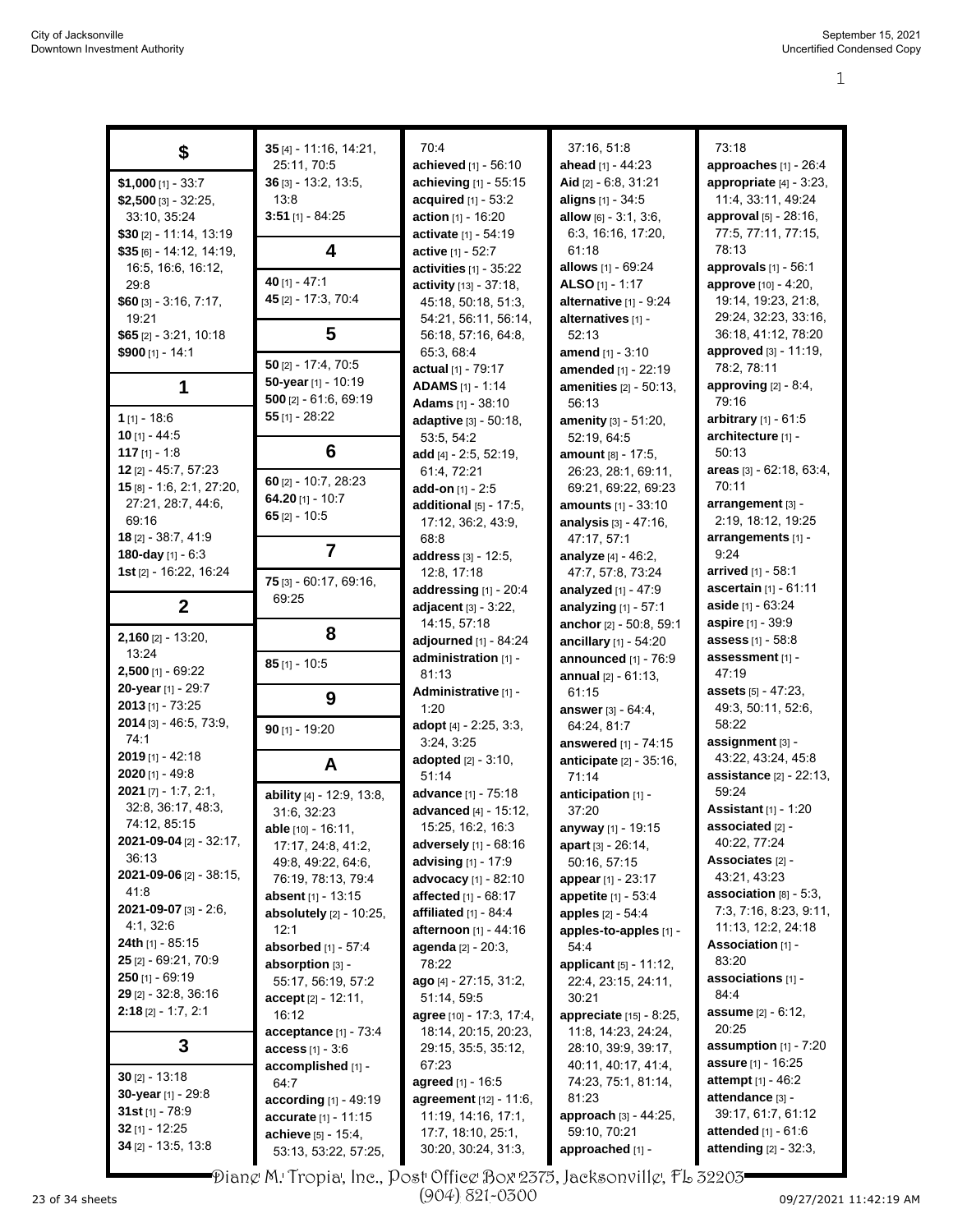| 61:9                                              |                                              |                                            |                                              |                                                |
|---------------------------------------------------|----------------------------------------------|--------------------------------------------|----------------------------------------------|------------------------------------------------|
|                                                   | 12:12, 13:12, 16:12,<br>58:24, 66:17, 72:24, | 15:21, 16:15, 17:14,<br>17:25, 18:2, 19:6, | <b>BRAXTON</b> [1] - 1:13                    | 73:10, 80:14<br>Cathedral [5] - 52:4,          |
| attention [4] - 12:7,                             |                                              |                                            | <b>Bread</b> [1] - 68:19                     |                                                |
| 21:7, 71:19, 80:18                                | 75:22                                        | 19:9, 19:19, 20:7,<br>20:15, 20:23, 21:3,  | <b>breast</b> $[1] - 34:2$                   | 52:5, 62:16, 63:6,                             |
| <b>attract</b> $[2] - 51:2$ ,                     | <b>Bay</b> $[1]$ - 10:5                      |                                            | bridge [1] - 55:22                           | 71:17                                          |
| 58:13                                             | became [2] - 41:22,                          | 28:13, 28:25, 29:14,                       | <b>briefings</b> [1] - 77:7                  | caveat [1] - 48:17                             |
| <b>attracting</b> [1] - 56:10                     | 43:2                                         | 30:10, 30:19, 30:23,                       | <b>briefly</b> $[2] - 24:16$ ,               | <b>CBRE</b> [1] - 78:22                        |
| <b>Audience</b> [1] - 26:4                        | <b>become</b> $[3] - 8:16$ ,                 | 31:5, 31:9, 31:14,                         | 36:15                                        | Central [10] - 50:6,                           |
| <b>AUDIENCE</b> [2] - 26:5,                       | 67:2, 70:6                                   | 31:16, 31:18, 31:20,                       | bring [6] - 2:19, 12:7,                      | 50:7, 53:9, 62:17,                             |
| 26:8                                              | becomes [3] - 17:8,                          | 31:23, 32:10, 33:16,                       | 15:17, 34:22, 64:18,                         | 63:8, 63:9, 65:4,                              |
| authority [2] - 16:19,                            | 17:21, 68:25                                 | 33:17, 33:22, 35:5,                        | 67:25                                        | 65:14, 65:22, 71:13                            |
| 32:18                                             | <b>beginning</b> [1] - 38:17                 | 35:12, 35:15, 35:18,                       | <b>bringing</b> $[2] - 20:3$ ,               | CEO [3] - $40:16$ ,                            |
| <b>AUTHORITY</b> $[1] - 1:2$                      | behind [3] - 8:18,                           | 35:25, 36:2, 36:8,                         | 68.2                                         | 42:11, 59:21                                   |
| Authority $[2] - 2.4$ ,                           | 33:24, 34:8                                  | 36:10, 36:18, 36:19,                       | Brooklyn [8] - 56:8,                         | certain [5] - 38:8,                            |
| 32:9                                              | <b>belabor</b> $[1] - 9.3$                   | 36:23, 36:25, 39:13,                       | 57:7, 58.10, 62:14,                          | 49:23, 51:1, 56:8,                             |
| authorization [1] -                               | <b>belief</b> $[1]$ - 19:16                  | 39:15, 39:20, 39:22,                       | 63:24, 64:4, 64:20,                          | 74:10                                          |
| 11:25                                             | <b>below</b> $[3] - 18:15$ ,                 | 40.6, 40.8, 40.13,                         | 70:3                                         | certainly [5] - 17:11,                         |
| authorized [2] - 15:19,                           | 19:21, 33:10                                 | 41.6, 41.11, 41.13,                        | <b>Brothers</b> [1] - 76:9                   | 25:12, 29:12, 42:2,                            |
| 85:8                                              | below-market [1] -                           | 41:17, 41:21, 63:2,                        | <b>bubble</b> [1] - 47:21                    | 62:3                                           |
| available [9] - 4:23,                             | 18:15                                        | 63.9, 63.18, 63.23,                        | <b>budget</b> [4] - 22:15,                   | <b>CERTIFICATE [1] -</b>                       |
| 7:25, 8:16, 8:20,                                 | benefit [2] - 22:21,                         | 66:1, 66:4, 68:21,                         | 22:19, 23:9, 80:1                            | 85:1                                           |
| 17:11, 18:21, 49:12,                              | 81:3                                         | 70:14, 70:16, 72:2,                        | <b>build</b> $[3] - 70:12$ ,                 | <b>certify</b> $[1]$ - 85:8                    |
| 56:22, 59:14                                      | berm [1] - 37:15                             | 73:20, 74:3, 74:13,                        | 82:11, 84:2                                  | cetera [3] - 37:15,                            |
| award [3] - 79:3, 79:4,                           | best [4] - 5:25, 9:16,                       | 74:16, 74:19, 81:25,                       | Build [3] - 81:1, 82:1,                      | 37:24, 52:24                                   |
| 79:19                                             | 25:16, 29:11                                 | 82:21, 82:23, 83:1,                        | 82:3                                         | Chair [12] - 1:13, 7:10,                       |
| <b>aware</b> $[3] - 55:19$ ,                      | <b>better</b> $[5] - 29.9$ ,                 | 83:17, 84:22                               | <b>building</b> [5] - 52:11,                 | 13:3, 18:4, 18:24,                             |
| 56:2, 56:4                                        | 39:10, 45:7, 58:12,                          | <b>Board</b> [6] - 1:14, 1:15,             | 56:17, 56:18, 68:11,                         | 32:22, 38:19, 40:19,                           |
| aways [1] - 60:7                                  | 61:18                                        | 1:15, 1:16, 37:3,                          | 68:12                                        | 40:20, 41:22, 67:14,                           |
| awesome [1] - 4:10                                | <b>between</b> [7] - 20:20,                  | 68:19                                      | <b>buildings</b> [1] - 12:14                 | 82:5                                           |
| aye [3] - 36:8, 36:25,                            | 29:20, 30:20, 54:23,                         | <b>board's</b> [1] - 28:22                 | <b>Burby</b> [1] - 4:6                       | chair [5] - 2:8, 38:16,                        |
| 41:17                                             | 77:5, 78:15, 80:5                            | <b>bonded</b> [1] - 76:19                  | <b>BURBY</b> $[1] - 4:10$                    | 39:23, 40:16, 42:17                            |
|                                                   |                                              |                                            |                                              |                                                |
|                                                   |                                              | <b>bought</b> $[2] - 9.6, 9.7$             |                                              |                                                |
|                                                   | <b>beyond</b> $[2] - 58:16$ ,                | boundaries $[4] - 38:1$ ,                  | business $[6] - 2.5$ ,                       | <b>Chairman</b> $[3] - 1:13$ ,<br>32:10, 40:15 |
| B                                                 | 64:19                                        | 38:2, 50:2, 50:3                           | 8.8, 21.6, 22.23,                            | <b>CHAIRMAN [86] - 2:3,</b>                    |
| <b>backfill</b> $[3] - 67:10$ ,                   | <b>bid</b> $[1]$ - 79:25                     | <b>Boyer</b> $[23] - 2:7$ ,                | 45:12, 65:4                                  | 4:3, 4:12, 4:16, 6:21,                         |
|                                                   | <b>BID</b> $[8] - 60:15, 67:16,$             | 11:11, 12:19, 22:3,                        | <b>Business</b> [1] - 34:19                  |                                                |
| 67:21, 68:6<br><b>bad</b> $[1]$ - 25:11           | 70:2, 71:20, 72:25,                          | 22:15, 24:21, 32:19,                       | <b>businesses</b> [1] - 68:9                 | 6:24, 7:6, 7:8, 7:13,                          |
|                                                   | 73:15, 74:1, 74:12                           | 34:11, 37:8, 38:4,                         | businesswise [1] -                           | 8:3, 8:13, 8:21, 8:24,                         |
| <b>balance</b> [1] - 55:15                        | big [5] - 26:16, 62:19,                      | 40:14, 42:7, 44:20,                        | 84:18                                        | 11:10, 11:17, 11:22,                           |
| Band [2] - 6:8, 31:21                             | 65:8, 66:18                                  | 59:17, 59:21, 60:2,                        | busy [3] - 9:14, 30:13,                      | 12:19, 13:20, 13:24,                           |
| <b>Band-Aid</b> [2] - 6:8,                        | <b>bimonthly</b> $[1] - 37:9$                | 62.20, 75:2, 81:10,                        | 38:13                                        | 17:24, 18:1, 19:1,                             |
| 31:21                                             | bit [4] - 21:7, 43:3,                        | 82:15, 83:19, 84:8,                        | buy [1] - 76:23                              | 19:8, 20:14, 20:22,                            |
| <b>bandwidth</b> $[2] - 12:9$ ,                   | 45:21, 57:5                                  | 84:20                                      | <b>buzz</b> $[1]$ - $65:15$                  | 22:3, 26:3, 26:7,                              |
| 21:1                                              | <b>Black</b> [1] - 51:11                     | <b>BOYER</b> [49] - 1:18,                  |                                              | 28:10, 29:23, 30:9,<br>30:18, 30:22, 31:4,     |
| <b>Bar</b> [1] - 83:20                            | <b>blaming</b> $[1] - 9.13$                  | 2:8, 4:9, 4:22, 6:9,                       | C                                            | 31:8, 31:11, 31:15,                            |
| <b>BARAKAT</b> [12] - 1:15,                       | <b>blocks</b> $[1] - 52:18$                  | 6:15, 7:4, 7:20, 8:10,                     |                                              | 31:17, 31:19, 31:22,                           |
| 4:15, 4:20, 6:7, 6:10,                            | <b>blue</b> $[1]$ - 78:18                    | 8:14, 11:16, 11:18,                        | calculate $[1] - 49.9$                       |                                                |
| 6:19, 20:23, 21:3,                                | <b>board</b> $[25]$ - 2:21,                  | 11:23, 12:25, 13:7,                        | California [1] - 43:18                       | 32:1, 32:6, 32:15,                             |
| 31:9, 31:14, 32:10,                               | 10:21, 13:4, 15:17,                          | 14:4, 14:7, 15:14,                         | Cameron [2] - 25:24,                         | 33:15, 33:18, 34:10,                           |
| 33:22                                             | 16:25, 19:2, 21:10,                          | 16:3, 16:18, 18:9,                         | 26:8                                         | 34:24, 35:4, 35:11,                            |
| <b>Barakat</b> [9] - 4:16,                        | 21:17, 21:21, 25:25,                         | 19:16, 20:2, 21:2,                         | cancer $[1]$ - 34:2                          | 35:14, 36:1, 36:4,                             |
| 4:19, 6:22, 20:22,                                | 33.8, 35.13, 36:11,                          | 21:18, 28:17, 29:4,                        | care [2] - 30:14, 40:24                      | 36.9, 36.11, 36.20,<br>36:24, 37:1, 37:5,      |
| 31:8, 31:13, 33:21,                               | 36:17, 39:22, 40:10,                         | 29:19, 30:3, 32:13,                        | <b>CAROL</b> [1] - 1:13                      | 38:4, 39:14, 39:21,                            |
| 37:2, 37:3                                        | 42:18, 43:8, 58:15,                          | 32:21, 34:15, 35:3,                        | carry [1] - 11:2                             | 40.7, 40.14, 41.7,                             |
| <b>base</b> $[5] - 48.23$ ,                       | 62:24, 71:3, 72:4,                           | 35:17, 35:19, 37:11,                       | case [7] - 16:10,                            | 41.14, 41.18, 42.4,                            |
| 51:20, 52:20, 64:5,                               | 72:22, 78:20, 79:3                           | 40:15, 42:10, 60:3,                        | 49:11, 54:8, 58:17,                          | 42:15, 59:17, 60:1,                            |
| 67:8                                              | <b>BOARD</b> [93] - 1:3,                     | 67:14, 69:13, 69:21,                       | 58:24, 62:4                                  | 62:20, 63:17, 63:20,                           |
| <b>based</b> $[3] - 8.7, 9.25,$                   | 1:12, 4:4, 4:15, 4:20,                       | 75.4, 75.6, 76.15,                         | case-by-case [1] -                           | 66:3, 70:15, 73:21,                            |
| 28:19                                             | 6.7, 6.10, 6.19, 6.22,                       | 76:17, 82:2, 83:3,                         | 58:24                                        | 74:18, 74:20, 75:5,                            |
| <b>baseline</b> $[4] - 47:7$ ,                    | 6:25, 7:5, 7:7, 7:9,                         | 83:7                                       | cast $[1] - 32:12$                           |                                                |
| 49.9, 74.1, 74.11<br><b>basis</b> [9] - 5:2, 5:7, | 12:22, 13:18, 13:21,<br>13:25, 14:6, 15:6,   | <b>Boyer's</b> [1] - 25:18                 | catalytic [6] - 45:17,<br>54:20, 59:1, 73:8, | 76:11, 76:16, 81:10,<br>82:22, 82:24, 83:18,   |

Diane M. Tropia, Inc., Post Office Box 2375, Jacksonville, FL 32203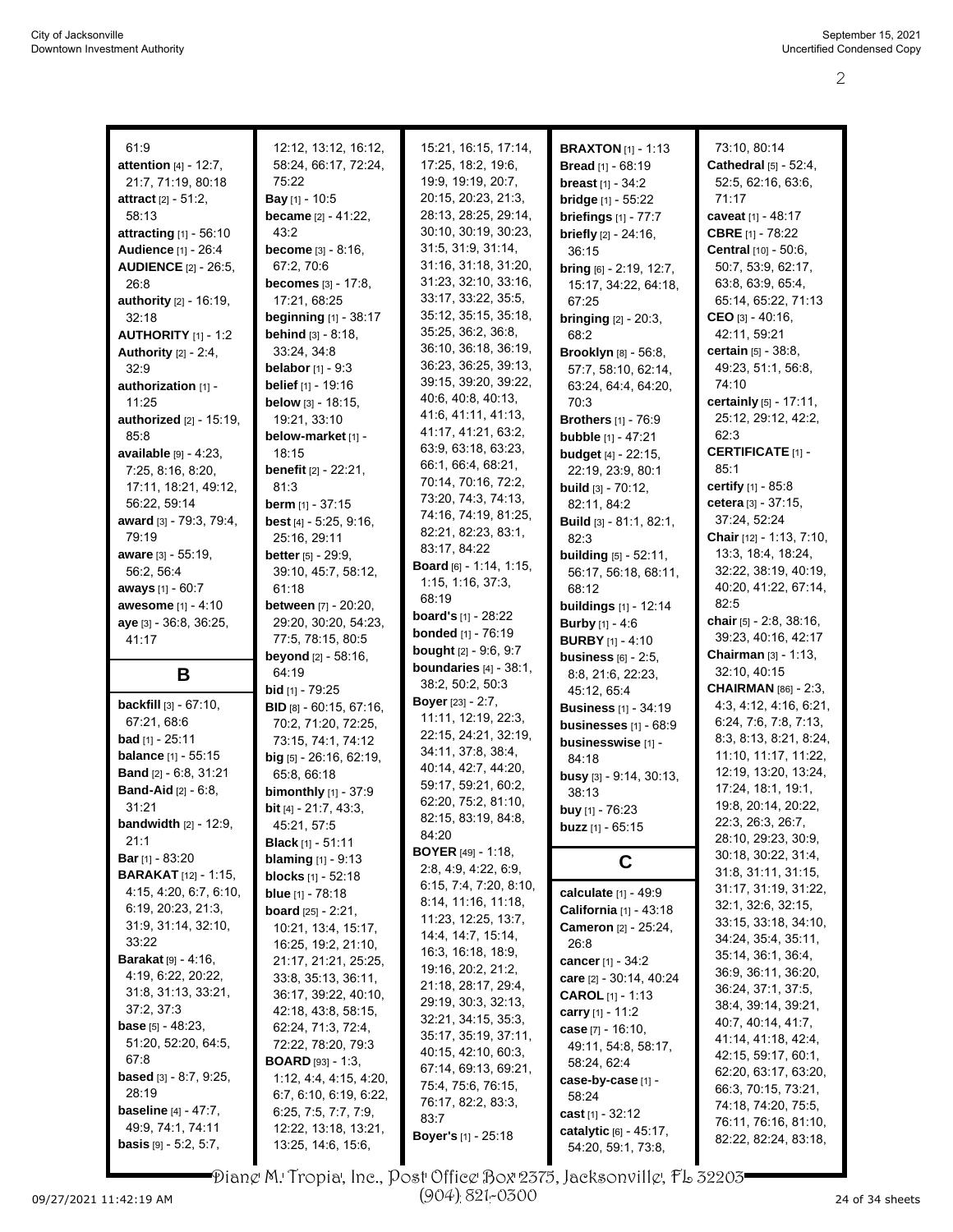| 84:23                                   | <b>CITY</b> $[1] - 1:1$                | commercial [1] -                            | conscious [1] - 68:20                      | 65.22, 67.9, 71.13                                   |
|-----------------------------------------|----------------------------------------|---------------------------------------------|--------------------------------------------|------------------------------------------------------|
| challenge [2] - 23:11,                  | City [32] - 1:7, 2:21,                 | 67:21                                       | consider [1] - 43:7                        | corporation [1] -                                    |
| 63:12                                   | 3:5, 5:19, 6:6, 10:11,                 | commitment [3] -                            | consideration [2] -                        | 26:15                                                |
| challenged [1] - 73:13                  | 11:19, 13:13, 14:9,                    | 23:1, 31:1, 33:12                           | 20:9, 22:13                                | corporations [1] -                                   |
| challenges [3] -                        | 15:18, 16:20, 17:7,                    | <b>committed</b> [1] - 33:6                 | considered [1] - 30:25                     | 26:13                                                |
| 50:23, 64:11, 65:11                     | 19:18, 22:11, 22:16,                   | <b>committee</b> [2] - 21:21,               | consistent [3] - 15:13,                    | correct [13] - 6:8,                                  |
| challenging [5] -                       | 22:17, 22:20, 23:6,                    | 34:12                                       | 21:10, 21:17                               | 6:15, 12:1, 13:10,                                   |
| 42:25, 44:22, 45:9,                     | 23:10, 24:22, 27:25,                   | communities [1] -                           | consistently [1] -                         | 19:15, 20:1, 28:13,                                  |
| 47:5, 51:20                             | 28:15, 29:5, 30:20,                    | 84:16                                       | 61:21                                      | 30.2, 30.3, 35.2,                                    |
| <b>Chamber</b> [1] - 82:9               | 33.4, 42.1, 49.2,                      | community [4] -                             | constitutes $[1] - 61:3$                   | 35:3, 63:7, 69:13                                    |
| <b>chance</b> [2] - 32:8,               | 54:14, 54:24, 71:10,                   | 45:11, 45:12, 54:8,                         | constraint [1] - 53:17                     | CoStar [1] - 48:11                                   |
| 36:16                                   | 81:14                                  | 65:4                                        | constraints [8] -                          | council [2] - 5:22,                                  |
| change [8] - 21:16,                     | City's [2] - 10:2, 54:24               | <b>companies</b> [1] - 66:14                | 47:23, 49:20, 50:19,                       | 11:24                                                |
| 27:6, 28:14, 29:1,                      | City-operated [1] -<br>5:19            | company [1] - 26:16                         | 51:17, 52:14, 53:15,                       | <b>Council</b> [23] - 2:21,                          |
| 29:15, 29:17, 49:10,<br>57:5            | civic [2] - 84:3, 84:17                | compare [2] - 49:22,                        | 55:5, 58:21                                | 3:5, 6:6, 11:19,<br>13:13, 14:9, 15:18,              |
| changer [1] - 71:12                     | clarify [3] - 18:25,                   | 73:25<br>comparison [2] -                   | construction [6] -<br>46:16, 54:1, 55:14,  | 15:19, 16:20, 17:8,                                  |
| changes [2] - 4:1,                      | 63:3, 73:18                            | 47:17, 47:20                                | 55:16, 55:23, 80:1                         | 19:18, 22:16, 23:10,                                 |
| 59:4                                    | clarifying $[1]$ - 7:1                 | compelling [1] - 45:1                       | consultants [1] -                          | 24:23, 28:16, 29:5,                                  |
| changing [1] - 70:20                    | clarity [2] - 21:14,                   | competing [1] - 79:10                       | 57:25                                      | 77:4, 77:7, 77:11,                                   |
| character [2] - 51:10,                  | 34:23                                  | competitive $[2] - 54:3$ ,                  | consulted [1] - 78:22                      | 78:7, 78:13, 81:14                                   |
| 64:11                                   | clear [5] - 8:3, 17:15,                | 54:4                                        | consulting [1] - 42:21                     | <b>Counsel</b> [1] - 1:20                            |
| charge [1] - 15:9                       | 46:10, 50:11, 55:6                     | compile [1] - 47:7                          | contacted $[1] - 84:6$                     | counterpart [1] -                                    |
| charged $[1] - 11.2$                    | clearly [3] - 51:18,                   | complete [2] - 10:23,                       | contemplated [1] -                         | 43:15                                                |
| charging [3] - 10:5,                    | 62:15, 72:23                           | 85:10                                       | 78:21                                      | country [1] - 58:18                                  |
| 14:15, 22:17                            | close [4] - 5:9, 21:20,                | completed $[1]$ - 79:24                     | context [7] - 9:3, 9:9,                    | <b>COUNTY</b> [1] - 85:4                             |
| <b>Charleston</b> $[1]$ - 33:5          | 78:14, 79:1                            | complex $[3] - 47:6$ ,                      | 45.9, 46.21, 47.23,                        | <b>couple</b> [6] - 26:1,                            |
| chart [1] - 75:9                        | closely $[1] - 43.3$                   | 55:7, 74:9                                  | 54:2, 64:2                                 | 38:12, 42:5, 60:7,                                   |
| checked [1] - 30:3                      | closes [1] - 78:23                     | complicated [1] - 5:13                      | contiguous [1] - 65:19                     | 70:19, 71:19                                         |
| Chief $[1] - 1:18$                      | closest [1] - 10:6                     | component [1] - 69:6                        | continually [1] - 14:11                    | <b>course</b> $[4] - 27:14$ ,                        |
| <b>CHISHOLM</b> [2] - 1:20,             | closing [4] - 42:23,                   | comprised $[1]$ - 43:17                     | <b>continue</b> [12] - 3:7,                | 28:4, 59:21, 83:15                                   |
| 44:10                                   | 77:20, 78:9, 79:19                     | compromise $[1] - 31:6$                     | 5:6, 5:20, 12:11,                          | courthouse [1] -                                     |
| Chisholm [1] - 84:5                     | coast $[2] - 43:17$ ,                  | concentrations [1] -                        | 14:20, 15:19, 16:11,                       | 78:17                                                |
| choose [4] - 5:2, 5:9,                  | 43:18                                  | 50:22                                       | 19:24, 27:22, 37:5,                        | <b>COVID</b> $[11] - 38:14$ ,<br>38:17, 45:9, 45:20, |
| 6:3, 7:23                               | code [1] - 10:15<br>cohost [1] - 35:21 | concept [1] - 82:7                          | 47:21, 75:21                               | 46:22, 48:18, 49:7,                                  |
| chose [1] - 8:1                         | collaboratively [1] -                  | conceptual $[1]$ - $77:10$                  | continued [4] - 24:2,<br>46.9, 83.21, 84.1 | 49:15, 56:19, 61:15,                                 |
| Christmas [2] - 78:24,<br>79.2          | 83:12                                  | concern [5] - 18:17,                        | continuing [1] - 68:17                     | 68:5                                                 |
| Church [2] - 53:1,                      | collect [1] - 3:1                      | 22:8, 24:10, 51:22,<br>66:11                | contract $[6] - 5.8$ ,                     | COVID-19 [1] - 42:24                                 |
| 63:5                                    | collected [1] - 49:7                   | concerned [2] - 23:8                        | 6:18, 8:5, 79:22,                          | CRA [8] - 60:15, 67:9,                               |
| <b>churches</b> $[1] - 52:16$           | collecting $[1] - 61:17$               | <b>concerns</b> [2] - 66:5,                 | 83:2, 83:14                                | 67:16, 69:4, 70:2,                                   |
| Churchwell [12] -                       | collection $[2] - 47:4,$               | 66:19                                       | contracts [1] - 83:16                      | 71:20, 72:25, 73:16                                  |
| 2:12, 2:14, 3:15,                       | 53:7                                   | concert [1] - 61:10                         | <b>contrast</b> [2] - 49:22,               | CRAIG [1] - 1:16                                     |
| 15:15, 19:24, 20:9,                     | color [2] - 77:3, 78:18                | concerted [1] - 12:4                        | 73:25                                      | <b>crazy</b> [1] - 9:15                              |
| 75:16, 80:18, 80:23,                    | coming $[16] - 24:3$ ,                 | conclusion $[1] - 47:15$                    | contributing [1] -                         | create $[3] - 52.17$ ,                               |
| 81:21, 82:17, 83:1                      | 24.9, 33.5, 33.6,                      | conclusions $[2]$ -                         | 22:22                                      | 74:11, 82:10                                         |
| CIP $[1] - 80:2$                        | 43:4, 61:19, 62:9,                     | 47:16, 57:21                                | controls [1] - 53:19                       | created $[1] - 42:25$                                |
| cities $[1] - 58.18$                    | 62:22, 65:8, 65:10,                    | concur [1] - 73:22                          | controversial [1] -                        | credit $[5] - 13.14$ ,                               |
| citizen $[1]$ - 22:23                   | 76:7, 77:1, 77:8,                      | conditions $[1] - 51:21$                    | 39:7                                       | 17:2, 17:5, 20:18,                                   |
| Citrano [10] - 6:24,                    | 78.8, 83.9, 83.19                      | condo [3] - 7:3, 7:16,                      | conversation [6] -                         | 25:21                                                |
| 19:8, 20:16, 20:24,                     | commencing [1] - 1:7                   | 14:24                                       | 21:23, 26:22, 26:23,                       | Crescimbeni [2] -<br>30:4, 76:1                      |
| 30:22, 31:17, 35:11,                    | <b>comment</b> [3] - 24:22,            | condominiums [1] -                          | 34:13, 62:22, 81:11                        | <b>criteria</b> [1] - 70:6                           |
| 39:21, 66:3, 67:15                      | 34:11, 67:11                           | 2:12                                        | conversations [1] -                        | critical $[3] - 53.13$ ,                             |
| <b>CITRANO</b> $[13] - 1:14$ ,          | comments [15] -<br>12:20, 22:5, 28:12, | conduct [1] - 43:1                          | 5:12<br>coordination [1] -                 | 55:16, 69:18                                         |
| 6:25, 7:5, 19:9,<br>19:19, 20:7, 30:23, | 31:10, 35:13, 36:3,                    | conducted [2] - 46:25,                      | 55:9                                       | criticism $[1]$ - 22:16                              |
| 31:18, 35:12, 39:22,                    | 36.6, 36.22, 39.12,                    | 47:1                                        | copies [1] - 10:3                          | <b>cultural</b> [1] - 50:13                          |
| 66:4, 68:21, 70:14                      | 43:9, 59:18, 59:20,                    | conducting [1] - 47:16                      | <b>Core</b> $[11] - 50.6, 50.7,$           | culture [1] - 51:11                                  |
| city [3] - 28:2, 40:12,                 | 81:24, 83:7                            | confident [1] - 31:5<br>configuration [2] - | 53.9, 62.17, 63.8,                         | <b>current</b> [5] - 10:14,                          |
| 47:17                                   | commerce [1] - 51:12                   | 13:2, 37:17                                 | 63:10, 65:5, 65:14,                        | 17:19, 29:2, 47:8,                                   |
|                                         |                                        |                                             |                                            |                                                      |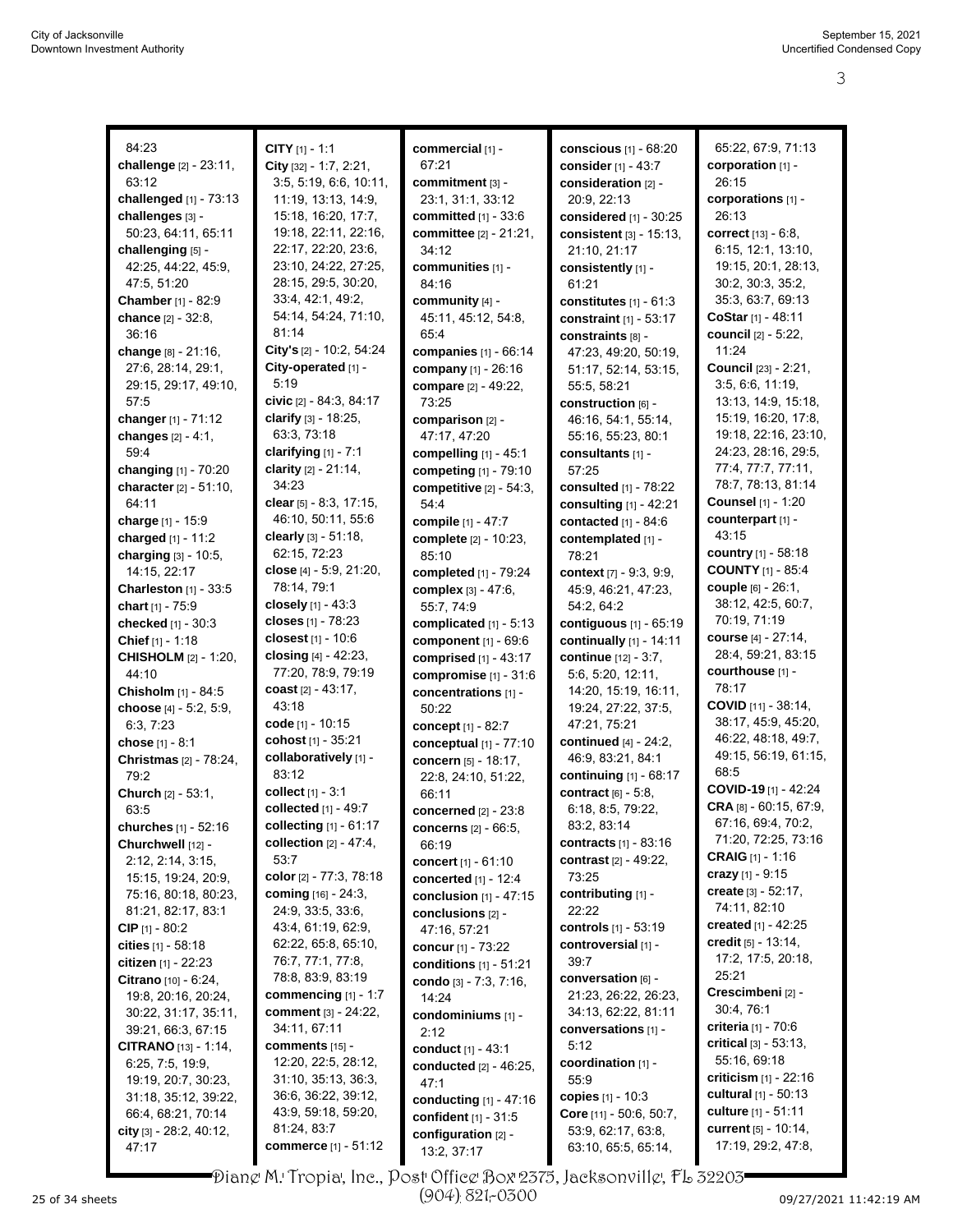| 53:23                           |                                   |                                              | 46.9, 46.13, 46:19,            | employees [12] - 22:9,                         |
|---------------------------------|-----------------------------------|----------------------------------------------|--------------------------------|------------------------------------------------|
|                                 | design [3] - 75:23,               | discuss [3] - 19:22,                         |                                |                                                |
| Cyndy [2] - 4:7, 8:21           | 79:23, 80:12                      | 79:4, 82:15                                  | 47:10, 48:22, 48:23,           | 22:11, 22:18, 22:22,                           |
|                                 | designed [1] - 54:18              | discussion [6] -                             | 50.8, 54:15, 58:1,             | 23:6, 23:7, 60:11,                             |
| D                               | detail [1] - 50:1                 | 33:20, 67:13, 67:15,                         | 60:11, 61:19, 66:10,           | 66:17, 67:8, 68:12,                            |
|                                 | details [4] - 5:21, 9:3,          | 67:17, 67:18, 75:16                          | 66:17, 81:3, 82:8,             | 68:24                                          |
| daily [1] - 66:17               | 22:1, 37:23                       | disposition [5] -                            | 82:11, 84:10, 84:11            | employer [1] - 22:21                           |
| <b>dark</b> [1] - 78:17         | <b>DeVault</b> $[6] - 3:17$ ,     | 21:25, 78:17, 78:18,                         | downtown-wide [1] -            | employers [3] - 67:6,                          |
| data [16] - 37:24, 47:7,        | 21:18, 28:20, 80:22,              | 78:21, 78:23                                 | 47:10                          | 67:7, 67:25                                    |
| 47:9, 48:8, 48:18,              | 82:3, 82:5                        | Disposition [6] -                            | downtowns [1] -                | employment [3] -                               |
| 49.7, 49.12, 49.14,             | developed $[1] - 41:3$            | 75:12, 79:1, 79:8,                           | 50:24                          | 48:22, 66:23, 67:8                             |
| 54:5, 54:9, 57:8,               | developer $[6]$ - $9:4$ ,         | 79:15, 79:18, 80:10                          | dozens [1] - 58:18             | enable [1] - 58:25                             |
| 59.4, 61:17, 73:2,              | 58:19, 62:6, 76:18,               | dispositions [1] - 38:3                      | draft [1] - 43:7               | encourage [2] - 68:14,                         |
| 73:12, 73:14                    | 80:3, 80:4                        | disservice [1] - 10:24                       | drafting $[1]$ - 78:3          | 84:3                                           |
| data-focused [1] -              | developers [4] - 24:5,            | distributed $[1] - 44.2$                     | drama $[1] - 40:22$            | end [12] - 2:17, 3:8,                          |
| 73:2                            | 62:9, 76:22, 82:9                 | distribution [1] - 35:1                      | driven [3] - 55:15,            | 5:5, 9:19, 12:16,                              |
| date [3] - 30:5, 54:9,          | Development [2] -                 | district $[21] - 47:10$ ,                    | 59.6, 74:5                     | 13:10, 23:24, 43:11,                           |
| 78:9                            | 1:19, 34:20                       | 47:24, 49:18, 49:23,                         | Driver $[1] - 4:7$             | 56:25, 59:12, 78:14,                           |
| <b>DATED</b> [1] - 85:15        | development [16] -                | 50:15, 50:16, 52:3,                          | driving [1] - 80:7             | 79:19                                          |
| <b>David</b> [1] - 37:13        | 33:14, 52:21, 53:12,              | 52:22, 53:6, 54:7,                           | due [5] - 20:9, 27:14,         | ended [1] - 57:1                               |
| days $[4] - 19.20$ ,            | 53:21, 54:8, 54:21,               | 54:19, 57:14, 57:19,                         | 51:19, 56:19, 57:15            | ending [1] - 23:19                             |
| 27:20, 27:21, 28:7              | 55:4, 56:22, 57:17,               | 58:20, 61:25, 64:10,                         | duPont [1] - 37:13             | engaged $[2] - 9:10$ ,                         |
| <b>DDRB</b> [4] - 10:14,        | 62:10, 64:8, 76:7,                | 64:14, 64:20, 71:16,                         | <b>duration</b> $[4] - 4:21$ , | 45:14                                          |
| 77:9, 77:12, 78:11              | 76:21, 76:23, 77:25,              | 72:11, 74:8                                  | 4:22, 6:14, 18:19              | enhanced [2] - 50:9,                           |
| deal [4] - 21:4, 30:10,         | 78:1                              | <b>District</b> $[9] - 53:1$ ,               | during [4] - 11:3,             | 51:13                                          |
| 39:6, 84:17                     | deviation $[1]$ - 78:11           | 54:13, 62:5, 62:16,                          | 38:14, 41:2, 66:10             | enjoy [1] - 39:16                              |
| dealing [1] - 19:11             | <b>DIA</b> $[20] - 1.19$ , 1:19,  | 63:7, 65:24, 71:13,                          | <b>DUVAL</b> $[1]$ - 85:4      | <b>ensure</b> $[1] - 2:22$                     |
| deals $[1] - 69.8$              | 9:12, 22:23, 36:17,               | 71:17, 75:21                                 | <b>Duval</b> $[1] - 1:8$       | enter $[1]$ - 5:7                              |
| December [3] - 78:9,            | 45:19, 46:13, 46:18,              | districts [16] - 46:3,                       | <b>DVDL</b> [1] - 37:13        | entered [1] - 42:19                            |
| 78:15, 78:16                    | 48:5, 48:14, 48:19,               | 49:25, 50:4, 53:11,                          | DVI [2] - 59:24, 82:11         | entering [1] - 42:23                           |
| <b>decide</b> $[2] - 8.18$ ,    | 54:14, 58:8, 58:14,               | 53:14, 56:15, 57:10,                         |                                |                                                |
| 27:17                           | 58:25, 59:6, 59:20,               | 58:12, 62:2, 63:23,                          | dynamic [1] - 45:22            | enterprise $[1]$ - 15:3<br>Entertainment [7] - |
| decided $[3] - 30:15$ ,         | 71:10, 82:11, 83:23               | 63:25, 64:6, 65:16,                          |                                |                                                |
| 49:19, 50:6                     | <b>DIA's</b> $[11] - 45.2, 46.3,$ | 70:20, 71:4, 73:5                            | Е                              | 54:12, 55:6, 57:19,                            |
| decision $[5] - 15:17$ ,        | 47:13, 51:13, 51:25,              | <b>DKT</b> $[1] - 43:22$                     | early [2] - 51:18, 78:7        | 63.6, 63.11, 65.7,<br>65:24                    |
| 27:21, 28:24, 30:1,             | 56:13, 58:5, 58:6,                | document [3] - 11:6,                         | early-stage [1] - 51:18        |                                                |
| 58:14                           | 59:10, 64:16, 74:6                | 25:7, 25:17                                  | earn [1] - 70:10               | entertainment [2] -                            |
| decrease $[1] - 49:2$           | dialogue [1] - 37:13              | documents $[2] - 25:2$ ,                     |                                | 47:25, 57:18                                   |
| deep [2] - 56:25, 57:23         | Diane [3] - 1:9, 85:7,            | 78:3                                         | easily [1] - 60:9              | enthusiasm [1] -                               |
| default [2] - 6:10, 6:13        | 85:18                             | dollars $[1] - 13:22$                        | echo [1] - 31:9                | 38:24                                          |
|                                 | difference [2] - 13:25,           | done [8] - 5:16, 10:23,                      | economic [1] - 42:20           | entire $[2] - 8:2, 51:16$                      |
| Defender's [1] - 15:8           | 14:1                              | 16:19, 28:20, 40:11,                         | Edge [2] - 62:5, 75:20         | entirely [1] - 41:3                            |
| deferral [1] - 75:11            | different $[5] - 5.8$ ,           | 48:13, 72:17, 72:25                          | <b>Edison</b> $[2] - 64:23$ ,  | entirety $[2] - 7:17$ ,                        |
| define $[2] - 38.1, 38.2$       | 15:21, 70:6, 73:3,                | double [2] - 9:23, 11:1                      | 64:25                          | 66:13                                          |
| defined [1] - 67:20             | 75:23                             |                                              | eDISON [1] - 64:25             | entity $[1] - 5:3$                             |
| definitely $[1]$ - $63:4$       | differentiation [1] -             | down $[11] - 30.15$ ,<br>40:20, 41:2, 48:25, | effect $[1] - 52:17$           | environment [1] -                              |
| degree [1] - 27:11              |                                   |                                              | effective [1] - 17:8           | 42:25                                          |
| delay $[1] - 33.8$              | 50:11<br>difficult $[7] - 23:4$ , | 66:22, 66:23, 66:25,<br>67.6, 68.23, 69.14,  | efficient [1] - 48:10          | epicenter [1] - 51:11                          |
| delayed [1] - 38:7              | 23:17, 23:21, 60:24,              | 79:7                                         | <b>effort</b> $[3] - 45:25$ ,  | especially $[6] - 43.4$ ,                      |
| delegating $[1]$ - 32:23        |                                   |                                              | 83:21, 84:1                    | 45:11, 51:5, 52:20,                            |
| <b>delegation</b> $[1] - 32:18$ | 61.8, 61.16, 64.1                 | <b>Downtown</b> $[6] - 2:3$ ,                | efforts $[4] - 46:1, 52:1,$    | 54:22, 55:22                                   |
| <b>delivered</b> [1] - 57:4     | difficulty $[1]$ - 23:21          | 32.9, 48.6, 81.2,                            | 54:15                          | <b>Esplanade</b> [2] - 37:15,                  |
| Delray [1] - 43:21              | <b>Dillard</b> $[1]$ - 78:5       | 82:1, 82:4                                   | either [5] - 5:7, 9:22,        | 71:11                                          |
| <b>demand</b> [2] - 47:20,      | dining $[1] - 47:25$              | <b>DOWNTOWN</b> $[1]$ - 1:2                  | 10:7, 33:13, 53:13             | Esri [1] - 48:11                               |
| 58:4                            | <b>directed</b> $[1] - 72:1$      | <b>downtown</b> $[40] - 9:7$ ,               | element $[1] - 48.4$           | essential [1] - 62:15                          |
| demographics [1] -              | direction [1] - 21:9              | 10:24, 14:23, 14:24,                         | elements $[1] - 75:23$         | essentially $[3] - 46.22$ ,                    |
| 47:3                            | <b>Director</b> [1] - 1:19        | 23:22, 24:4, 24:6,                           | elevated $[1] - 67:2$          | 48:8, 66:6                                     |
| demonstrated [1] -              | director [1] - 34:25              | 26:11, 26:14, 27:1,                          | eligible [3] - 62:11,          | <b>establish</b> [3] - 6:16,                   |
| 56:10                           | disadvantage [1] -                | 27:2, 27:5, 27:6,                            | 69:10, 69:11                   | 28:18, 49:8                                    |
| DEP [2] - 77:13, 77:14          | 52:22                             | 27:7, 27:8, 31:2,                            | elsewhere [1] - 27:18          | established $[4] - 3.16$ ,                     |
| der $[1] - 37:14$               | <b>discount</b> $[4] - 11:24$ ,   | 32:25, 33:13, 33:14,                         | embarrassed [1] -              | 9:25, 60:22, 74:1                              |
| deserve [1] - 80:19             | 14:17, 14:21, 15:20               | 34 3, 34 19, 39 1,                           |                                | establishes $[1] - 5:18$                       |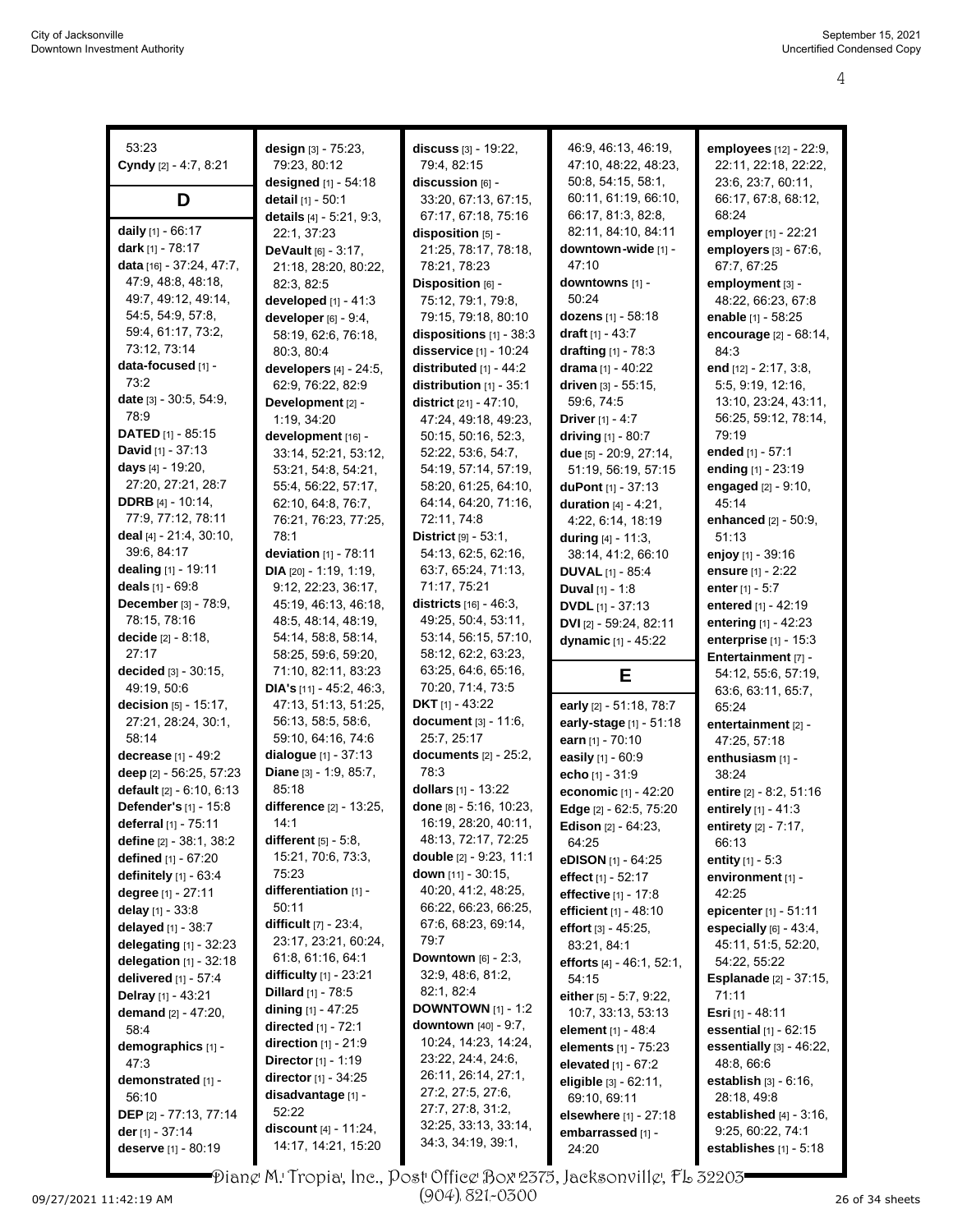| establishments [2] -            | expiring [2] - 12:15,           | 60:25                         | former $[1] - 31:10$          | 67:24                         |
|---------------------------------|---------------------------------|-------------------------------|-------------------------------|-------------------------------|
| 68:10, 68:13                    | 16:4                            | figured [1] - 40:25           | forming [1] - 47:12           |                               |
|                                 |                                 |                               |                               |                               |
| estate [3] - 29:7, 47:4,        | explain $[1] - 77:3$            | fill [2] - 67:21, 81:5        | formula [2] - 69:24,          | G                             |
| 55:8                            | extend [6] - 11:24,             | final $[4] - 43.7, 43.10,$    | 70:4                          | GAI [3] - 72:25, 73:15,       |
| et [3] - 37:15, 37:24,          | 14:20, 29:2, 29:5,              | 77:12, 78:12                  | formulate [1] - 79:13         | 74:11                         |
| 52:23                           | 53:6, 53:12                     | finalizing $[1] - 82:7$       | Forsyth [1] - 3:15            | game [2] - 61:10,             |
| evaluate [5] - 47:22,           | extending [1] - 16:16           | finally $[6] - 40:1$ ,        | forward [19] - 3:4,           | 71:12                         |
| 52:9, 52:11, 64:13,             | extent [1] - 56:9               | 46:16, 47:14, 55:25,          | 10:16, 11:3, 20:19,           | game-changer [1] -            |
| 79:2                            | eye [1] - 74:6                  | 56:3, 59:8                    | 30:19, 30:23, 31:7,           |                               |
| evaluated [1] - 18:23           |                                 | <b>Financial</b> [1] - 44:13  | 38:3, 40:3, 48:16,            | 71:12                         |
| evaluating $[1] - 57:7$         | F                               | financial [1] - 42:20         | 55:24, 58:3, 62:1,            | Gantt [1] - 75:9              |
| evaluation $[2] - 47:12$ ,      |                                 | findings $[5] - 44.4$ ,       | 69:4, 70:2, 74:4,             | Gantt-chart-type [1] -        |
| 49.5                            | facilitate $[2] - 62:8$ ,       | 45:1, 48:17, 48:19,           | 77:1, 77:11, 83:12            | 75:9                          |
| event [5] - 33:1, 35:21,        | 77:20                           | 49:18                         | forward-looking [1] -         | gaps [4] - 47:21,             |
| 61:4, 61:7, 61:9                | facilities [1] - 54:25          | fine $[5]$ - 16:15, 17:18,    | 74:4                          | 52:21, 55:22, 73:3            |
| <b>events</b> $[6] - 32:24$ ,   | facing [3] - 68:14,             | 49:25, 57:8, 78:23            | foundation $[2] - 34:8$ ,     | garage [2] - 2:16,            |
| 33:13, 34:18, 35:20,            | 68:15, 68:19                    | fine-grain $[1] - 57:8$       | 73:14                         | 18:20                         |
| 61.3, 61.8                      | fact $[11] - 9.9, 10.14,$       | finite $[1] - 5:11$           | <b>Four</b> [2] - 77:2, 77:25 | garages [3] - 3:12,           |
| eventually $[1]$ - 69:25        | 14:16, 14:22, 15:24,            | Fire [1] - 77:16              | four $[1]$ - 35:19            | 10:4, 22:25                   |
| evidence [1] - 24:1             | 22:14, 22:16, 40:18,            | firm $[1]$ - 79:25            | <b>FPR</b> $[1] - 1:9$        | gathering [1] - 37:23         |
| evolve [1] - 46:9               | 40:24, 41:23, 80:23             | first $[16] - 2.5, 4.19,$     | frame [1] - 78:19             | General [1] - 1:20            |
| exact $[2] - 15:10$ ,           | factors [2] - 18:23,            | 9:6, 14:18, 18:14,            | framework [1] - 35:6          | general [4] - 7:25,           |
| 37:16                           | 30:25                           | 24:20, 32:14, 38:19,          | frankly $[3] - 81:12$ ,       | 8:17, 66:5, 72:3              |
| exactly $[4] - 23:23$ ,         | facts $[1] - 27:15$             | 39:22, 40:16, 46:2,           | 83:25, 84:8                   | geotechnical [1] -            |
| 57:9, 73:22, 76:17              | failing [1] - 8:14              | 46:4, 46:23, 47:1,            | <b>FRDAP</b> $[1]$ - 77:15    | 37.24                         |
| <b>example</b> $[6] - 34:2$ ,   | fair [4] - 22:17, 23:5,         | 52:8, 60:6                    | free $[1] - 14.18$            | Gibbs [18] - 7:6, 18:1,       |
| 61:2, 68:18, 68:19,             | 23:20, 28:3                     | five $[8] - 6.1, 6.2, 8.15,$  | <b>Friday</b> $[1]$ - 77:8    | 19:5, 30:18, 31:19,           |
| 69:13, 82:17                    | fairly $[2] - 56.6, 77.6$       | 14:18, 29:11, 35:19,          | friend $[1] - 38:20$          | 33:19, 35:14, 36:21,          |
| exceed [1] - 32:25              | fairness [1] - 20:8             | 60:6, 69:20                   | <b>Froats</b> $[12] - 7:8$ ,  | 38:15, 38:20, 39:2,           |
| <b>exceeded</b> $[2] - 48:20$ , | faith $[4] - 18.11$ ,           | five-year [2] - 6:1, 6:2      | 12:20, 18:3, 28:12,           | 39:12, 39:23, 40:16,          |
| 60:12                           | 20:17, 25:11, 25:21             | flagged [1] - 49:4            | 31:22, 33:18, 36:1,           | 41:19, 42:4, 63:17            |
| exception [1] - 68:9            | familiarized [1] - 51:7         | flat $[1] - 7:14$             | 36:20, 39:14, 41:15,          | GIBBS [20] - 1:16, 7:7,       |
| excited [3] - 45:18,            | fantastic [1] - 39:6            | flexibility [1] - 28:17       | 63:1, 82:6                    | 18:2, 19:6, 30:19,            |
| 51:4, 51:25                     | fantastically [1] -             | flexible [1] - 28:24          | <b>FROATS</b> [26] - 1:15,    | 31:20, 33:17, 35:15,          |
| excitement [1] - 65:23          | 83:24                           | floor [2] - 37:8, 39:11       | 7:9, 12:22, 13:18,            | 35:18, 35:25, 36:19,          |
| <b>exciting</b> $[2] - 24.4$ ,  | far $[1] - 21:3$                | Florida [5] - 1:9, 1:10,      | 13:21, 13:25, 14:6,           | 39:13, 39:20, 40:6,           |
| 54:13                           | favor $[15] - 6.25$ ,           | 43:20, 85:7, 85:18            | 15:6, 15:21, 16:15,           | 40:13, 41:6, 41:21,           |
| <b>excuse</b> [1] - 80:20       | 17:15, 17:16, 31:14,            | <b>FLORIDA</b> $[1]$ - 85:3   | 17:14, 17:25, 28:13,          | 63:18, 63:23, 66:1            |
| executed [1] - 60:19            | 31:16, 31:18, 31:20,            | flywheel [1] - 71:1           | 28:25, 29:14, 30:10,          | <b>GILLAM</b> $[1] - 1:13$    |
| <b>Executive</b> [1] - 1:18     | 31:23, 32:1, 32:3,              | focus $[5] - 52:1$ ,          | 31:23, 33:16, 36:2,           | <b>Gillam's</b> $[1]$ - 30:12 |
| <b>executive</b> $[1] - 34:25$  | 33.22, 36.7, 36.12,             | 71:11, 73:6, 73:10,           | 36:18, 39:15, 41:13,          | given [5] - 25:22, 28:6,      |
| <b>exhibit</b> $[1]$ - 3:14     | 36:24, 41:16                    | 73:13                         | 63:2, 63:9, 81:25,            | 31:7, 54:22, 63:13            |
| <b>existing</b> $[4] - 11.2$ ,  | favorably $[1]$ - 55:3          | focused [7] - 34:21,          | 82:21                         | glad [2] - 40:2, 72:21        |
| 18:9, 21:6, 25:5                | <b>Feasibility</b> $[1] - 42:8$ | 68:7, 71:4, 72:7,             | Froats' [1] - 19:10           | goal [1] - 77:4               |
| <b>exits</b> $[1] - 37:3$       | feasibility $[9] - 42.19$ ,     | 72:12, 73:2, 75:18            | front $[3] - 18:13$ ,         | goals [7] - 45:3, 46:5,       |
| expand $[1] - 53:12$            | 43.1, 43.8, 43.10,              | focusing [1] - 71:18          | 71:11, 74:24                  | 46:19, 59:3, 61:23,           |
| <b>expanded</b> $[1] - 48:15$   | 44:5, 71:8, 72:15,              | folks $[2] - 10.3, 82.9$      | frustrating $[1]$ - 26:25     | 64:16, 74:6                   |
| expansion $[1]$ - 46:1          | 72:23, 74:5                     | follow [2] - 61:22,           | frustration $[2] - 23:14$ ,   | <b>Gordon</b> [2] - 46:25,    |
| expect [5] - 16:7, 22:2,        | <b>feasible</b> $[1] - 51:2$    | 63:19                         | 23:15                         | 59:23                         |
| 73:15, 76:6, 76:25              | <b>February</b> [2] - 79:18,    | follow-up [1] - 63:19         | fully [1] - 58:17             | government [1] - 22:9         |
| <b>expected</b> $[1] - 30.6$    | 80:10                           | following [3] - 9:16,         | fund $[1]$ - 15:3             | gracious [1] - 44:18          |
| expenditure [1] -               | fee $[2] - 8.6$                 | 44:7, 60:20                   | <b>Fund</b> $[1] - 37:13$     | <b>grain</b> $[1] - 57.8$     |
| 75:19                           | fees [1] - 10:11                | foot [1] - 11:14              | <b>funding</b> $[1]$ - 55:22  | Grant [3] - 62:7,             |
| expense [1] - 73:11             | feet $[1] - 69.22$              | force $[1] - 9.18$            | funds $[1] - 17:12$           | 62:11, 69:15                  |
| <b>expensive</b> $[1] - 48:11$  | felt $[1]$ - 49:20              | foregoing [2] - 84:24,        | Fuqua [1] - 78:1              | grant $[1] - 77:13$           |
| <b>experience</b> [1] - 38:17   | few $[2] - 78.2, 80.3$          | 85.9                          | furtherance $[1] - 41:7$      | granular [2] - 73:12,         |
| expert [1] - 46:24              | fewer [2] - 67:7, 68:12         | <b>forget</b> $[2] - 38.14$ , | furthest $[2] - 63:25$ ,      | 73:14                         |
| expire [1] - 16:9               | field $[1]$ - 46:23             | 81:19                         | 64:20                         | <b>grateful</b> $[1] - 26.2$  |
| expires [2] - 2:16,             | fielding [1] - 84:9             | form $[1] - 67:24$            | future [6] - 5:10, 6:4,       | great [9] - 38:25, 41:5,      |
| 19:13                           | figure [2] - 14:25,             | formed [1] - 81:1             | 48:9, 57:17, 62:23,           | 43:25, 50:1, 50:17,           |
|                                 |                                 |                               |                               |                               |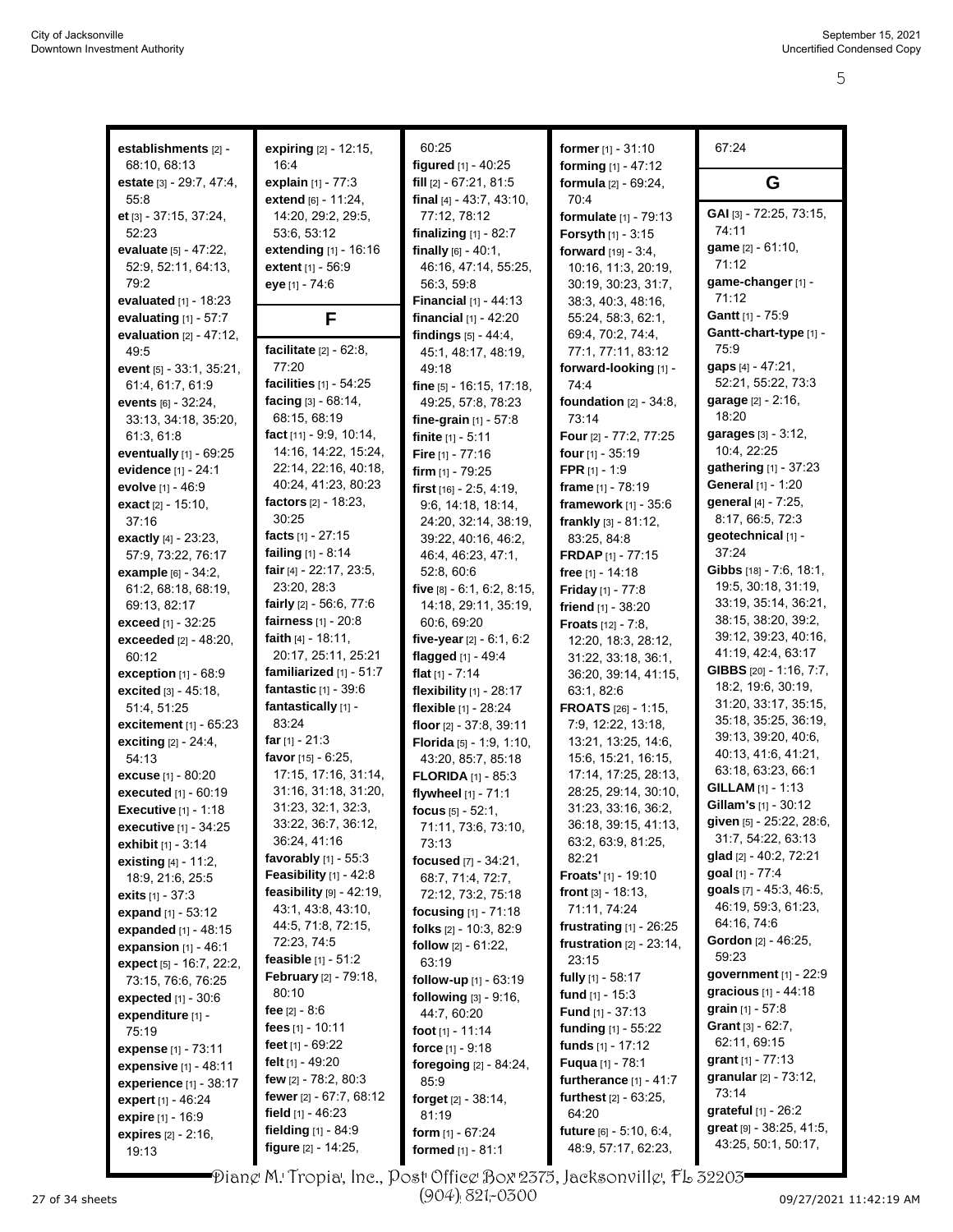| 52:3, 52:11, 53:5,                         | 80:22, 81:2                                   | implementing [2] -                                   | individual $[3]$ - 12:4,                         | inventory [2] - 6:16,                               |
|--------------------------------------------|-----------------------------------------------|------------------------------------------------------|--------------------------------------------------|-----------------------------------------------------|
| 83:22                                      | helps $[1] - 35:7$                            | 20:12, 60:20                                         | 32:25, 76:6                                      | 48:24                                               |
| Great [1] - 33:4                           | high [4] - 44:4, 53:20,                       | implicitly [1] - 25:17                               | individually [1] -                               | invest [1] - 27:1                                   |
| greater [1] - 69:1                         | 70:24, 80:13                                  | importance [2] -                                     | 31:12                                            | investing [1] - 9:7                                 |
| greatest [2] - 48:21,                      | high-level [3] - 44:4.                        | 68:23, 68:25                                         | individuals [2] -                                | <b>INVESTMENT</b> [1] - 1:2                         |
| 50:9                                       | 70:24, 80:13                                  | important [16] - 46:11,                              | 26:14, 26:17                                     | Investment $[3] - 2.4$ ,                            |
| Groucho [1] - 41:22                        | higher $[4] - 3:20$ ,<br>13:14, 55:7, 56:23   | 48:4, 49:21, 50:4,<br>54:22, 55:1, 57:3,             | <b>indulgence</b> [1] - 9:1                      | 32:9, 34:19                                         |
| ground [1] - 45:10<br>groundbreaking [1] - | highest $[1] - 5:25$                          | 57:6, 64:13, 70:11,                                  | industrial [1] - 57:15<br>infectious [1] - 38:24 | investment $[5] - 51:3$ ,<br>51:19, 54:24, 58:13,   |
| 76:10                                      | highlight [2] - 48:2,                         | 72:7, 72:11, 79:6,                                   | infill [1] - 50:18                               | 76:21                                               |
| group [4] - 37:14,                         | 60:5                                          | 79:21, 81:11, 81:13                                  | inform [1] - 74:12                               | investments [2] -                                   |
| 81:1, 82:8, 82:10                          | hill $[1]$ - 39:4                             | <b>imposed</b> [1] - 11:7                            | information $[2]$ -                              | 14:24, 48:10                                        |
| groups [1] - 52:7                          | historic [4] - 50:12,                         | improvements [1] -                                   | 61:18, 71:21                                     | <b>involve</b> [1] - 5:14                           |
| growth [2] - 60:9, 68:6                    | 51:10, 52:6, 53:4                             | 17:10                                                | informed [1] - 59:6                              | involved [3] - 12:3,                                |
| guess [6] - 38:17,                         | hit [1] - 42:24                               | improving [1] - 54:11                                | infrastructure [3] -                             | 25:1, 76:1                                          |
| 63:24, 67:11, 68:21,                       | hold $[1] - 4:12$                             | inactive [1] - 49:2                                  | 62:8, 76:19, 76:20                               | <b>issuance</b> [1] - 79:7                          |
| 72:2, 72:14                                | holdover [1] - 16:12                          | inaudible [10] - 21:17,                              | ingredients [1] - 58:2                           | issue $[9] - 9.19, 12.8$                            |
| guidance [2] - 40:10,                      | holiday [1] - 79:2                            | 30:1, 33:25, 34:6,                                   | inherent [1] - 55:17                             | 15:7, 15:15, 15:16,                                 |
| 46:24                                      | home $[1] - 52:15$                            | 35:1, 44:2, 55:24,                                   | inherited $[1] - 46.6$                           | 17:18, 19:12, 21:1,                                 |
| guide [1] - 44:20                          | honor $[1] - 42:3$                            | 65:2, 65:9, 65:12                                    | initial [3] - 18:25,                             | 78:25                                               |
| guideline [1] - 46:7                       | hope [5] - 27:9, 30:25,                       | inaudible) [2] - 65:25,                              | 19:10, 55:23                                     | <b>issues</b> [7] - 5:14,                           |
| guidelines [1] - 35:6                      | 31:3, 47:11, 48:13                            | 84:14                                                | initiative [1] - 51:9                            | 10:13, 19:12, 39:7,                                 |
| GUY [1] - 1:19                             | hopeful [1] - 83:13                           | incentive [6] - 15:1,                                | input [1] - 44:21                                | 39:8, 82:12                                         |
| guys [1] - 27:9                            | hopefully [4] - 25:22,                        | 15:5, 67:20, 69:5,                                   | insinuated $[1] - 11:14$                         | issuing [1] - 79:14                                 |
|                                            | 42:1, 75:6, 78:7                              | 71:2, 76:25                                          | insist $[1] - 14:12$                             | itself [3] - 7:3, 9:11,                             |
| н                                          | hotel [2] - 61:13,                            | incentives [23] -                                    | <b>instead</b> [2] - 18:20,                      | 34:17                                               |
|                                            | 61:14                                         | 47:17, 47:18, 51:1,                                  | 47:10                                            |                                                     |
| <b>Hall</b> $[1] - 1:7$                    | hundred [2] - 13:21,                          | 51:13, 53:22, 55:21,                                 | integral [2] - 43:22,                            | J                                                   |
| hamstrung [1] - 24:19                      | 26:23                                         | 58:12, 58:19, 58:20,                                 | 43:24                                            |                                                     |
| hand [5] - 17:10, 65:6,<br>71:21, 80:5     | hybrid [2] - 66:15,                           | 59:2, 59:5, 59:11,<br>62:2, 62:3, 63:5,              | integrate [1] - 53:11                            | JACKSONVILLE [1] -<br>1:1                           |
|                                            |                                               |                                                      |                                                  |                                                     |
|                                            | 67:24                                         |                                                      | intended [1] - 73:24                             |                                                     |
| hand-in-hand [1] -                         |                                               | 63:13, 66:22, 67:1,                                  | <b>intense</b> $[1] - 77:6$                      | Jacksonville [8] - 1:8,                             |
| 80.5                                       |                                               | 67:5, 67:19, 70:21,                                  | intensive [1] - 57:23                            | 39:1, 43:23, 45:15,                                 |
| handed [2] - 2:9, 75:8                     |                                               | 76:14, 76:18                                         | intent [2] - 20:2, 26:10                         | 46:14, 49:2, 54:23,                                 |
| hands [1] - 30:11                          | idea [2] - 19:19, 66:13                       | incentivized $[1]$ - $62:7$                          | intention $[1] - 64.9$                           | 65:13                                               |
| happy [4] - 34:22,                         | <b>identified</b> [7] - 46:10,                | include [2] - 4:2,                                   | interest $[3] - 62:10$ ,                         | Jacksonville's [3] -                                |
| 44:1, 80:21, 81:7                          | 50:10, 50:20, 58:9,                           | 79:25                                                | 65:5, 84:19                                      | 46:19, 50:25, 54:15                                 |
| hard $[6] - 20:21$ ,                       | 58:21, 58:22, 58:23                           | included [2] - 83:10                                 | interested [3] - 13:5,                           | Jaguars [1] - 61:10<br>Jaquars' [1] - 54:23         |
| 45:10, 48:5, 61:20,                        | identifying [1] - 73:2                        | includes [1] - 3:11                                  | 62:12, 67:12                                     |                                                     |
| 81:22, 83:23                               | identity [1] - 51:10                          | including [2] - 3:16,<br>81:20                       | interesting [2] - 70:18,                         | Jake [2] - 46:25, 59:23                             |
| <b>hate</b> $[2] - 41.23, 71.1$            | ifs $[1]$ - 66:21<br>$III$ [2] - 47:14, 47:15 | <b>inclusive</b> $[1] - 3:21$                        | 75:15                                            | James [2] - 64:23,<br>64:25                         |
| head $[3] - 14.6, 21.2,$<br>41:23          | imagine $[1] - 14.7$                          | incorporate $[2] - 3:12$ ,                           | interface [1] - 80:5                             | January [7] - 9:10,                                 |
| hear $[6] - 11.11$ ,                       | immediate $[2] - 3:21$ ,                      | 11:4                                                 | interim $[5] - 2.22, 3.5,$                       | 9:12, 77:19, 79:3,                                  |
| 15:22, 23:3, 51:25,                        | 65:21                                         | incorporated [2] -                                   | 5:18, 17:13, 25:20                               | 79:15, 80:9                                         |
| 67:12, 76:12                               | immediately [3] -                             | 43:12, 80:2                                          | interior [1] - 68:11                             | <b>JBA</b> [1] - 83:19                              |
| heard [2] - 11:12, 69:3                    | 3:22, 8:11, 13:8                              | incorporation [1] -                                  | interject [1] - 72:19                            | $JIM$ [1] - 1:14                                    |
| hearing [3] - 18:4,                        | <b>immersion</b> $[1] - 46:23$                | 43:10                                                | <b>internally</b> $[2] - 18:18$ ,<br>83:4        | <b>jobs</b> $[3] - 66.6, 66.23$                     |
| 23:10, 24:21                               | impact [2] - 48:18,                           | increase [6] - 11:5,                                 | interpretation [1] -                             | 67.4                                                |
| <b>held</b> $[1] - 1.6$                    | 66.5                                          | 21:11, 35:1, 49:1,                                   | 25:18                                            | <b>JOHN</b> $[1]$ - 1:20                            |
| <b>hello</b> $[1]$ - 26:5                  | <b>impacted</b> $[1] - 61:15$                 | 64:7, 68:17                                          | <b>interrupt</b> $[2] - 63:20$ ,                 | July $[3]$ - 32:8, 36:16,                           |
| Hello [1] - 64:25                          | <b>impacts</b> $[1] - 66:18$                  | increased $[2] - 48.24$ ,                            | 76:11                                            | 51:14                                               |
| help [11] - 24:2, 59:10,                   | impeccable [1] -                              | 49.1                                                 | interrupting [1] - 19:3                          | <b>jumped</b> [2] - 80:23,                          |
| 67:21, 82:10, 82:16,                       | 39:17                                         | increasing $[3]$ - $24:6$ ,                          | interviews [1] - 47:1                            | 80:24                                               |
| 82:18, 82:20, 84:7,                        | impetus [1] - 46:15                           | 48:23, 61:12                                         | <b>intriguing</b> [1] - 70:22                    | June [2] - 9:18, 79:24                              |
| 84:15, 84:16, 84:18                        | implement [1] - 60:16                         | <b>incurring</b> $[1] - 10:11$                       | introduce [3] - 42.14,                           |                                                     |
| helped [1] - 62:7                          | Implementation [3] -                          | independent $[1]$ - 15:3                             | 44:1, 44:12                                      | K                                                   |
| helpful [2] - 47:12,                       | 34:14, 34:16, 34:23                           | <b>indicated</b> $[1] - 62:16$                       | introduction [2] -                               |                                                     |
| 59:22<br>helping $[3] - 44:20$ ,           | implemented [1] -<br>60:18                    | indicating $[1]$ - $77:4$<br>indicators $[1] - 58:4$ | 43.14, 44.18                                     | <b>Kampus</b> [1] - 54:17<br><b>Kat</b> [1] - 59:23 |

Diane M. Tropia, Inc., Post Office Box 2375, Jacksonville, FL 32203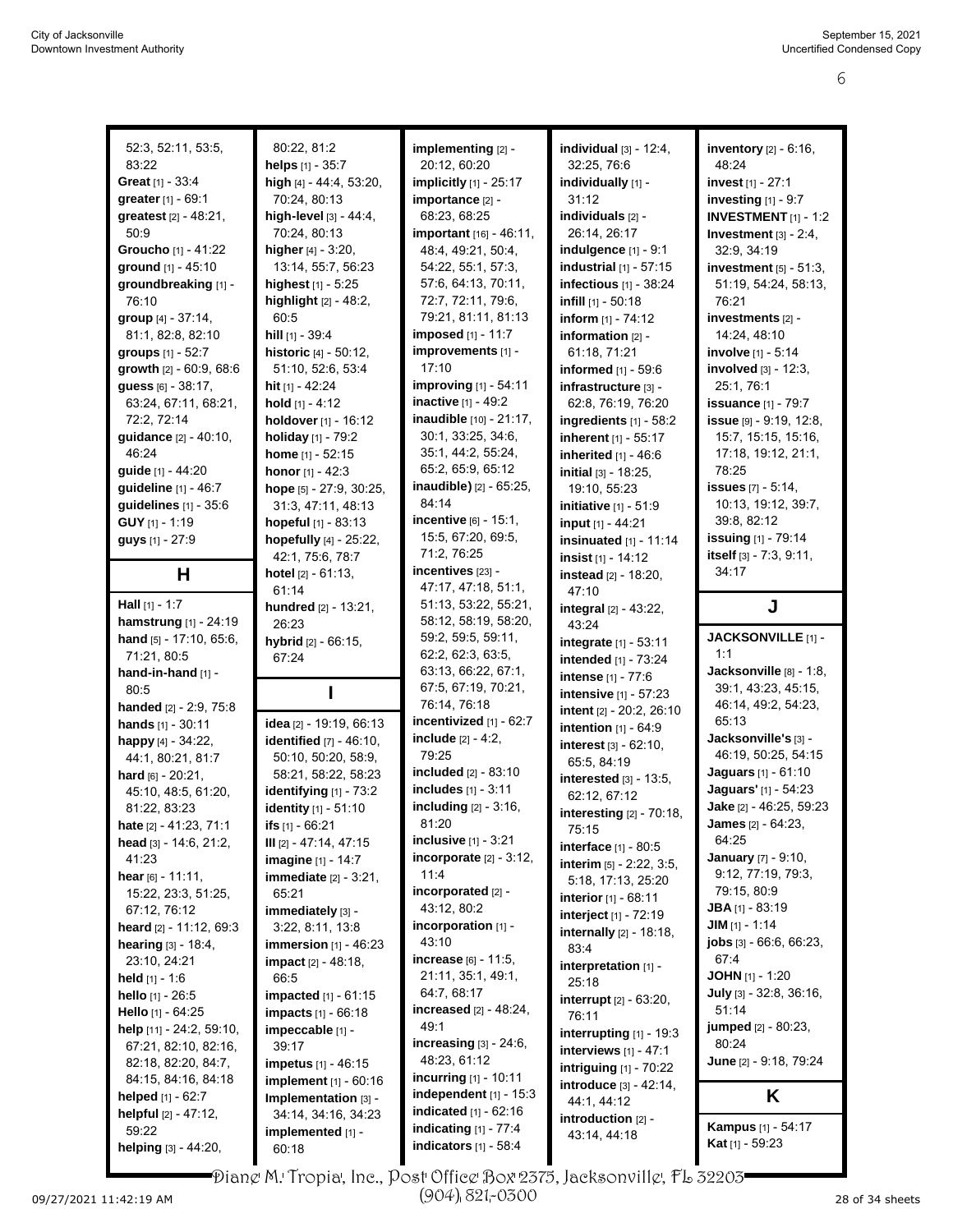| keep [3] - 41:3, 70:12,                                    | 2:19, 6:1, 9:13,                                     | 29:6                                       | 53:22, 54:10, 55:2,                         | 4:5, 4:15, 4:20, 6:7,                                                                       |
|------------------------------------------------------------|------------------------------------------------------|--------------------------------------------|---------------------------------------------|---------------------------------------------------------------------------------------------|
| 74:5                                                       | 10:20, 12:15, 13:6,                                  | longer-term [1] -                          | 55:15, 56:25, 57:3,                         | 6:10, 6:19, 6:22,                                                                           |
| Kelley [7] - 3:17,                                         | 13:13, 16:4, 16:8,                                   | 57:20                                      | 57:12, 59:6, 65:12,                         | 6:25, 7:5, 7:7, 7:9,                                                                        |
| 21:18, 42:14, 42:15,                                       | 17:2, 18:11, 18:15,                                  | look [12] - 3:13, 10:2,                    | 69:14, 71:8, 71:20,                         | 12:22, 13:18, 13:21,                                                                        |
| 59:17, 60:1, 73:21                                         | 18:25, 19:13, 21:24,                                 | 10:8, 10:15, 30:19,                        | 72:15, 73:25                                | 13:25, 14:6, 15:6,                                                                          |
| <b>KELLEY</b> [7] - 1:19,                                  | 23:19, 25:3, 27:22,                                  | 30:23, 40:3, 49:15,                        | market-appropriate                          | 15:21, 16:15, 17:14,                                                                        |
| 42:16, 44:11, 59:19,                                       | 29.5, 29.7, 29.8,                                    | 52:9, 53:18, 60:14,                        | $[1] - 3:23$                                | 17:25, 18:2, 19:6,                                                                          |
| 69:20, 71:24, 72:21                                        | 30:4, 30:6                                           | 61:25                                      | market-driven [2] -                         | 19:9, 19:19, 20:7,                                                                          |
| kept [1] - 40:25                                           | leased $[1]$ - 29:25                                 | looking [9] - 60:5,                        | 55:15, 59:6                                 | 20:15, 20:23, 21:3,                                                                         |
| key [3] - 44:25, 47:8,                                     | least $[1]$ - $75:22$                                | 67:18, 68:13, 69:8,                        | markets [2] - 50:1,                         | 26:5, 26:8, 28:13,                                                                          |
| 57:21                                                      | leave [1] - 32:11                                    | 73.3, 74.4, 76.13,                         | 50:2                                        | 28:25, 29:14, 30:10,                                                                        |
| Kids [1] - 54:17                                           | <b>leaving</b> $[1]$ - 80:25                         | 77:21, 81:4                                | <b>Marx</b> [1] - 41:22                     | 30:19, 30:23, 31:5,                                                                         |
| kind [26] - 12:4, 16:12,                                   | Leer's $[1] - 37:14$                                 | <b>LORI</b> [1] - 1:18                     | mass $[2] - 53:13$ ,                        | 31.9, 31.14, 31.16,                                                                         |
| 18:2, 18:3, 19:9,                                          | <b>left</b> $[1]$ - 8:15                             | Lori [1] - 44:19                           | 55:16                                       | 31:18, 31:20, 31:23,                                                                        |
| 20:3, 25:21, 33:23,                                        | legient [1] - 39:3                                   | $lose [1] - 2:23$                          | <b>massive</b> $[1]$ - 26:16                | 32:10, 33:16, 33:17,                                                                        |
| 33:24, 34:8, 39:9,                                         | legislation [1] - 78:3                               | <b>losers</b> $[1]$ - $64:10$              | Master [2] - 51:6, 51:8                     | 33:22, 35:5, 35:12,                                                                         |
| 60:4, 61:5, 62:18,                                         | <b>legitimate</b> $[1]$ - 23:15                      | love $[1] - 7:11$                          | master $[5] - 13:6$ ,                       | 35:15, 35:18, 35:25,                                                                        |
| 65:7, 66:15, 67:24,                                        | lengthy [1] - 58:23                                  | <b>low</b> $[1]$ - 50:22                   | 46:8, 53:21, 58:1,                          | 36.2, 36:18, 36:19,                                                                         |
| 72:3, 73:4, 73:6,                                          | less [7] - 7:23, 33:10,                              | lower [2] - 18:12, 68:4                    | 76:18                                       | 39:13, 39:15, 39:20,                                                                        |
| 73:18, 77:3, 80:7,                                         | 66:9, 66:16, 66:25,                                  | Lunch [1] - 77:8                           | <b>matter</b> $[1] - 12.8$                  | 39:22, 40:6, 40:8,                                                                          |
| 80:16, 82:15, 84:1                                         | 69:12, 73:11                                         | luncheon [1] - 83:19                       | maturation $[1]$ - 57:11                    | 40:13, 41:6, 41:11,                                                                         |
| <b>kinds</b> $[2] - 60:11$ ,                               | letter [4] - 12:13, 20:5,                            | Lynwood [1] - 1:7                          | maximum [2] - 69:16.                        | 41:13, 41:21, 63:2,                                                                         |
| 71:17                                                      | 24:23.25:4                                           |                                            | 70:3                                        | 63.9, 63.18, 63.23,                                                                         |
| knowing [1] - 20:16                                        | level [17] - 44:4, 45:24,                            |                                            | <b>MBRC</b> [1] - 78:6                      | 66:1, 66:4, 68:21,                                                                          |
| <b>Krista</b> [1] - 4:6                                    | 46.3, 47.10, 49.18,                                  | M                                          | McAfee [1] - 4:7                            | 70:14, 70:16, 72:2,                                                                         |
|                                                            | 49:21, 49:23, 57:8,                                  | <b>maintain</b> $[3] - 3:6$ ,              | McKay [18] - 43:14,                         | 73.20, 74:3, 74:13,                                                                         |
|                                                            | 59.3, 61.12, 62.4,                                   | 22:25, 26:18                               |                                             | 74:16, 81:25, 82:21,                                                                        |
| L                                                          | 64:15, 68:4, 70:24,                                  | maintained $[1]$ - 2:24                    | 44:1, 44:12, 44:14,                         | 83:1, 83:17                                                                                 |
| lack [2] - 51:19, 52:19                                    |                                                      | maintaining [2] -                          | 44:15, 60:4, 62:24,                         | <b>Member</b> $[5] - 1:14$ ,                                                                |
| land $[4] - 49:3, 56:23$ ,                                 | 71:15, 74:8, 80:13                                   |                                            | 63.8, 63.16, 63.21,                         | 1:15, 1:15, 1:16,                                                                           |
| 65:19, 78:14                                               | levels [1] - 70:12                                   | 10:11, 26:18                               | 63:22, 64:1, 71:25,                         | 37:3                                                                                        |
| landed [1] - 53:15                                         | leverage [2] - 48:10,                                | maintenance [3] -                          | 72:18, 73:22, 74:4,                         | member [3] - 25:25,                                                                         |
|                                                            | 58:21                                                | 5:17, 13:11, 17:23                         | 74:14, 74:20                                | 26:4, 41:25                                                                                 |
| landscape [1] - 17:10                                      | leveraged [1] - 58:13                                | <b>major</b> [6] - 46:15,                  | <b>mean</b> $[12] - 14:10$ ,                | members [11] - 12:1,                                                                        |
| landscaping $[1]$ - 5:15                                   | lift $[1] - 62:17$                                   | 55:12, 58:3, 59:1,                         | 18:22, 20:7, 23:2,                          | 19:2, 21:10, 21:17,                                                                         |
| <b>Large</b> $[1] - 1:10$                                  | $light$ [6] - 14:14,                                 | 75:18, 80:13                               | 23:8, 30:12, 40:19,                         | 25.8, 32.3, 35.13,                                                                          |
| large [2] - 53:7, 65:9                                     | 14:16, 51:5, 64:7,                                   | <b>majority</b> $[1] - 48:20$              | 65:16, 71:7, 71:13,                         | 36:12, 62:24, 72:4,                                                                         |
| larger [1] - 21:4                                          | 64:15, 74:7                                          | manage [1] - 8:5                           | 72:4, 81:12                                 |                                                                                             |
| last [8] - 9:17, 22:20,                                    | likely [1] - 54:20                                   |                                            |                                             |                                                                                             |
|                                                            |                                                      | Management [1] -                           | means $[1] - 66:16$                         | 75:12                                                                                       |
| 24:23, 25:14, 26:21,                                       | limit [1] - 34:20                                    | 43:20                                      | meantime [1] - 5:20                         | <b>MEMBERS</b> [9] - 1:12,                                                                  |
| 26:24, 29:20, 45:7                                         |                                                      | <b>Manager</b> [1] - 1:19                  | measurable [1] - 60:9                       | 36:8, 36:10, 36:23,                                                                         |
| <b>lastly</b> $[1]$ - 83:18                                | 9:15, 50:3, 56:21                                    | <b>manager</b> [1] - 43:16                 | measure [5] - 12:17,                        |                                                                                             |
| late [2] - 41:9, 42:18                                     | line [1] - 8:17                                      | <b>Mansion</b> $[1]$ - 53:2                | 47:19, 60:24, 61:1,                         | 82:23, 84:22                                                                                |
| <b>latest</b> $[1] - 83:15$                                | <b>lines</b> $[1]$ - 19:10                           | <b>manual</b> $[2] - 48.8$ ,               | 61:20                                       | <b>mentioned</b> $[4] - 45:6$ ,                                                             |
| <b>LaVilla</b> $[5] - 51.4$ ,                              | <b>links</b> $[1]$ - 46:12                           | 48.9                                       | measured [1] - 46:11                        | 45:22, 60:4, 63:11                                                                          |
| 51:6, 52:2, 62:16,                                         | <b>list</b> $[1] - 5.1$                              | <b>map</b> [1] - 63:4                      | <b>measures</b> $[4] - 48.3$ ,              |                                                                                             |
| 63.5                                                       | <b>listed</b> $[1] - 10.6$                           |                                            | 58:10, 59:10, 60:23                         | <b>metrics</b> [1] - 49:14                                                                  |
| laVilla [1] - 51:9                                         |                                                      | March [1] - 79:19<br>March/April [2] -     | mechanism [1] -                             | Mezini [2] - 40:23,                                                                         |
| <b>LaVilla's</b> $[1]$ - 51:5                              | listening [1] - 18:3                                 |                                            | 16:22                                       | 59:22                                                                                       |
| layer $[1]$ - 59:2                                         | literally $[2] - 9.21$ ,                             | 79:20, 80:11                               | meet [4] - 10:14, 40:2,                     | mid [4] - 77:5, 78:8,                                                                       |
| leaders [1] - 38:23                                        | 43:17                                                | Market [2] - 3:14, 42:8                    | 41:1, 61:22                                 | 78:19, 79:1                                                                                 |
|                                                            | <b>live</b> [1] - 27:1                               | <b>market</b> $[45] - 3:18$ ,              |                                             | mid-November [2] -                                                                          |
| leadership $[3] - 40.9$ ,                                  | living [2] - 26:14, 27:9                             | 3:23, 11:21, 14:20,                        | <b>MEETING</b> $[1]$ - 1:3                  | 78:8, 79:1                                                                                  |
| 40:10, 41:5                                                | <b>locally</b> [1] - 43:23                           | 15:9, 15:17, 17:15,                        | meeting [16] - 2:4, 9:1,                    | mid-October [2] -                                                                           |
| <b>leading</b> $[2] - 38:16$ ,                             | <b>located</b> $[1] - 33:13$                         | 17:21, 18:7, 18:15,                        | 21:22, 22:15, 32:9,                         | 77:5, 78:19                                                                                 |
| 43:15                                                      | lodging [1] - 47:25                                  | 19:14, 19:17, 22:17,                       | 36:17, 39:23, 40:21,                        | <b>midnight</b> $[1]$ - 9:8                                                                 |
| <b>Learn</b> [1] - 77:8                                    | <b>Lofts</b> $[6] - 2:12, 2:15,$                     | 23:5, 23:20, 24:24,                        | 62:23, 78.4, 78:20,                         | <b>might</b> $[4] - 69.5$ ,                                                                 |
| <b>learn</b> $[3] - 38.23, 39.3,$                          | 15:15, 75:16, 80:18,                                 | 28:3, 28:18, 28:21,                        | 79:4, 79:15, 82:14,                         |                                                                                             |
| 40:21                                                      | 81:21                                                | 28:22, 29:1, 29:15,                        | 83.4, 83.9                                  | <b>minds</b> $[1]$ - 83:10                                                                  |
| <b>learned</b> $[1] - 42.1$                                | <b>logged</b> [1] - 24:18                            | 29:16, 29:17, 43:1,                        | meetings $[3] - 40:23$ ,                    | minutes $[5] - 32.8$ ,                                                                      |
| <b>learning</b> $[1] - 39.4$<br>lease $[26] - 2:13, 2:16,$ | <b>LOI</b> $[1]$ - 9:18<br>$long-term$ $[2] - 17:2,$ | 46.7, 47.4, 47.13,<br>47:19, 47:21, 51:21, | 75:21, 77:7<br><b>MEMBER</b> $[86] - 4.4$ , | 36:25, 41:17, 74:19,<br>met [2] - 48:19, 60:12<br>70:18, 71:14, 71:24<br>32:16, 36:17, 44:6 |

Diane M. Tropia, Inc., Post Office Box 2375, Jacksonville, FL 32203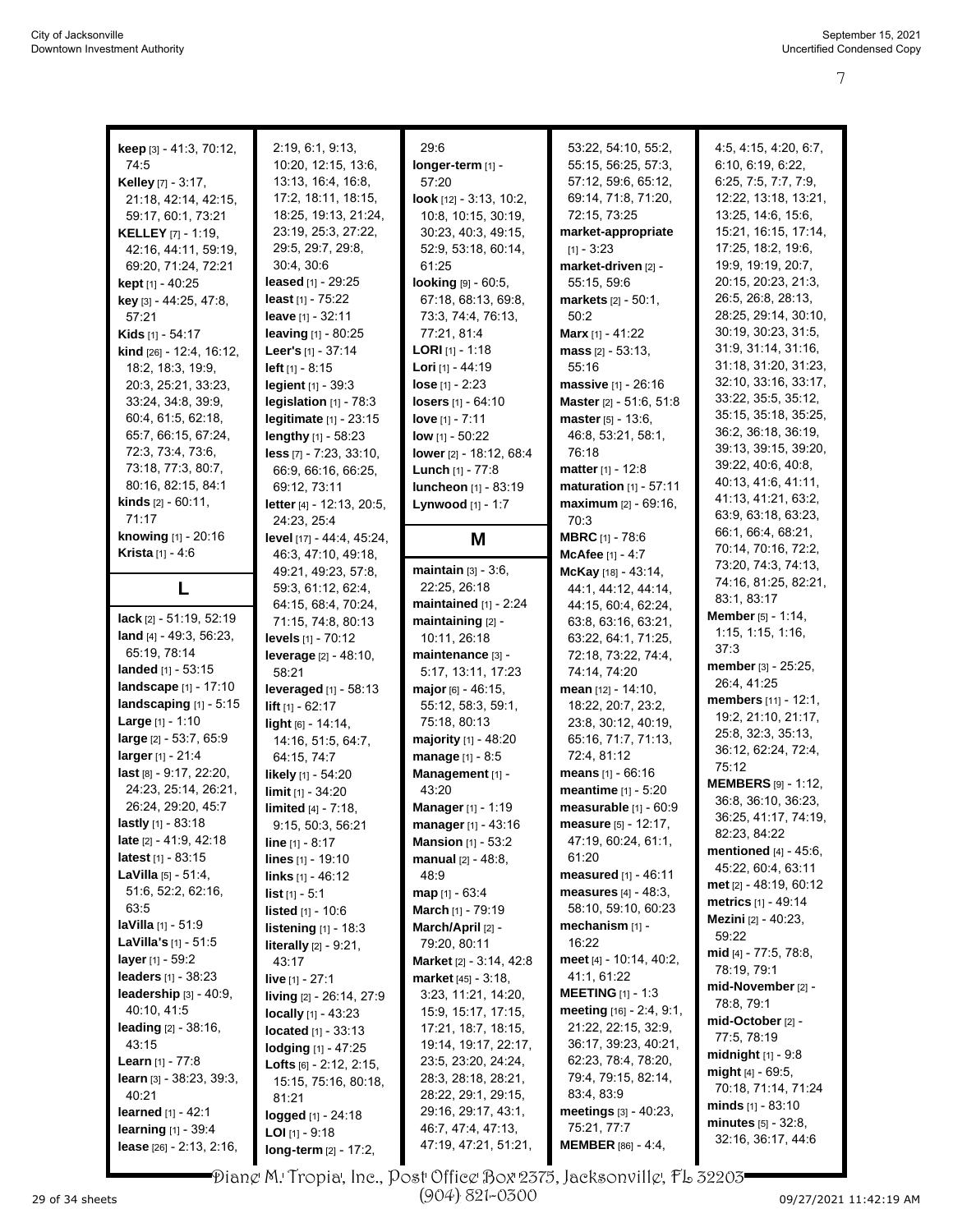| <b>miss</b> $[1] - 81:16$    | 51:4, 52:4, 54:12,           | needs [1] - 71:17             | 29:21                        | operational [1] - 54:25         |
|------------------------------|------------------------------|-------------------------------|------------------------------|---------------------------------|
| mission $[1] - 34.6$         | 55:23, 56:3, 57:13,          | negotiate [5] - 9:13,         | noticed [1] - 23:18          | operations [1] - 55:24          |
|                              | 58:3, 76:4, 77:11,           |                               |                              |                                 |
| mixed $[3] - 55:13$ ,        |                              | 17:22, 20:17, 21:12,          | notification $[1]$ - 30:5    | Operations [1] - 1:19           |
| 57:18, 76:24                 | 77:22                        | 25:23                         | notify [1] - 16:8            | opinion [4] - 24:1.             |
| mixed-use $[3]$ - 55:13,     | MR [11] - 4:10, 42:16,       | negotiated [1] - 11:7         | notifying [1] - 12:14        | 28:22, 57:24, 69:1              |
| 57:18, 76:24                 | 44:10, 44:11, 59:19,         | negotiating $[2] - 23:4$ ,    | November [3] - 78:8,         | opportunities [10] -            |
| model [2] - 53:5,            | 64:25, 69:20, 71:24,         | 30:24                         | 78:25, 79:1                  | 24:6, 47:24, 49:20,             |
| 66:15                        | 72:21, 82:5, 83:6            | negotiation [3] -             | number [10] - 8:11,          | 53:10, 57:17, 58:22,            |
| Molly [6] - 43:14, 44:1,     | $MS$ [65] - 2:8, 4:9,        | 20:18, 25:13, 42:23           | 11:16, 18:23, 19:21,         | 64:12, 64:14, 65:19,            |
| 44:8, 44:12, 65:11,          | 4:22, 6:9, 6:15, 7:4,        | negotiations [5] -            | 21:4, 60:10, 61:2,           | 82:16                           |
| 71:24                        | 7:10, 7:20, 8:10,            | 26:20, 28:4, 37:10,           | 61:16, 68:18                 | opportunity [18] -              |
| moment $[7] - 4.5$ ,         | 8:14, 8:23, 8:25,            | 37:12, 42:19                  | numbers [1] - 57:4           | 2:10, 7:11, 11:9,               |
| 38:9, 45:4, 46:4,            | 11:16, 11:18, 11:23,         | neighborhood [12] -           |                              | 22:6, 24:13, 25:7,              |
| 58:8, 82:24, 83:2            | 12:25, 13:3, 13:7,           | 46:3, 49:18, 50:3,            | O                            | 28:5, 28:6, 28:7,               |
| momentum [1] - 52:10         | 14.4, 14.7, 15.14,           | 50:8, 51:16, 52:4,            |                              | 50:9, 50:17, 51:15,             |
| money $[4] - 17:9$ ,         | 16:3, 16:18, 18:9,           | 52:5, 52:7, 54:6,             | objectives [6] - 45:3,       | 52:3, 52:25, 53:8,              |
|                              | 18:24, 19:16, 20:2,          | 59:3, 64:15, 69:10            | 46:5, 46:20, 58:6,           | 53:17, 58:5, 59:16              |
| 17:11, 27:2, 35:8            | 21:2, 21:18, 24:15,          |                               | 64:16, 74:6                  |                                 |
| money's [1] - 84:10          | 28:17, 29:4, 29:19,          | neighborhood-level            |                              | <b>opposed</b> [2] - 36:9,      |
| monitoring $[2] - 49:5$ ,    | 30:3, 32:5, 32:13,           | $[11 - 59:3]$                 | obtain [1] - 49:13           | 36:12                           |
| 59.9                         |                              | neighborhoods [3] -           | obviously [5] - 61:14,       | option [8] - 28:8,              |
| monitoring/                  | 32:21, 34:15, 35:3,          | 56:20, 57:10, 69:4            | 65:7, 65:24, 67:1,           | 28:14, 29:2, 29:4,              |
| reporting [1] - 48:15        | 35:17, 35:19, 37:11,         | neighboring [1] - 3:18        | 81:6                         | 29:14, 29:18, 29:19,            |
| month $[32] - 4:23$ ,        | 40:15, 42:10, 44:15,         | net [1] - 49:9                | occupancy [3] -              | 29:23                           |
| 4:24, 5:1, 5:5, 5:7,         | 60.3, 63.8, 63.16,           | new [11] - 2:19, 9:13,        | 48:25, 61:14                 | options [2] - 6:2, 9:22         |
| 6.11, 6.13, 6.17,            | 63:22, 64:1, 67:14,          | 18:11, 21:24, 41:4,           | <b>occurred</b> [1] - 22:20  | order [10] - 2.5, 2.22,         |
| 10:18, 11:3, 12:12,          | 69:13, 69:21, 71:25,         | 52:12, 54:1, 54:24,           | Ocean [1] - 10:6             | 17:20, 34:13, 51:1,             |
| 12:16, 13:20, 13:24,         | 72:18, 73:22, 74:4,          | 67:18                         | October [10] - 16:22,        | 72:12, 74:11, 77:20,            |
| 14:1, 14:12, 17:13,          | 74:14, 75:4, 75:6,           | news [1] - 61:21              | 16:24, 18:6, 77:5,           | 78:13, 84:21                    |
| 22:2, 32:16, 33:2,           | 76:15, 76:17, 82:2,          | next [15] - 22:2, 23:9,       | 78:7, 78:19, 78:25,          | ordinary [1] - 22:22            |
| 33.9, 35.3, 35.16            | 83:3, 83:7                   | 29:11, 32:16, 56:7,           | 81:5, 83:14                  | organization [4] -              |
| month-to-month [8] -         | multidisciplinary [1] -      | 62:22, 71:19, 76:7,           | <b>OF</b> [4] $- 1:1, 85:1,$ | 22:24, 38:25, 41:24,            |
|                              | 45:23                        |                               | 85:3, 85:4                   | 71:3                            |
| 4:23, 4:24, 5:1, 5:7,        | multifamily [3] -            | 77:2, 77:24, 78:2,            |                              |                                 |
| 6.13, 6.17, 11.3,            | 48:24, 56:12, 64:17          | 78:6, 80:1, 80:2,             | offer [4] - 13:13,           | organizations [4] -             |
| 12:12                        | <b>multiple</b> [2] - 55:12, | 82:15                         | 13:14, 14:13, 67:6           | 32:24, 33:12, 41:1,             |
| monthly [3] - 6:16,          | 55:13                        | nice [3] - 26:11, 33:23,      | offered [1] - 44:5           | 84:17                           |
| 8:6, 69:8                    | multiple-product [1] -       | 34:7                          | Office [4] - 1:20, 2:24,     | organize [1] - 49:19            |
| months $[24] - 9:17$ ,       | 55:13                        | night [3] - 22:20,            | 13:16, 15:8                  | original [3] - 9:25,            |
| 14:8, 16:16, 16:21,          |                              | 24:23, 29:20                  | office [4] - 48:1, 66:7,     | 10:18, 62:6                     |
| 17:6, 17:20, 25:2,           | multiuse [1] - 55:13         | nine [8] - 9:17, 13:21,       | 67:21, 68:11                 | originally [1] - 9:5            |
| 25:15, 26:21, 26:24,         | <b>Museum</b> [1] - 77:17    | 25:1, 25:14, 26:21,           | Officer [1] - 1:18           | ourselves [1] - 51:7            |
| 27:15, 27:24, 29:3,          | must [2] - 48:17,            | 26:24, 27:14, 27:23           | offset [1] - 17:22           | outdoor [1] - 48:25             |
| 38:7, 38:13, 39:25,          | 55:14                        | nobody [1] - 25:11            | <b>OLIVER</b> [1] - 1:15     | <b>outset</b> [2] - 72:22,      |
| 40:1, 41:9, 45:7,            | muted [3] - 44:14,           | none [2] - 32:4, 36:12        | once [4] - 4:25, 6:15,       | 73:1                            |
| 57:23, 75:18, 76:8,          | 71:24, 71:25                 | nonprofit [1] - 53:19         | 38:1, 51:11                  | outside [1] - 78:9              |
| 77:24, 80:3                  |                              | Nord [3] - 25:25, 26:8,       | one [26] - 3:19, 3:22,       | overall [2] - 34:5, 74:6        |
| moody $[1] - 38:24$          | N                            | 28:10                         | 7:1, 7:24, 26:9, 33:9,       | overarching [2] -               |
| <b>MOSH</b> [3] - 37:9,      |                              | notable [1] - 70:18           | 40.23, 42.2, 45.4,           | 43:14, 46:17                    |
| 37:12                        | name [2] - 26:7, 52:14       | <b>Notary</b> [1] - 1:9       | 53:16, 59:5, 60:3,           | <b>overcome</b> $[2] - 51:22$ , |
| $most$ [5] - 35:23, 65:3,    | <b>nature</b> $[1] - 57:15$  |                               | 61:16, 64:17, 65:9,          | 53:25                           |
| 65:15, 72:7, 72:11           | near $[1] - 7:19$            | <b>note</b> $[1]$ - 24:16     |                              |                                 |
| <b>motion</b> $[10] - 4:3$ , | nearly [2] - 9:23, 47:1      | noted [1] - 65:12             | 66.4, 75.2, 75.12,           | overthinking [1] -              |
|                              | necessarily $[2] - 64.9$ ,   | notes $[1] - 85.11$           | 76:2, 77:2, 78:1,            | 72:14                           |
| 4:13, 33:15, 33:16,          | 67:17                        | noteworthy [1] - 60:7         | 79:12, 80:24, 81:13,         | <b>overused</b> [1] - 71:1      |
| 33:18, 36:18, 36:20,         | need [16] - 5:15, 24:2,      | nothing [1] - 35:13           | 82:24, 84.8                  | overview [1] - 70:25            |
| 41.8, 41.10, 41.14           |                              | Notice [6] - 75:11,           | ones $[1] - 80.21$           | own [7] - 15:3, 27:2,           |
| move $[9] - 4.4, 18.20,$     | 32:11, 32:13, 34:4,          | 78:25, 79:8, 79:14,           | ongoing $[3] - 5.2$ ,        | 57:15, 64:11, 84:16,            |
| 20:18, 38:3, 41:11,          | 50:25, 51:21, 55:21,         | 79:17, 80:9                   | 59:8, 81:18                  | 84:17                           |
| 44:15, 47:2, 77:19           | 62.2, 62.3, 62.17,           | <b>notice</b> $[12] - 9.22$ , | <b>online</b> [1] - 24:18    | <b>owner</b> [2] - 53:19,       |
| moves [1] - 55:4             | 63.5, 69.5, 71.10,           | 11:1, 11:7, 15:12,            | open [4] - 2:3, 39:11,       | 54:23                           |
| moving $[14] - 31:7$ ,       | 80:2                         | 16:1, 16:2, 16:3,             | 69:23, 78:18                 | owners [1] - 31:1               |
| 41:3, 42:5, 44:19,           | needed [1] - 81:6            | 18:5, 21:25, 25:10,           | <b>operated</b> $[1] - 5:19$ | ownership [1] - 52:23           |
|                              |                              |                               |                              |                                 |

Diane M. Tropia, Inc., Post Office Box 2375, Jacksonville, FL 32203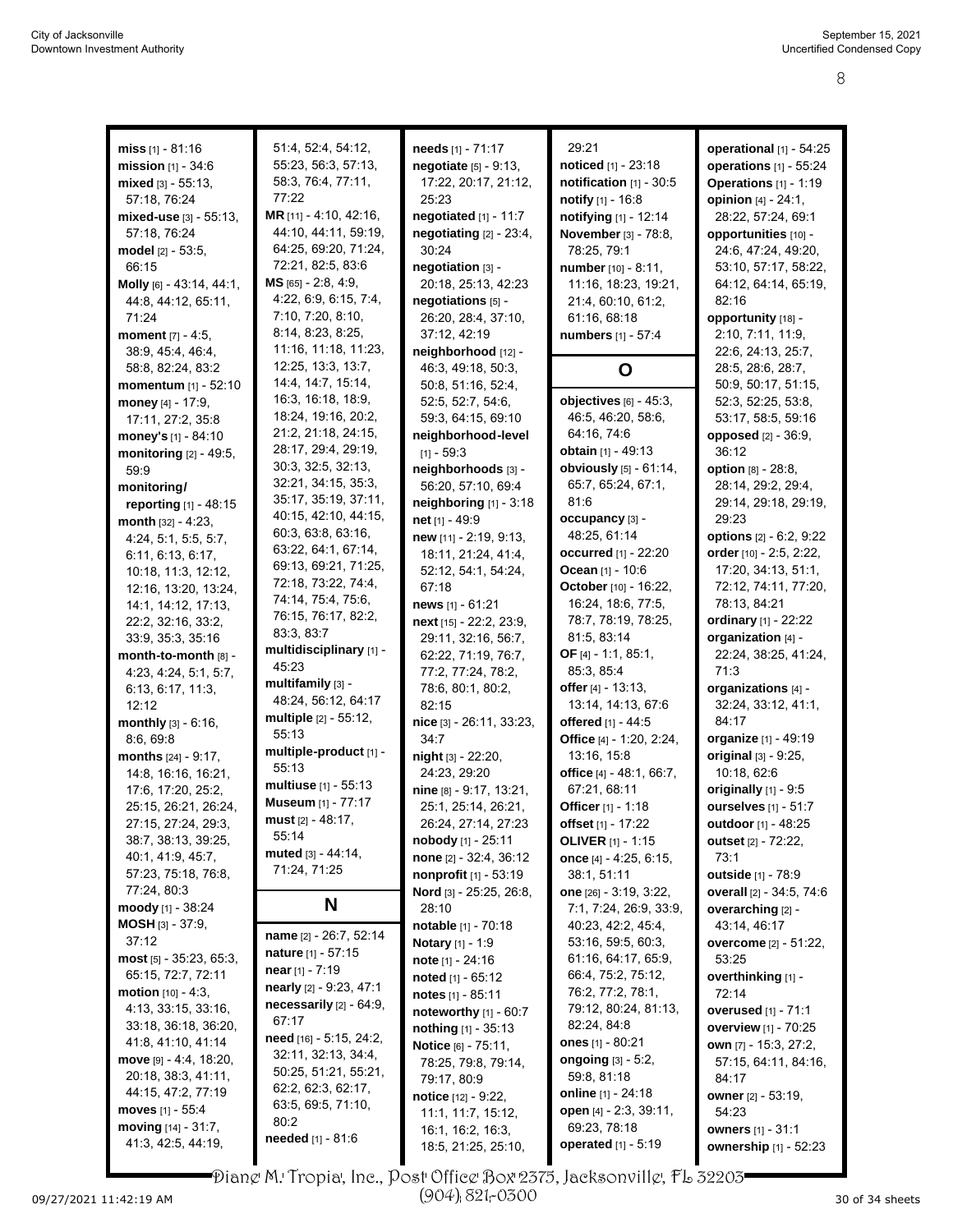| P                                                  | peer-city [1] - 47:17                       | 60:16, 60:20, 61:22,                       | preservation [1] - 53:4                         | prolonged [1] - 56:25             |
|----------------------------------------------------|---------------------------------------------|--------------------------------------------|-------------------------------------------------|-----------------------------------|
|                                                    | pending [2] - 30:7,                         | 61:23, 62:1, 72:15,                        | press $[1] - 84:12$                             | prominent [1] - 67:16             |
| $p.m$ [3] - 1:7, 2:1,                              | 76.4                                        | 78:5                                       | presumes [1] - 83:15                            | promises $[1] - 9.5$              |
| 84:25                                              | people [13] - 9:5, 9:6,                     | Plan [3] - 34:20, 51:6,                    | pretty [1] - 2:11                               | proof [1] - 54:10                 |
| package [1] - 38:12                                | 15:15, 27:1, 30:14,                         | 51:8                                       | prevent [1] - 12:18                             | proper [1] - 28:1                 |
| pads [2] - 76:7, 76:23                             | 43.17, 43.18, 61.6,                         | planning [2] - 68:1,                       | previously [1] - 3:10                           | properties [3] - 14:15,           |
| page [1] - 10:8                                    | 61:9, 66:10, 66:25,                         | 68.2                                       | price $[2] - 28:15$ ,                           | 52:18, 53:20                      |
| <b>paid</b> $[1] - 17:6$                           | 84.12, 84.17                                | plans [2] - 51:23,                         | 79:25                                           | property [7] - 5:25,              |
| pandemic [3] - 43:5,                               | per [2] - 7:17, 32:25                       | 79:24                                      | primarily [2] - 49:6,                           | 18:15, 18:21, 29:10,              |
| 66.6, 66.8                                         | percent [7] - 60:17,                        | plaque [1] - 41:20                         | 52:15                                           | 52:23, 53:2, 53:24                |
| parameters [2] - 35:9,                             | 69:16, 69:18, 69:25,                        | played [1] - 75:1                          | prime $[1] - 6.5$                               | property-ownership                |
| 75:23                                              | 70:4, 70:5                                  | Plaza [2] - 79:8, 80:9                     | priority [4] - 21:12,                           | $[1] - 52:23$                     |
| parcel [1] - 84:1                                  | perceptions [1] -                           | plenty [1] - 62:21                         | 30:16, 66:24, 68:22                             | proposals $[1]$ - $76:6$          |
| parcels [1] - 65:19                                | 51:21                                       | plus [2] - 25:15, 28:23                    | private [6] - 22:23,                            | propose [1] - 2:20                |
| pardon [2] - 13:23,                                | perfect [1] - 82:17                         | pockets [1] - 50:21                        | 51:2, 55:9, 58:13,                              | proposed [2] - 54:16,             |
| 47:18                                              | performance [13] -                          | podium [1] - 26:4                          | 76:21, 76:22                                    | 83:8                              |
| park [7] - 27:12,                                  | 45:2, 46:2, 47:18,                          | point [18] - 16:18,                        | privilege [2] - 38:18,                          | proposing [1] - 67:19             |
| 27:13, 27:23, 31:24,                               | 47:19, 48:2, 48:20,<br>49:22, 53:23, 58:10, | 19:10, 19:22, 24:7,                        | 38:21                                           | prospects $[1] - 51.5$            |
| 35:22, 56:1, 79:23                                 | 59.9, 60.6, 60.23,                          | 30:12, 33:7, 38:18,                        | problem [2] - 23:2,                             | protect $[1] - 35:7$              |
| Park [1] - $71:11$                                 | 74:7                                        | 45:19, 50:5, 61:24,<br>62:4, 62:13, 62:14, | 26:21                                           | protracted $[1] - 43:3$           |
| parker [2] - 4:23, 4:24                            | performing [1] - 56:21                      | 68:22, 70:19, 74:10,                       | proceeding [1] - 54:17<br>Proceedings [1] - 1:6 | provide [6] - 15:1,               |
| Parking [2] - 2:25,<br>13:16                       | perhaps [1] - 60:23                         | 76:17, 76:20                               | proceedings [3] -                               | 15:5, 24:13, 44:21,<br>52:5, 53:9 |
| parking [16] - 2:13,                               | period [5] - 11:3,                          | points [2] - 50:25,                        | 37:4, 84:24, 85:9                               | provided $[2] - 46.24$ ,          |
| 2:16, 2:23, 3:11,                                  | 12:12, 14:18, 17:20,                        | 53:4                                       | process [12] - 16:14,                           | 59:24                             |
| 3:13, 6:16, 10:2,                                  | 57:22                                       | <b>policy</b> $[1]$ - 58:14                | 19:3, 22:8, 40:22,                              | provides [1] - 11:20              |
| 12:22, 12:23, 13:16,                               | <b>Perkins</b> [2] - 79:22,                 | pong [1] - 53:12                           | 41.2, 42.22, 46.21,                             | providing [3] - 22:21,            |
| 15:2, 15:4, 15:7,                                  | 80:4                                        | population $[1] - 48:23$                   | 55:4, 59:25, 77:18,                             | 70:7, 70:8                        |
| 19:25, 22:24, 52:16                                | permanent [1] - 29:7                        | Porter [1] - 53:2                          | 78:18, 82:6                                     | proximity [1] - 53:9              |
| Parks [2] - 18:4, 83:4                             | permanently [1] - 67:5                      | <b>portion</b> $[2] - 7:18$ ,              | processed [1] - 18:17                           | Public [14] - 1:9, 2:24,          |
| <b>PAROLA</b> [2] - 1:19,                          | perpetuity [1] - 5:24                       | 53:20                                      | procurement [1] -                               | 12:14, 13:16, 15:8,               |
| 83.6                                               | person [3] - 24:9,                          | <b>position</b> $[4] - 16:11$ ,            | 77:18                                           | 16:7, 20:5, 29:21,                |
| Parola [1] - 59:21                                 | 40:2, 72:6                                  | 59:7, 80:25, 81:5                          | product $[9] - 48.4$ ,                          | 29:25, 30:1, 37:21,               |
| part [4] - 43:22, 45:7,                            | personal [1] - 22:8                         | <b>positive</b> $[1] - 60:13$              | 49:23, 51:1, 52:12,                             | 37:25, 77:17, 83:4                |
| 75:1, 83:25                                        | perspective [2] -                           | possible [3] - 7:22,                       | 55:13, 57:4, 64:3,                              | public [11] - 2:23,               |
| particular [10] - 3:13,                            | 37:18, 75:19                                | 21:13, 26:1                                | 73:3, 74:8                                      | 7:25, 8:17, 12:14,                |
| 30:20, 50:2, 54:7,                                 | phase [3] - 47:2, 47:3,                     | potential [2] - 18:22,                     | products [1] - 76:24                            | 15:2, 15:4, 20:10,                |
| 56:12, 56:15, 61:19,                               | 47.4                                        | 65:18                                      | Professional [2] -                              | 22:24, 23:25, 68:15,              |
| 69:9, 71:7                                         | Phase [2] - 47:14,<br>47:15                 | potentially [1] - 69:3                     | 85:7, 85:18                                     | 83:22                             |
| particularly [1] - 75:10                           | <b>phases</b> $[2] - 46:22$ ,               | PowerPoint [1] -<br>44:24                  | program [1] - 59:5                              | public/private [1] -<br>56:11     |
| <b>parties</b> [1] - 16:16<br>partners [1] - 45:13 | 55:12                                       | practical $[1]$ - $66:9$                   | programming [3] -<br>34:18, 35:22, 84:2         | <b>pulled</b> $[1] - 45.23$       |
| partnership [2] - 48:7,                            | phasing [1] - 55:14                         | pre $[1] - 68.5$                           | <b>programs</b> $[2] - 41.4$ ,                  | purchase [1] - 78:14              |
| 54:22                                              | philosophy [2] -                            | pre-COVID [1] - 68:5                       | 58:19                                           | <b>purposes</b> $[1] - 43:2$      |
| parts [2] - 50:15, 53:6                            | 33:24, 34:9                                 | precipice [1] - 45:16                      | <b>progress</b> $[4] - 45:15$ ,                 | pursuant [1] - 11:18              |
| <b>pass</b> $[1] - 10:3$                           | <b>phone</b> $[1]$ - 38:11                  | premarketing [3] -                         | 46:9, 47:13, 75:24                              | <b>pursuing</b> $[1] - 18.11$     |
| passes [1] - 36:13                                 | physically $[1]$ - $66:10$                  | 78:24, 79:16, 80:9                         | progression $[1]$ - 55:2                        | pushed [1] - 64:3                 |
| <b>past</b> $[2] - 46:12, 51:23$                   | pick [3] - 42:7, 64:10,                     | prepare [1] - 48:7                         | project [14] - 43:16,                           | put $[7] - 6.15, 16.10,$          |
| patience [4] - 39:3,                               | 74:11                                       | prepared [1] - 75:15                       | 54:10, 55:3, 55:8,                              | 27:18, 34:16, 52:21,              |
| 39:6, 40:9, 41:7                                   | picture [1] - 62:19                         | presence [1] - 68:15                       | 55:12, 55:18, 58:24,                            | 66:23, 74:25                      |
| <b>patterns</b> [1] - 52:23                        | pieces $[1] - 77.22$                        | present [10] - 5:22,                       | 62:5, 63:14, 64:17,                             | <b>putting</b> $[1] - 62.8$       |
| pause [1] - 64:21                                  | ping [1] - 53:12                            | 21:21, 36:11, 38:10,                       | 65:10, 74:22                                    |                                   |
| <b>pay</b> $[8] - 5.17, 8.7,$                      | place [6] - 20:21,                          | 38:11, 41:19, 44:3,                        | project-by-project [1]                          | Q                                 |
| 13:15, 14:12, 17:10,                               | 31:24, 34:18, 50:10,                        | 44.9, 46.12, 62.25                         | $-58:24$                                        |                                   |
| 17:12, 23:19, 26:15                                | 52:6, 65:2                                  | <b>PRESENT</b> [2] - 1:12,                 | projections $[1]$ - $60:12$                     | qualify [2] - 69:17,              |
| <b>paying</b> $[2] - 7:16$ ,                       | <b>Placer.ai</b> [2] - 48:12,               | 1:17                                       | <b>projects</b> $[14] - 21.4$ ,                 | 70:8                              |
| 11:13                                              | 61:17                                       | presentation [3] -                         | 46:15, 54:17, 58:3,                             | quarter $[2] - 57:2$              |
| payment [1] - 75:25                                | <b>places</b> $[1] - 27:13$                 | 59:13, 75:3, 83:25                         | 59:1, 59:2, 60:15,                              | quarter-by-quarter [1]            |
| pays [1] - 20:11                                   | plan [12] - 37:15, 46:8,                    | presentations [2] -                        | 71:2, 73:8, 80:14,                              | - 57:2                            |
| peer [1] - 47:17                                   | 46:16, 58:1, 60:6,                          | 38:5, 42:6                                 | 80:24, 81:18, 82:12                             | questions [15] - 4:17,            |

Diane M. Tropia, Inc., Post Office Box 2375, Jacksonville, FL 32203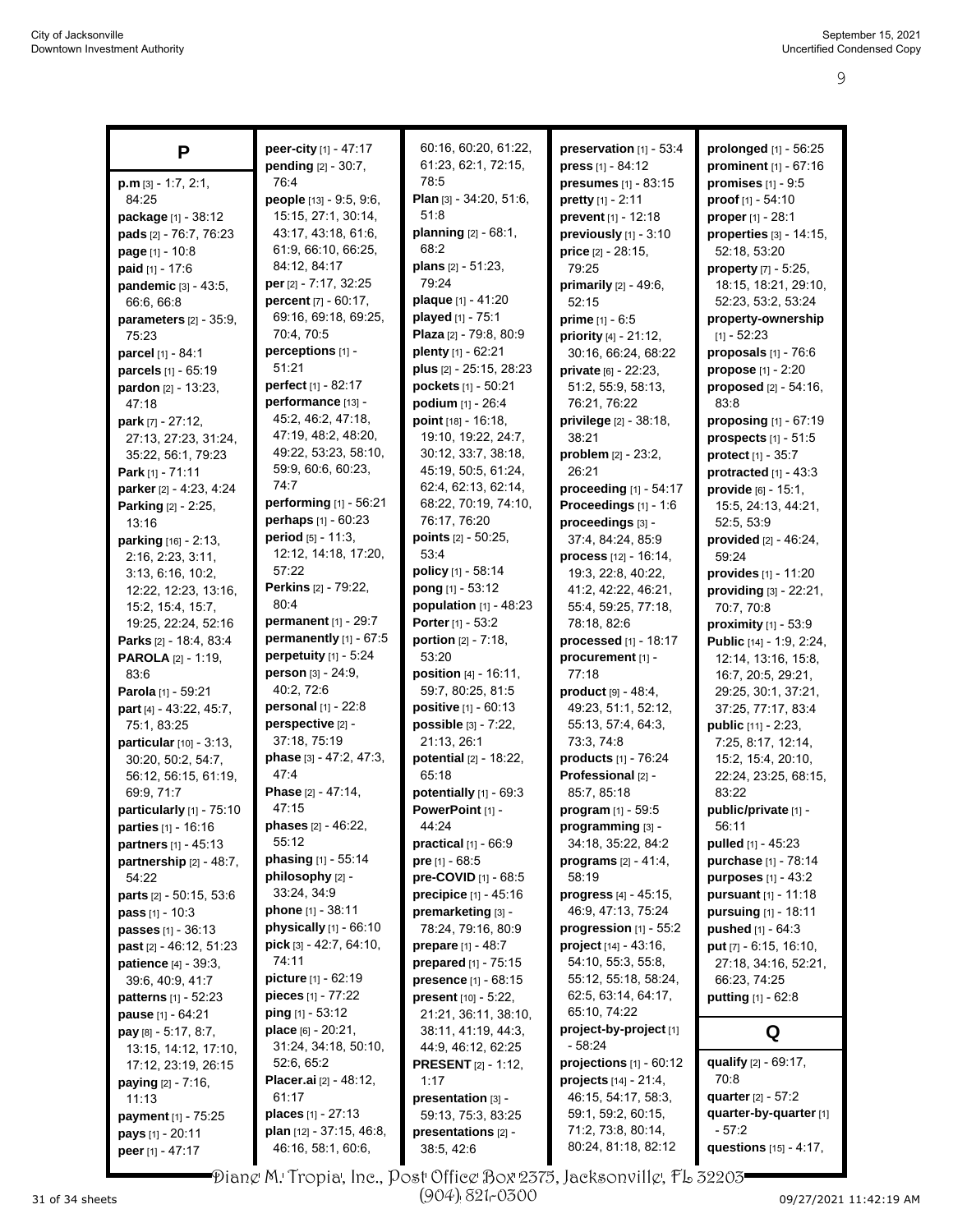| 4:18, 6:20, 6:23, 7:7,         | 71:10, 73:6, 73:13,            | 77:16                       | 10:16, 19:23, 20:13,           | room $[1] - 4:8$              |
|--------------------------------|--------------------------------|-----------------------------|--------------------------------|-------------------------------|
|                                |                                |                             |                                |                               |
| 7.9, 12.21, 19.6,              | 74:22, 79.6, 83:13             | rely [1] - 25:20            | 21:8, 21:14, 21:16,            | Room [1] - 1:8                |
| 36:5, 43:9, 59:15,             | reason $[2] - 38:21$ ,         | remain [1] - 62:25          | 32:17, 32:22, 34:17,           | rough [1] - 75:8              |
| 62:23, 66:2, 81:7,             | 79.6                           | remaining $[1]$ - 71:4      | 34.24                          | roughly [3] - 10:5,           |
| 81:24                          | reasonable [2] -               | remember [2] - 15:10,       | Resolution [2] -               | 13:18, 14:1                   |
| quick [1] - 75:7               | 28.21, 28.24                   | 26:13                       | 38:15, 41:8                    | roundabout [1] -              |
| quickly [2] - 40:18,           | <b>reasons</b> $[1] - 32:2$    | remind [1] - 15:6           | resolve [1] - 14:10            | 71:23                         |
| 40:24                          | rebuild [1] - 51:15            | renewal [3] - 6:2, 25:3     | resolved $[2] - 14:3$ ,        | run [4] - 17:7, 29:10,        |
| quite [1] - 57:5               | receive [1] - 15:19            | renewed [1] - 25:5          | 14:5                           | 36:15, 49:17                  |
| quorum [2] - 37:7,             | <b>received</b> $[2] - 43.6$ , | rent [2] - 11:1, 57:2       | <b>resources</b> $[1] - 9:15$  | running [2] - 77:9,           |
| 38:10                          | 83:24                          | rent-absorption [1] -       | respect [1] - 27:4             | 78:12                         |
| quoted [1] - 41:22             | recent [1] - 59:4              | 57:2                        | respond [3] - 24:8,            |                               |
|                                | recently [2] - 53:1,           | rents $[1] - 53:22$         | 55:3, 84:5                     | S                             |
| R                              | 63:14                          | report [6] - 33:2,          | response [7] - 36:10,          |                               |
|                                | <b>recession</b> $[1] - 51:18$ | 34:25, 37:11, 42:11,        | 36:23, 73:23, 74:19,           | sale [1] - 18:14              |
| race $[1] - 34:1$              | recipient $[1] - 80:11$        | 70:17, 85:9                 | 75:11, 82:23, 84:22            | <b>sales</b> $[1] - 3:16$     |
| raised [1] - 24:11             | recognition $[2] - 10:1$ ,     | reported [1] - 53:1         | responses [1] - 79:5           | sat $[1] - 22:14$             |
| range [1] - 3:21               | 38.8                           | <b>REPORTER</b> [1] - 85:1  | responsibility [1] -           | saw [1] - 65:3                |
| rate [47] - 2:25, 3:2,         | recognize [2] - 23:11,         | <b>Reporter</b> [2] - 85:8, | 13:11                          | <b>SAWYER</b> [1] - 1:20      |
| 3.4, 3.6, 3.10, 3.12,          | 23:13                          | 85:18                       | restaurant [3] - 50:21,        | Sawyer [2] - 21:24,           |
| 3:15, 3:19, 4:1, 4:2,          | recognizes $[1]$ - 38:15       | reporting [1] - 59:9        | 53.3, 70.7                     | 78:4                          |
| 5:6, 6:17, 8:4, 9:23,          | recommend [2] -                | reports [1] - 75:24         | restaurants $[1]$ - $66:18$    | scale [1] - 65:12             |
| 9:25, 10:18, 11:2,             | 49:11, 59:8                    | represent $[1] - 8:22$      | result [4] - 56:17,            | schedule [8] - 3:4,           |
| 11:21, 12:11, 13:9,            | recommendation [1] -           | representatives [2] -       | 66.8, 70.23, 84:13             | 3:10, 4:1, 75:9, 77:2,        |
| 13:14, 14:19, 15:9,            | 20:12                          |                             | results [2] - 45:1,            | 77:6, 80:8, 81:8              |
| 15:17, 17:19, 17:22,           | recommendations [4]            | 22:12, 24:17                | 79:12                          | scheme [1] - 77:3             |
| 18:7, 18:12, 18:16,            |                                | request [5] - 2:11, 3:9,    | retail [8] - 47:25,            | scope [3] - 83:4, 83:8,       |
| 19:14, 19:17, 20:10,           | - 51:8, 71:16, 73:7,           | 24:5, 25:3, 76:2            | 48:24, 50:1, 50:21,            | 83:11                         |
| 23.5, 24.24, 25.5,             | 73:17                          | requesting [1] - 25:11      |                                |                               |
| 28:18, 28:21, 28:22,           | record [1] - 85:10             | requests [3] - 24:3,        | 56:13, 66:18, 68:10,           | screen [1] - 44:24            |
| 29:1, 29:2, 29:8,              | recovery [1] - 49:15           | 24:5, 35:23                 | 69:22                          | screwing [1] - 28:2           |
| 29:15, 29:16, 29:17,           | <b>recruit</b> [1] - 68:8      | require [8] - 3:2, 37:6,    | reuse $[3] - 50.18$ ,          | <b>Seasons</b> [2] - 77:2,    |
| 29:24                          | red [1] - 77:3                 | 43.9, 45.24, 53:22,         | 53:5, 54:2                     | 77:25                         |
| rates [5] - 10:2, 17:15,       | redevelop [1] - 52:2           | 54:9, 55:9, 55:25           | REV [3] - 62:7, 62:11,         | seating [1] - 48:25           |
| 22:17, 48:25, 57:2             | redevelopment [11] -           | required [2] - 47:6,        | 69:14                          | second [10] - 4:14,           |
| rather $[3] - 21:5$ ,          | 18:22, 45:18, 50:17,           | 55:21                       | review [4] - 2:10, 25:7,       | 4:15, 33:17, 33:19,           |
| 28:23, 33:7                    | 51:23, 52:9, 52:12,            | requirement $[1]$ - 33:1    | 32:8, 36:16                    | 36:19, 36:21, 41:13,          |
|                                | 53:3, 53:8, 55:8,              | requires [3] - 21:15,       | reviews [1] - 75:25            | 41:15, 47:3, 83:14            |
| rating [1] - 69:14             | 56:11, 56:14                   | 21:25, 34:24                | revisit $[1] - 46.5$           | seconded [1] - 4:16           |
| rationale [1] - 55:20          | Redevelopment [1] -            | requiring [1] - 49:5        | revitalization [3] -           | Secretary [1] - 1:14          |
| raw $[1] - 30:10$              | 43:20                          | research $[5] - 3:18$ ,     | 50:24, 52:7, 54:15             | <b>sector</b> $[1] - 61:20$   |
| reach [2] - 59:2, 84:6         | reduced [1] - 23:5             | 28:19, 58:17, 58:23,        | <b>revitalize</b> [2] - 51:16, | see [14] - 14:25, 20:11,      |
| <b>reached</b> $[1] - 62:13$   | <b>reduction</b> $[1] - 13:13$ | 82:19                       | 52:25                          | 20:19, 30:11, 46:14,          |
| reaching [3] - 12:2,           | referring [1] - 3:14           | reserve $[5] - 5.4, 8.11,$  | <b>RFP</b> [1] - 42:21         | 60:17, 60:21, 66:14,          |
| 57:11, 62:14                   | refine $[1] - 59:10$           | 8:14, 13:8, 56:5            | <b>rights</b> $[1]$ - 16:9     | 70:1, 72:23, 76:6,            |
| ready [2] - 6:5, 44:8          | <b>reflects</b> $[1] - 31:3$   | reserves [1] - 4:25         | risk $[1]$ - 55:7              | 76:25, 77:16, 80:17           |
| real [6] - 23:2, 29:7,         | refresher [1] - 15:23          | residential [14] -          | river $[1] - 68:15$            | seeking [1] - 22:12           |
| 47:3, 51:15, 55:7,             | regard [3] - 24:12,            | 47:24, 50:22, 52:19,        | river-facing $[1]$ - 68:15     | <b>sees</b> $[1] - 65.3$      |
| 80.9                           | 36:13, 39.5                    | 53:10, 53:24, 56:12,        | <b>Riverfront</b> [2] - 79:8,  | selected [2] - 80:3,          |
| <b>realize</b> $[2] - 23.20$ , | regarding $[1]$ - 5:14         | 57:12, 60:10, 62:10,        | 80:8                           | 80:10                         |
| 25.9                           | regular $[1] - 13:16$          | 66:24, 67:1, 68:25,         | riverfront $[1]$ - $70:7$      | sell $[2] - 5.9, 5.23$        |
| <b>Really</b> [1] - 75:1       | regularly [1] - 9:17           | 70:9, 76:24                 | <b>Rivers</b> [2] - 62:5,      | send $[1] - 30.5$             |
| really [33] - 7:11, 8:25,      | related [3] - 47:7,            | residential/                | 75:20                          | sense [6] - 5:14,             |
| 9:2, 10:21, 11:8,              | 49.6, 55.7                     | multifamily $[1]$ - 64:8    | Riverside [1] - 78:1           | 23:18, 50:10, 52:6,           |
| 19:12, 27:5, 34:4,             | relationship [1] - 45:2        | residents [12] - 10.24,     | road $[1]$ - 66:22             | 66:14, 75:17                  |
| 40:11, 41:4, 42:25,            |                                | 14:23, 19:23, 20:8,         | <b>Roberts</b> [1] - 1:8       | <b>sensitive</b> [2] - 24:10, |
| 45:22, 45:24, 47:2,            | relative $[3] - 52:22$ ,       | 21:13, 23:22, 27:19,        | rock [1] - 20:20               | 24:11                         |
| 50:15, 52:1, 53:15,            | 66:22, 74:7                    |                             |                                | <b>sent</b> [1] - 12:13       |
| 55:15, 57:6, 57:14,            | relatively [3] - 55:6,         | 31:2, 48:22, 68:18,         | role $[1]$ - 84:15             | sentiment [1] - 21:11         |
| 58:2, 64:21, 65:3,             | 56:22, 75:7                    | 68:23                       | rolled $[1]$ - 14:20           |                               |
| 65:14, 65:23, 68:13,           | <b>relocated</b> $[1] - 77:13$ | resiliency [1] - 37:15      | rolling [1] - 49:16            | September [8] - 1:6,          |
|                                | relocation $[2] - 56:1$ ,      | resolution [11] - 6:11,     | rookie [1] - 44:15             | 2:1, 2:17, 3:7, 3:8,          |

Diane M. Tropia, Inc., Post Office Box 2375, Jacksonville, FL 32203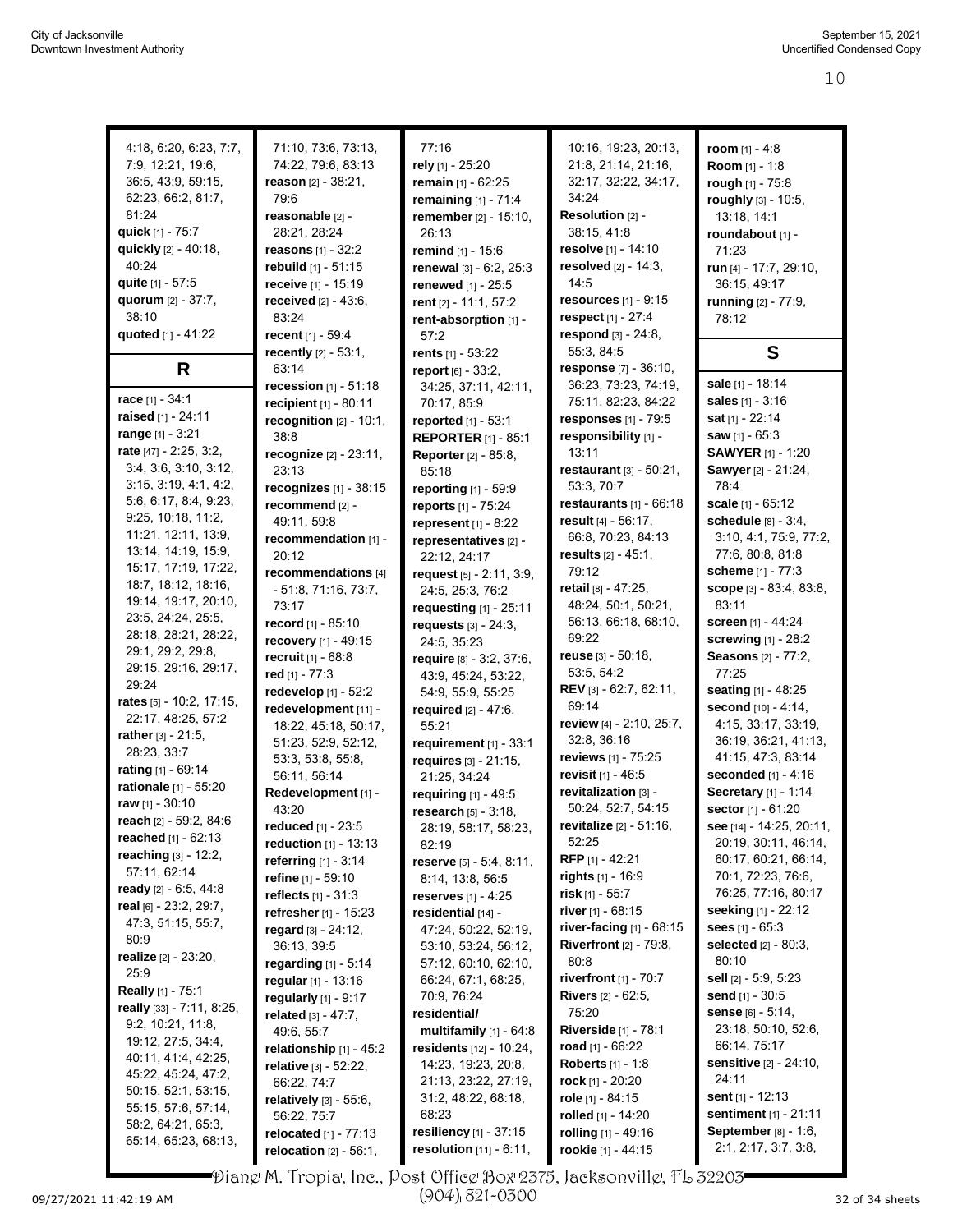| 43:12, 85:15                   | soon $[3] - 21:12$ ,            | staff [17] - 20:25, 22:7,                    | structured [1] - 54:18                           | 60:14, 64:19                               |
|--------------------------------|---------------------------------|----------------------------------------------|--------------------------------------------------|--------------------------------------------|
| serve [1] - 73:14              | 49:12, 77:10                    | 24:2, 24:12, 30:12,                          | stuck [2] - 20:20, 25:6                          | tackled [1] - 46:22                        |
| serves [1] - 72:24             | <b>sooner</b> [1] - 76:8        | 31:21, 32:23, 33:6,                          | studies [2] - 46:6,                              | take-aways [1] - 60:7                      |
| service [3] - 38:16,           | sorry [4] - 4:6, 19:1,          | 33:11, 40:21, 48:5,                          | 70:24                                            | target [2] - 58:20, 59:1                   |
| 40:5, 41:25                    | 19:4, 63:20                     | 59:20, 62:24, 72:5,                          | Study [1] - 42:8                                 | targeting [1] - 59:11                      |
| services [2] - 42:21,          | sort $[7] - 20.18, 35.6,$       | 74:23, 81:17, 84:5                           | study [21] - 42:20,                              | targets [2] - 55:16,                       |
| 81.4                           | 53:10, 65:9, 71:14,             | <b>staff's</b> $[1] - 31.6$                  | 43:1, 43:2, 43:8,                                | 60:8                                       |
| Services [1] - 44:13           | 72.5, 82.7                      | stage [1] - 51:18                            | 43.11, 44:5, 44:22,                              | tax $[4] - 3:16, 3:21,$                    |
| set [4] - 48:14, 50:15,        | sounds [1] - 20:20              | staggering [1] - 80:16                       | 45:25, 46:7, 46:11,                              | 28:23, 60:9                                |
| 54:3, 54:4                     | <b>source</b> [1] - 48:9        | stakeholders [1] -                           | 51:9, 58:17, 71:6,                               | taxable [1] - 49:1                         |
| setting [1] - 17:19            | <b>Southbank</b> [7] - 56:3,    | 82:8                                         | 71:8, 71:20, 72:15,                              | taxed [1] - 24:7                           |
| settlement [5] - 11:18,        | 56.8, 57.7, 58.11,              | stand $[3] - 7:13$ .                         | 72:23, 73:9, 73:24,                              | team [6] - 43:16,                          |
| 14:16, 18:10, 24:21,           | 64:4, 64:19, 70:3               | 57:14, 73:5                                  | 74:10, 74:15                                     | 43:25, 45:9, 45:23,                        |
| 24:25                          | Southside [1] - 63:24           | standard $[4] - 3:2$ ,                       | <b>submitted</b> [2] - 9:18,                     | 54:23, 59:14                               |
| several [7] - 3:20, 6:2,       | space [6] - 4:25, 8:20,         | 3:19, 3:23, 4:2                              | 76:3                                             | team's [1] - 74:22                         |
| 16:21, 47:8, 52:15,            | 11:17, 29:9, 69:23              | standpoint [3] - 23:25,                      | submitting $[1]$ - 78:6                          | technical [1] - 22:1                       |
| 52:16, 76:4                    | spaces [13] - 2:23,             | 66:9, 66:20                                  | substantial $[1]$ - 45:24                        | teed [1] - 47:2                            |
| sexy [1] - 73:11               | 5:4, 7:21, 7:22, 7:24,          | start [3] - 31:12,                           | substantiates [1] -                              | tenants [1] - 21:7                         |
| share [4] - 44:23,             | 8:12, 8:15, 12:23,              | 37:22, 50:6                                  | 63:13                                            | tension [1] - 23:23                        |
| 46:18, 75:10, 75:14            | 13:9, 13:19, 67:22              | starting [4] - 12:20,                        | <b>succeed</b> [1] - 51:24                       | tenure [2] - 25:4, 40:1                    |
| <b>Shipyards</b> [1] - 54:16   | speaker $[1] - 33.5$            | 52:8, 75:20, 75:25                           | <b>success</b> $[2] - 52:3$ ,                    | term $[10] - 6.17, 7.19$ ,                 |
| short [1] - 65:22              | speaking [3] - 7:2,             | State [5] - 1:10, 22:10,                     | 56:10                                            | 17:2, 19:25, 25:24,                        |
| short-term $[1]$ - $65:22$     | 56:23, 83:20                    | 23:7, 55:25, 77:13                           | <b>successes</b> [3] - 46:10,                    | 29:6, 57:20, 65:22,                        |
| show $[1] - 48:19$             | speaks [2] - 34:10,             | <b>STATE</b> $[1]$ - 85:3                    | 48:21, 58:9                                      | 65:23, 71:1                                |
| <b>showed</b> [1] - 24:23      | 39:5                            | state [1] - 47:8                             | successful [2] -                                 | terminated $[1]$ - 30:6                    |
| shut [1] - 40:20               | special [5] - 61:2,             | <b>status</b> [1] - 37:11                    | 55:10, 56:16                                     | terminates $[1]$ - 16:8                    |
| sic $[1] - 11:14$              | 61:3, 61:7, 61:8,               | stay [2] - 30:8, 73:7                        | successfully [1] -                               | termination $[3] - 5:11$ ,                 |
| significantly [1] - 23:4       | 61.9                            | stayed [1] - 39:24                           | 60:18                                            | 11:21, 30:4                                |
| simple $[2] - 2:11$ ,          | <b>specific</b> $[3] - 60:15$ , | stenographic [1] -                           | <b>succinct</b> [2] - 32:20,                     | terms [22] - 2:18, 5:8,                    |
| 32:12                          | 73:7, 73:10                     | 85:11                                        | 56:6                                             | 17:1, 25:10, 45:2,                         |
| simply $[5] - 3.1, 4.23$ ,     | specifically [6] -              | stenographically [1] -                       | suffer [1] - 68:11                               | 46.21, 50.11, 50.12,                       |
| 6:13, 12:8, 12:10              | 11:20, 14:17, 34:21,            | 85.9                                         | suggests [1] - 58:11                             | 50:19, 51:17, 52:20,                       |
| simultaneously [1] -           | 67:20, 73:1, 73:8               | steps [1] - 52:8                             | sum [1] - 50:14                                  | 52:23, 55:5, 57:10,                        |
| 80:15                          | specify [1] - 6:12              | Steve [8] - 44:17,                           | summary [2] - 56:24,                             | 58:5, 58:18, 60:5,                         |
| single [2] - 53:19, 64:2       | spending [1] - 40:3             | 44:20, 45:21, 46:24,                         | 70:17                                            | 65:21, 74:4, 75:13,                        |
| site [9] - 37:17, 37:22,       | spent [1] - 84:11               | 48:5, 49:13, 72:18,                          | super $[1] - 52:18$                              | 78:20, 79:16                               |
| 37:24, 38:1, 38:2,             | spin [1] - 54:21                | 73:22                                        | super-blocks [1] -                               | testing $[1] - 37:22$                      |
| 46:25, 55:25, 80:11            | spin-off [1] - 54:21            | <b>STEVE</b> [1] - 1:19                      | 52:18                                            | THE [86] - 2:3, 4:3,                       |
| sites $[5] - 53.8, 56.22,$     | spite [1] - 45:20               | still [12] - 21:23,                          | supply [1] - 47:20                               | 4:12, 4:16, 6:21,                          |
| 59:1, 73:10, 80:6              | spokesperson [2] -              | 26:15, 39:4, 52:24,                          | support [12] - 23:22                             | 6:24, 7:6, 7:8, 7:13,                      |
| <b>situation</b> $[1]$ - 15:10 | 12:5, 82:2                      | 56:20, 62:12, 62:17,                         | 34:1, 34:4, 34:5,                                | 8:3, 8:13, 8:21, 8:24,                     |
| $\sin$ [8] - 32:3, 36:11,      | <b>sponsor</b> [1] - 35:20      | 74:24, 77:23, 81:2,                          | 34:7, 34:9, 54:20,                               | 11:10, 11:17, 11:22,                       |
| 38:11, 39:25, 40:1,            | sponsored [1] - 33:3            | 83.9                                         | 56:14, 62:18, 82:11,                             | 12:19, 13:20, 13:24,                       |
| 75:18, 76:7, 77:24             | sponsoring [1] -                | <b>stimulates</b> $[1] - 76:21$              | 82:20                                            | 17:24, 18:1, 19:1,                         |
| <b>skip</b> [1] - 32:15        | 34:17                           | stop [1] - 74:10                             | supported [1] - 45:11                            | 19:8, 20:14, 20:22,                        |
| <b>sleepier</b> [1] - 65:17    | sponsorship [3] -               | stopgap [2] - 12:17,                         | <b>supporting [2] -</b>                          | 22:3, 26:3, 26:7,                          |
| slow $[1]$ - 56:19             | 32:13, 32:17, 33:7              | 31:21                                        | 45.19, 54.14                                     | 28:10, 29:23, 30:9,                        |
| <b>slowed</b> $[2] - 41:2$ ,   | sponsorships [1] -              | strategic [3] - 34:13,                       | supportive [1] - 35:10                           | 30:18, 30:22, 31:4,<br>31.8, 31.11, 31.15, |
| 56:19                          | 32:24                           | 45:12, 48:7<br><b>Strategic [2] - 34:15,</b> | <b>supports</b> [1] - 55:21                      | 31:17, 31:19, 31:22,                       |
| <b>small</b> [2] - 26:17, 61:4 | Sports [8] - 54:12,             |                                              | <b>supposed</b> [1] - 60:16                      | 32:1, 32:6, 32:15,                         |
| <b>smaller</b> $[1] - 33:10$   | 55:5, 57:19, 63:6,              | 34:23                                        | surface [3] - 2:13,                              | 33:15, 33:18, 34:10,                       |
| <b>software</b> [1] - 48:11    | 63:11, 65:7, 65:24,<br>71:13    | <b>strategy</b> $[2] - 74:2$ ,<br>74:12      | 5:24, 52:16                                      | 34:24, 35:4, 35:11,                        |
| <b>solution</b> $[1]$ - 25:24  | spot [4] - 7:17, 20:4,          | <b>Street</b> $[1] - 1.8$                    | <b>sustained</b> [1] - 55:9<br>sympathetic [2] - | 35:14, 36:1, 36:4,                         |
| someone [3] - 4:25,            | 23:4, 23:17                     | street [6] - 2:14, 2:15,                     | 14:22, 27:10                                     | 36.9, 36.11, 36.20,                        |
| 42:8, 42:10                    | <b>spots</b> $[1] - 8:7$        | 68:5, 68:14, 68:19,                          | <b>Symposium</b> [1] - 33:4                      | 36:24, 37:1, 37:5,                         |
| sometimes [3] -                | <b>spread</b> [1] - 84:18       | 79:9                                         |                                                  | 38:4, 39:14, 39:21,                        |
| 80:20, 81:16, 82:13            | <b>sprung</b> [2] - 15:11,      | street-facing [2] -                          | Τ                                                | 40:7, 40:14, 41:7,                         |
| <b>somewhat</b> $[1] - 2:14$   | 15:25                           | 68:14, 68:19                                 |                                                  | 41:14, 41:18, 42:4,                        |
| somewhere [2] -<br>27:18.27:23 | <b>square</b> $[1] - 69:22$     | strengthen $[1]$ - 48:6                      | table [3] - 19:21,                               | 42:15, 59:17, 60:1,                        |
|                                |                                 |                                              |                                                  |                                            |

Diane M. Tropia, Inc., Post Office Box 2375, Jacksonville, FL 32203